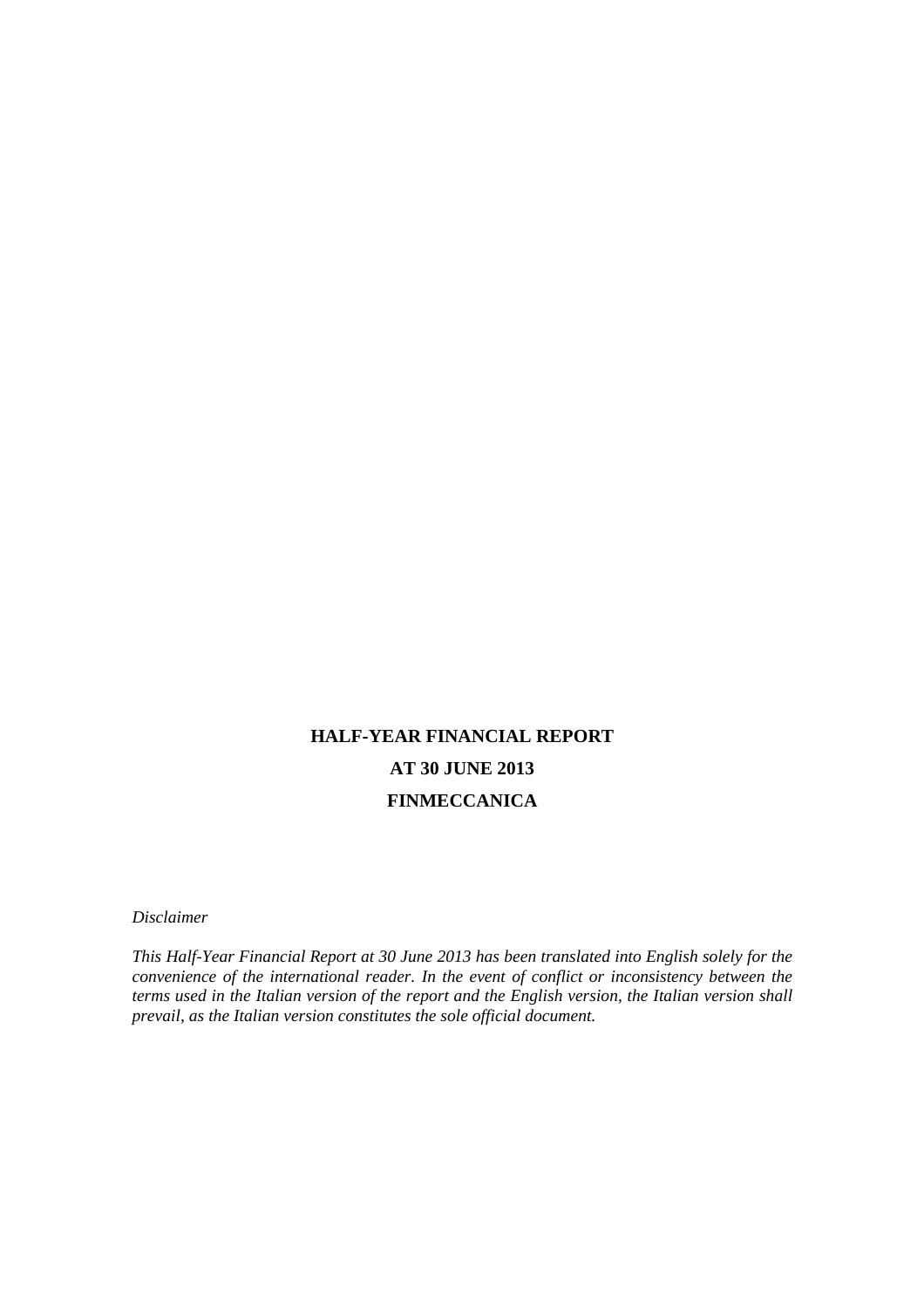### **CONTENTS**

| ٠ |    |                                                                  |  |
|---|----|------------------------------------------------------------------|--|
|   |    |                                                                  |  |
|   |    |                                                                  |  |
| ٠ |    |                                                                  |  |
|   |    |                                                                  |  |
|   |    | CONDENSED CONSOLIDATED HALF-YEAR FINANCIAL STATEMENTS AT 30 JUNE |  |
|   |    |                                                                  |  |
|   |    |                                                                  |  |
|   |    |                                                                  |  |
|   |    |                                                                  |  |
|   |    |                                                                  |  |
| ٠ |    |                                                                  |  |
|   |    |                                                                  |  |
|   | 1. |                                                                  |  |
|   | 2. |                                                                  |  |
|   | 3. |                                                                  |  |
|   | 4. |                                                                  |  |
|   | 5. |                                                                  |  |
|   | 6. |                                                                  |  |
|   | 7. |                                                                  |  |
|   | 8. |                                                                  |  |
|   | 9. |                                                                  |  |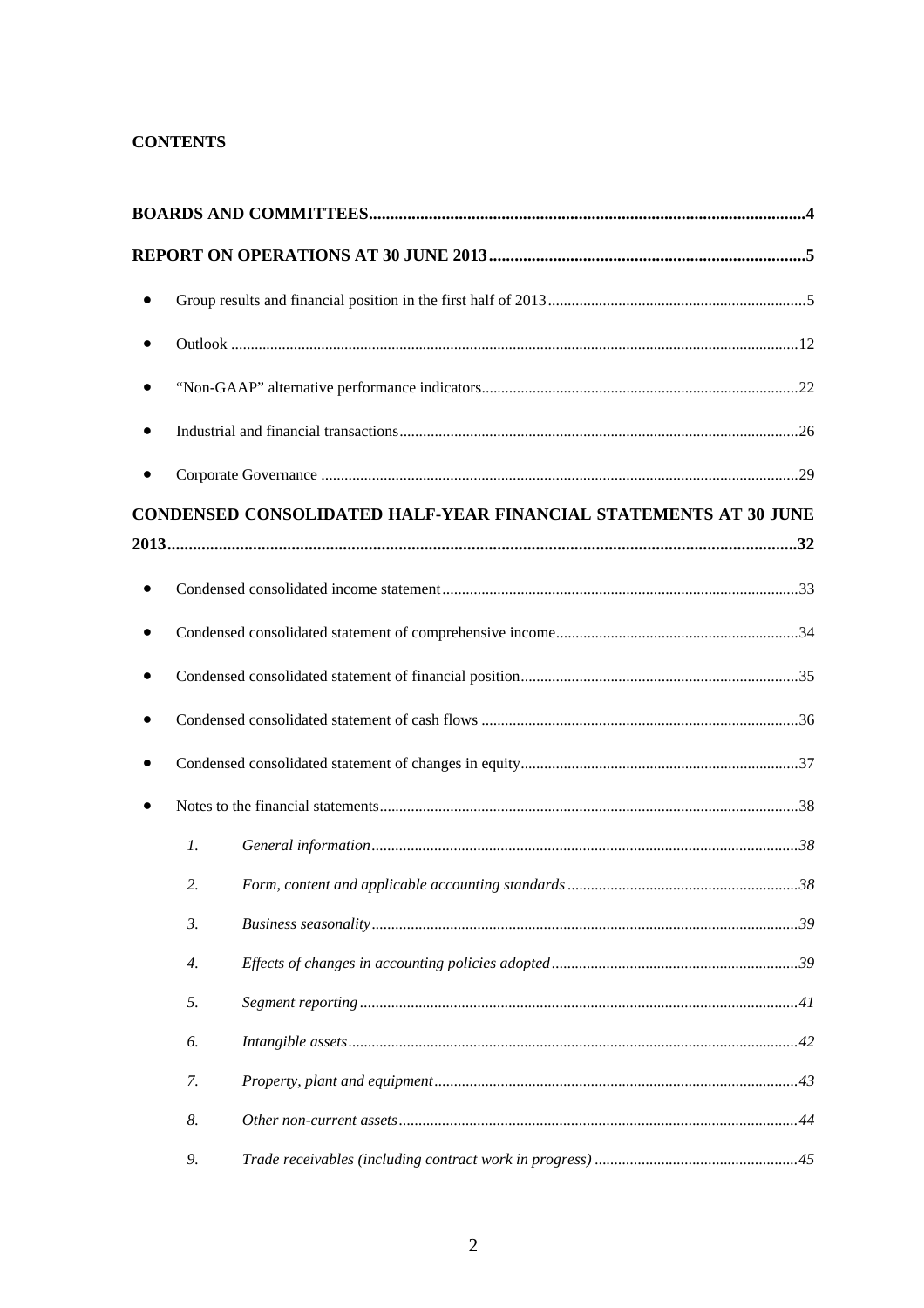|           | 10. |                                                                                                    |
|-----------|-----|----------------------------------------------------------------------------------------------------|
|           | 11. |                                                                                                    |
|           | 12. |                                                                                                    |
|           | 13. |                                                                                                    |
|           | 14. |                                                                                                    |
|           | 15. |                                                                                                    |
|           | 16. | Trade payables (including progress payments and advances from customers)59                         |
|           | 17. |                                                                                                    |
|           | 18. |                                                                                                    |
|           | 19. |                                                                                                    |
|           | 20. |                                                                                                    |
|           | 21. |                                                                                                    |
|           | 22. |                                                                                                    |
|           | 23. |                                                                                                    |
|           | 24. |                                                                                                    |
|           | 25. |                                                                                                    |
|           |     |                                                                                                    |
| $\bullet$ |     | Statement on the condensed consolidated half-year financial statements at 30 June 2013 pursuant to |
|           |     |                                                                                                    |
|           |     | INDEPENDENT AUDITORS' REPORT ON THE REVIEW OF THE CONDENSED                                        |
|           |     | <b>CONSOLIDATED HALF-YEAR FINANCIAL STATEMENTS AT 30 JUNE 2013 75</b>                              |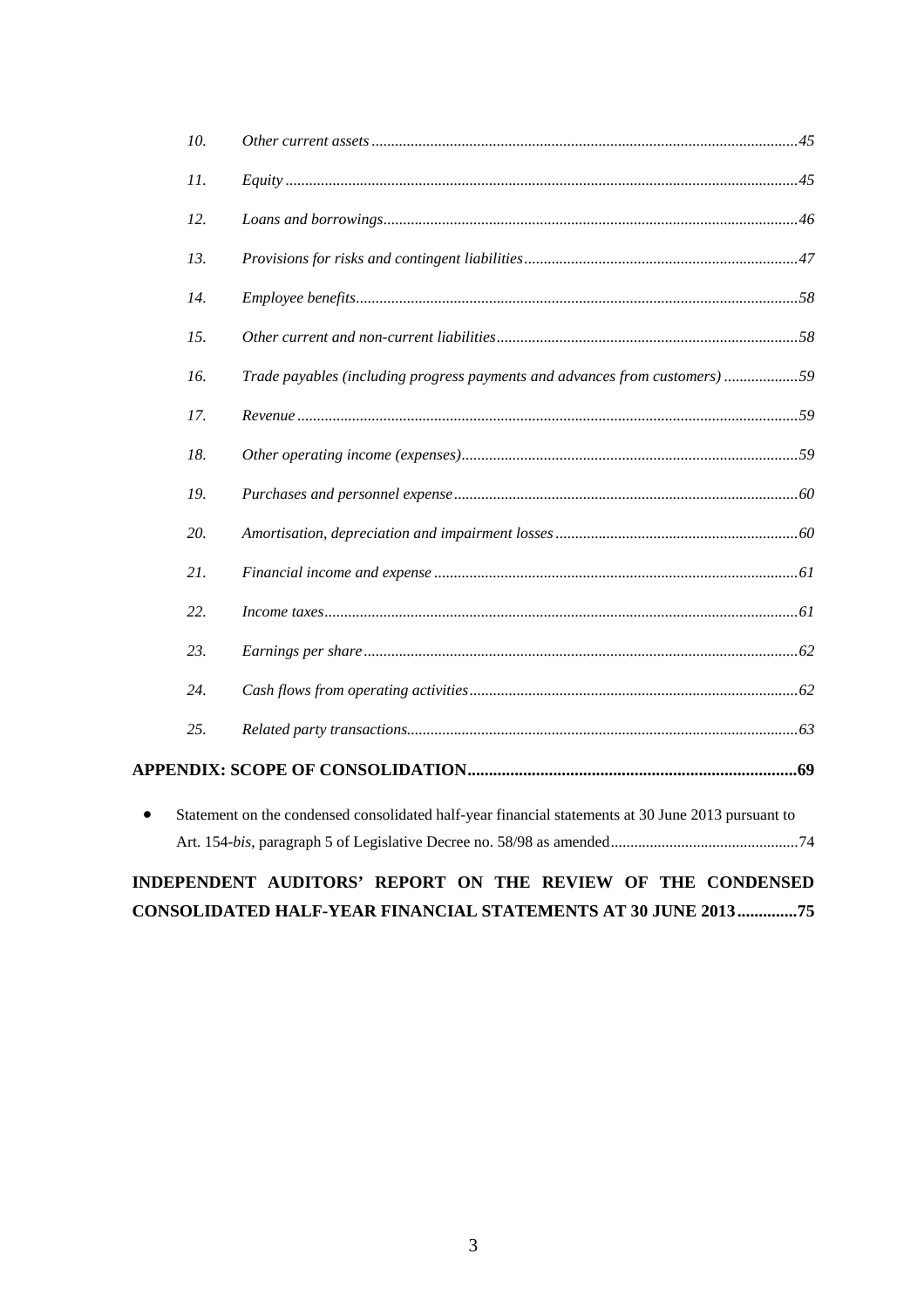### **Boards and committees**

| <b>BOARD OF DIRECTORS</b><br>(for the period $2011-2013$ )                      | <b>BOARD OF STATUTORY AUDITORS</b><br>(for the period $2012-2014$ )               |
|---------------------------------------------------------------------------------|-----------------------------------------------------------------------------------|
| GIOVANNI DE GENNARO (*)<br>Chairman (1)                                         |                                                                                   |
| GUIDO VENTURONI (*) (**)<br>Deputy Chairman (2)                                 | <b>Regular Statutory Auditors</b>                                                 |
| ALESSANDRO PANSA (*)<br>Chief Executive Officer and Chief Operating Officer (3) | <b>RICCARDO RAUL BAUER</b><br>Chairman                                            |
| CARLO BALDOCCI (*)<br>Director $(4)$                                            | NICCOLÒ ABRIANI                                                                   |
| PAOLO CANTARELLA (*) (**)<br>Director                                           | <b>MAURILIO FRATINO</b>                                                           |
| GIOVANNI CATANZARO (**)<br>Director                                             | SILVANO MONTALDO                                                                  |
| DARIO GALLI $(*)$ (***)<br>Director                                             | EUGENIO PINTO                                                                     |
| IVANHOE LO BELLO (*)<br>Director $(5)$                                          | <b>Alternate Statutory Auditors</b>                                               |
| SILVIA MERLO (**) (***)<br>Director                                             | <b>STEFANO FIORINI</b>                                                            |
| FRANCESCO PARLATO (*) (***)<br>Director                                         | <b>VINCENZO LIMONE</b>                                                            |
| ALESSANDRO MINUTO RIZZO (*)<br>Director (6)                                     | <b>INDEPENDENT LEGAL AUDITORS</b><br>KPMG S.p.A.<br>(for the period $2012/2020$ ) |
| DARIO FRIGERIO (***)<br>Director (7)                                            |                                                                                   |
|                                                                                 |                                                                                   |
| LUCIANO ACCIARI                                                                 |                                                                                   |

Secretary of the Board of Directors

- (1) Appointed Director by the Shareholders' Meeting on 04.07.2013 in place of GIUSEPPE ORSI (Chief Executive Officer up to 13.02.2013; Chairman, Director and Member of the Strategic Committee up to 15.02.2013; appointed Chairman by the Board of Directors on 04.07.2013.
- (2) Appointed Deputy Chairman by the Board of Directors on 13.02.2013..
- (3) Chief Operating Officer since 04.05.2011, Director Chief Operating Officer since 01.12.2011; appointed Chief Executive Officer and Chief Operating Officer by the Board of Directors on 13.02.2013.
- (4) Director without voting right appointed by Ministerial Decree on 27.04.2011, effective from the date of appointment of the Board of Directors by the Shareholders' Meeting (04.05.2011).
- (5) Appointed Director by the Shareholders' Meeting on 15.04.2013 (already appointed Director, pursuant to art. 2386 c.c., by the Board of Directors on 16.05.2012).
- (6) Appointed Director by the Shareholders' Meeting on 04.07.2013 in place of FRANCO BONFERRONI (Director and Member of the Remuneration Committee up to 21.09.2012).
- (7) Appointed Director by the Shareholders' Meeting on 04.07.2013 in place of CHRISTIAN STREIFF (Director and Member of the Remuneration Committee up to 04.07.2013).)
- (\*) Member of the Strategic Committee (GUIDO VENTURONI since 14.05.2013; GIOVANNI DE GENNARO since 04.07.2013; ALESSANDRO PANSA since 31.07.2013; ALESSANDRO MINUTO RIZZO since 31.07.2013).
- (\*\*) Member of the Control and Risks Committee.

(\*\*\*) Member of the Remuneration Committee (SILVIA MERLO since 14.05.2013; DARIO FRIGERIO since 31.07.2013).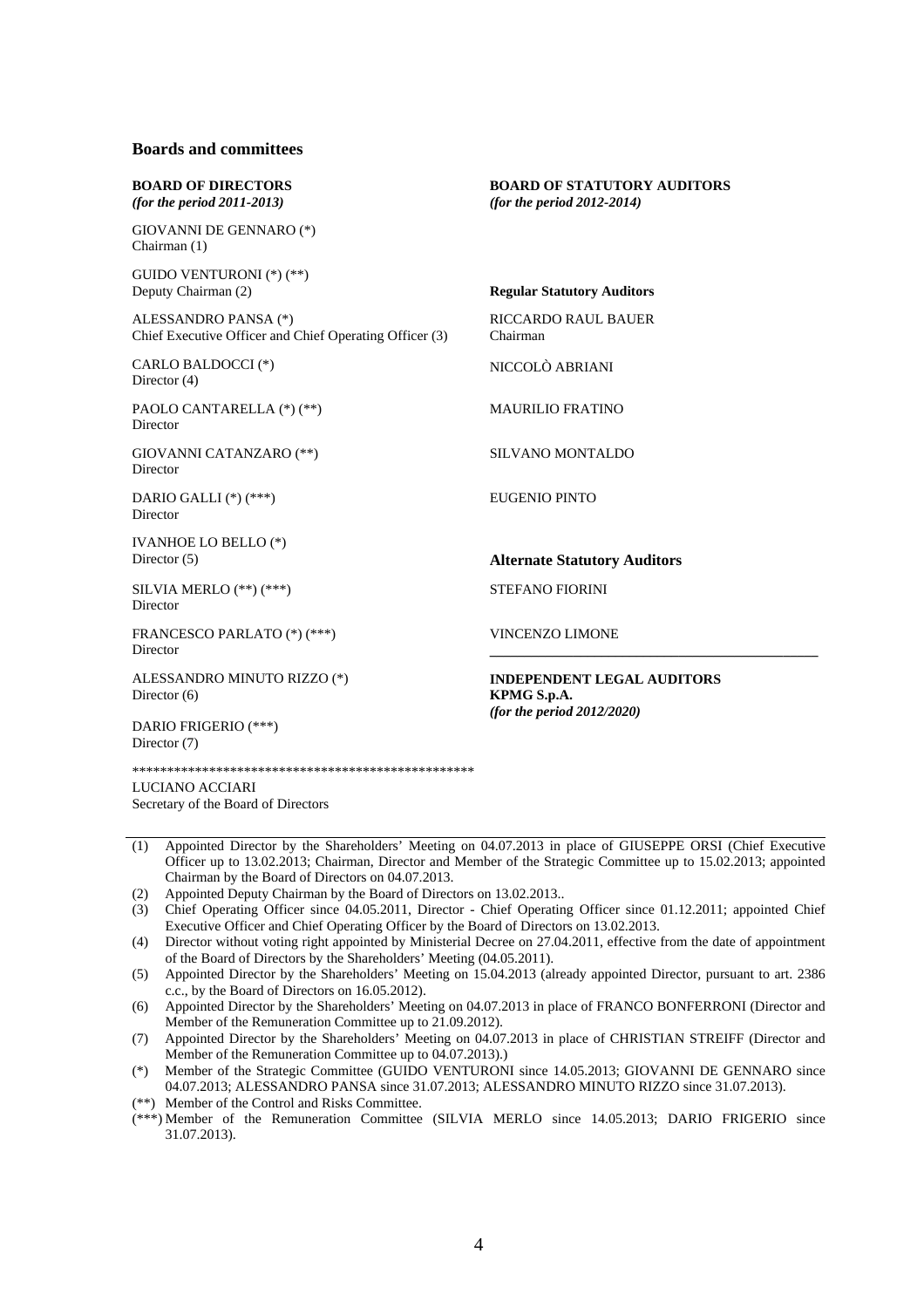#### **Report on operations at 30 June 2013**

Key performance indicators

| $\epsilon$ <i>million</i>         | June 2013 | June $20121$ | change     | $2012^2$   |
|-----------------------------------|-----------|--------------|------------|------------|
| New orders                        | 6,227     | 7,678        | (19%)      | 16,703     |
| Order backlog                     | 42,589    | 46,060       | $(8\%)$    | 44,908     |
| Revenues                          | 7,951     | 8,027        | $(1\%)$    | 17,218     |
| <b>EBITA</b>                      | 467       | 459          | 2%         | 1,080      |
| Net Profit / (Loss)               | (62)      | 67           | n.a.       | (792)      |
| Net invested capital              | 8,503     | 9,332        | $(9\%)$    | 7,084      |
| Net financial debt                | 4,929     | 4,656        | 6%         | 3,373      |
| <b>FOCF</b>                       | (1,395)   | (1,208)      | (15%)      | 89         |
| <b>ROS</b>                        | 5.9%      | 5.7%         | 0.2 p.p.   | 6.3%       |
| <b>ROI</b>                        | 12.0%     | $10.6\%$     | 1.4 p.p.   | 14.3%      |
| <b>ROE</b>                        | $(3.4\%)$ | 2.9%         | (6.3) p.p. | $(19.0\%)$ |
| <b>EVA</b>                        | (3)       | (47)         | 94%        | 382        |
| Research and development expenses | 856       | 943          | $(9\%)$    | 1,929      |
| Workforce (no.)                   | 66,782    | 68,813       | (3%)       | 67,408     |

#### **Group results and financial position in the first half of 2013**

*Reference should be made to the section entitled "Non-GAAP alternative performance indicators".* 

The results at 30 June 2013 reported by the Finmeccanica Group (Group) were in line with or higher than the forecasts outlined in the budget. Compared with the corresponding period of the previous year, new orders and cash generation declined, while revenues remained essentially in line and EBITA improved slightly. Specifically, the *Aerospace and Defence*<sup>3</sup> business segment reported higher revenues and profits than expected and as compared with the same period of 2012, although commercial performance was poorer than in the first half of 2012 (but better than forecast). By contrast, *Energy and Transportation*<sup>4</sup> posted worse results.

The primary changes that marked the Group's performance compared with the first half of 2012 are described below. A deeper analysis can be found in the section covering the trends in each business segment.

Before analysing the main indicators, it should be noted that the results for the first half are not fully representative of the performance of the entire financial year as more than half of the business activities concentrate in the second half of the year. Furthermore, it should be pointed out that, in comparing the average exchange rates, the euro appreciated against the US dollar by 1.3%, while

l

<sup>&</sup>lt;sup>1</sup> The comparative data have been restated following the adoption of IAS 19 (revised).<br><sup>2</sup> See the preceding note

<sup>&</sup>lt;sup>2</sup> See the preceding note.

<sup>3</sup> *Includes the following segments: Helicopters, Defence and Security Electronics, Aeronautics, Space, Defence Systems and Other Activities, with the exception of Fata.* <sup>4</sup> *Includes the following segments: Energy and Transportation, in addition to Fata.*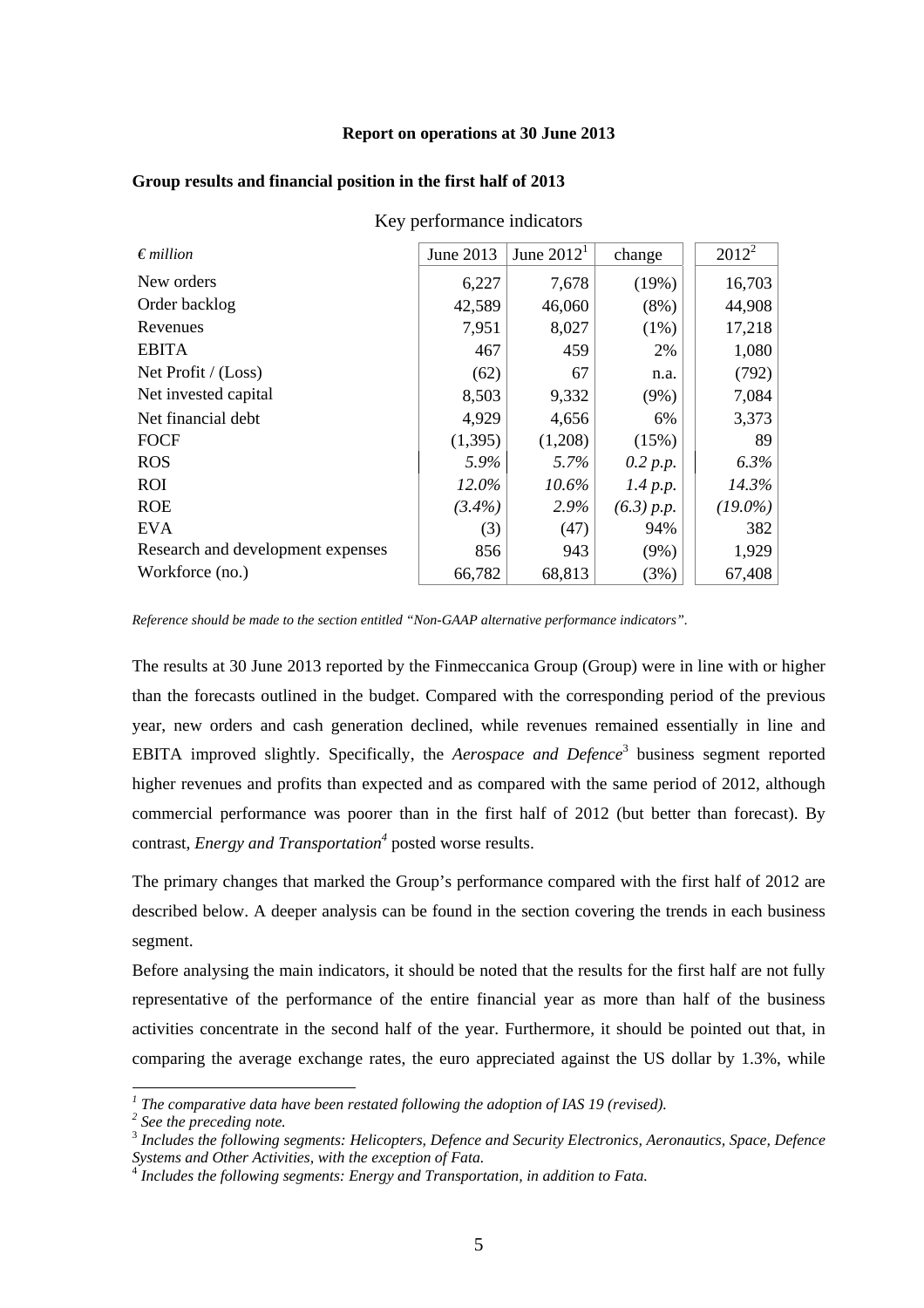there was a depreciation of about 0.9% in the prevailing exchange rates compared to 31 December 2012.

| <b>June 2013</b> | Aerospace and<br><b>Defence</b> | <b>Energy</b> and<br><b>Transportation</b> | <i>Eliminations</i> | <b>Total</b> |
|------------------|---------------------------------|--------------------------------------------|---------------------|--------------|
| New orders       | 5,577                           | 659                                        | (9)                 | 6,227        |
| Order backlog    | 32,546                          | 10,169                                     | (126)               | 42,589       |
| Revenues         | 6,762                           | 1,232                                      | (43)                | 7,951        |
| <b>EBITA</b>     | 460                             |                                            |                     | 467          |
| ROS %            | 6.8%                            | $0.6\%$                                    | n.a.                | 5.9%         |
| R&D              | 824                             | 32                                         |                     | 856          |
| Workforce (no.)  | 57,729                          | 9,053                                      |                     | 66.782       |

| <b>June 2012</b>                         | Aerospace and<br><b>Defence</b> | <b>Energy and</b><br><b>Transportation</b> | <b>Eliminations</b>      | <b>Total</b> |
|------------------------------------------|---------------------------------|--------------------------------------------|--------------------------|--------------|
| New orders                               | 6,302                           | 1,414                                      | (38)                     | 7,678        |
| Order backlog (at 31 December 2012)      | 34,219                          | 10,815                                     | (126)                    | 44,908       |
| Revenues                                 | 6,721                           | 1,326                                      | (20)                     | 8,027        |
| <b>EBITA</b>                             | 436                             | 23                                         |                          | 459          |
| ROS %                                    | 6.5%                            | 1.7%                                       | n.a.                     | 5.7%         |
| R&D                                      | 909                             | 34                                         | $\overline{\phantom{m}}$ | 943          |
| Workforce (no.) (at 31 December<br>2012) | 58.541                          | 8.867                                      |                          | 67.408       |

| <b>Change</b>              | Aerospace and<br><b>Defence</b> | <b>Energy</b> and<br><b>Transportation</b> | <i><b>Eliminations</b></i> | <b>Total</b> |
|----------------------------|---------------------------------|--------------------------------------------|----------------------------|--------------|
| New orders (% change)      | $(11.5\%)$                      | $(53.4\%)$                                 | n.a.                       | $(18.9\%)$   |
| Order backlog (% change)   | $(4.9\%)$                       | $(6.0\%)$                                  | n.a.                       | $(5.2\%)$    |
| Revenues (% change)        | $0.6\%$                         | $(7.1\%)$                                  | n.a.                       | $(0.9\%)$    |
| EBITA (% change)           | 5.5%                            | $(69.6\%)$                                 | n.a.                       | 1.7%         |
| ROS % (p.p. change)        | $0.3$ p.p.                      | $(1.1)$ p.p.                               | n.a.                       | 0.2 p.p.     |
| $R&D$ (% change)           | $(9.4\%)$                       | $(5.9\%)$                                  | n.a.                       | $(9.2\%)$    |
| Workforce (no.) (% change) | $(1.4\%)$                       | 2.1%                                       | n.a.                       | $(0.9\%)$    |

New orders decreased by <del>€</del>mil. 1,451 compared to the first half of 2012, due in particular to the reductions reported in the *Aerospace and Defence* business segment (down €mil. 725), the new orders for which were nevertheless higher than budget forecasts, and in the *Energy and Transportation* business segment (down €mil. 755). More specifically, the decline in *Aerospace and Defence* is mainly attributable to *Defence and Security Electronics,* both in the European component and in the US component, which continued to be affected by the difficulties linked to cuts in defence budgets, while the decrease in *Energy and Transportation* is the result of fewer new orders in *plants and components* in the *Energy* segment and in *signalling and transportation solutions* in the *Transportation* segment*.*

The **order backlog** at 30 June 2013 totalled €mil. 42,589, down by €mil. 2,319 compared to 31 December 2012. This reduction is substantially attributable to a book-to-bill ratio lower than 1. The order backlog, considered in terms of its workability, ensures, however, around two and a half years of production for the Group.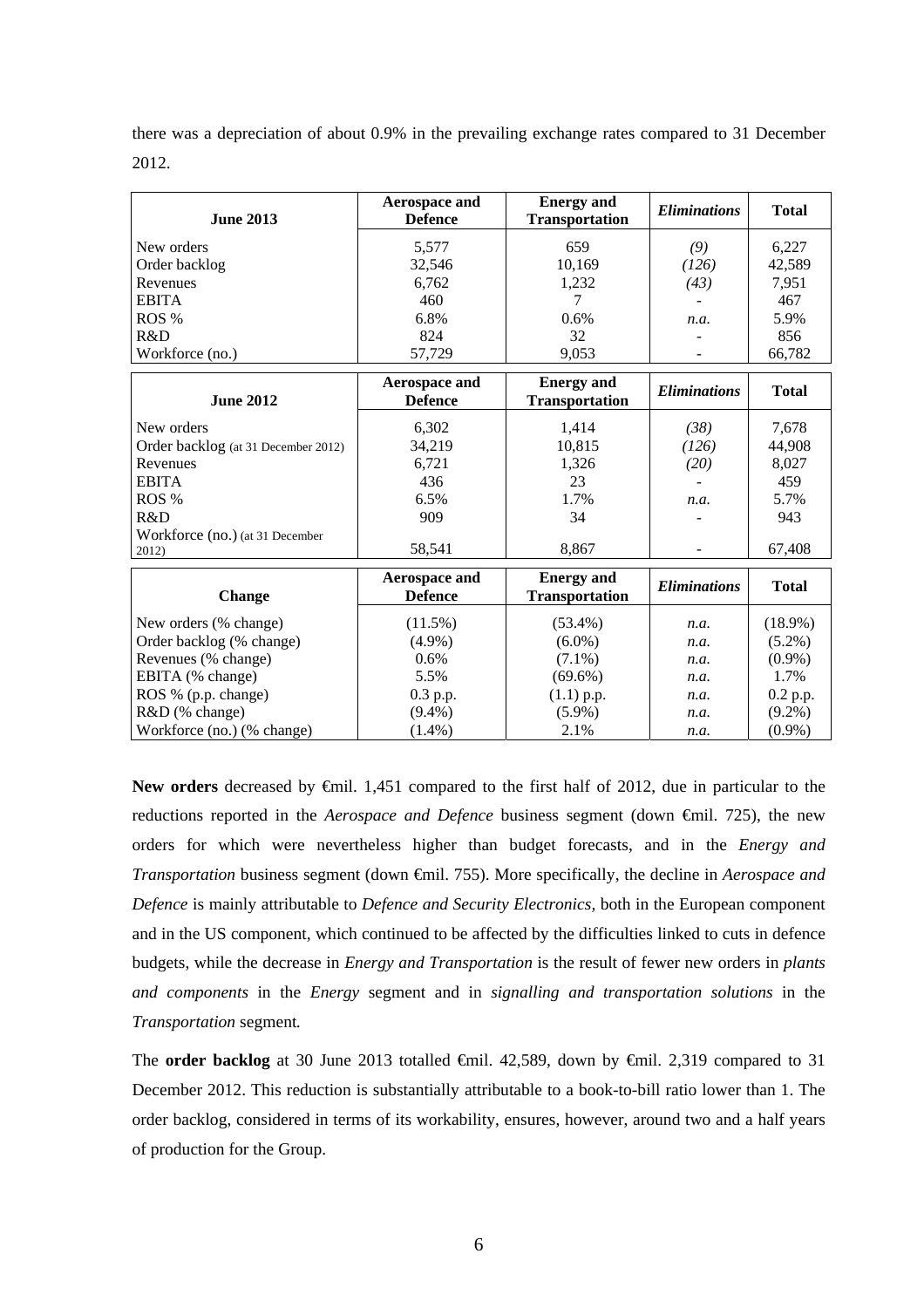#### \* \* \* \* \* \* \* \*

|                                                       |             | For the six months ended 30 June |            |
|-------------------------------------------------------|-------------|----------------------------------|------------|
| Reclassified income statement                         | <b>Note</b> | 2013                             | 2012       |
|                                                       |             |                                  | (restated) |
| $\epsilon$ <i>million</i>                             |             |                                  |            |
| Revenues                                              |             | 7,951                            | 8,027      |
| Purchases and personnel expense                       | $(*)$       | (7,159)                          | (7,268)    |
| Amortisation and depreciation                         | $^{(**)}$   | (305)                            | (279)      |
| Other net operating income/(expenses)                 | (***)       | (20)                             | (21)       |
| <b>EBITA</b>                                          |             | 467                              | 459        |
| Non-recurring income/(expenses)                       |             | (79)                             |            |
| Restructuring costs                                   |             | (65)                             | (40)       |
| Amortisation of intangible assets acquired as part of |             |                                  |            |
| business combinations                                 |             | (44)                             | (44)       |
| <b>EBIT</b>                                           |             | 279                              | 375        |
| Net financial income/(expense)                        | /****)      | (249)                            | (224)      |
| Income taxes                                          |             | (92)                             | (84)       |
| <b>NET PROFIT/(LOSS)</b>                              |             | (62)                             | 67         |

*Notes to the reconciliation between the reclassified income statement and the statutory income statement:* 

*(\*) Includes "Purchases and Personnel expense", net of restructuring costs and non-recurring income/(costs).* 

- *(\*\*) Includes "Amortisation and depreciation", net of the portion referable to intangible assets acquired as a part of business combinations.*
- *(\*\*\*) Include "Impairment losses" and "Other operating income (expense)", net of restructuring costs and nonrecurring income/(costs).*
- *(\*\*\*\*) Includes "Financial income (expense)" and "Share of profit (loss) of equity-accounted investees".*

**Revenues** at 30 June 2013 totalled **€mil.** 7,951, in line with those reported in the corresponding period of the previous year. Revenues in the *Aerospace and Defence* segment grew by €mil. 41, while those in the *Energy and Transportation* fell by €mil. 94.

**EBITA** at 30 June 2013 totalled €mil. 467, compared with €mil. 459 for the corresponding period of the previous year. Specifically, the increase was attributable to improvements throughout the *Aerospace and Defence* segment (totalling €mil. 24), with the exception of the *Defence and Security Electronics* segment*,* in which Selex ES continued to encounter difficulties in ensuring a return to adequate profit levels in certain business areas, a situation that could persist throughout the second half of the year, in addition to lower volumes of revenues. By contrast, the **EBITA** of the *Energy and Transportation* segment fell by €mil. 16, particularly in the *vehicles* segment of the *Transportation*  segment, which remains significantly negative, reflecting inefficiencies caused by production slowdowns and contractual charges and cost overruns on some programmes.

**EBIT** at 30 June 2013 deteriorated by €mil. 96, compared with the same period of 2012, mainly due to higher non-recurring costs ( $\bigoplus$ nil. 79) essentially resulting from contractual charges relating to programmes ending in the *vehicles* segment of the Transportation sector, including, in particular, the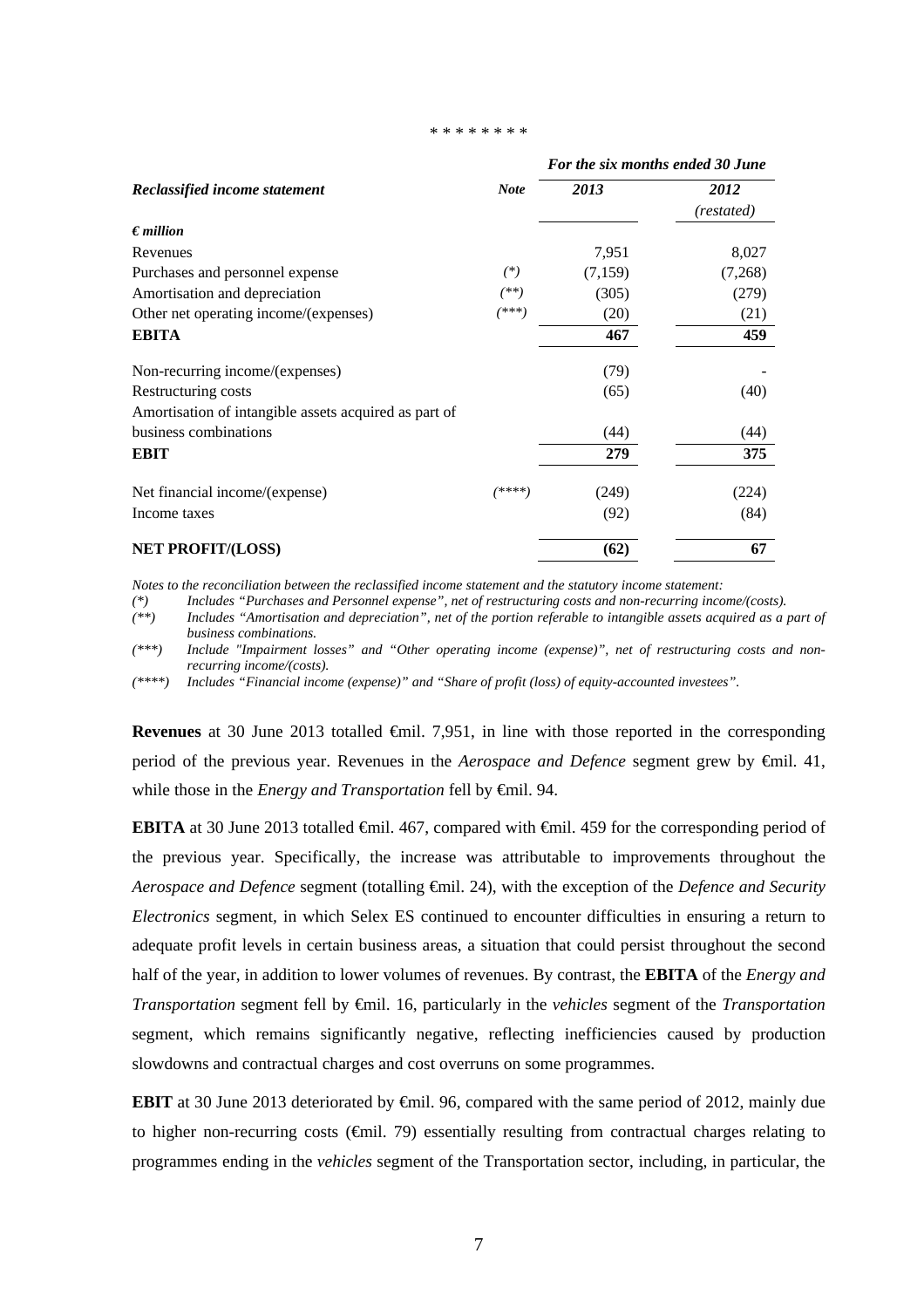allocations made following recent events in Belgium regarding the FYRA high-speed trains involving AnsaldoBreda, and higher restructuring costs  $(\text{Gmil. 25})$  essentially attributable to the effects of the initial mobility actions under the Selex ES Reorganisation Plan, recently signed with the national trade unions. These deteriorations were partially offset by the aforementioned improvement in EBITA.

Net **financial expense** showed a deterioration of €mil. 25 compared with the corresponding period of 2012, essentially due to higher non-cash charges (mainly relating to the discounting of liabilities and provisions).

The effective **tax rate** was adversely affected by the above-mentioned non-recurring costs, against which no tax positive effects were recorded, and by the seasonality of results and will tend to come into line with historical rates in the course of the year.

Therefore, the **net loss** for the first half of 2013 was equal to €mil. 62, compared with a net profit of €mil. 67 in the corresponding period of 2012. As mentioned, while EBITA improved, the net result decreased due to higher non-recurring costs and, to a lesser extent, to the increase in financial expense.

\* \* \* \* \* \* \* \*

| Reclassified statement of financial position     | <b>Note</b> | 30 June 2013 | 31 Dec. 2012<br>(restated) |
|--------------------------------------------------|-------------|--------------|----------------------------|
| $\epsilon$ <i>million</i>                        |             |              |                            |
| Non-current assets                               |             | 12,624       | 12,725                     |
| Non-current liabilities                          | $(*)$       | (3,752)      | (3,966)                    |
| <b>Capital assets</b>                            |             | 8,872        | 8,759                      |
| Inventories                                      |             | 5,420        | 5,192                      |
| Trade receivables                                |             | 8,661        | 8,576                      |
| Trade payables                                   |             | (12,786)     | (13,902)                   |
| <b>Working capital</b>                           |             | 1,295        | (134)                      |
| Provisions for short-term risks and charges      |             | (831)        | (876)                      |
| Other net current assets (liabilities)           | $^{(**)}$   | (833)        | (665)                      |
| Net working capital                              |             | (369)        | (1,675)                    |
| Net invested capital                             |             | 8,503        | 7,084                      |
| Equity attributable to the Owners of the Parent  |             | 3,270        | 3,406                      |
| Equity attributable to Non-Controlling Interests |             | 304          | 305                        |
| <b>Equity</b>                                    |             | 3,574        | 3,711                      |
| Net financial debt/(cash)                        |             | 4,929        | 3,373                      |

*Notes to the reconciliation between the reclassified balance sheet and the statutory balance sheet:* 

*(\*) Non-current liabilities net of "Short-term loans and borrowings". (\*\*) Includes "Other current assets", net of "Other current liabilities", "Income tax payables" and "Provision for short-term risks and charges".* 

At 30 June 2013, **net invested capital** increased by €mil. 1,419, mainly as a result of the rise in **net working capital** (€mil. 1,306), attributable to the use of cash for the period, as discussed below,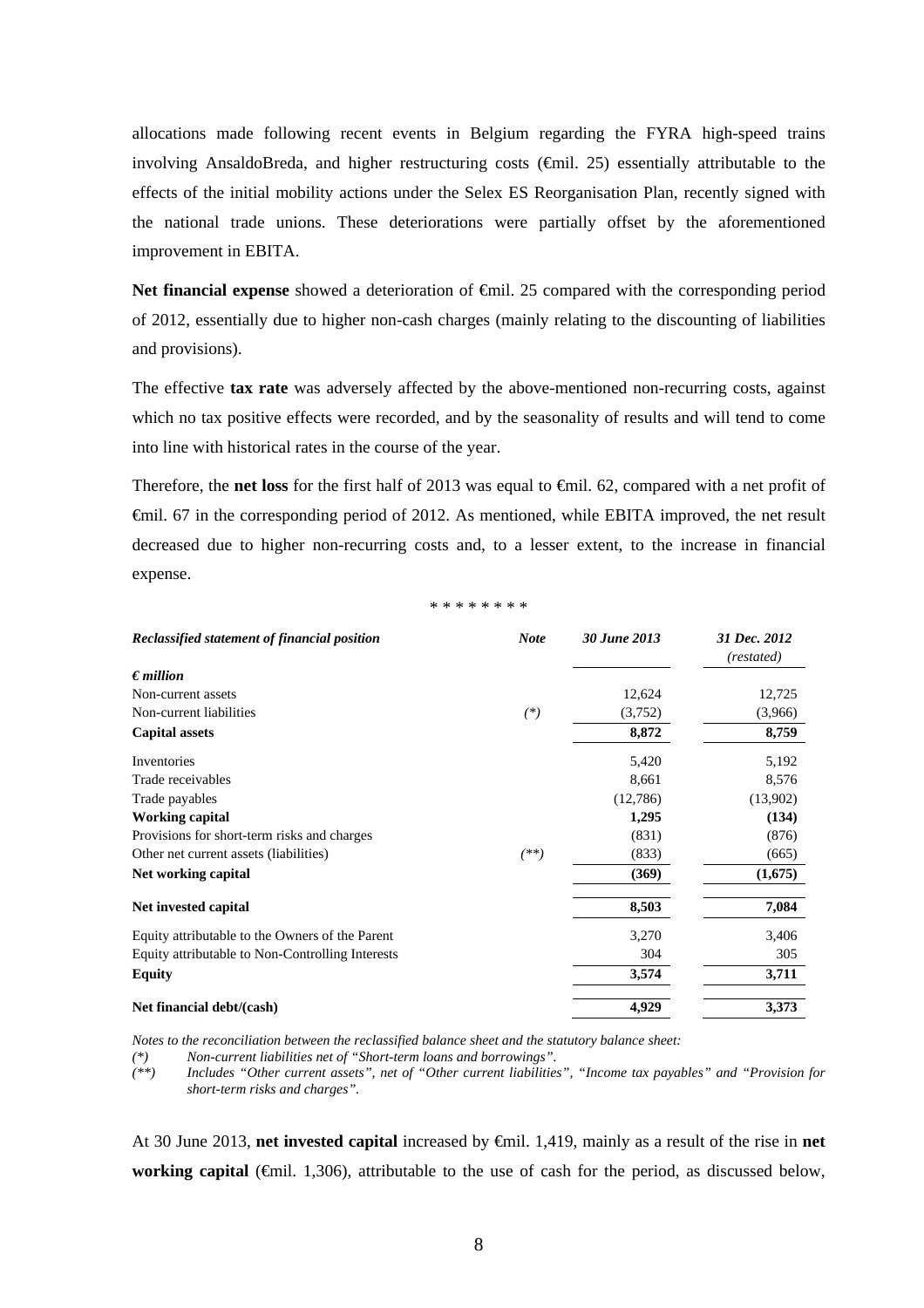while **capital assets** showed a slight increase ( $\oplus$ mil. 113), mainly due to the reduction in non-current liabilities.

\* \* \* \* \* \* \* \*

|                                                      |         |          | For the six months ended 30 June |  |  |
|------------------------------------------------------|---------|----------|----------------------------------|--|--|
|                                                      | 2013    | 2012     |                                  |  |  |
| Cash and cash equivalents at 1 January               | 2,137   | 1,331    |                                  |  |  |
| Gross cash flows from operating activities           | 952     | 818      |                                  |  |  |
| Change in other operating assets and liabilities (*) | (336)   | (497)    |                                  |  |  |
| <b>Funds From Operations (FFO)</b>                   |         | 616      | 321                              |  |  |
| Change in working capital                            | (1,572) | (1,186)  |                                  |  |  |
| Cash flows used in operating activities              | (956)   | (865)    |                                  |  |  |
| Cash flows from ordinary investing activities        | (439)   | (343)    |                                  |  |  |
| <b>Free Operating Cash Flow (FOCF)</b>               |         | (1, 395) | (1,208)                          |  |  |
| Strategic transactions                               |         |          |                                  |  |  |
| Change in other investing activities $(**)$          | (25)    | (6)      |                                  |  |  |
| Cash flows used in investing activities              | (464)   | (349)    |                                  |  |  |
| Net change in loans and borrowings                   | 560     | 694      |                                  |  |  |
| Dividends paid                                       | (18)    | (17)     |                                  |  |  |
| Cash flows generated from financing activities       | 542     | 677      |                                  |  |  |
| Exchange rate differences                            | (20)    | 20       |                                  |  |  |
| Cash and cash equivalents at 30 June                 | 1,239   | 814      |                                  |  |  |

*(\*) Includes the amounts of "Change in other operating assets and liabilities", "Interest paid", "Income taxes paid" and "Change in provisions for risks and charges".* 

*(\*\*) Includes "Other investing activities", dividends received and loss coverage.* 

**Free Operating Cash Flow (FOCF)** is to be analysed in the context of the period, and seasonal factors have to be taken into account. The balance between trade collections and payments reveals that payments are particularly higher than collections. At 30 June 2013, FOCF was negative (use of cash) in the amount of about €mil. 1,395, for a deterioration of €mil. 187 compared with the same period of 2012, mainly attributable to the performance of the working capital. In the first half of 2013, investment in product development was concentrated in the Aeronautics segment (around 43%), while the Helicopters segment accounted for 26% and Defence Electronics and Security for 18%.

\* \* \* \* \* \* \* \*

The Group's **net financial debt** (payables higher than current financial receivables and cash and cash equivalents) at 30 June 2013 was  $\epsilon$ mil. 4,929, up on the figure at 31 December 2012 ( $\epsilon$ mil. 3,373). Changes in the period were as follows: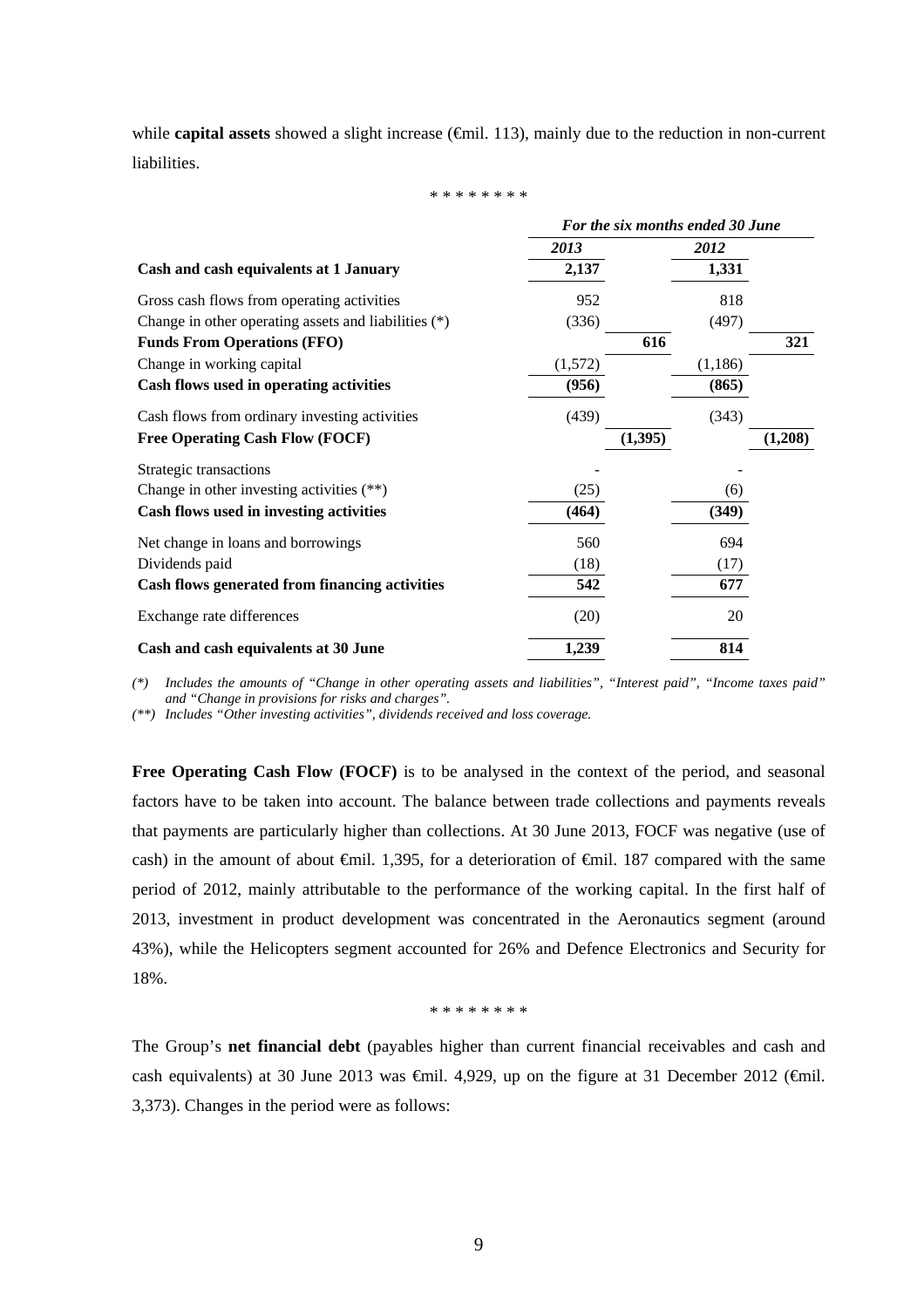

The net financial debt breaks down as follows:

|                                                     | 30 June<br>2013 | of which<br>current | 31 December<br>2012 | of which<br>current |
|-----------------------------------------------------|-----------------|---------------------|---------------------|---------------------|
| <b>Bonds</b>                                        | 4,437           | 866                 | 4,421               | 835                 |
| Bank debt                                           | 1,629           | 1,000               | 960                 | 319                 |
| Cash and cash equivalents                           | (1,239)         | (1,239)             | (2,137)             | (2,137)             |
| Net bank debt and bonds                             | 4,827           |                     | 3,244               |                     |
| Securities                                          | (3)             | (3)                 | (5)                 | (5)                 |
| Current loans and receivables from related parties  | (51)            | (51)                | (73)                | (73)                |
| Other current loans and receivables                 | (478)           | (478)               | (558)               | (558)               |
| <b>Current loans and receivables and securities</b> | (532)           |                     | (636)               |                     |
| Related-party loans and borrowings                  | 491             | 460                 | 634                 | 605                 |
| Other loans and borrowings                          | 143             | 94                  | 131                 | 78                  |
| Other loans and borrowings                          | 634             |                     | 765                 |                     |
| <b>Net financial debt</b>                           | 4,929           |                     | 3,373               |                     |

The increase in the net financial debt at 30 June 2013 was essentially due to the negative trend of FOCF in the period for €mil. 1,395 (compared with a negative €mil. 1,208 at 30 June 2012) and to other non-operating changes; the latter include, *inter alia*, the net balance of dividends paid to noncontrolling shareholders (€mil. 18), equity investments in non-controlling interests (€mil. 29), in addition to accrued interest and changes in other financial items.

During the period, the Group made assignments of non-recourse receivables with a total carrying value of around €mil. 504 (€mil. 364 at June 2012).

As regards the breakdown of the net financial debt, it should be pointed out that:

• bonds remained substantially unchanged compared to the figure posted at 31 December 2012. The figure includes the remaining €mil. 750 of bonds maturing in December 2013;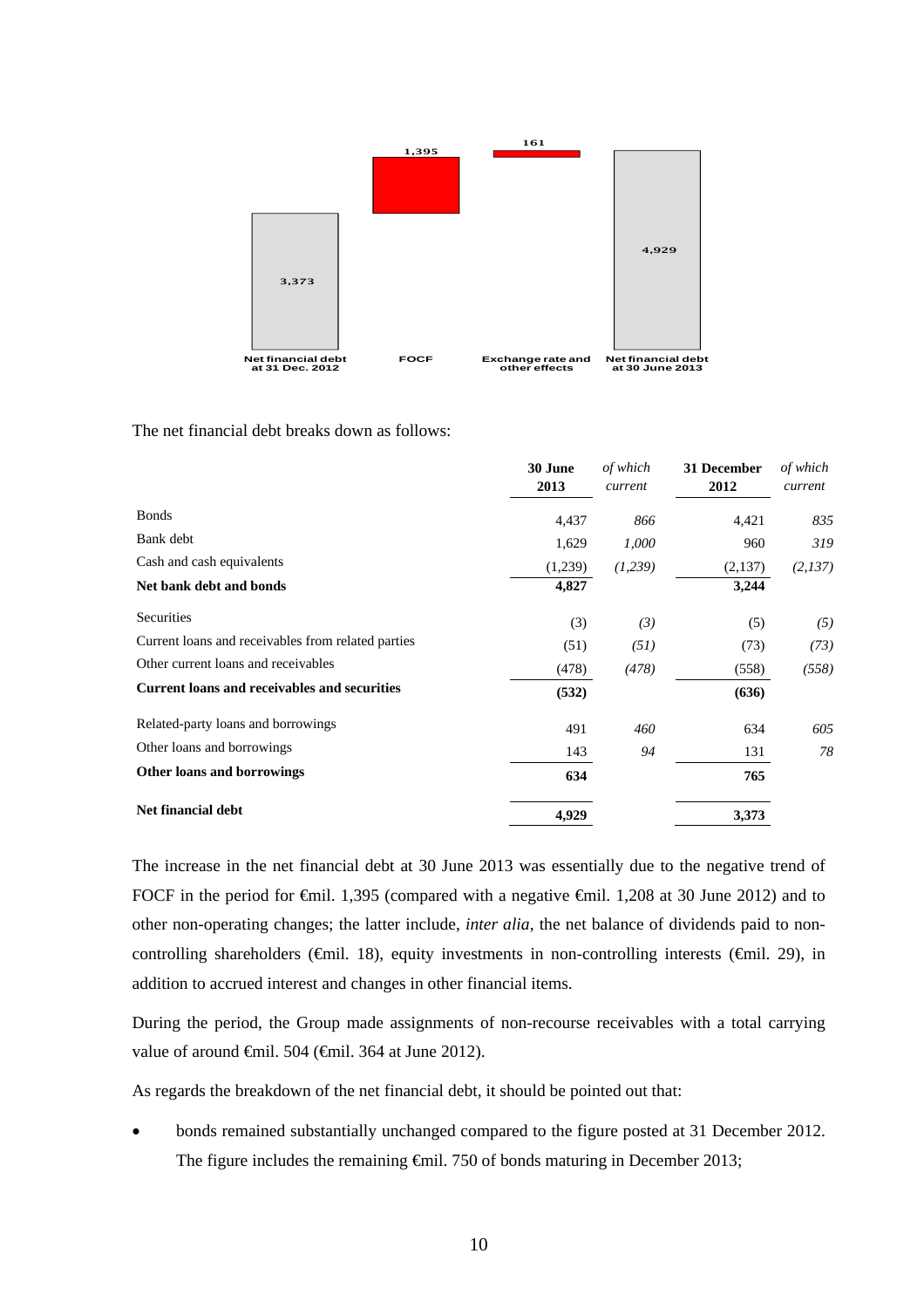- bank borrowings increased compared with 31 December 2012, mainly due to the use of the revolving credit lines available to the Group;
- cash and cash equivalents fell in consequence of their use to finance the Group working capital in the period. The total amount of said cash and cash equivalents included a portion of the proceeds from the last bond issue that was completed by the subsidiary Finmeccanica Finance S.A. in December 2012, for the purpose of pre-financing the residual amount of  $\epsilon$ mil. 750 of the bond maturing in December 2013. The available cash is temporarily used for shortterm deposits at the main banks with which the Group does business. Specifically, cash and cash equivalents relate to the parent, Finmeccanica ( $\epsilon$ mil. 660), to the Group companies that, for various reasons, do not fall within the scope of the centralised treasury system (€mil. 340), and, for the remaining amount, to liquidity still held by companies which, either directly or indirectly, fall within the scope of the centralised treasury system, in part as a result of receipts collected in the last few days of the period;
- current loans and receivables included <del>€</del>mil. 394 relating to the portion of the amount due to the MBDA and Thales Alenia Space joint ventures (consolidated on a proportional basis) from the other partners under treasury agreements ( $\epsilon$ mil. 491 at 31 December 2012). Likewise, related-party loans and borrowings included €mil. 383 in relation to the unconsolidated amount of payables to the MBDA and Thales Alenia Space joint ventures ( $\epsilon$ mil. 450 at 31 December 2012), as well as payables of €mil. 62 (€mil. 124 at 31 December 2012) due to Eurofighter Jagdflugzeug Gmbh, in which Alenia Aermacchi has a 21% investment. As regards the latter, under the existing treasury agreements, its surplus cash and cash equivalents at 31 March 2013 were distributed among the partners.

To meet the financing needs for ordinary Group activities, Finmeccanica obtained a revolving credit facility with a pool of Italian and international banks in September 2010 for  $\epsilon$ mil. 2,400, (final maturity in September 2015). At 30 June 2013, it had been drawn upon in the amount of  $\epsilon$ mil. 630. Finmeccanica also has additional unconfirmed short-term lines of credit of €mil. 598, which had been used for €mil. 39 at 30 June 2013, as well as unconfirmed, unsecured lines of credit of approximately €mil. 2,037.

\* \* \* \* \* \* \* \*

The **workforce** at 30 June 2013 numbered 66,782, a net decrease of 626 employees from 31 December 2012, mainly in the *Defence and Security Electronics* business segment, as a result of the rationalisation occurring in various segments, in particular at DRS.

At the end of the first half of 2013, a breakdown of the workforce by geographical area was substantially unchanged from 31 December 2012, with around 59% located in Italy and 41% abroad, mainly in the United States of America (13%), the United Kingdom (13%) and France (5%).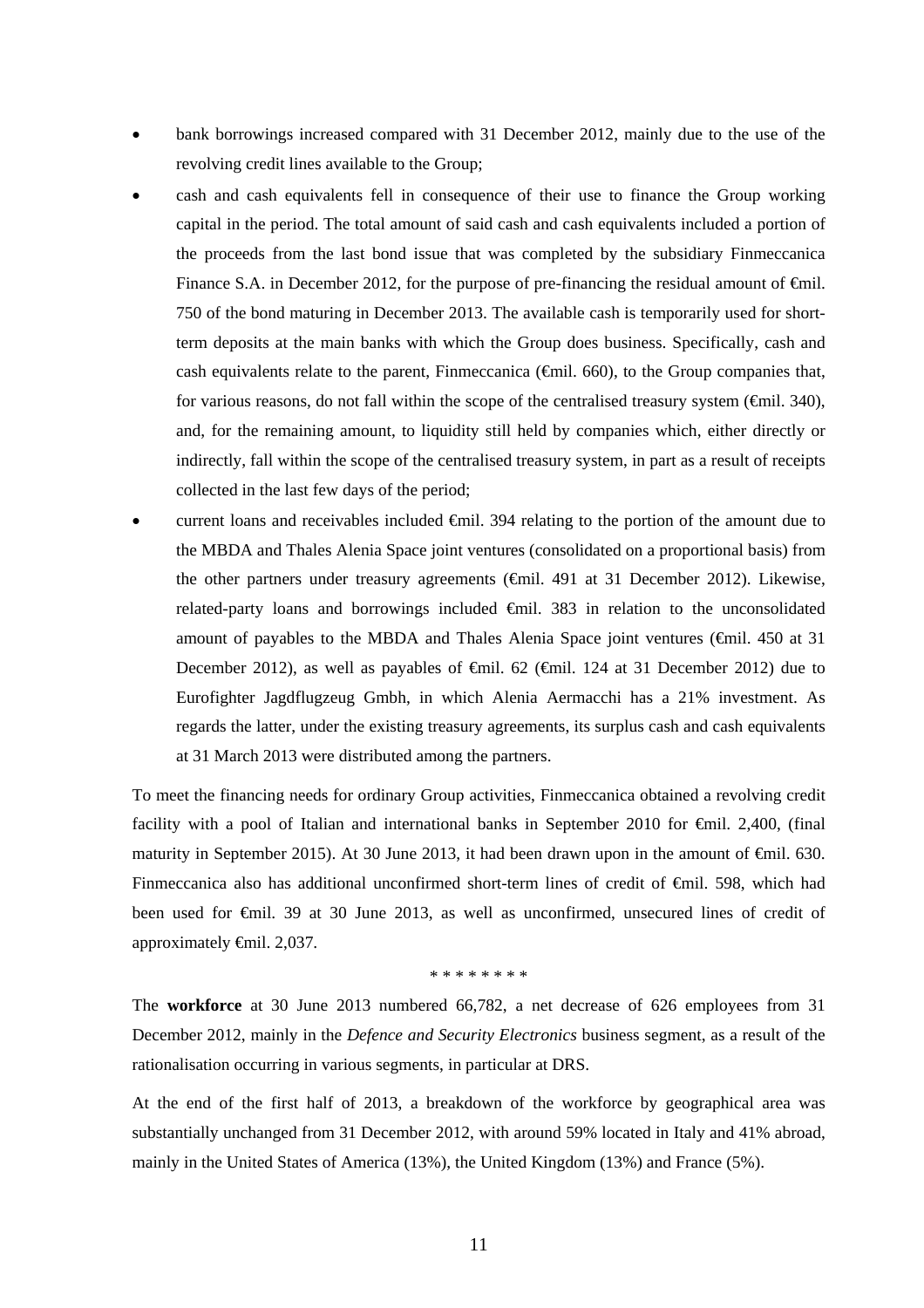#### \* \* \* \* \* \* \* \*

### **Outlook**

In view of the Group's results at 30 June 2013 and on the basis of what has been highlighted up to now, we confirm the forecasts for the full year of 2013 prepared at the time the 2012 Annual Report was drafted.

\* \* \* \* \* \* \* \*

*Main risks for the remainder of the year*: the main risks to which the Group will be exposed for the remaining six months of the year are unchanged from those more fully described in the 2012 Annual Report, in the section entitled "Finmeccanica and risk management". Updated information with regard to specific risk positions is described in note 13 to the condensed consolidated half-year financial statements at 30 June 2013.

### \* \* \* \* \* \* \* \*

The key performance indicators by segment are shown below.

| <b>June 2013</b>                                | New orders                          | Order backlog               | <b>Revenues</b>               | <b>EBITA</b>               | ROS %                  |
|-------------------------------------------------|-------------------------------------|-----------------------------|-------------------------------|----------------------------|------------------------|
|                                                 |                                     |                             |                               | 286                        | 14.0%                  |
| Helicopters                                     | 1,434                               | 11,014                      | 2,045                         | 73                         | 3.1%                   |
| Defence and Security Electronics<br>Aeronautics | 1,834<br>1,692                      | 8,131                       | 2,359                         | 61                         | 4.2%                   |
|                                                 | 286                                 | 8,992<br>2,066              | 1,461<br>484                  | 36                         | 7.4%                   |
| Space                                           | 508                                 | 3,263                       | 593                           | 61                         | 10.3%                  |
| Defence Systems<br>Eliminations/Other           | (177)                               | (920)                       | (180)                         | (57)                       |                        |
| <b>Total Aerospace and Defence</b>              | 5,577                               | 32,546                      | 6,762                         | 460                        | n.a.<br>6.8%           |
|                                                 |                                     | <b>Order backlog</b>        |                               |                            |                        |
|                                                 |                                     | at 31 Dec.                  |                               |                            |                        |
| <b>June 2012</b>                                | <b>New orders</b>                   | 2012                        | <b>Revenues</b>               | <b>EBITA</b>               | $ROS\%$                |
|                                                 |                                     |                             |                               |                            |                        |
| Helicopters                                     | 1,780                               | 11,876                      | 1,912                         | 219<br>143                 | 11.5%<br>5.2%          |
| Defence and Security Electronics                | 2,342                               | 8,831                       | 2,734                         |                            |                        |
| Aeronautics                                     | 1,556<br>241                        | 8,819                       | 1,318<br>462                  | 49<br>30                   | 3.7%<br>6.5%           |
| Space                                           | 522                                 | 2,261                       | 564                           | 54                         | 9.6%                   |
| Defence Systems<br>Eliminations/Other           |                                     | 3,381<br>(949)              |                               |                            |                        |
|                                                 | (139)<br>6,302                      | 34,219                      | (269)<br>6,721                | (59)<br>436                | n.a.<br>6.5%           |
| <b>Total Aerospace and Defence</b>              |                                     |                             |                               |                            |                        |
| Change                                          | New orders<br>$\frac{6}{6}$ change) | Order backlog<br>(% change) | <b>Revenues</b><br>(% change) | <b>EBITA</b><br>(% change) | ROS % (p.p.<br>change) |
| Helicopters                                     | $(19.4\%)$                          | $(7.3\%)$                   | 7.0%                          | 30.6%                      | $2.5$ p.p              |
| Defence and Security Electronics                | (21.7%)                             | $(7.9\%)$                   | $(13.7\%)$                    | $(49.0\%)$                 | $(2.1)$ p.p.           |
| Aeronautics                                     | 8.7%                                | 2.0%                        | 10.8%                         | 24.5%                      | $0.5$ p.p.             |
| Space                                           | 18.7%                               | $(8.6\%)$                   | 4.8%                          | 20.0%                      | 0.9 p.p.               |
| Defence Systems                                 | $(2.7\%)$                           | $(3.5\%)$                   | 5.1%                          | 13.0%                      | 0.7 p.p.               |
| Eliminations/Other                              | n.a.                                | n.a                         | n.a.                          | n.a.                       | n.a.                   |
| <b>Total Aerospace and Defence</b>              | (11.5%)                             | $(4.9\%)$                   | 0.6%                          | 5.5%                       | 0.3 p.p.               |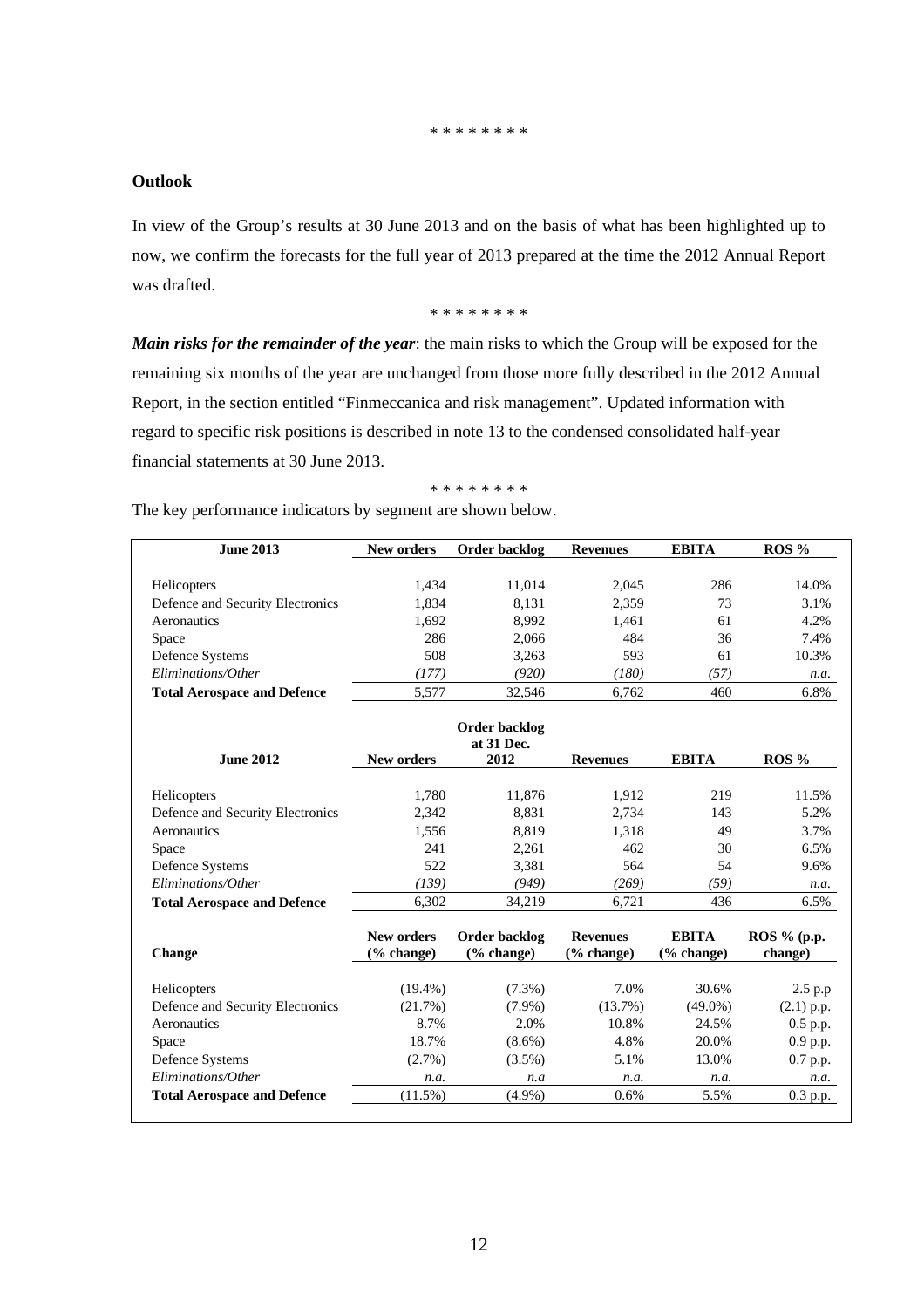### **Helicopters**

 New orders. These fell by 19% compared with the same period of the previous year, attributable almost entirely to the *helicopters* component (new helicopters and upgrading) component, which reported significant new orders in the AW169, AW189 and Super Lynx 300 lines in the first half of 2012.

Among the most important new orders received in the first half of 2013 are:

- in the *military-government segment*, contracts with:
	- o the government of the Republic of Korea (South Korea) for the supply of eight AW159 helicopters for the Navy;
	- o Japan's Maritime Self-Defence Force for the supply of three kits for the AW101 helicopter, which will be assembled on site by Kawasaki Heavy Industries (KHI);
- in the *civil-government segment*, the contracts:
	- o with Mitsui Bussan Aerospace, for the supply of two AW139 helicopters and two additional AW169 helicopters to the Japan National Police Agency (JNPA);
	- o with Weststar Aviation Services Sdn Bhd*,* the services company for Malaysian civil aviation, for the supply of three additional AW139 helicopters;
	- o with Life Link III for the supply of six AW119 helicopters for air medical transportation missions in Minnesota.
- Order backlog**.** This fell in consequence of a book-to-bill ratio lower than 1.
- Revenues**.** These rose by 7% over 30 June 2012, attributable to the *helicopters* component, specifically the AW139 line.
- **EBITA.** It rose by 31% over 30 June 2012, due to the abovementioned increased production rates and the benefits deriving from efficiency-improvement actions, mainly within the framework of production activities; furthermore, the improvement in EBITA includes the revenues from the final closing of the VH71 programme.

### **Defence and Security Electronics**

 New orders. These fell by 22% compared to 30 June 2012, due, in essentially equivalent amounts, to both the European and the U.S. components, which continue to feel the impact of the cuts to defence budgets, as had already been anticipated at the time of the preparation of the forecast estimates.

The main orders relating to Selex ES include: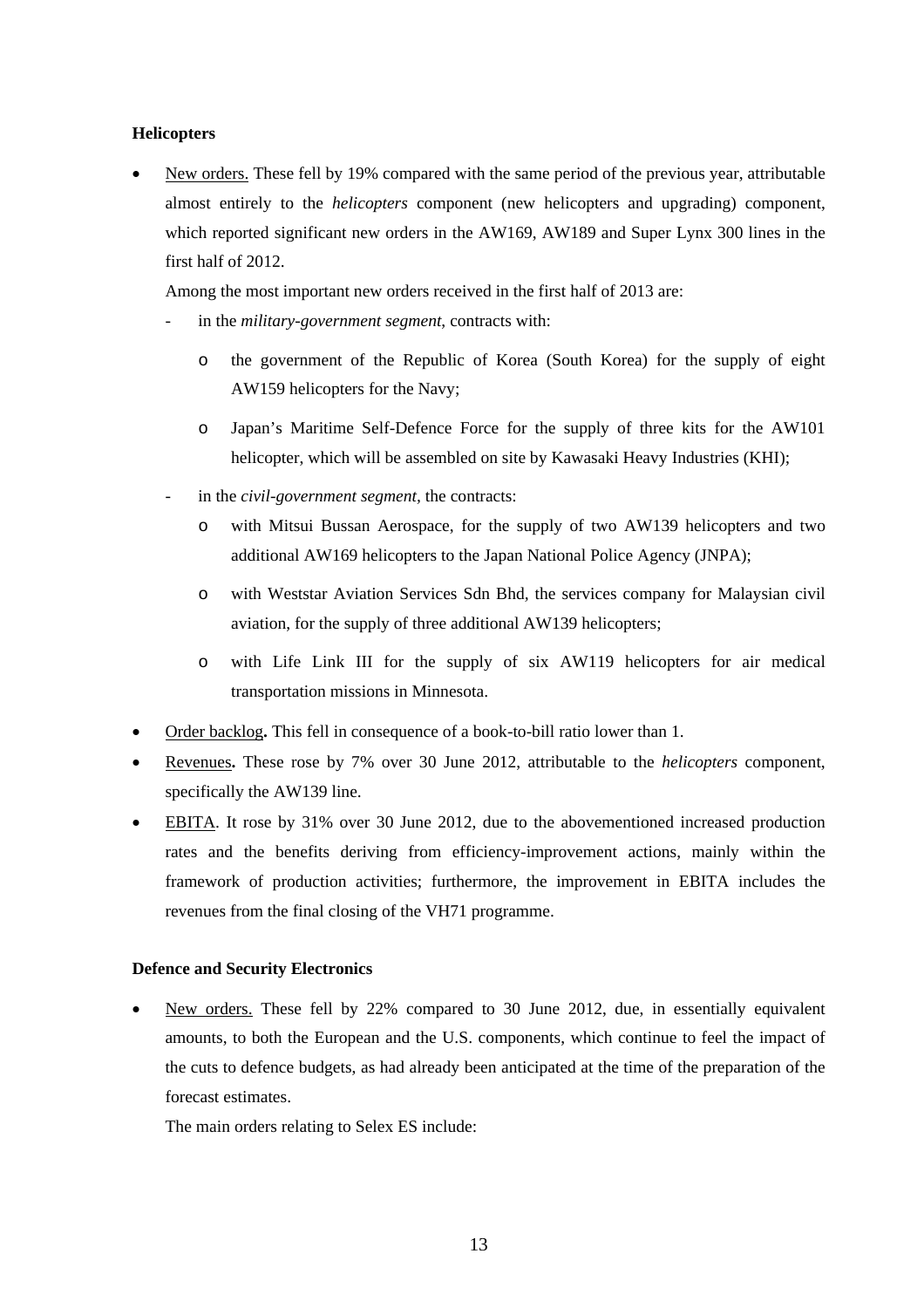- in the field of *Airborne and Space Systems*, the order for the supply of Defensive Aids Sub Systems (DASS) and Captor combat radars for Eurofighter Typhoon aircraft for Oman; additional orders for the EFA programme; orders for the NH90 helicopter programme; orders for countermeasure systems; the order for optics systems for the Meteosat space programme, orders for various space programmes; orders for customer support activities;
- in the field of *Land and Naval Systems*, orders for communications systems for MAVs for the Italian Army; the order from the Directorate General for Armaments of the French Ministry of Defence for the supply of six fixed-version PAR2090 radars; the contract for support activities for equipment in operation on the Type 23 frigates of the British Navy;
- in the field of *Security and Smart Systems*, the contract with Expo 2015 S.p.A. to supply the security support equipment, infrastructure and services for the event; the three-year extension of the current order for maintenance for Poste Italiane S.p.A.'s electromechanical mail sorting systems; the order for the supply and installation of two transportable radar for air traffic control from the Royal Saudi Air Force; the supply of the network infrastructure for the new Kuwait City airport for the Directorate General of Civil Aviation.

The main orders for DRS included the order for the supply of rugged computers and displays for the US Army; the order for the supply of Tunner systems for the loading and handling of goods for cargo aircraft; the additional order for support activities on the programmes for the upgrade of target acquisition subsystems for Bradley combat vehicles; orders for the additional supply of services in support of communications for a programme managed by the Space and Naval Warfare Systems Command; additional orders for satellite communication services under the Future Commercial Satellite Communications Services Acquisition programme; the order to continue to provide maintenance, repair and upgrading of C-130 aircraft for the U.S. Coast Guard; the order to develop and manufacture two vehicles for supporting the movement of Minuteman III missile systems used by the U.S. Air Force.

- Order backlog. This fell by 8% compared with 31 December 2012 in consequence of a book-tobill ratio lower than 1. Over 80% relates to the activities of Selex ES.
- Revenues. These decreased by 14% compared to the figure posted at 30 June 2012, which was attributable to DRS for about two-thirds. Although this performance is in line with expectations, it continues to reflect the difficulties and the slowdown in the acquisition and the start-up of new orders, worsened by the simultaneous decrease in the contribution of important programmes in their final stages, in particular for the U.S. Armed Forces and in the British component of Selex ES's *Airborne and Space Systems* business area.

In particular, revenues at Selex ES were generated by: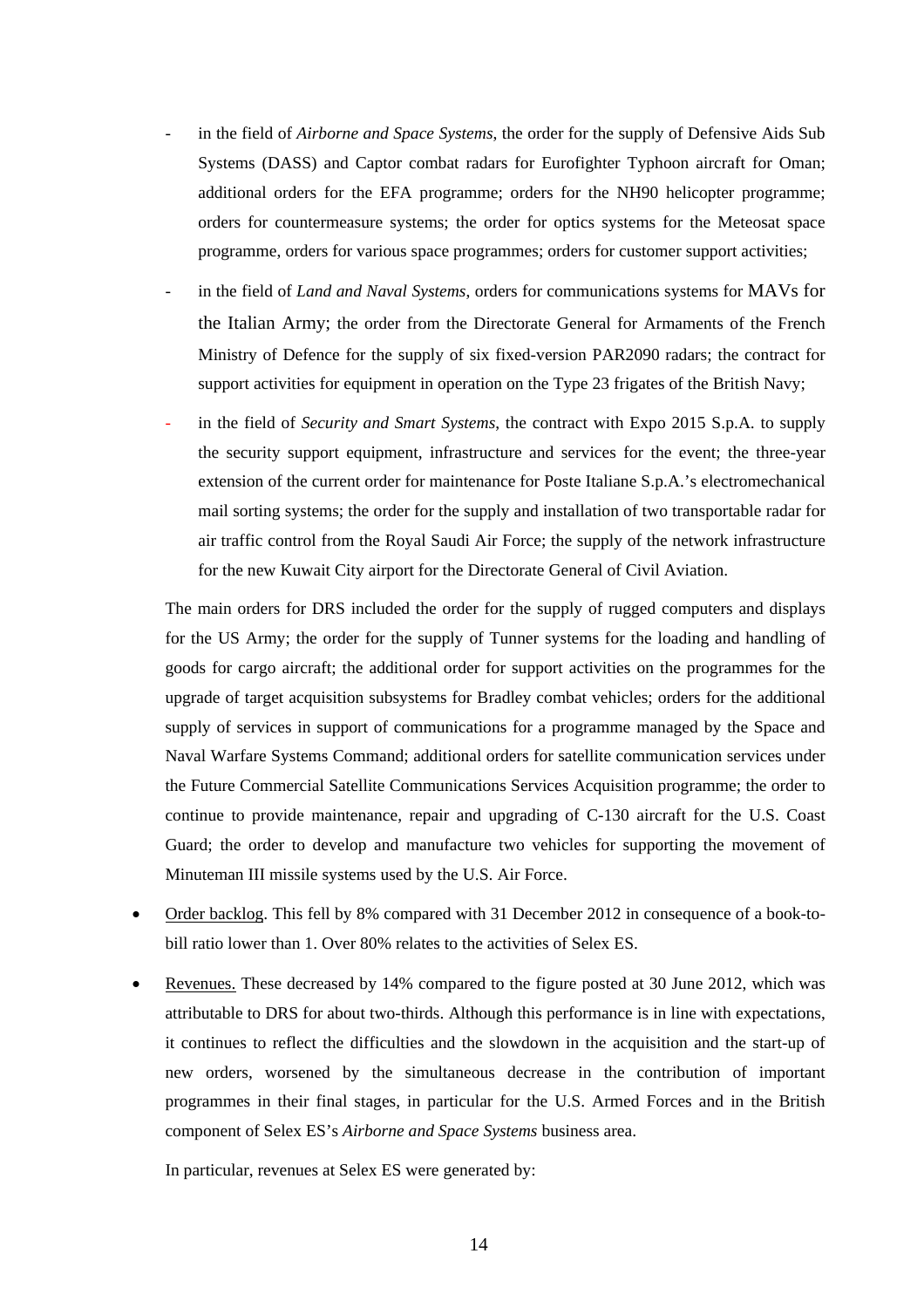- *Airborne and Space Systems*: the continuation of activities relating to Defensive Aids Sub-System production and the production of equipment, avionics radars and communication systems for the EFA programme; countermeasure systems; combat and surveillance radars for other fixed-wing platforms; equipment for the NH90 helicopter programme; equipment for space programmes; customer support and logistics;
- Land and Naval Systems: the continuation of activities relating to FREMM contracts; the programme to supply combat systems for the Algerian logistic support amphibious vessel; the Forza NEC programme; activities to improve the level of protection for Italian forward operating bases (FOB) in Afghanistan; progress in the Medium Extended Air Defence System international cooperation programme;
- *Security and Smart Systems:* the construction of the national TETRA network; the continuation of activities on air traffic control programmes; activities relating to postal automation services in Italy; activities relating to monitoring and physical security for domestic customers and ICT services for government agencies.

Revenues at DRS were generated by the continuation of deliveries of rugged computers and displays, particularly for the Joint Battle Command - Platform programme (JBC-P); additional deliveries on the programmes for the upgrade of target acquisition subsystems of Bradley combat vehicles; the continuation of support activities, technical assistance and logistics services for mast-mounted sight systems for helicopters; the provision of services and products for the Rapid Response contract and satellite communications services.

 EBITA*.* It fell by 49% compared with 30 June 2012 mainly attributable to Selex ES, as a result of lower revenues and the persistent difficulties in ensuring a return to adequate profit levels in certain business areas, a situation that could continue throughout the second half of the year. Given this situation, the company has initiated the integration and reorganisation plan with the aim of significantly rationalising its technologies, product lines and industrial plants. The effects of the abovementioned actions, which also supplement and expand actions undertaken to improve competitiveness and efficiency, will be fully felt in the next few financial years and will affect 2013 performance to a limited extent only. As regards DRS, the savings arising from the on-going plans for the improvement of competitiveness, efficiency and reorganisation were offset by the effects of the abovementioned decline in production volumes, causing a decline in EBITA of €mil. 15 compared to the corresponding period of the previous year.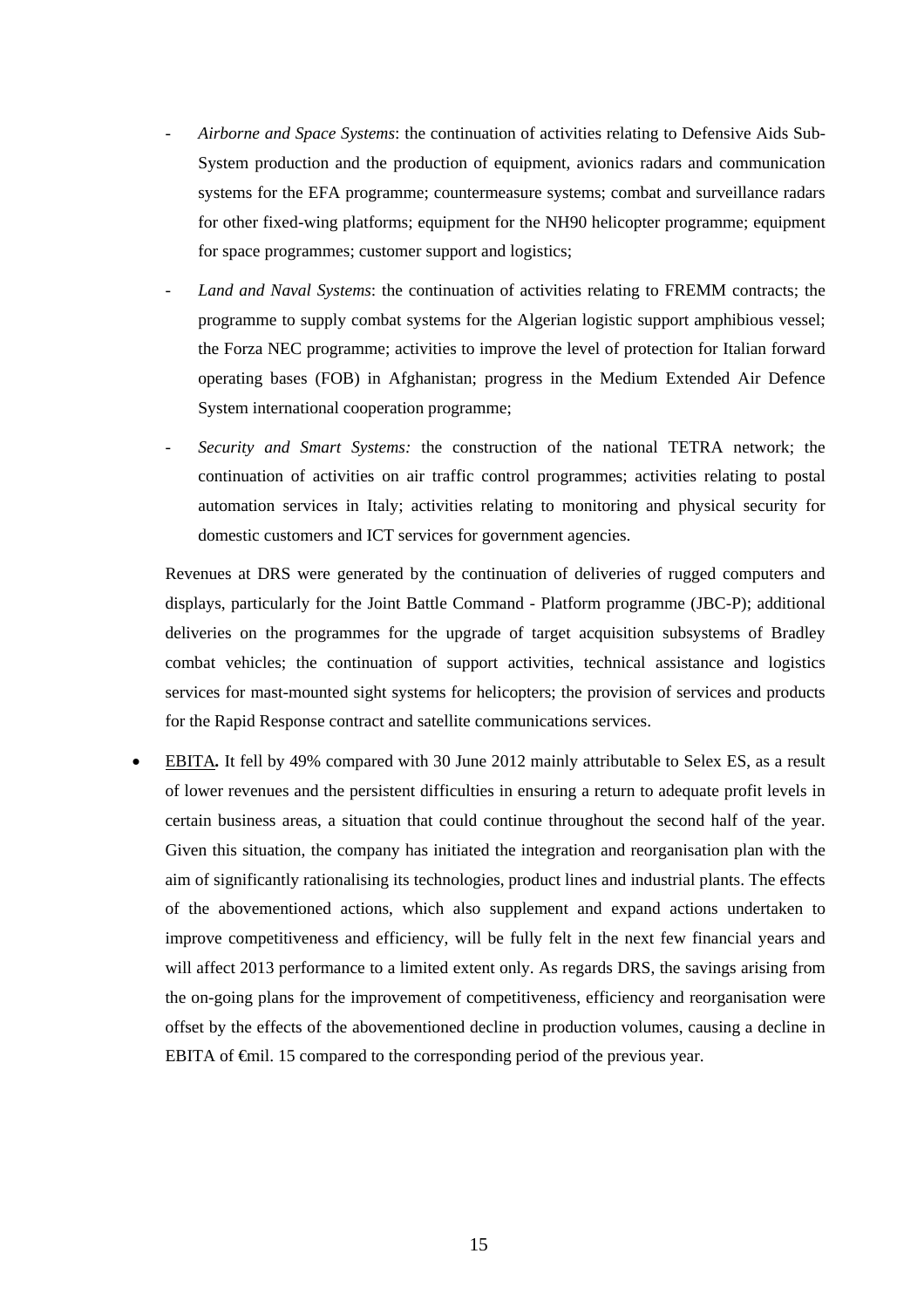### **Aeronautics**

- New orders**.** These increased by 9% over 30 June 2012 due to the rise in new orders in the *civil*  segment, relating to the ATR and B787 aircraft, that more than offset the decline in the *military* segment for defence and transport aircraft. The most significant orders that were obtained in the first half of 2013 include:
	- in the *military* segment:
		- o for the EFA programme, the first tranche of the order received by the Eurofighter consortium for the supply of major components (left wing and rear fuselage) and equipment for the 12 aircraft ordered by Oman. This order falls within the scope of a wider contract that was signed between Bae Systems, in its capacity of prime contractor*,* and the Ministry of Defence of Oman in December 2012;
		- o for the F35 (*Joint Strike Fighter*) programme, the contract to supply Lockheed Martin with the first complete wing and certain components and non-recurring activity for the manufacture of production tools;
		- o for the logistic support activities, the orders for the activities relating to the following aircraft: M346 ordered by Israel, C27J for Australia and the AMX aircraft supplied to the Brazilian Air Force.
	- in the *civil* segment:
		- o for the ATR aircraft, the orders obtained by GIE-ATR from various airlines for 68 aircraft (45 of which in the second quarter), including 36 aircraft from Danish company Nordic Aviation, 19 aircraft from an Indonesian company, 6 from Bangkok Airways and 5 from U.S. company Air Lease;
		- o for aerostructures, the additional orders for the B787 (50 series), A380, ATR, B767 and A321 programmes and for the production of engine nacelles.
- Order backlog. This posted a slight increase (2%) compared to 31 December 2012. In particular, a considerable portion related to the EFA (35%), B787 (15%), ATR (19%), M346 (9%) and C27J (5%) programmes.
- Revenues. These rose by 11% compared to 30 June 2012 due to increased activity in the *civil* segment as a result of higher production rates for B787, ATR, A380 and A321 aircraft, and in the *military* segment for defence aircraft and trainers.
- EBITA**.** There was an increase of 25%, due to higher business volumes, the benefits of renegotiating commercial agreements for certain aerostructure production, the reduction in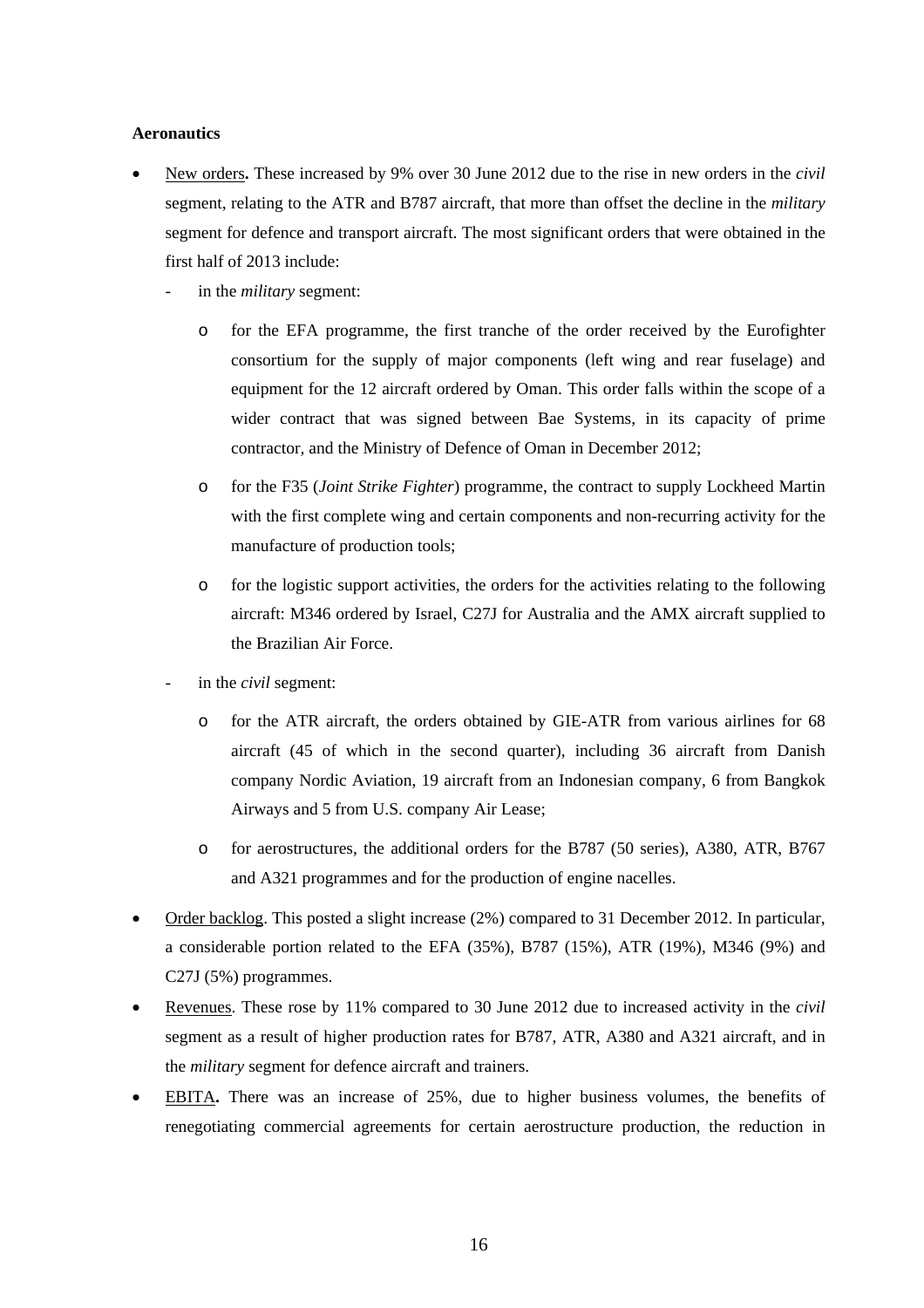operating expenses and the improvement in efficiency as a result of the restructuring and reorganisation process underway.

### **Space**

- New orders. These increased by 19% compared to 30 June 2012. The most significant orders obtained during the period concerned the following activities:
	- engineering applications and services for maintenance operations relating to the Cosmo SkyMed system;
	- the contract for the development of the ExoMars control system;
	- satellite management and industrial support services for the SICRAL (*Sistema Italiano per Comunicazioni Riservate e Allarmi*, Italian System for Confidential Communications and Alerts) system;
	- support and satellite operations activities for the Columbus Control Center.
- Order backlog. This showed a decrease of 9% compared to 31 December 2012. The order backlog at 30 June 2013 was broken down into 58% for manufacturing activities and the residual 42% for satellite services.
- Revenues. These rose by 5% over the corresponding period of the previous year. The production mainly concerned the continuation of activities in the following segments:
	- in the *commercial telecommunications* segment, for the O3B and Iridium NEXT satellite constellations; for the provision of satellite telecommunications services and the resale of satellite capacity;
	- in the *military telecommunications* segment, for the Sicral 2 and Athena Fidus satellites and for the provision of satellite services;
	- in the *earth observation* segment, for the satellites for the Sentinel mission (Kopernikus programme, previously known as GMES);
	- in the *science programmes* segment, for the ExoMars programme;
	- in the *satellite navigation* segment, for the ground mission segment of the Galileo programme and activities related to the Egnos programme;
	- in the *management systems and satellite operations* segment, for the OptSat, Gokturk, Sicral 2 and Galileo programmes.
- EBITA. It grew by 20% compared to the same period of the previous year, mainly due to higher profitability in a number of programmes in the *manufacturing* segment.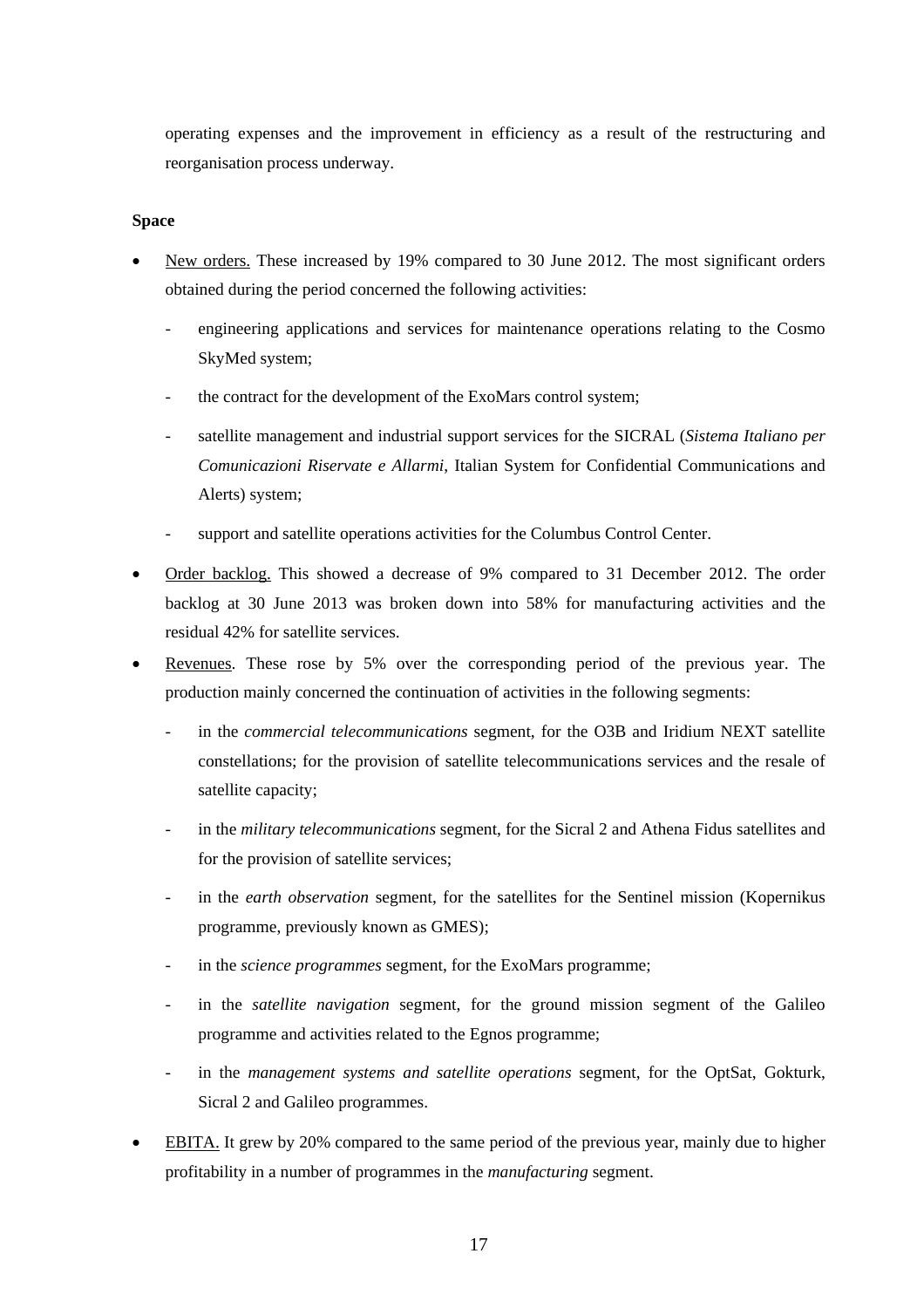### **Defence Systems**

- New orders. These were slightly below the figure reported at 30 June 2012, with a decline in *missile systems* and *land, sea and air weapons systems* segments partly offset by the increase in *underwater systems* segment*.* The main orders for the period include:
	- in the *missile systems* segment, the contract for Meteor air-to-air missiles from Germany, the sixth and last country among those that participated in the development stage to sign the production order; the order from a Middle East country for missile systems for vehicles and various orders for customer support activities;
	- in the *land, sea and air weapons systems* segment*,* the supply of Paveway kits and kits for armaments to the Italian Air Force, the order for 16 Hitrole machine guns to the Singapore Navy, the sale of four 40/70mm machine guns to Turkey and logistics orders from various customers;
	- in the *underwater systems* segment, the orders from a country in the Mediterranean area for 26 MU90 light torpedoes, ship countermeasure systems and two TLS launch systems for light torpedoes.
- Order backlog. This showed a slight decrease (4%) compared to 31 December 2012, 64% of which related to activities in the *missile systems* segment.
- Revenues. These rose by 5% compared with the figure posted at 30 June 2012, mainly due the increase in the *missile systems* segment*.* Revenues were generated by the following activities in the various segments:
	- in the *missile systems* segment: activities for the production of Aster surface-to-air missiles and Exocet anti-ship missiles; activities relating to the development of the air defence system in connection with the Medium Extended Air Defence System programme; the deliveries of air-to-surface missiles as part of an important programme for a foreign country; and customer support;
	- in the *land, sea and air weapons systems* segment*:* production of Medium Armoured Vehicles (MAV) and Multi-role Medium Tactical Vehicles (MMTV) for the Italian Army; FREMM programme activities; production of SampT missile launchers; the production of machine guns for various foreign customers and logistics;
	- in the *underwater systems* segment: activities relating to the Black Shark heavy torpedo, the A244 light torpedo; countermeasures; activities relating to the FREMM programme and logistics.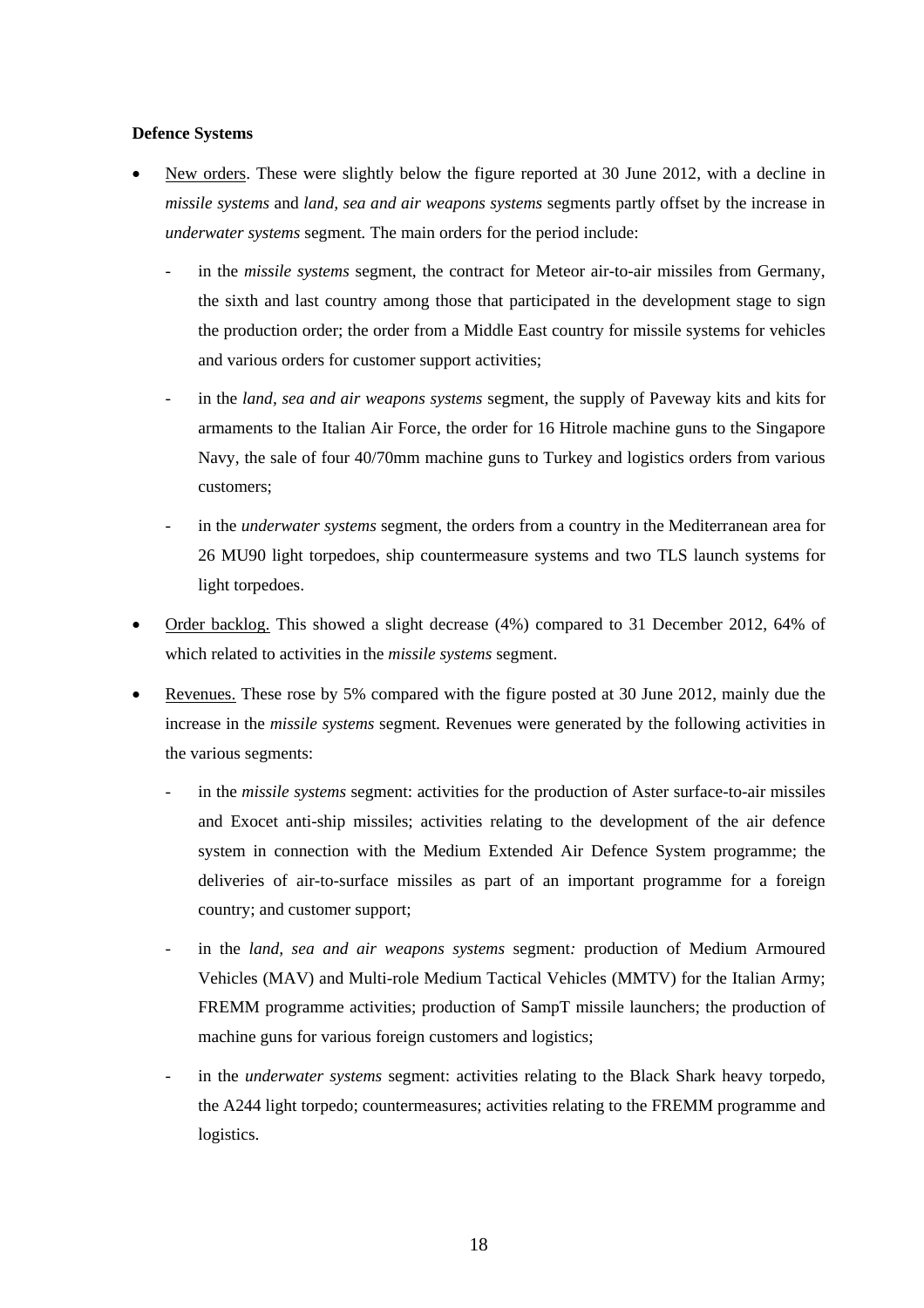EBITA. The increase of 13% is mainly a result of the abovementioned higher revenues, as well as of improved profit margins in the *missile systems* segment, which benefitted from deliveries on an important programme for a foreign customer.

| <b>June 2013</b>        | New orders                      | Order backlog                      | <b>Revenues</b>               | <b>EBITA</b>                  | ROS %                    |
|-------------------------|---------------------------------|------------------------------------|-------------------------------|-------------------------------|--------------------------|
| Energy                  | 190                             | 1,900                              | 284                           | 22                            | 7.7%                     |
| Transportation          | 459                             | 8,191                              | 862                           | (16)                          | $(1.9\%)$                |
| Eliminations/Other      | 10                              | 78                                 | 86                            | 1                             | n.a.                     |
| <b>Total Energy and</b> |                                 |                                    |                               |                               |                          |
| <b>Transportation</b>   | 659                             | 10,169                             | 1,232                         | 7                             | $0.6\%$                  |
|                         |                                 | <b>Order backlog</b><br>at 31 Dec. |                               |                               |                          |
| <b>June 2012</b>        | <b>New orders</b>               | 2012                               | <b>Revenues</b>               | <b>EBITA</b>                  | $ROS\%$                  |
| Energy                  | 445                             | 1,978                              | 306                           | 20                            | 6.5%                     |
| Transportation          | 938                             | 8.679                              | 940                           | 7                             | $0.7\%$                  |
| Eliminations/Other      | 31                              | 158                                | 80                            | (4)                           | n.a.                     |
| <b>Total Energy and</b> |                                 |                                    |                               |                               |                          |
| <b>Transportation</b>   | 1,414                           | 10,815                             | 1,326                         | 23                            | 1.7%                     |
| <b>Change</b>           | <b>New orders</b><br>(% change) | <b>Order backlog</b><br>(% change) | <b>Revenues</b><br>(% change) | <b>EBITA</b><br>$(\%$ change) | $ROS\%$<br>(p.p. change) |
| Energy                  | $(57.3\%)$                      | $(3.9\%)$                          | $(7.2\%)$                     | $10.0\%$                      | 1.2 p.p.                 |
| Transportation          | $(51.1\%)$                      | $(5.6\%)$                          | $(8.3\%)$                     | n.a.                          | $(2.6)$ p.p.             |
| Eliminations/Other      | n.a.                            | n.a.                               | n.a.                          | n.a.                          | n.a.                     |
| <b>Total Energy and</b> |                                 |                                    |                               |                               |                          |
| <b>Transportation</b>   | $(53.4\%)$                      | $(6.0\%)$                          | $(7.1\%)$                     | $(69.6\%)$                    | $(1.1)$ p.p.             |

The key performance indicators for the Energy and Transportation segment are shown below:

### **Energy**

 New orders. These fell by 57% compared to the corresponding period of the previous year, mainly due to fewer orders in the *plants and components* and in the *service* segments.

The main orders for the period included:

- in the *plants and components* segment, the contract for the design and construction of a 600 MW open-cycle electric power plant in Egypt (Il Cairo); the order for a steam turbine with generator for a geothermal plant in Italy (Bagnore);
- in the *service* segment*,* the supply of spare parts for a power station in Algeria (Hamma), various Long-Term Service Agreements (LTSA) and contracts for field service activities;
- in the *nuclear* segment, orders in the *plant engineering* area from Slovakia (Mochovce) and France (Cadarache); orders for decommissioning activities in Italy (Varese) and for service activities in Romania (Cernavoda) and France (Creys-Malville).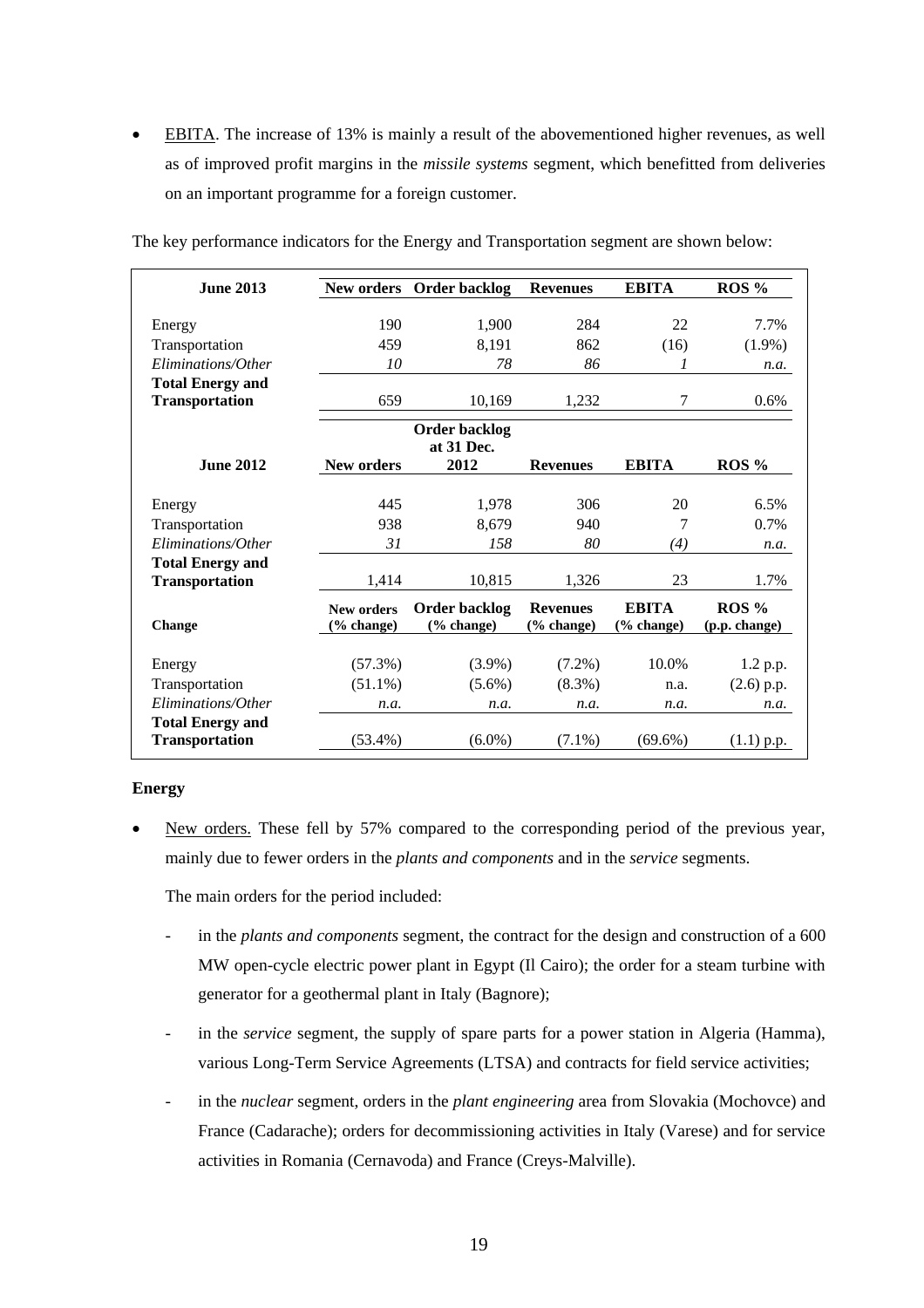- Order backlog. This declined by 4% compared to 31 December 2012. The composition of the backlog is attributable for 40% to the *plants and components* segment*,* 57% to the *service* segment (72% of which is represented by LTSAs for scheduled maintenance) and for 3% to the *nuclear* segment.
- Revenues. These fell by 7% compared to the first half of 2012, mainly due to decreased operations in the *renewable energy* segment.

Revenues were mainly generated by the following activities:

- in the *plant and components* segment: the orders from Tunisia (Sousse), Egypt (Giza North, Banha, Il Cairo), Turkey (Gebze) and Algeria (Ain Djasser II, Labreg and Hassi Messaud);
- in the *service* segment: activities on LTSAs in Italy (Ferrara, Rizziconi, Naples, Sparanise) and Northern Ireland (Ballylumford); spare parts for gas turbines in Algeria (M'Sila); the supply of a generator in Mexico (Lerdo) and field service activities in Italy (Ferrera);
- in the *nuclear* segment, for the *plant engineering* area, activities on the power station in Slovakia (Mochovce); for the *service* area*,* the continuation of activities in Argentina (Embalse); for the *waste* and *decommissioning* area*,* activities in Lithuania (Ignalina) and activities for the treatment and storage of radioactive waste from submarines in Russia (Andreeva Bay);
- in the *renewable energy* segment, electric drives activities, service activities on the solar energy plants in Martano and Soleto (Lecce), supply and servicing of micro-turbines.
- EBITA. It rose by 10% compared to the first half of 2012, mainly as a result of higher industrial profitability and lower overheads.

### **Transportation**

- New orders. These fell by 51% compared to the same period of the previous year, mainly attributable to fewer new orders in the *signalling and transportation solutions* line. The main orders for the period included:
	- for the *signalling and transportation solutions* line:
		- o in the *signalling* area*,* the order for the installation of ERTMS technologies on the new line that connects Oued Tlelat to Tlemcen, in Algeria; the contract for the maintenance of the high speed line Madrid-Puigverd de Lleida, in Spain; the order for the installation of ERTMS Level 2 technologies on the new high-speed line that connects Tours to Bordeaux, in France; changes in the order relating to the project for the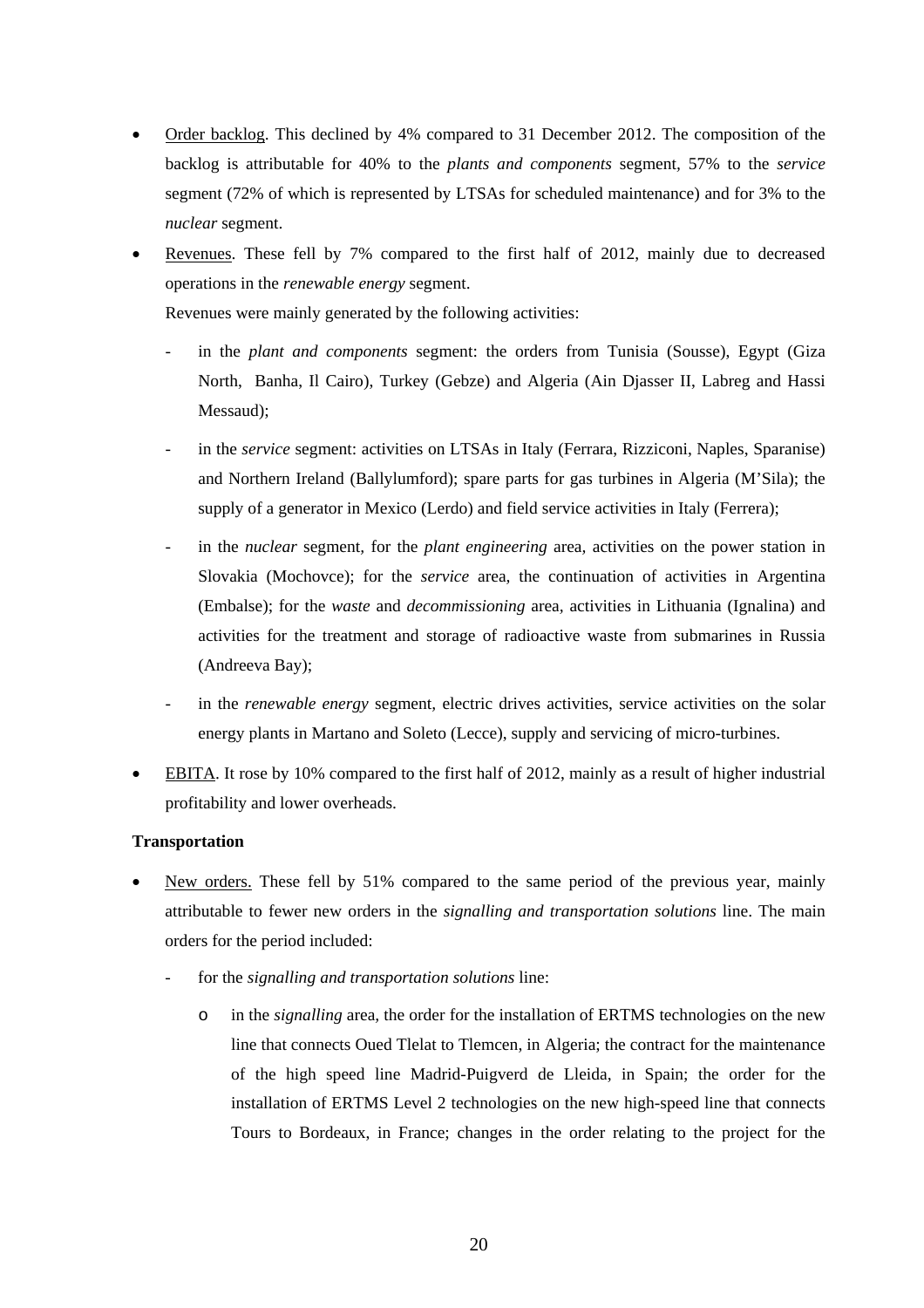Ankara underground in Turkey; other various orders for components and service  $\&$ maintenance;

- o in the *transportation solutions* area, the ancillary contract related to the Milan Line 4 metro project; the order to extend the Rome Line C metro; contracts relating to the framework agreement signed with Rio Tinto Iron Ore, in Australia;
- in the *vehicles* line, the contract to supply Sirio trams in China, orders for service activities;
- in the *bus* line*,* orders for 92 buses and various after-sales orders.
- Order backlog. This decreased by 6% compared to 31 December 2012. The *signalling and transportation solutions* line accounts for 66%, while the *vehicles* line accounts for 34%.
- Revenues. These fell by 8% compared to the first half of 2012, mainly attributable to the *vehicles* lines. In particular, revenues were generated by the following orders:
	- for the *signalling and transportation solutions* line:
		- o in the *signalling* area, the project for the Turin-Padua stretch in Italy; contracts for the Bogazkopru-Ulukisla-Yenice and Mersin-Toprakkale railway lines and for the Ankara metro in Turkey; the order related to the Shah-Habshan-Ruwais line in the United Arab Emirates; the contract for the Red Line of the Stockholm metro in Sweden; the projects for Union Pacific Railroad and Southeastern Pennsylvania Transportation Authority in the U.S.; orders for Australian Rail Track and the project relating to Roy Hill Iron Ore in Australia; various component orders;
		- o in the *transportation solutions* area, the Copenhagen, Naples Line 6, Rome Line C, Milan, Brescia metros; the Rio Tinto projects in Australia;
	- in the *vehicles* line, double-decker carriages and high-speed trains for Trenitalia; trains for the Danish railways; vehicles for the Milan and Fortaleza (Brazil) metros; various service orders;
	- in the *bus* line*,* various bus orders, representing 75% of this line's revenues and after-sales activities.
- EBITA. The decrease compared to the figure at 30 June 2012 is mainly attributable to the *vehicles* line, which remains significantly negative, reflecting inefficiencies caused by production slowdowns and contractual charges and cost overruns on some programmes.

\* \* \* \* \* \* \* \*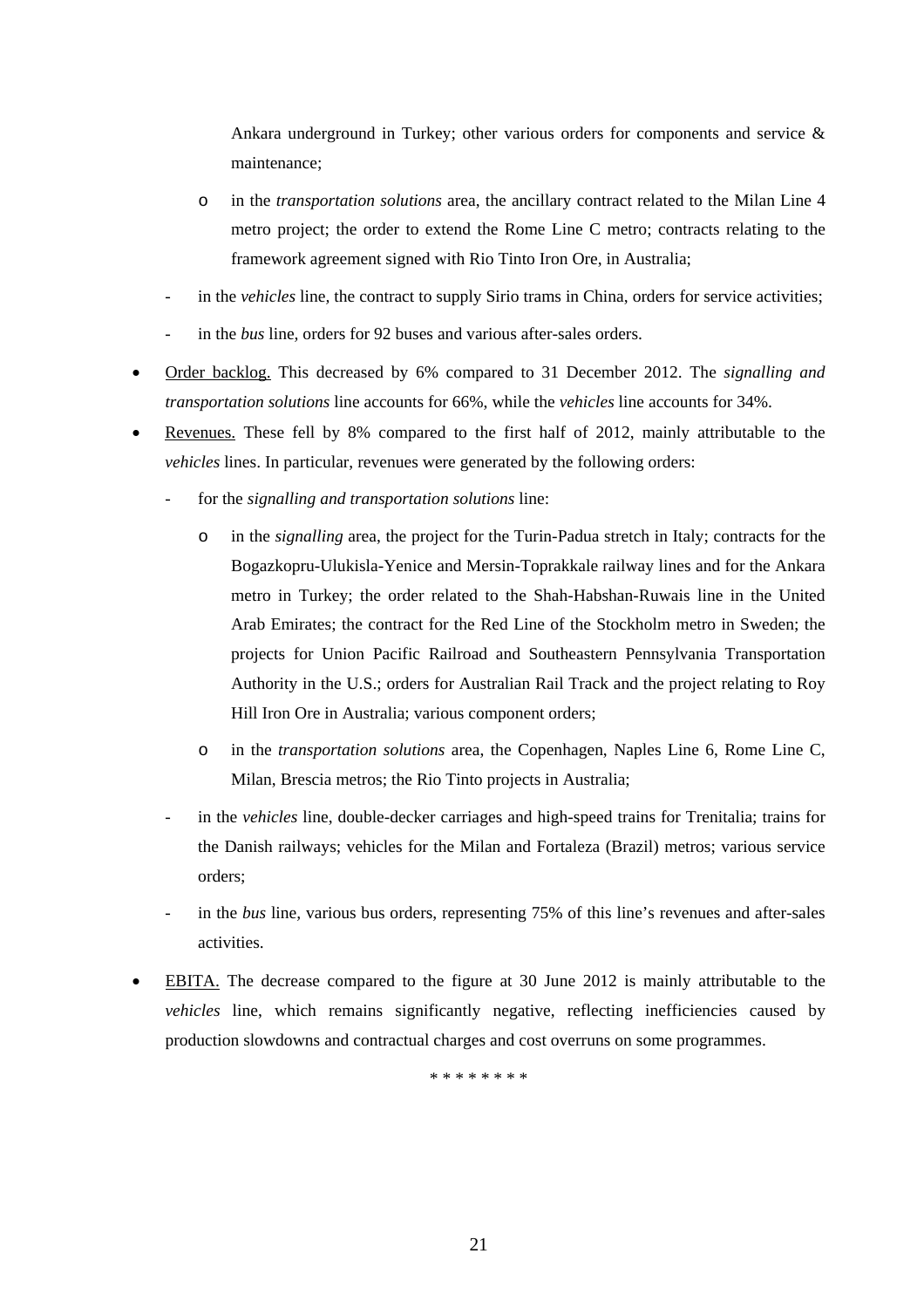### **Information pursuant to articles 70 and 71 of Consob Issuers' Regulations**

With a Board of Directors' resolution on 23 January 2013 the Company adopted the simplification regime under articles 70/8 and 71/1-bis of the Issuers' Regulations adopted with Consob Resolution 11971/1999, as subsequently amended. By this resolution the Company chose the option to make exceptions to the obligation to issue the documents required by the law when significant transactions (such as mergers, spin-offs, capital increases by means of the conferral of assets in kind, acquisitions or disposals) occur.

\* \* \* \* \* \* \*

#### **Related party transactions**

Pursuant to Article 5.8 of CONSOB (the Italian Commission for Listed Companies and the Stock Exchange) Regulation no. 17221 of 12 March 2010, concerning "related party transactions" and the subsequent CONSOB Regulation no. 17389 of 23 June 2010, no important transactions, as defined by Article 4.1.a) of the Regulation no. 17221, were carried out in the first half of 2013, nor were other transactions with related parties that had a significant impact on the financial position and results of the Finmeccanica Group and of Finmeccanica Spa. Furthermore, no changes or developments took place in relation to the related party transactions described in the Directors' Report at 31 December 2012.

It should be noted that in 2010 Finmeccanica issued, and on 13 December 2011 updated, a specific "Procedure for Related Party Transactions" pursuant to the Regulation, as well as in the implementation of Article 2391-*bis* of the Italian Civil Code - which is available on the Company's website (under *Investor Relations/Corporate Governance*, Related Party Transactions section).

#### **"Non-GAAP" alternative performance indicators**

Finmeccanica's management assesses the Group's performance and that of its business segments based on a number of indicators that are not envisaged by the IFRSs. Specifically, EBITA is used as the primary indicator of profitability, since it allows us to analyse the Group's marginality by eliminating the impact of the volatility associated with non-recurring items or items unrelated to ordinary operations.

As required by CESR/05-178b Recommendation, below is a description of the components of each of these indicators:

 *EBITA ("Adjusted EBITA" until 31 December 2012)*: it is arrived at by eliminating from EBIT (defined as earnings before "*financial income and expense*", "*share of profit (loss) of equity-accounted investees*" and "*income taxes*") the following items: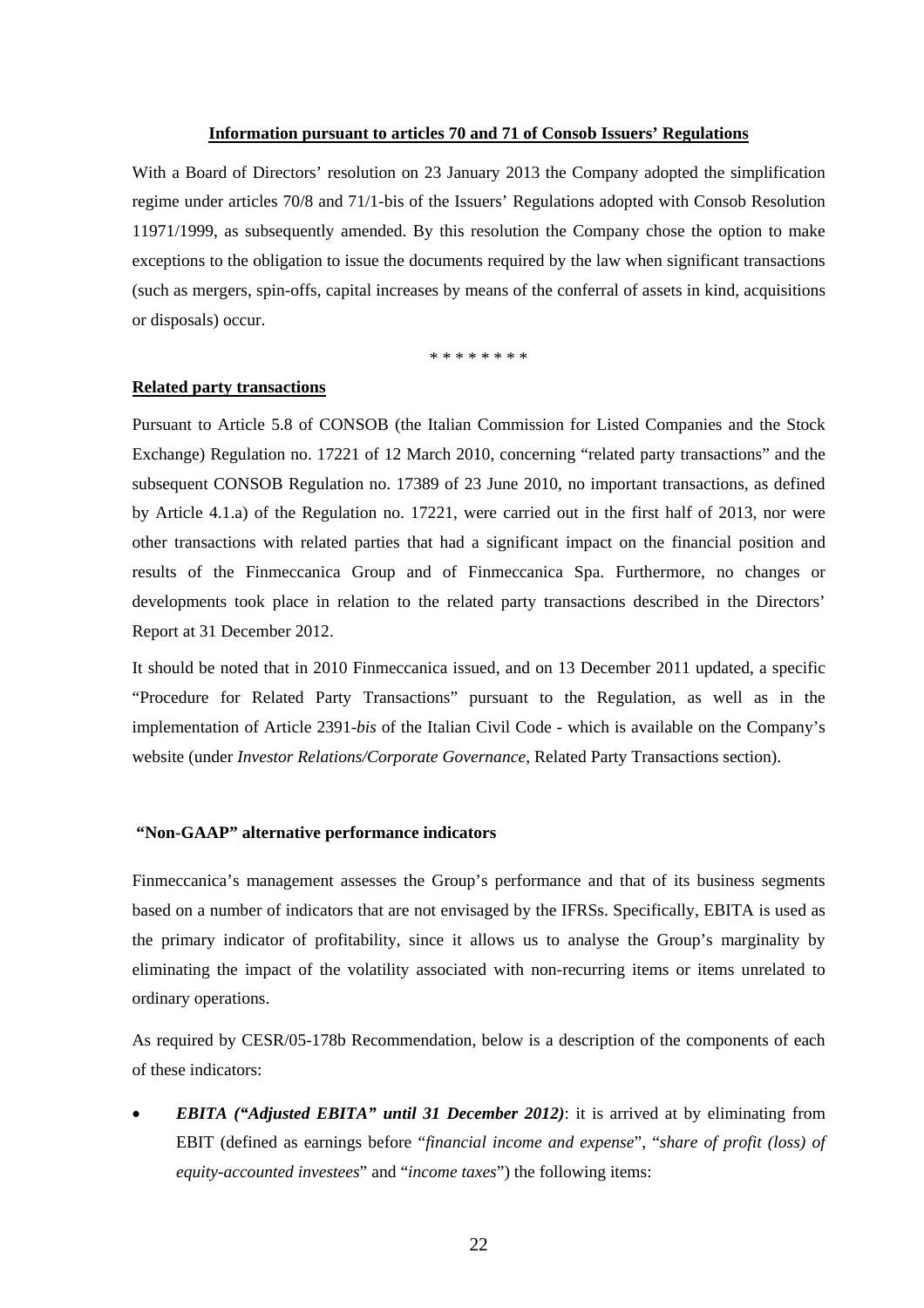- any impairment in goodwill;
- amortisation and impairment, if any, of the portion of the purchase price allocated to intangible assets as part of business combinations, as required by IFRS 3;
- restructuring costs that are a part of defined and significant plans;
- other exceptional costs or income, i.e. connected to particularly significant events that are not related to the ordinary performance of the business.

EBITA is then used to calculate return on sales (ROS) and, on an annualised basis, return on investment (ROI) (which is calculated as the ratio of EBITA to the average value of capital invested during the two periods being compared).

A reconciliation of EBIT and EBITA is shown below (the reconciliation by segment is reported in Note 5):

|                                               | For the six months ended<br>30 June |      |  |  |
|-----------------------------------------------|-------------------------------------|------|--|--|
| $\epsilon$ <i>million</i>                     | 2013                                | 2012 |  |  |
| <b>EBIT</b>                                   | 279                                 | 375  |  |  |
| Impairment                                    |                                     |      |  |  |
| Non-recurring (income) expense                | 79                                  |      |  |  |
| Amortisation of intangible assets acquired as |                                     |      |  |  |
| part of business combinations                 | 44                                  | 44   |  |  |
| Restructuring costs                           | 65                                  | 40   |  |  |
| <b>EBITA</b>                                  | 467                                 | 459  |  |  |

Non-recurring expenses are almost exclusively related to costs accrued on contracts (mainly in Holland – Belgium as broadly commented on in Note 13) in the *vehicles* line of the Transportation segment.

- Free Operating Cash-Flow (FOCF): this is the sum of the cash flows generated by (used in) operating activities and the cash flows generated by (used in) investment and divestment of intangible assets, property, plant and equipment, and equity investments, net of cash flows from the purchase or sale of equity investments that, due to their nature or significance, are considered "strategic investments". The calculation of FOCF is presented in the reclassified statement of cash flows shown in the previous section.
- *Funds From Operations (FFO)*: this is cash flow generated by (used in) operating activities net of changes in working capital (as described under Note 24). The calculation of FFO is presented in the reclassified statement of cash flows shown in the previous section.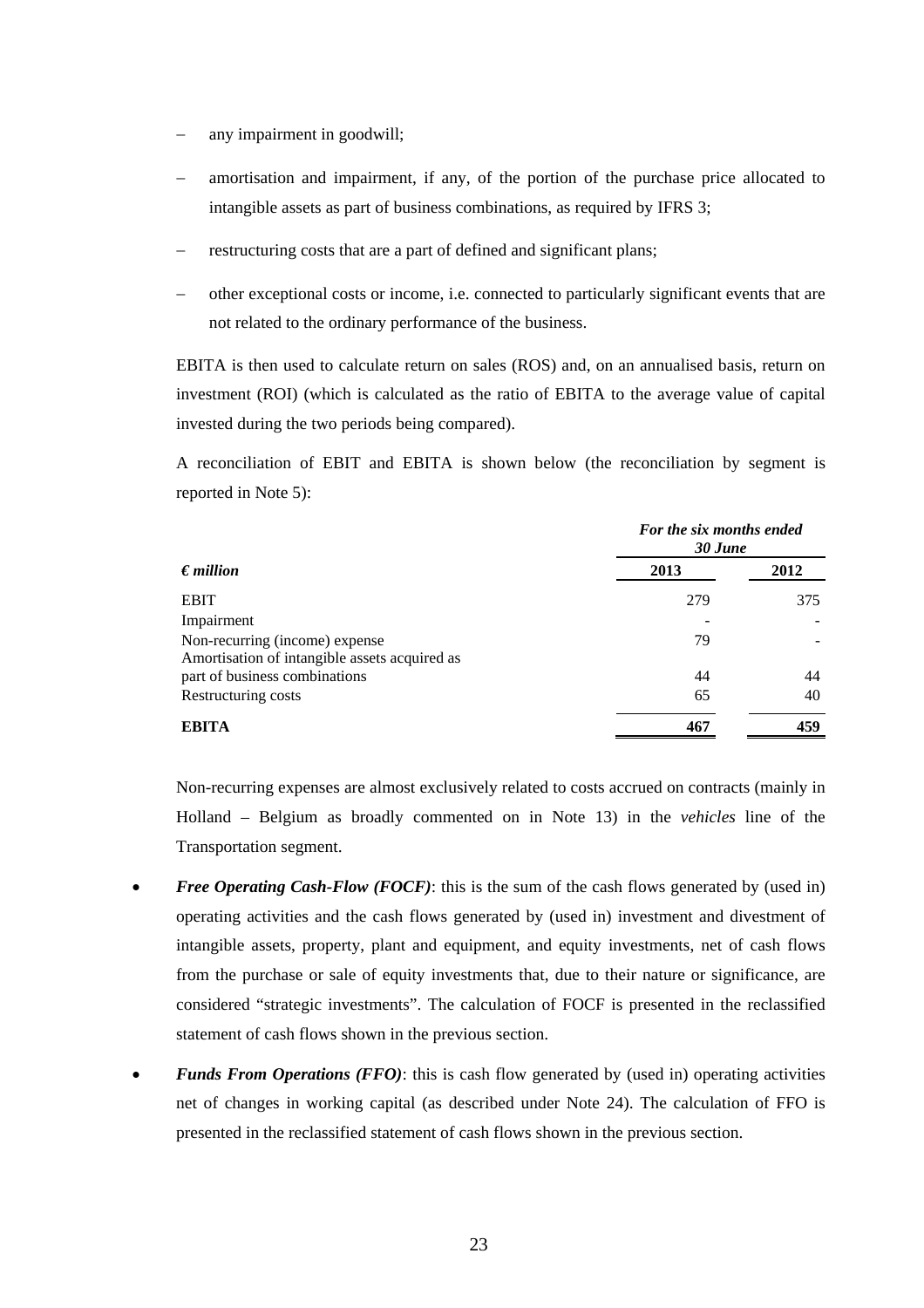- *Economic Value Added (EVA)*: this is the difference between EBITA net of income taxes and the cost (comparing like-for-like in terms of consolidated companies) of the average invested capital in the two comparative periods and measured on the basis of the operating weighted average cost of capital (WACC for EVA purposes).
- *Working capital*: this includes trade receivables and payables, contract work in progress and progress payments and advances from customers.
- *Net working capital*: this is equal to working capital less provisions for current risks and other current assets and liabilities.
- *Net capital invested*: this is the algebraic sum of non-current assets, non-current liabilities and net working capital.
- *Net financial debt*: this includes cash, financial receivables and current securities, net of (current and non-current) loans and borrowings.
- *Research and Development expenditure*: the Group classifies under R&D all internal and external costs incurred relating to projects aimed at obtaining or employing new technologies, knowledge, materials, products and processes. These costs may be partly or entirely reimbursed by customers, funded by public institutions through grants or other incentives under law or, lastly, be borne by the Group. From an accounting standpoint, R&D expense can be recognised in different manners as indicated below:
	- if they are reimbursed by the customer pursuant to an existing contract, they are recognised as "work in progress";
	- if they relate to research activities, that is, the activity is at a stage at which it cannot be demonstrated that the activity will generate future economic benefits, they are expensed as incurred;
	- finally, if they relate to a development activity for which the Group can demonstrate the technical feasibility, the capability and the intention to see the project through to the end, as well as the existence of a potential market such to generate future economic benefits, they are capitalised under "Intangible assets". In the case in which a grant is given towards these expenses, the carrying value of the intangible assets is reduced by the amount received or to be received.
- *New orders*: this includes contracts signed with customers during the period that satisfy the contractual requirements for being recorded in the order book.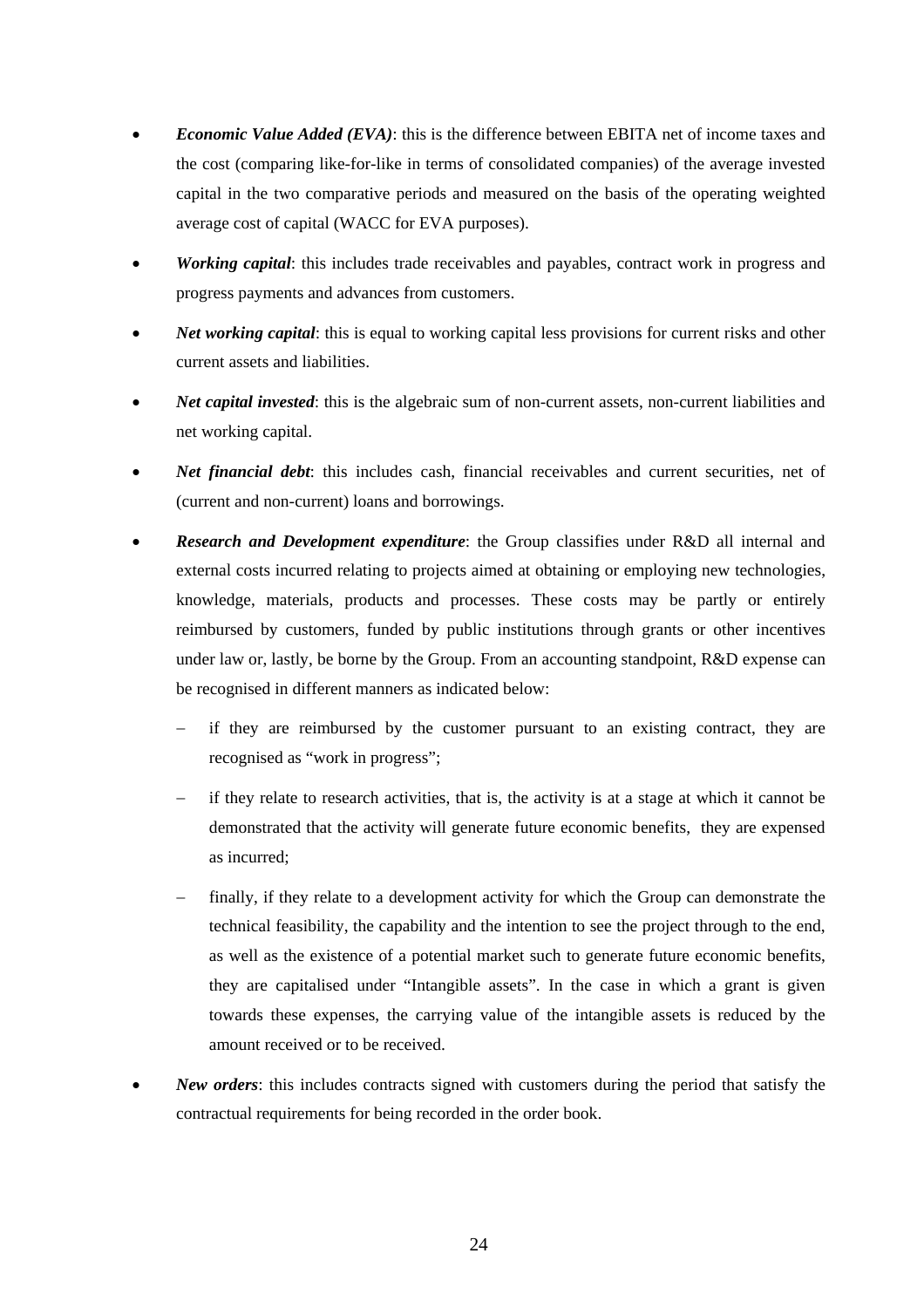- Order backlog: this figure is the sum of the order backlog for the preceding period and new orders, less invoiced orders (income statement) during the reference period (excluding the change in contract work in progress).
- *Workforce*: the number of employees recorded in the register on the last day of the year.
- *Return on Sales (ROS)*: this is calculated as the ratio of EBITA to revenue.
- *Return on Investments (ROI)*: this is calculated as the ratio of annualised EBITA to the average net capital invested in the two comparative periods.
- **Return on Equity (ROE):** this is calculated as the ratio of the annualised net result for the financial period to the average value of equity in the two comparative periods.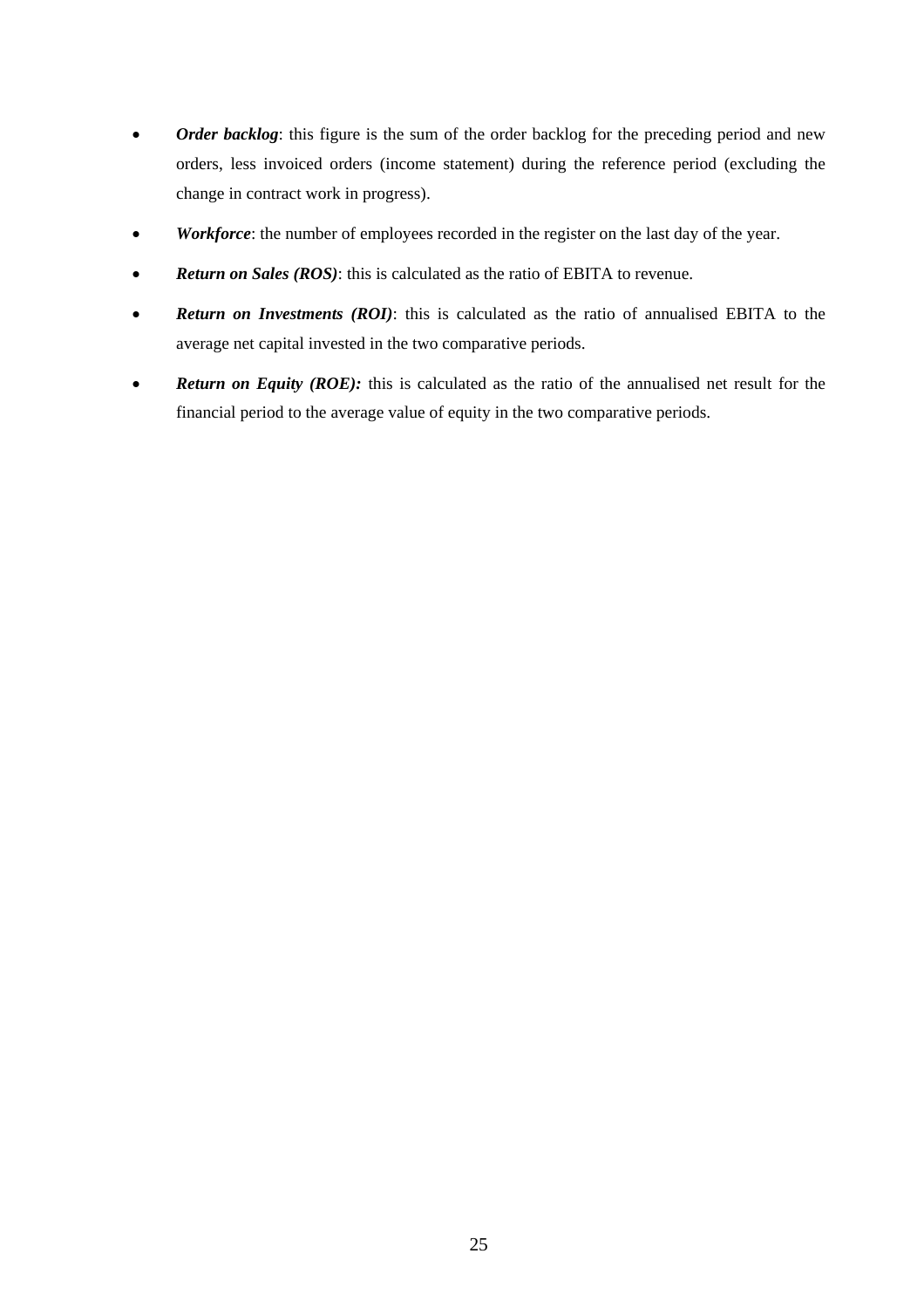#### **Industrial and financial transactions**

#### **Industrial transactions**

In the **Aeronautics** business segment, on 17 January 2013, Alenia Aermacchi and General Dynamics signed a Letter of Intent that ratifies the partnership of the two companies in the tender for the supply of the future advanced trainer to the US Air Force  $(T - X)$  programme). The two companies will offer the customer an integrated training system for pilots based on Alenia Aermacchi's T-100 platform, which is a variation of the M-346 advanced trainer in the US market.

On 18 June 2013, Alenia Aermacchi and the Secretariat General of Defence/National Armaments Directorate of the Italian Ministry of Defence signed an agreement to jointly define the operational specifications for the development of a new basic-advanced trainer, the M-345 HET (High Efficiency Trainer), expected to enter service between 2017-2020.

In the **Defence and Security Electronics** business segment, Selex ES has defined its "Reorganisation and Relaunch Plan" aimed at creating an integrated European structure, having the critical mass and technological expertise needed to compete on international markets. On 27 June 2013, an agreement was reached with the national trade unions regarding a total of 2,529 redundancies, of which 1,938 in Italy, with 810 employees being placed into voluntary or incentivized redundancy, to be followed by 800 more starting in January 2014. Job security agreements will also be introduced for 9,000 employees. This Plan also seeks to rationalise production sites in Italy, reducing the number from 48 to 26.

On 10 April 2013, Selex ES and AEL Sistemas SA, a Brazilian company controlled 75% by Elbit Systems Ltd. and 25% by Embraer Defesa, signed a Memorandum of Understanding for the formation of a joint venture that will initially focus on providing maintenance for the Gabbiano radar systems installed on the Brazilian Air Force's Embraer KC-390 aircraft and on Brazilian UAV systems, with the possibility of expanding into other businesses over the medium to long term.

In the **Space** business segment, on 28 February 2013, Thales Alenia Space and the ISS-Reshetnev Company, the Russian leader in the manufacture of satellites for communication, navigation and geodesy purposes, signed an agreement to form a joint venture that will initially focus on producing telecommunications satellites in Russia.

In the **Energy** business segment, on 21 March 2013, Ansaldo Energia and Politecnico of Milan signed a three-year agreement on specific research and training activities. Furthermore, Ansaldo Energia and Politecnico will jointly participate in the national energy Cluster being established, which provides for joint research activities in the sectors of flexibility of combined cycles and of the development of new-generation gas turbines.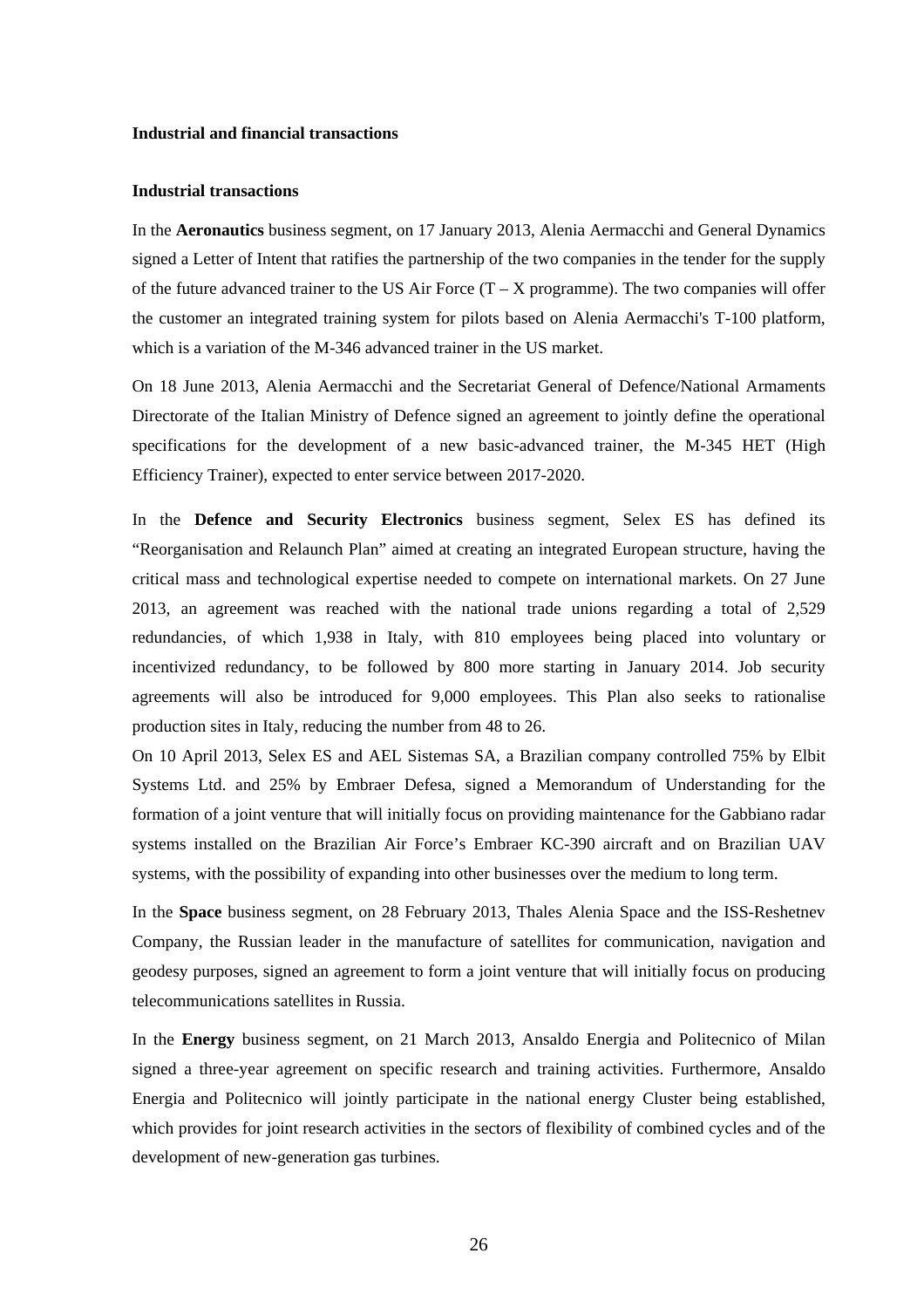On 27 February 2013, Finmeccanica signed a cooperation agreement with the **Australian Ministry of Defence** to join the "Global Supply Chain" programme. In addition to being an opportunity to encourage possible commercial developments of the Group in Australia, this initiative has the objective of supporting the development of the Australian small- and medium-sized enterprises within the supply chain of Finmeccanica, to replace the traditional off-set obligations.

With regard to the sale of the aviation engines division of Avio SpA (indirectly held by Finmeccanica at 14.3%) to General Electric, the antitrust and regulatory authorisations have been obtained and the activities required for the closing of the transaction are now nearing completion.

#### **Financial transactions**

In the first half of 2013 Finmeccanica did not carry out any transactions in the capital market (bonds and bank debt), either in the form of new bond issues or as early redemption of existing bonds.

Below is a list of bond issues outstanding at 30 June 2013 which shows, respectively, the eurodenominated bonds issued by Finmeccanica ("FNM") and by the subsidiary Finmeccanica Finance ("FinFin"), the pound sterling-denominated bond issued by Finmeccanica Finance, as well as the bonds issued by Meccanica Holdings USA ("MH") for the U.S. market, specifying switches (if any) from fixed-rate to floating-rate bonds. The average residual life of bond issues is about 9 years.

| <b>Issuer</b> |     | Year of<br>issue | <b>Maturity</b> | Curre<br>ncy | Outstanding<br>nominal<br>amount<br>( <del>G</del> nil.) | Annual<br>coupon | <b>Type of offer</b>                       |
|---------------|-----|------------------|-----------------|--------------|----------------------------------------------------------|------------------|--------------------------------------------|
| FinFin        | (1) | 2003             | 2018            | €            | 500                                                      | 5.75%            | European institutional                     |
| <b>FNM</b>    | (1) | 2005             | 2025            | €            | 500                                                      | 4.875%           | European institutional                     |
| FinFin        | (1) | 2008             | 2013            | €            | 750                                                      | 8.125%           | European institutional                     |
| FinFin        | (1) | 2009             | 2019            | <b>GBP</b>   | 400                                                      | 8.00%            | European institutional                     |
| FinFin        | (1) | 2009             | 2022            | €            | 600                                                      | 5.25%            | European institutional                     |
| FinFin        | (1) | 2012             | 2017            | €            | 600                                                      | 4.375%           | European institutional                     |
| MH            | (2) | 2009             | 2019            | <b>USD</b>   | 434                                                      | 6.25%            | American institutional<br>Rule 144A/Reg. S |
| MH            | (2) | 2009             | 2039            | <b>USD</b>   | 300                                                      | 7.375%           | American institutional<br>Rule 144A/Reg. S |
| MН            | (2) | 2009             | 2040            | <b>USD</b>   | 500                                                      | 6.25%            | American institutional<br>Rule 144A/Reg. S |

1) Bonds issued as part of the EMTN programme for a maximum of €bil. 3.8 and listed on the Luxembourg Stock Exchange. In particular:

- with reference to the €mil. 750 bond issue maturing in 2013, the entire residual value of the transaction was converted into a floating-rate bond, with a benefit of over 200 basis points in 2012 and, as currently expected, it should be confirmed in 2013 as well;
- with reference to the GBPmil. 400 bond issued maturing in 2019, the proceeds of the issue were translated into euros and the exchange rate risk arising from the transaction was fully hedged.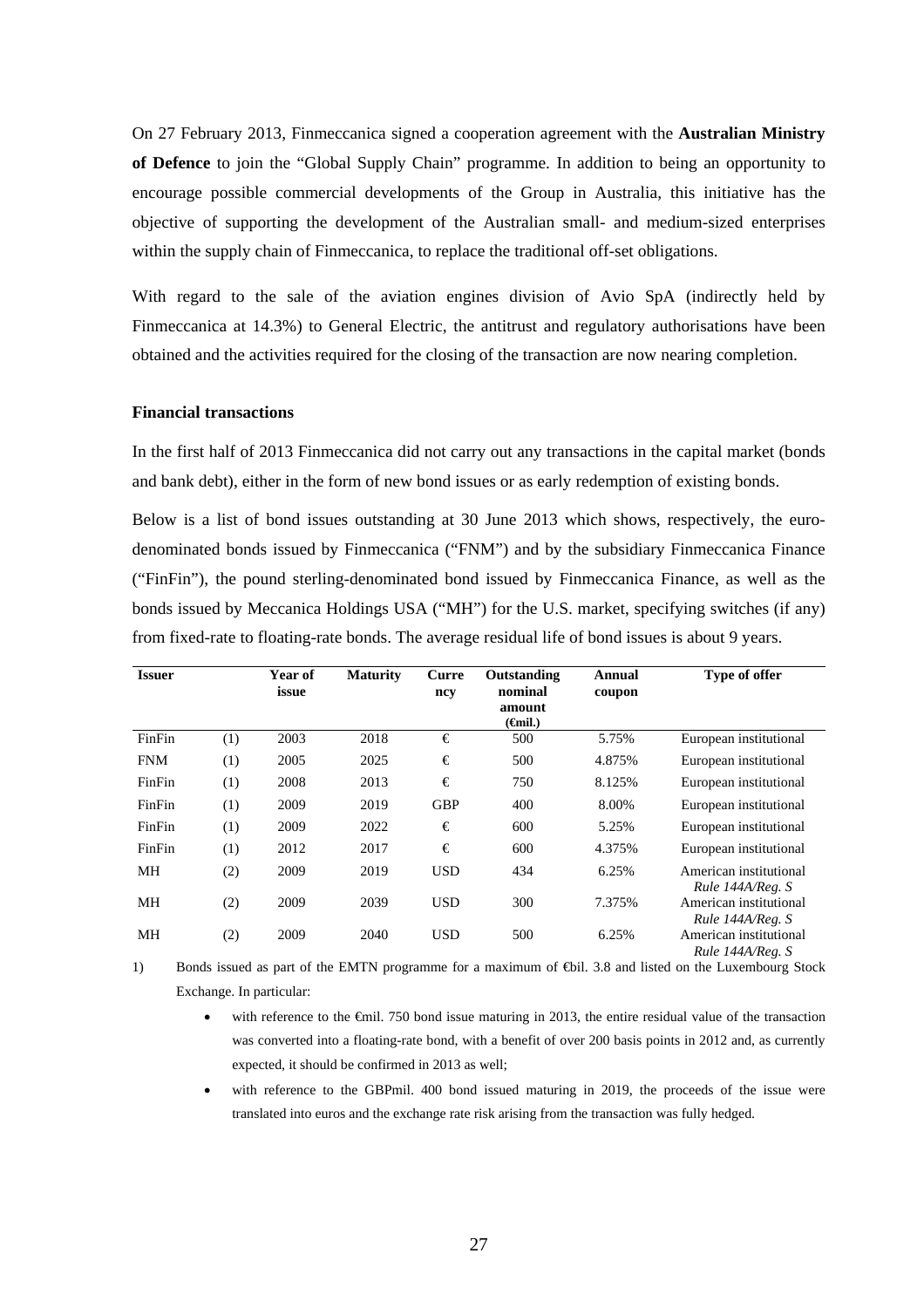2) Bonds issued under Rule 144A, Regulation S of the U.S. Securities Act. The proceeds of this issue were entirely used by Meccanica Holdings USA to finance the purchase of DRS, replacing the dollar-issue bonds originally issued by the company. These bonds were redeemed early following Finmeccanica's purchase of DRS.

All the bonds above are governed by rules containing the usual legal clauses for these types of corporate transactions on institutional markets. In the case of the above issues, these clauses do not require any undertaking with regard to compliance with specific financial parameters (financial covenants) but they do require negative pledge and cross-default clauses. Based on negative pledge clauses, Group issuers, Finmeccanica Spa and their "Material Subsidiaries" (companies in which Finmeccanica Spa owns more than 50% of the share capital and represent at least 10% of Finmeccanica's consolidated gross revenues and capital) are expressly prohibited from pledging collateral security or other obligations to secure their debt in the form of bonds or listed financial instruments or financial instruments that qualify for listing, unless these guarantees are extended to all bondholders. Exceptions to this prohibition are securitisation and, starting from July 2006, the establishment of assets for the use indicated in Art. 2447-bis et seq. of the Italian Civil Code. On the contrary, the cross-default clauses give the bondholders the right to request early redemption of the bonds in their possession in the event of default by the Group issuers and/or Finmeccanica and/or any "Material Subsidiary" that results in a failure to make payment beyond preset limits.

All the bond issues of Finmeccanica Finance S.A. and Meccanica Holdings USA Inc. are irrevocably and unconditionally secured, on first request, by Finmeccanica, and are given the same medium/long-term financial credit rating given to Finmeccanica by the international rating agencies Moody's Investors Service (Moody's), Standard and Poor's and Fitch.

At the presentation date of this Report, Finmeccanica's credit ratings are as follows: Baa3 with a negative outlook from Moody's (from February 2013), BB+ with a negative outlook from Fitch (from July 2013) and BB+ with a stable outlook from Standard and Poor's (from January 2013). In April 2013, Moody's placed Finmeccanica's rating on review for a possible downgrade.

In 2013, all the ratings agencies downgraded the credit rating or lowered the outlook assigned to Finmeccanica. The agencies gave the weakened prospects for an improvement in the ratio between the potential cash flow generation and the level of debt, with respect to both expected cash flow from operations and cash flows from extraordinary operations, especially asset disposals, as the rationale for their decisions to downgrade the ratings. The weakness in expected operating cash flows was seen by the agencies to be mainly caused by the demand trend in the Company's major markets and delays in certain aspects of the Group's restructuring and reorganization process. Other reasons cited were the need to improve the Group's corporate governance process and the downgrading of the credit rating for Italy which, at its present level, severely limits the ability to apply methodologies for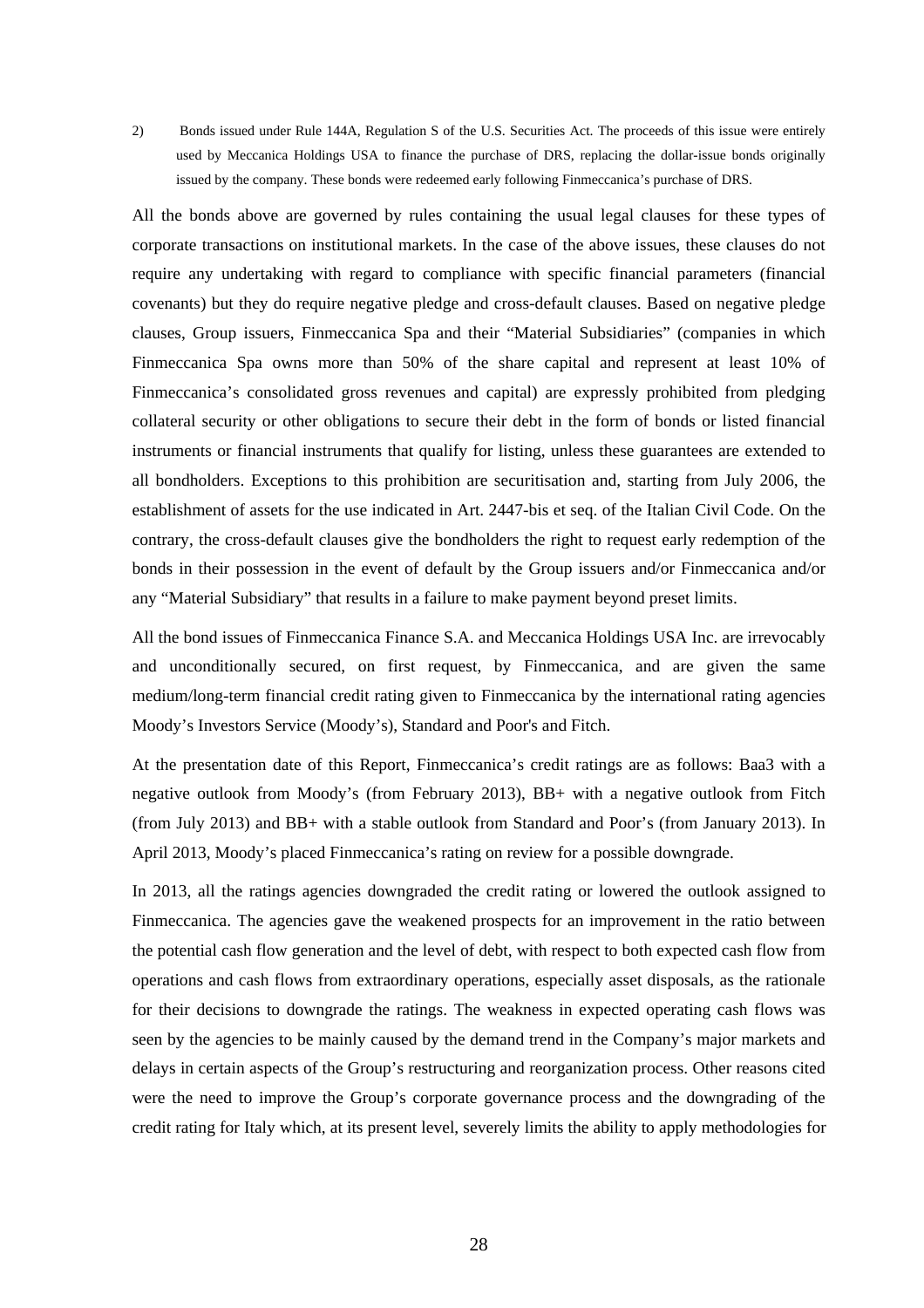improving the rating of certain so-called "government-related" issuers, i.e. those that have a strong connection with their government or are of significant state interest.

The changes in the assessment of Finmeccanica's creditworthiness, as described above, solely resulted in a limited increase in costs with regard to existing confirmed bank loans, specifically the €bil. 2.4 revolving credit facility with a final maturity date of September 2015. However, similar assessments, which might be carried out by banks granting the Group loans and guarantees, could bring to cost increases and reduced volumes of loans and unsecured credit lines on future transactions.

Furthermore, the Group is actively committed to rolling out the steps of its restructuring and reorganisation plan aimed at improving cash generation by the operating companies and reducing debt, including by undertaking extraordinary operations. Moreover, the procedures for choosing investments and seeking new orders followed by the Group require that there be a constant focus on standards for cash flow generation and return on capital invested that take account of the risks and the cost of capital.

#### **Corporate Governance**

#### **Internal Control System**

The 2012 Corporate Governance Report (Chapter 10) describes the measures adopted or undertaken by the Company in the first few months of 2013 to improve and implement the Internal Control and Risk Management System of Finmeccanica and the Group. A portion of these efforts occurred in 2012 and early 2013 (refer to the mentioned Report for more information) while another portion was scheduled for the first half of 2013. Below is a description of completion of these activities and of other initiatives undertaken subsequent to the release of the mentioned Report, in line with programmes already begun.

 with regard to the programme to revise Directive 17/2011 and the related Guidelines, with the objective of strengthening the control exercised by the Group Parent over contracts between the subsidiaries and consultants and business promoters, the Group issued Directive 8/2013 on consultants and business promoters. Among other things, this new Directive defines: *i)* the general principles and rules on the execution and management of contracts in support of commercial activities undertaken by Finmeccanica Group companies with public and private entities; *ii*) the criteria for assessing the risks and for performing due diligence with respect to consultants and business promoters; *iii)* the list of countries considered to have favourable tax systems and the relative restrictions on conducting commercial activities in those countries;  $\dot{v}$ )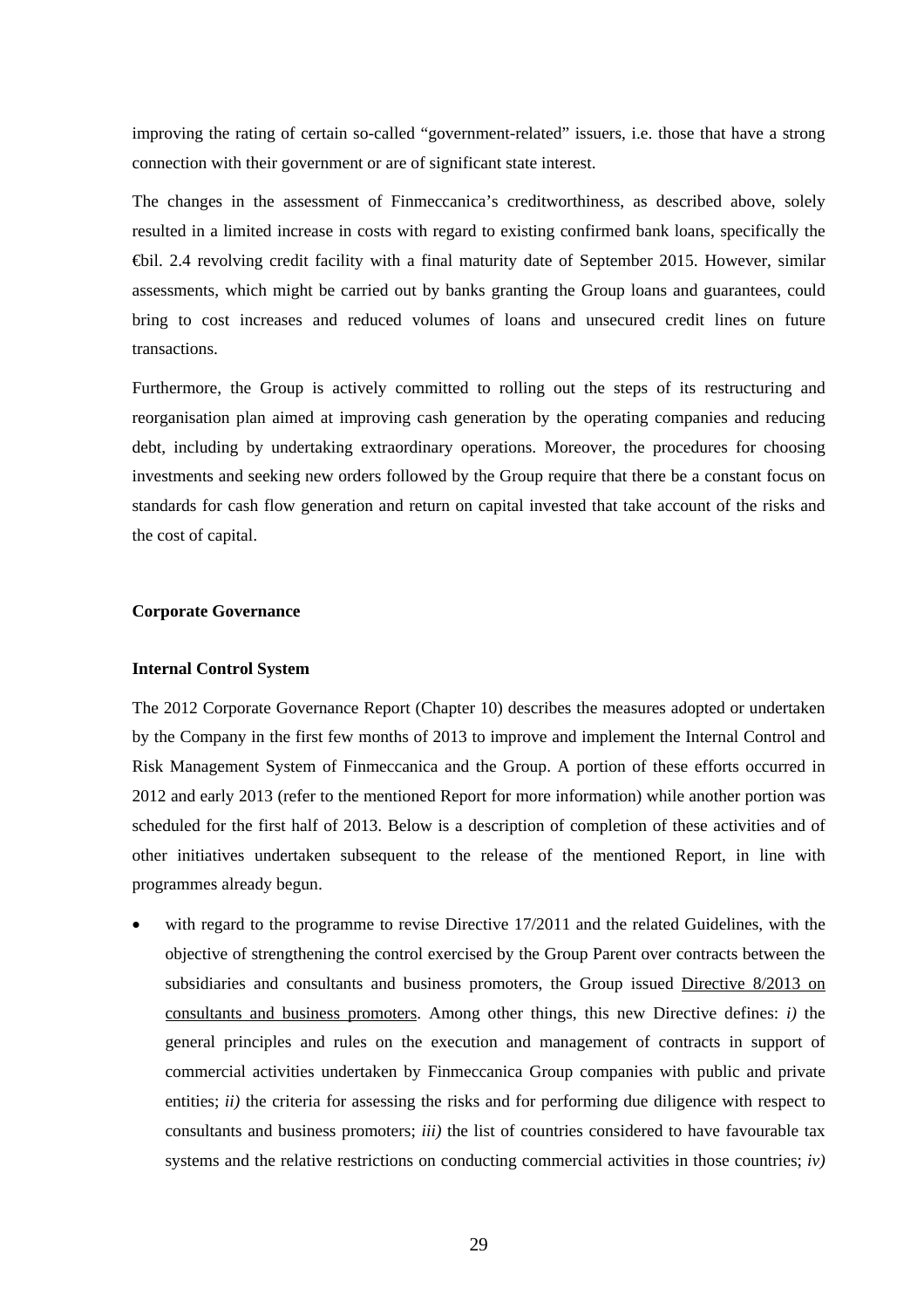the procedures for verifying compliance with the laws applicable to contracts in the countries in which the Group companies operate; *v*) guidelines for executing and managing contracts, developed based on standard contract clauses established at the Group level; *vi)* the roles and flows of information between the competent organisational units, consistent with the principles of separation of responsibilities, transparency and impartial decision-making and process traceability.

- with regard to the programme to revise Directive 18/2011, completing the new rules identified by the Company with respect to the composition and the requirements for the appointment of the Corporate Bodies of the operating companies, the Group issued Directive no. 7/2013 on the formation and operation of the Boards of Directors of the companies. Among other things, this Directive sets out the new rules with respect to the composition and the requirements for the appointment of the Corporate Bodies of the operating companies, specifically: *i)* the limitation of the number of members of the Boards of Directors, effective starting with the first renewal of the boards following the issue of the new Directive: the boards of directors of direct and strategic subsidiaries shall be composed of between three and five directors (with only one director from outside the Group in the first case, and two non-Group directors in the second case), while the boards of directors of the other subsidiaries shall be composed of up to three directors, usually all from within the Group; *ii)* the obligation of all members of the Corporate Bodies to meet specific requirements of professionalism, honesty and independence, as well as the expectation of specific events (some of which are connected with judicial investigations), whose occurrence shall result in suspension or removal from the office.
- within the framework of further initiatives undertaken to improve the Internal Control and Risk Management System, the Group issued the new Procedure no. 3/2013 on the granting and removal of powers of representation, which defines the duties and responsibilities involved in the process of granting and removing proxies to represent Finmeccanica S.p.a., consistent with the provisions of the Company's Organisational, Management and Control Model pursuant to Legislative Decree no. 231/2001 as well as the Code of Ethics of the Company, with regard to both proxies granted for a continuing period of time ("permanent proxies") and those granted for the purposes of performing individual acts ("proxies for individual acts"). The Procedure also envisages: *i)* specific obligations on the part of the agent to periodically report to top management concerning the most significant acts undertaken in executing the proxy conferred; *ii*) the annual check performed by the competent company structures that the proxies granted are consistent with the organisational structure, reporting the results to the Surveillance Body which, among others, is informed about changes that may be made to the division of corporate powers.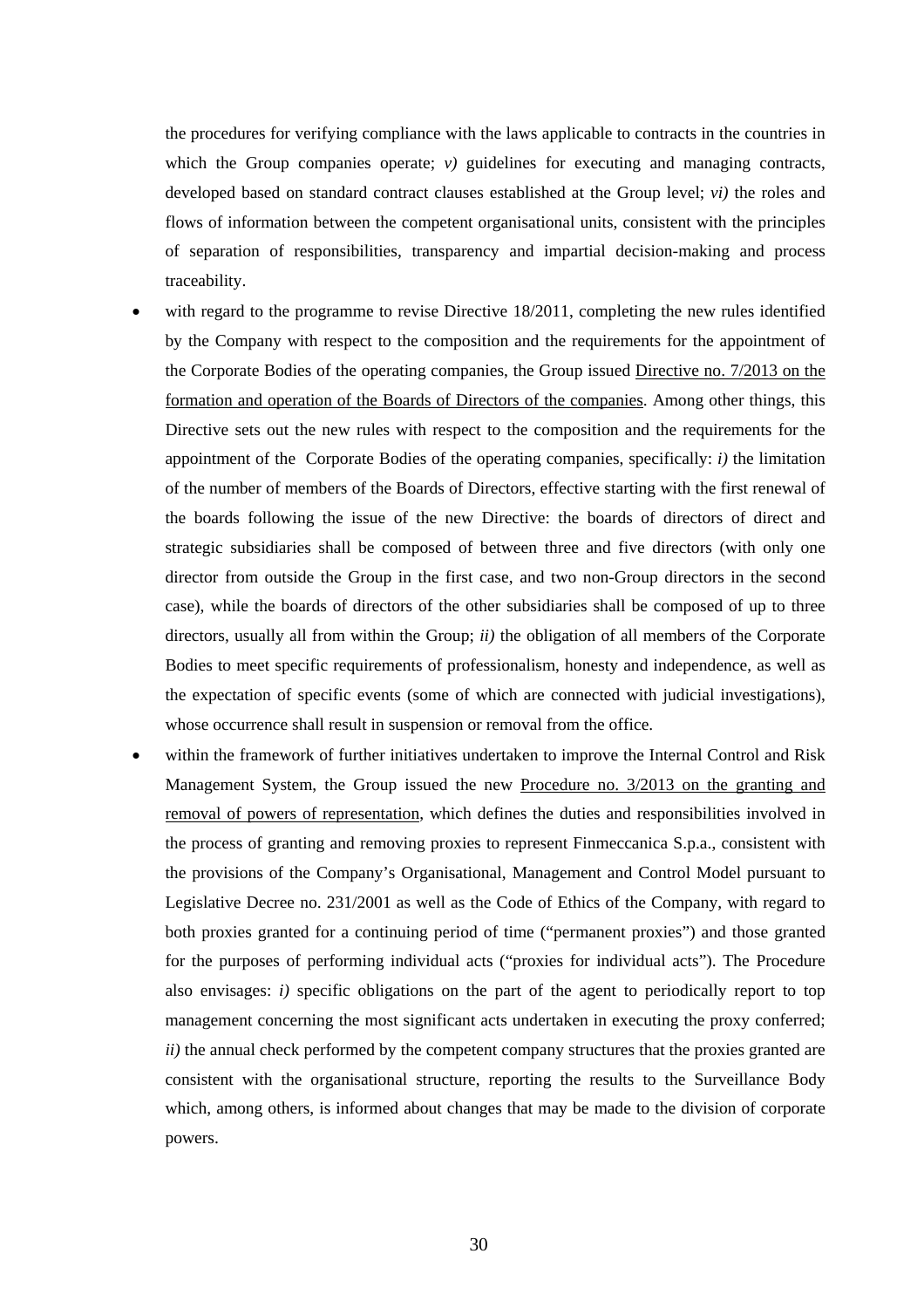- with regard to the Committee (the formation of which was authorised by the Board of Directors of the Company on 15 April 2013) responsible for identifying criteria and behaviours with which the Finmeccanica Group must comply in order to conform to new and more important best practices, particularly in the area of compliance, it should be noted that the Committee (called the "Flick Committee") is fully functional. Since its formation, the Committee, comprised entirely of external professionals and taking its name from its Chairman, Giovanni Maria Flick, has met five times and has begun its analysis of the following issues:
	- identification of measures and actions capable of further raising the principles and standards of conduct which must be complied with in business operations;
	- identification of additional actions aimed at ensuring the actual implementation of these new principles and standards, with the utmost possible efficacy.

The Committee's work is expected to be completed by the end of this year with the release of a final report that will contain the Committee's recommendations on the above issues.

- the Company has also continued its efforts to implement the project to centralise the Group's Internal Audit activities at the Holding Company, with the objective of strengthening its role of control over the Group, as well as to improve the effectiveness of the activities themselves. As part of this, the Company has decided that reorganising the Group's Internal Audit structures should be given priority. Specifically, it is currently in the process of formalising the following documents:
	- interfunctional organisational model (*modello organizzativo interfunzionale*, MOI), i.e. the organisational and operational model for the Internal Audit Organisational Unit, which describes the flows of information between the Group companies and Finmeccanica S.p.a.. The MOI also outlines the flows of information between the boards of statutory auditors of the operating companies that fall within the project's scope and the Board of Statutory Auditors of Finmeccanica S.p.a. This document, which was presented to the Control and Risk Committee of Finmeccanica S.p.a. during its meeting of 23 April 2013, also incorporates the guidelines recently formulated by the Board of Statutory Auditors;
	- the auditing services contract: this document governs the activities and fees due for auditing services provided by the Group Parent to the Group companies;
	- the Service Order and the related organisational chart for the central structure, which will be formally issued through a special communication from the Group Parent to the top management of the companies involved in the centralisation project.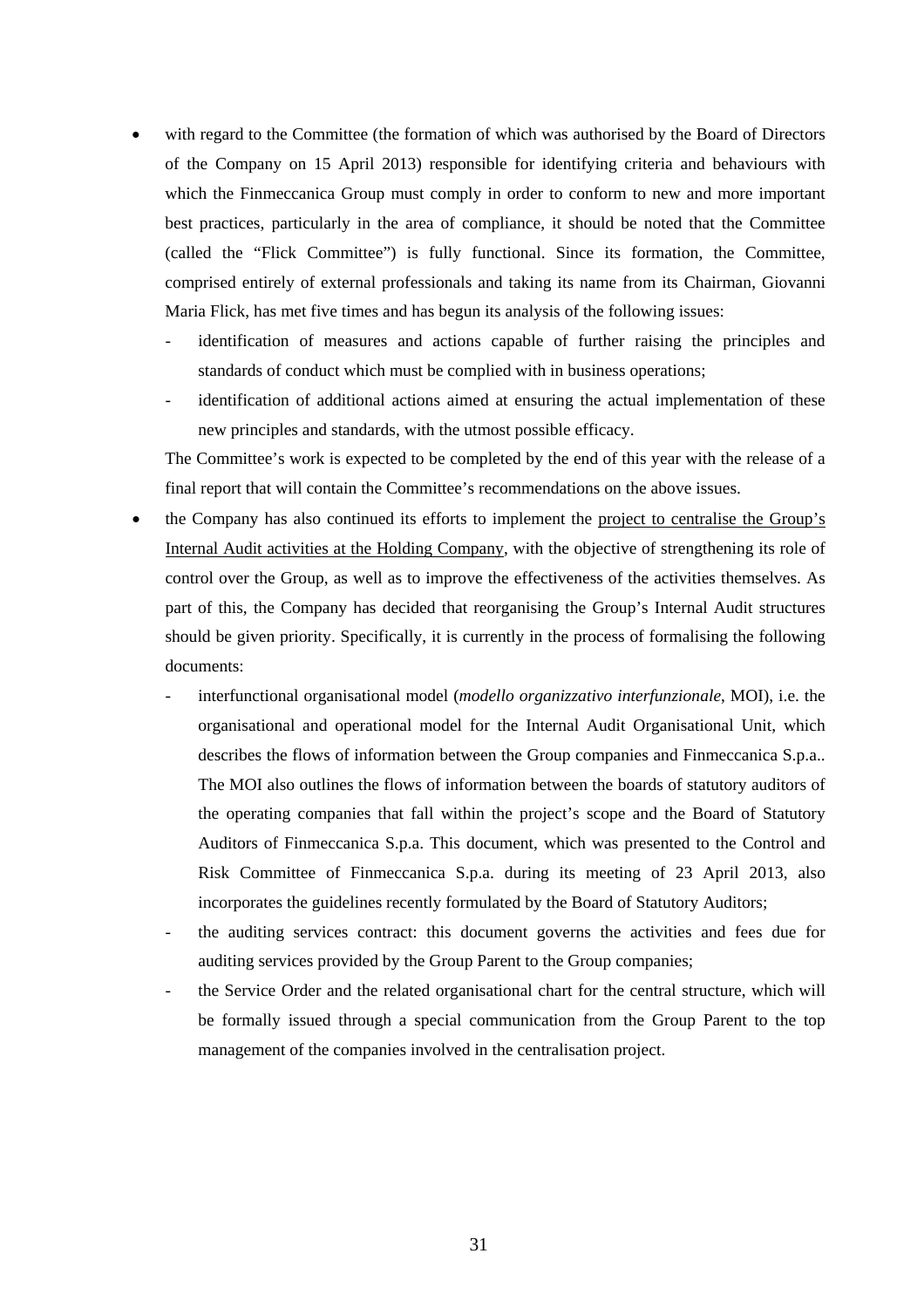**Condensed consolidated half-year financial statements at 30 June 2013**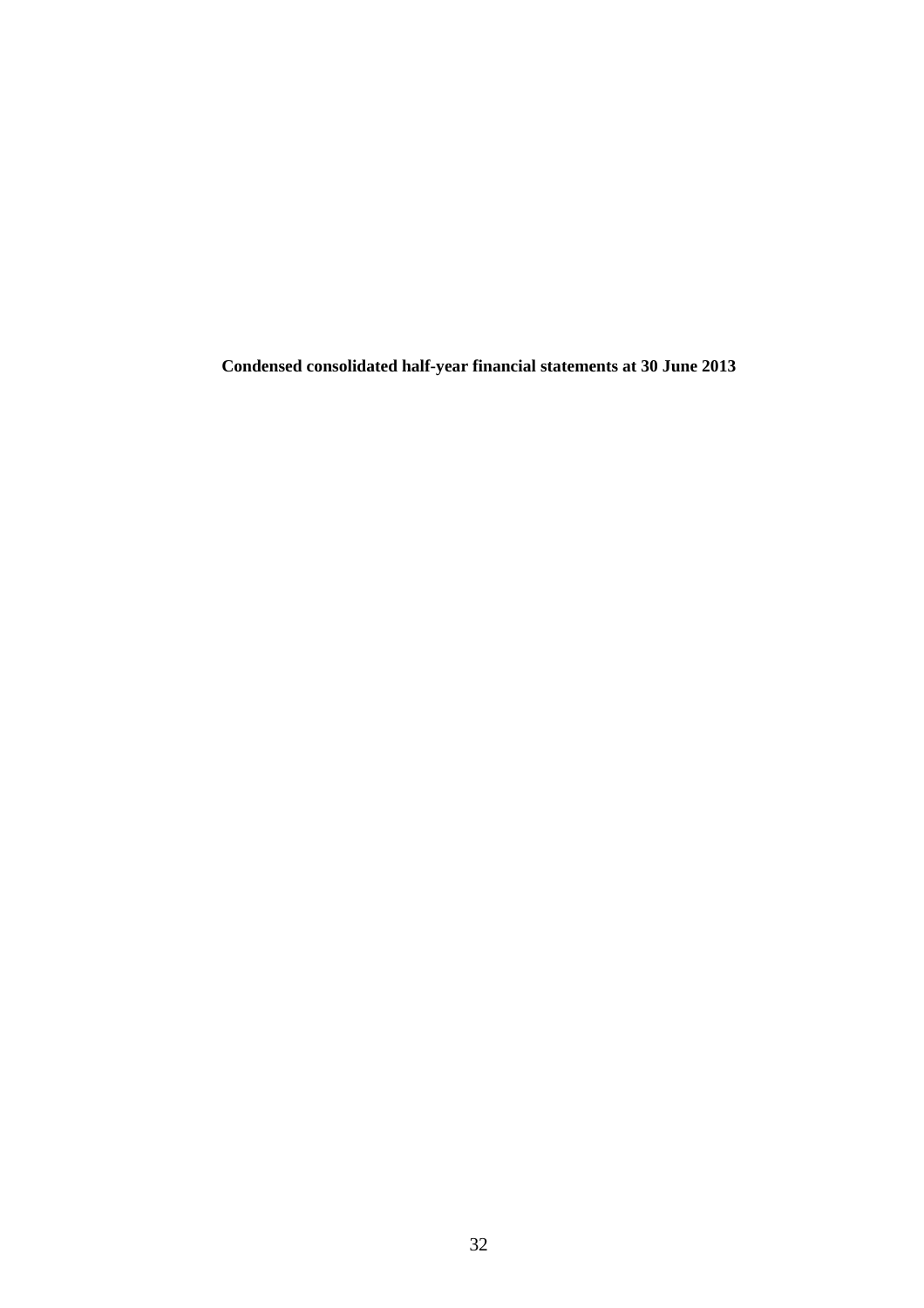### **Condensed consolidated income statement**

|                                                                              |             | For the six months<br>ended 30 June |                                        | For the six months<br>ended 30 June |                                        |  |
|------------------------------------------------------------------------------|-------------|-------------------------------------|----------------------------------------|-------------------------------------|----------------------------------------|--|
| $(\epsilon mil.)$                                                            | <b>Note</b> | 2013                                | of which<br>with<br>related<br>parties | 2012<br>(restated)                  | of which<br>with<br>related<br>parties |  |
| Revenue                                                                      | 17          | 7,951                               | 1,058                                  | 8,027                               | 973                                    |  |
| Purchases and personnel expense<br>Amortisation, depreciation and impairment | 19          | (7,223)                             | (93)                                   | (7, 305)                            | (105)                                  |  |
| losses                                                                       | 20          | (400)                               |                                        | (338)                               |                                        |  |
| Other net operating income (expenses)                                        | 18          | (49)                                | $\boldsymbol{l}$                       | (9)                                 | (2)                                    |  |
|                                                                              |             | 279                                 |                                        | 375                                 |                                        |  |
| Financial income (expense)                                                   | 21          | (237)                               | (2)                                    | (211)                               | (1)                                    |  |
| Share of profits (losses)                                                    |             |                                     |                                        |                                     |                                        |  |
| of equity-accounted investees                                                |             | (12)                                |                                        | (13)                                |                                        |  |
| Operating profit (loss) before income taxes and<br>discontinued operations   |             | 30                                  |                                        | 151                                 |                                        |  |
| Income taxes                                                                 | 22          | (92)                                |                                        | (84)                                |                                        |  |
| (Loss) Profit from discontinued operations                                   |             |                                     |                                        |                                     |                                        |  |
| Net profit (loss) for the period attributable to:                            |             | (62)                                |                                        | 67                                  |                                        |  |
| - owners of the parent                                                       |             | (79)                                |                                        | 50                                  |                                        |  |
| - non-controlling interests                                                  |             | 17                                  |                                        | 17                                  |                                        |  |
| Earnings (losses) per share                                                  | 23          |                                     |                                        |                                     |                                        |  |
| <b>Basic</b>                                                                 |             | (0.137)                             |                                        | 0.085                               |                                        |  |
| <b>Diluted</b>                                                               |             | (0.137)                             |                                        | 0.085                               |                                        |  |

Comparative data has been restated following the adoption of IAS 19 revised (see Note 4).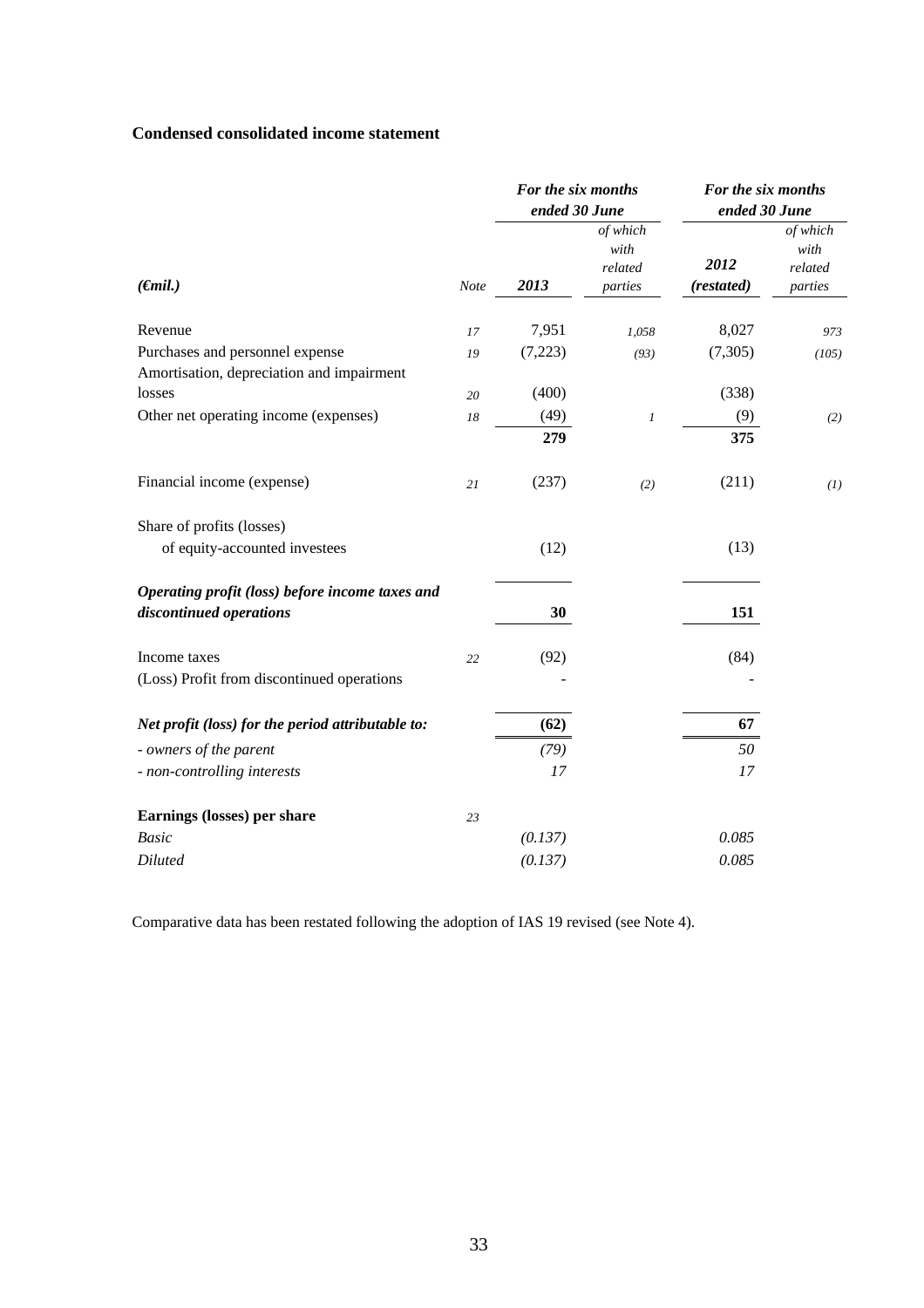# **Condensed consolidated statement of comprehensive income**

|                                                                                                                                                                  |             | For the six months ended 30 June |                 |              |       |  |
|------------------------------------------------------------------------------------------------------------------------------------------------------------------|-------------|----------------------------------|-----------------|--------------|-------|--|
| $\epsilon$ million                                                                                                                                               | <b>Note</b> | 2013                             | 2012 (restated) |              |       |  |
| Profit (loss) for the period                                                                                                                                     |             |                                  | (62)            |              | 67    |  |
| Other comprehensive income (expense):<br>Comprehensive income/expense which will not be<br>subsequently reclassified within the profit (loss) for<br>the period: |             |                                  |                 |              |       |  |
| - Measurement of defined-benefit plans:<br>. revaluation<br>. exchange rate gains (losses)                                                                       | 11          | 81<br>$\overline{4}$             | 85              | (145)<br>(5) | (150) |  |
| - Tax effect                                                                                                                                                     | 11          |                                  | (22)            |              | 39    |  |
|                                                                                                                                                                  |             |                                  | 63              |              | (111) |  |
| Comprehensive income/expense which will or might<br>be subsequently reclassified within the profit (loss)<br>for the period:                                     |             |                                  |                 |              |       |  |
| - Changes in cash flow hedges:                                                                                                                                   | $_{II}$     |                                  | (41)            |              | (31)  |  |
| . change generated in the period                                                                                                                                 |             | (45)                             |                 | (38)         |       |  |
| . transferred to the profit (loss) for the period<br>. exchange rate gains (losses)                                                                              |             | 4                                |                 | 7            |       |  |
| - Translation differences                                                                                                                                        |             |                                  | (92)            |              | 148   |  |
| . change generated in the period<br>. transferred to the profit (loss) for the period                                                                            | 11          | (92)                             |                 | 148          |       |  |
| - Tax effect                                                                                                                                                     | 11          |                                  | 11              |              | 9     |  |
|                                                                                                                                                                  |             |                                  | (122)           |              | 126   |  |
| Total comprehensive income (expense), net of tax:                                                                                                                |             |                                  | (59)            |              | 15    |  |
| Total comprehensive income (expense),<br>attributable to:                                                                                                        |             |                                  | (121)           |              | 82    |  |
| - Owners of the parent                                                                                                                                           |             |                                  | (137)           |              | 60    |  |
| Non-controlling interests                                                                                                                                        |             |                                  | 16              |              | 22    |  |

Comparative data has been restated following the adoption of IAS 19 revised (see Note 4).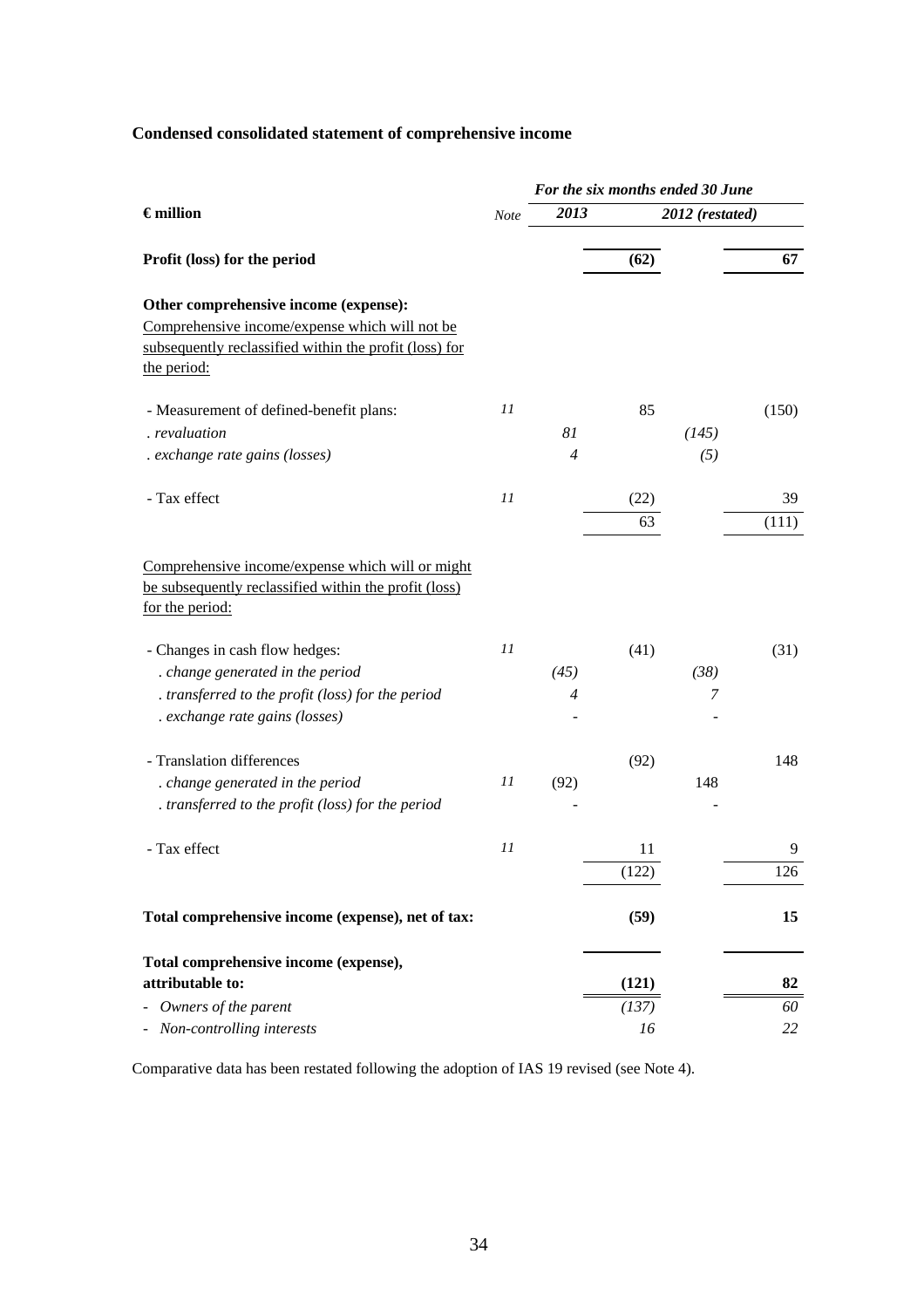# **Condensed consolidated statement of financial position**

|                                                                                |                  |              | of which     | $31$ -Dec- | of which     |
|--------------------------------------------------------------------------------|------------------|--------------|--------------|------------|--------------|
|                                                                                |                  |              | with related | 12         | with related |
| $(\epsilon$ mil.)                                                              | <b>Note</b>      | $30$ -Jun-13 | parties      | (restated) | parties      |
| Non-current assets                                                             |                  |              |              |            |              |
| Intangible assets                                                              | 6                | 7,339        |              | 7,388      |              |
| Property, plant and equipment                                                  | $\overline{7}$   | 3,248        |              | 3,201      |              |
| Deferred tax assets                                                            |                  | 1,163        |              | 1,213      |              |
| Other assets                                                                   | $\boldsymbol{8}$ | 874          | 191          | 923        | 192          |
|                                                                                |                  | 12,624       |              | 12,725     |              |
| Current assets                                                                 |                  |              |              |            |              |
| Inventories                                                                    |                  | 5,420        |              | 5,192      |              |
| Trade receivables, including net contract work in                              |                  |              |              |            |              |
| progress                                                                       | 9                | 8,661        | 905          | 8,576      | 955          |
| Loans and receivables                                                          |                  | 529          | 51           | 631        | 73           |
| Other assets                                                                   | 10               | 1,158        | 18           | 1,182      | 6            |
| Cash and cash equivalents                                                      |                  | 1,239        |              | 2,137      |              |
|                                                                                |                  | 17,007       |              | 17,718     |              |
| Non-current assets held for sale                                               |                  |              |              |            |              |
| <b>Total</b> assets                                                            |                  | 29,631       |              | 30,443     |              |
|                                                                                |                  |              |              |            |              |
| Equity                                                                         | 11               | 2,525        |              | 2,525      |              |
| Share capital                                                                  |                  | 745          |              | 881        |              |
| Other reserves                                                                 |                  | 3,270        |              | 3,406      |              |
| Equity attributable to the owners of the parent                                |                  | 304          |              | 305        |              |
| Equity attributable to non-controlling interests                               |                  |              |              |            |              |
| Total equity                                                                   |                  | 3,574        |              | 3,711      |              |
| Non-current liabilities                                                        |                  |              |              |            |              |
| Loans and borrowings                                                           | 12               | 4,280        | 31           | 4,309      | 29           |
| Employee benefits                                                              | 14               | 926          |              | 1,070      |              |
| Provisions for risks                                                           | 13               | 1,555        |              | 1,552      |              |
| Deferred tax liabilities                                                       |                  | 300          |              | 384        |              |
| Other non-current liabilities                                                  | 15               | 971          |              | 960        |              |
|                                                                                |                  | 8,032        |              | 8,275      |              |
| Current liabilities                                                            |                  |              |              |            |              |
| Trade payables, including net progress payments and<br>advances from customers | 16               | 12,786       | 185          | 13,902     | 193          |
|                                                                                | 12               | 2,420        | 460          | 1,837      | 605          |
| Loans and borrowings                                                           |                  | 140          |              | 83         |              |
| Income tax payables<br>Provisions for risks                                    | 13               | 831          |              | 876        |              |
| Other current liabilities                                                      | 15               | 1,848        | $40\,$       | 1,759      | 53           |
|                                                                                |                  |              |              |            |              |
| Liabilities associated with assets held for sale                               |                  | 18,025       |              | 18,457     |              |
|                                                                                |                  |              |              |            |              |
| <b>Total liabilities</b>                                                       |                  | 26,057       |              | 26,732     |              |
| Total liabilities and equity                                                   |                  | 29,631       |              | 30,443     |              |

Comparative data has been restated following the adoption of IAS 19 revised (see Note 4).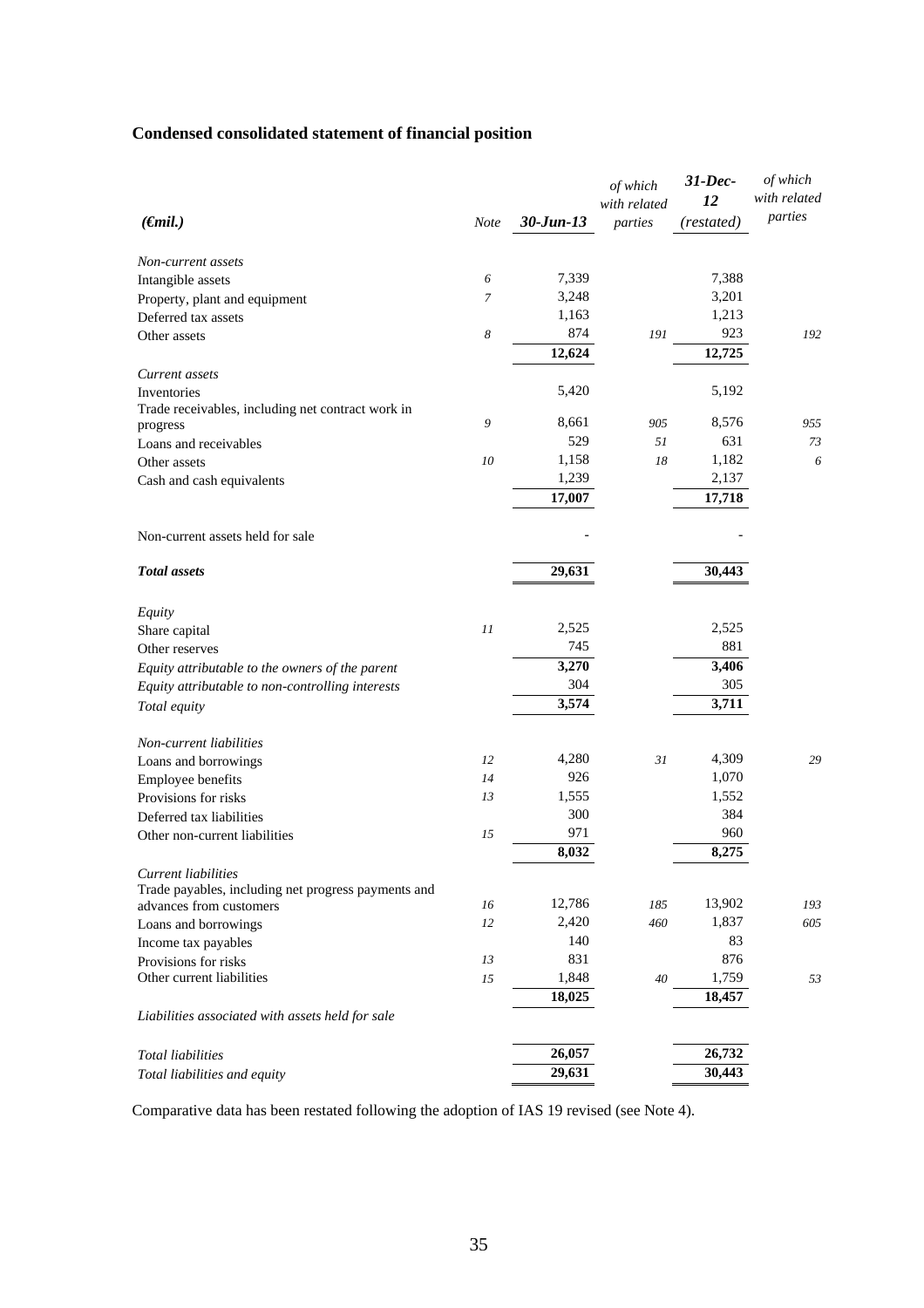### **Condensed consolidated statement of cash flows**

| $(\epsilon mil.)$                                                                 |             | For the six months ended 30 June |                                        |          |                                        |  |
|-----------------------------------------------------------------------------------|-------------|----------------------------------|----------------------------------------|----------|----------------------------------------|--|
|                                                                                   | <b>Note</b> | 2013                             | of which<br>with<br>related<br>parties | 2012     | of which<br>with<br>related<br>parties |  |
| Cash flows from operating activities:                                             |             |                                  |                                        |          |                                        |  |
| Gross cash flows from operating activities                                        | 24          | 952                              |                                        | 818      |                                        |  |
| Change in working capital<br>Change in other operating assets and liabilities and | 24          | (1,572)                          | 45                                     | (1, 186) | (70)                                   |  |
| provisions for risks and charges                                                  |             | (107)                            |                                        | (264)    | (18)                                   |  |
| Interest paid                                                                     |             | (171)                            | (2)                                    | (178)    | (80)                                   |  |
| Income taxes paid                                                                 |             | (58)                             |                                        | (55)     |                                        |  |
| Cash flows used in operating activities                                           |             | (956)                            |                                        | (865)    |                                        |  |
| Cash flows from investing activities:                                             |             |                                  |                                        |          |                                        |  |
| Investments in property, plant and equipment and<br>intangible assets             |             | (454)                            |                                        | (364)    |                                        |  |
| Sales of property, plant and equipment and intangible<br>assets                   |             | 10                               |                                        | 14       |                                        |  |
| Other investing activities                                                        |             | (20)                             |                                        | 1        |                                        |  |
| Cash flows used in investing activities                                           |             | (464)                            |                                        | (349)    |                                        |  |
| <b>Cash flows from financing activities:</b>                                      |             |                                  |                                        |          |                                        |  |
| Net change in other loans and borrowings                                          |             | 560                              | (128)                                  | 694      | (44)                                   |  |
| Dividends paid                                                                    |             | (18)                             |                                        | (17)     |                                        |  |
| Cash flows generated from financing activities                                    |             | 542                              |                                        | 677      |                                        |  |
| Net decrease in cash and cash equivalents                                         |             | (878)                            |                                        | (537)    |                                        |  |
| Exchange rate differences and other changes                                       |             | (20)                             |                                        | 20       |                                        |  |
| Cash and cash equivalents at 1 January                                            |             | 2,137                            |                                        | 1,331    |                                        |  |
| Cash and cash equivalents at 30 June                                              |             | 1,239                            |                                        | 814      |                                        |  |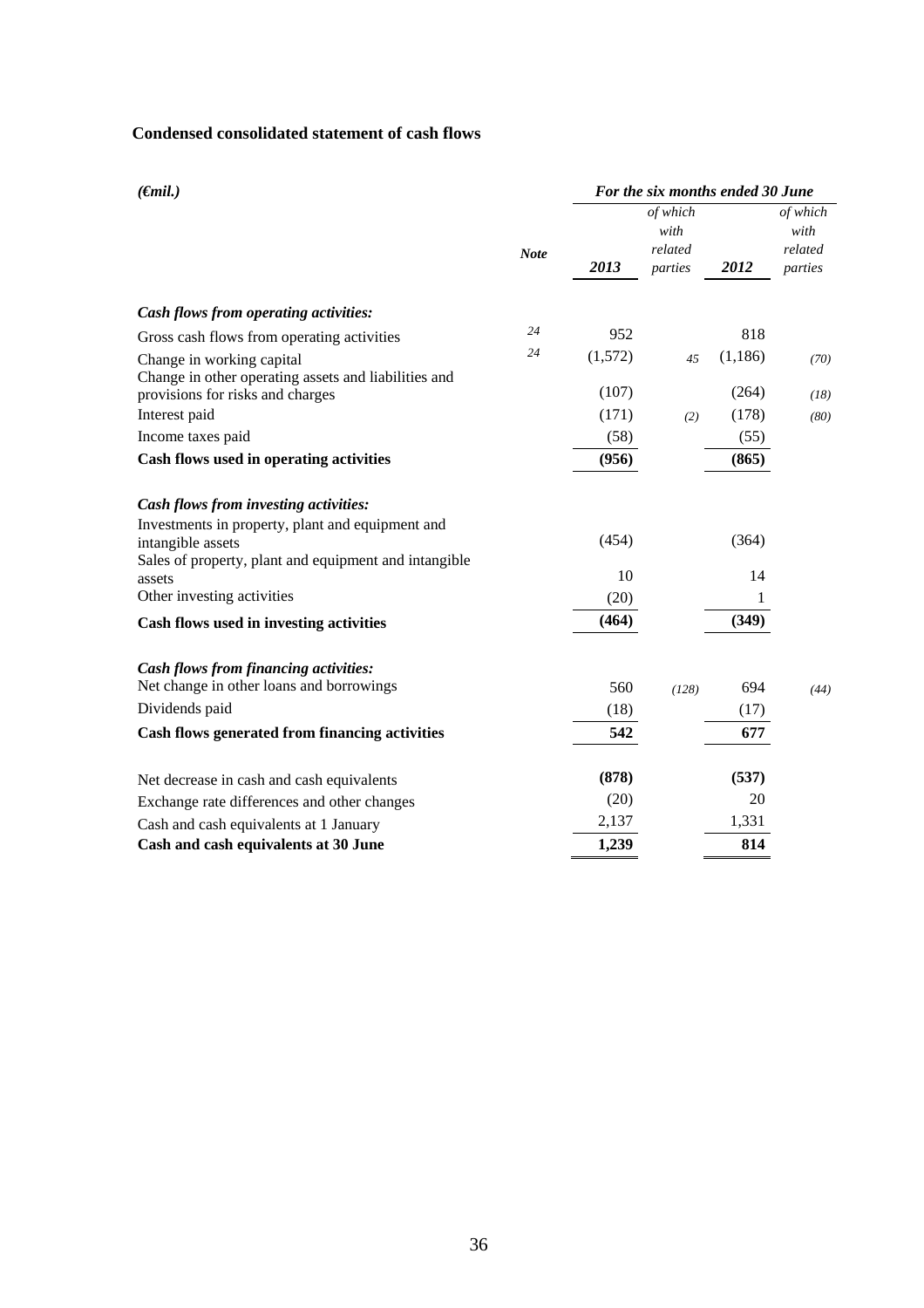# **Condensed consolidated statement of changes in equity**

| (Emillion)                                                                               | <b>Share</b><br>capital  | <b>Retained</b><br>earnings and<br>consolidation<br>reserve | Cash<br>flow<br>hedge<br>reserve | <b>Revaluation</b><br>reserve of<br>defined-<br>benefit<br>plans | <b>Translation</b><br>reserve | <b>Equity</b><br>attributable<br>to owners<br>of the<br>parent | Non-<br>controlling<br>interests | <b>Total</b><br>equity |
|------------------------------------------------------------------------------------------|--------------------------|-------------------------------------------------------------|----------------------------------|------------------------------------------------------------------|-------------------------------|----------------------------------------------------------------|----------------------------------|------------------------|
| 1 January 2012                                                                           | 2,525                    | 2,310                                                       | (31)                             | (76)                                                             | (427)                         | 4,301                                                          | 303                              | 4,604                  |
| Application of IAS19 revised                                                             |                          |                                                             |                                  | 7                                                                |                               | 7                                                              |                                  | 7                      |
| 1 January 2012 restated                                                                  | 2,525                    | 2,310                                                       | (31)                             | (69)                                                             | (427)                         | 4,308                                                          | 303                              | 4,611                  |
| Profit (loss) for the period<br>Other comprehensive income<br>(expense)                  |                          | 50                                                          | (23)                             | (111)                                                            | 144                           | 50<br>10                                                       | 17<br>5                          | 67<br>15               |
| <b>Total comprehensive income</b><br>(expense)                                           |                          | 50                                                          | (23)                             | (111)                                                            | 144                           | 60                                                             | 22                               | 82                     |
| Dividends resolved                                                                       |                          |                                                             |                                  |                                                                  |                               |                                                                | (17)                             | (17)                   |
| <b>Total transactions with owners</b><br>of the parent, recognised<br>directly in equity | $\overline{\phantom{a}}$ | $\overline{\phantom{a}}$                                    | $\overline{\phantom{a}}$         | ٠                                                                | $\overline{\phantom{a}}$      | $\blacksquare$                                                 | (17)                             | (17)                   |
| Other changes                                                                            |                          |                                                             |                                  |                                                                  |                               |                                                                | $\mathbf{1}$                     | $\mathbf{1}$           |
| 30 June 2012                                                                             | 2,525                    | 2,360                                                       | (54)                             | (180)                                                            | (283)                         | 4,368                                                          | 309                              | 4,677                  |
|                                                                                          |                          |                                                             |                                  |                                                                  |                               |                                                                |                                  |                        |
| 1 January 2013                                                                           | 2,525                    | 1,474                                                       | 18                               | (218)                                                            | (401)                         | 3,398                                                          | 305                              | 3,703                  |
| Application of IAS19 revised                                                             |                          | (6)                                                         |                                  | 14                                                               |                               | 8                                                              |                                  | 8                      |
| 1 January 2013 restated                                                                  | 2,525                    | 1,468                                                       | 18                               | (204)                                                            | (401)                         | 3,406                                                          | 305                              | 3,711                  |
| Profit (loss) for the period                                                             |                          | (79)                                                        |                                  |                                                                  |                               | (79)                                                           | 17                               | (62)                   |
| Other comprehensive income<br>(expense)                                                  |                          |                                                             | (31)                             | 63                                                               | (90)                          | (58)                                                           | (1)                              | (59)                   |
| <b>Total comprehensive income</b><br>(expense)                                           |                          | (79)                                                        | (31)                             | 63                                                               | (90)                          | (137)                                                          | 16                               | (121)                  |
| Dividends resolved                                                                       |                          |                                                             |                                  |                                                                  |                               |                                                                | (18)                             | (18)                   |
| <b>Total transactions with owners</b><br>of the parent, recognised<br>directly in equity |                          |                                                             |                                  |                                                                  |                               |                                                                | (18)                             | (18)                   |
| Other changes                                                                            |                          | 6                                                           |                                  | (4)                                                              | (1)                           | $\mathbf{1}$                                                   | $\mathbf{1}$                     | 2                      |
| 30 June 2013                                                                             | 2,525                    | 1,395                                                       | (13)                             | (145)                                                            | (492)                         | 3,270                                                          | 304                              | 3,574                  |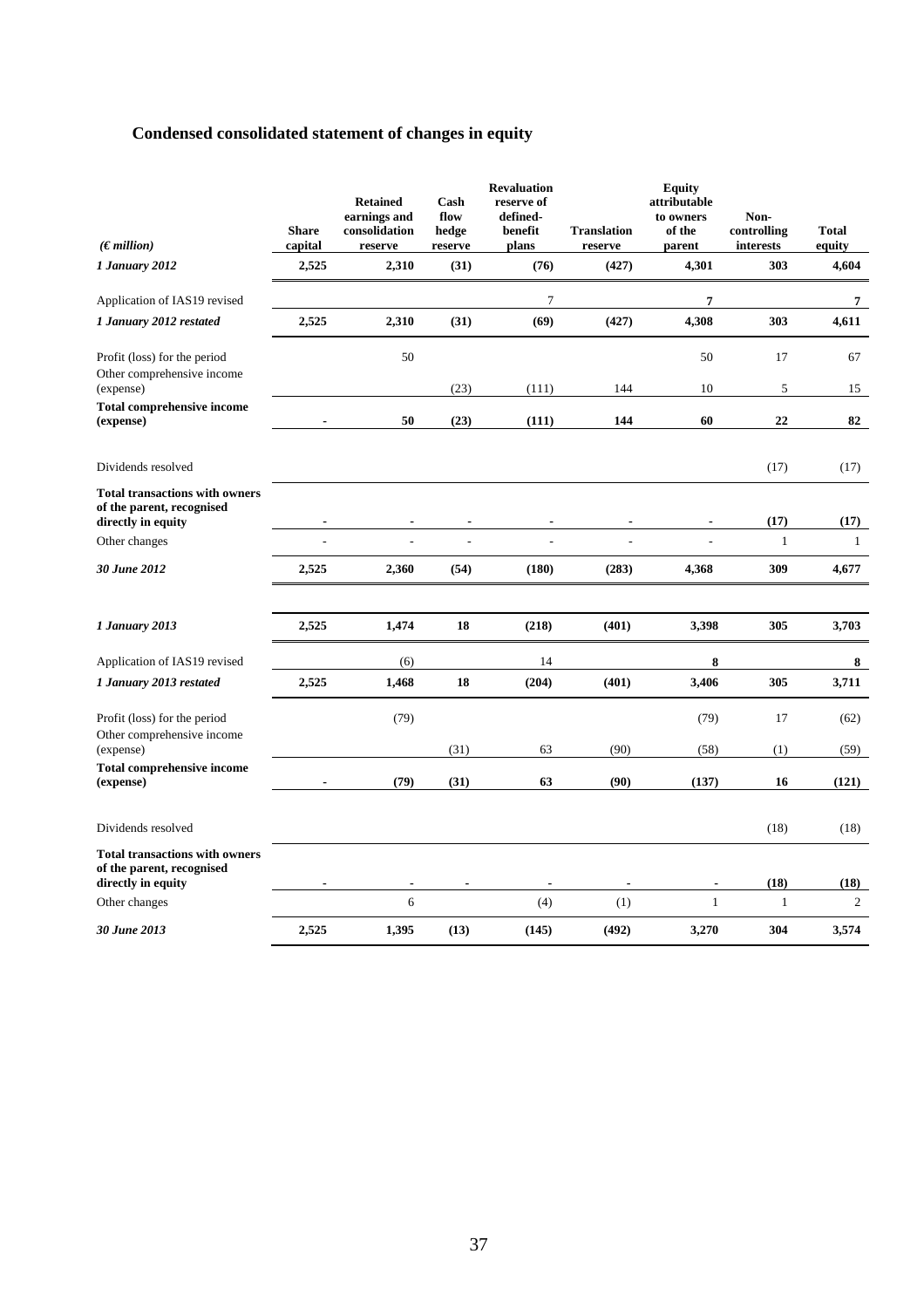#### **Notes to the financial statements**

## **1. GENERAL INFORMATION**

Finmeccanica is a company limited by shares based in Rome (Italy), at Piazza Monte Grappa 4, and is listed on the Italian Stock Exchange (FTSE MIB).

The Finmeccanica Group is a major Italian high technology organisation. Finmeccanica Spa, the holding company responsible for guiding and controlling industrial and strategic operations, coordinates its subsidiaries (the Finmeccanica Group or, simply, the Group), which are especially concentrated in the fields of Helicopters, Defence and Security Electronics, Aeronautics, Space, Defence Systems, Energy and Transportation.

### **2. FORM, CONTENT AND APPLICABLE ACCOUNTING STANDARDS**

The half-year financial report of the Finmeccanica Group at 30 June 2013 was prepared in accordance with Article 154-ter, paragraph 2 of Legislative Decree 58/98 (Consolidated Law on Financial Intermediation), as subsequently amended. The condensed consolidated half-year financial statements at 30 June 2013, included in the half-year financial report, were prepared in accordance with IAS 34 – "Interim financial reporting", issued by the International Accounting Standards Board (IASB). They are comprised of the condensed consolidated income statement, the condensed consolidated statement of comprehensive income, the condensed consolidated statement of financial position, the condensed consolidated statement of cash flows, the condensed consolidated statement of changes in equity, and the notes to the financial statements.

In accordance with IAS 34, these notes are presented in condensed form and do not include all disclosures required for annual financial statements, as they refer only to those items that are essential to understand the Group's financial position, results of operations and cash flows given their amount, breakdown or changes therein. This half-year financial report should, therefore, be read in conjunction with the 2012 annual consolidated financial statements.

The statement of financial position and income statement are likewise presented in a condensed format compared to the annual financial statements. The notes to the items combined in the interim consolidated financial statements schedules include a reconciliation with annual consolidated financial statements schedules.

The accounting policies used for this half-year financial report are unchanged from those of the 2012 annual consolidated financial statements (except for those specifically applicable to interim financial reports) and the half-year financial report at 30 June 2012. The new standards applicable from 1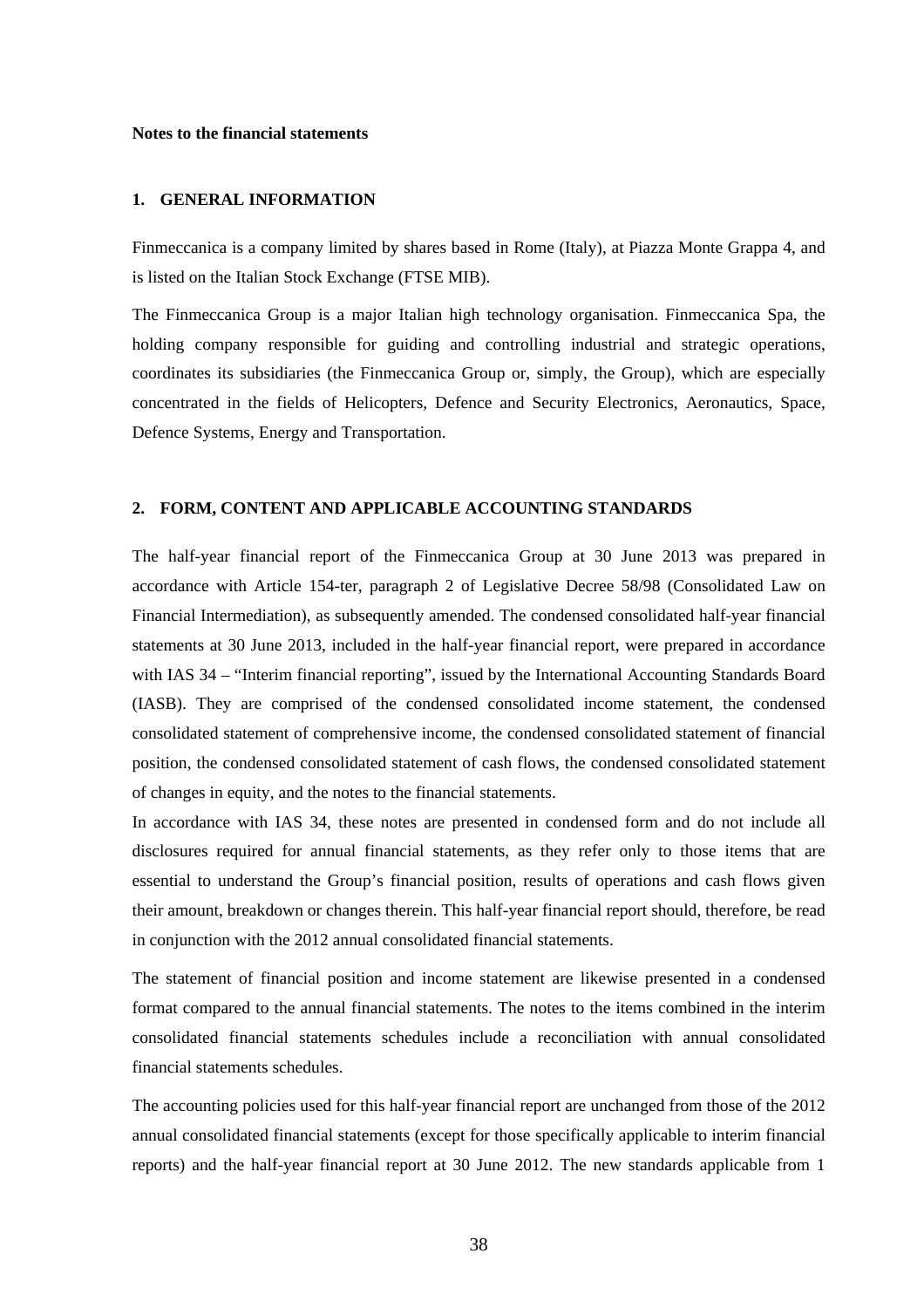January 2013 reported in Note 4 below did not materially impact this half-year financial report. In particular it is noted that, as largely set out below, starting from 1 January 2013 the Group has adopted IAS 19 (revised); the effects on the comparative information are reported in Note 4.

The exchange rates for the major currencies used in the preparing these condensed half-year financial statements are shown below:

|                | at 30 June 2013 |        | at 31 December 2012 | at 30 June 2012 |        |
|----------------|-----------------|--------|---------------------|-----------------|--------|
|                | Average         | Final  | Final               | Average         | Final  |
| US dollar      | 1.3135          | 1.3080 | 1.3194              | 1.2968          | 1.2590 |
| Pound sterling | 0.8512          | 0.8572 | 0.8161              | 0.8225          | 0.8068 |

The condensed consolidated half-year financial statements at 30 June 2013 of the Finmeccanica Group were approved by the Board of Directors on 31 July 2013 and published on the same day.

Amounts are shown in millions of euros unless stated otherwise.

The condensed consolidated half-year financial statements were subject to a limited review by KPMG SpA.

## **3. BUSINESS SEASONALITY**

#### **Cash flows relating to operations**

The Group's key business segments feature a high concentration of cash flows from customers in the last few months of the year. This has an impact on interim cash flows and the variability of the Group's debt over the various interim periods, which improves substantially in the last few months of the calendar years.

### **4. EFFECTS OF CHANGES IN ACCOUNTING POLICIES ADOPTED**

Starting from 1 January 2013 the Group has adopted the following new accounting standards:

- Amendment to IAS 1 *Presentation of financial statements:* as a result of the changes introduced to such standard, the items of other comprehensive income are now shown separately depending upon whether or not they are to be subsequently classified in the separate income statement;
- Amendment to IFRS 7 *Financial instruments Disclosures*: the standard requires information about the effects or potential effects of offsetting assets and liabilities on the statement of financial position;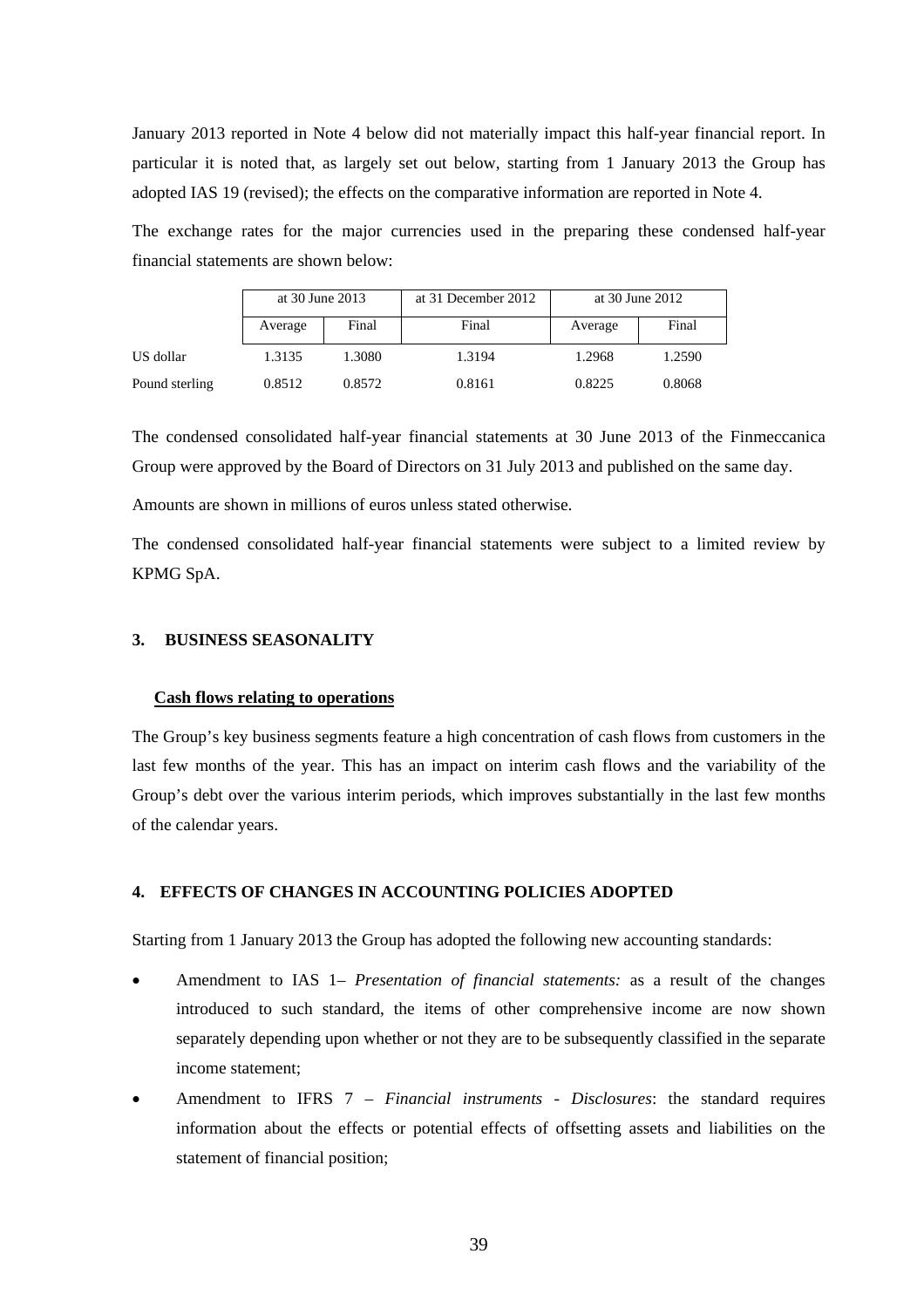- IFRS 13 *Fair value measurement*: this standard applies to the other standards that require or permit fair value measurements or disclosures and provides a single framework for measuring fair value;
- Amendment to IAS 19 *Employee benefits*: this amendment eliminates the option of the corridor method and requires actuarial gains and losses to be recognised in full in the statement of comprehensive income (method already applied by the Group). Furthermore, past service costs must be recognised immediately. Interest expense net of the expected return on plan assets is replaced by a net finance cost, which is calculated by applying the interest rate to the net liability. The retrospective application of the revised standard resulted in the restatement of the comparative information presented.

Below are the effects on the statement of comprehensive income at 30 June 2012 and at 31 December 2012 and on the statement of financial position at 31 December 2011, 30 June 2012 and 31 December 2012:

| <b>INCOME STATEMENT</b>                          | Personnel<br>expense | Financial<br>expense | Income<br>taxes | Profit (loss)<br>for the period | Earnings per<br>share (basic<br>and diluted) |
|--------------------------------------------------|----------------------|----------------------|-----------------|---------------------------------|----------------------------------------------|
| For the six months ended 30 June 2012            | (2,380)              | (479)                | (86)            | 70                              | 0.091                                        |
| Effect of IAS 19R                                |                      | (5)                  | 2               | (3)                             | 0.006                                        |
| For the six months ended 30 June 2012 (restated) | (2,380)              | (484)                | (84)            | 67                              | 0.085                                        |
| 2012                                             | (4,666)              | (964)                | 33              | (786)                           | (1.433)                                      |
| Effect of IAS 19R                                |                      | (9)                  | 3               | (6)                             | 0.012                                        |
| 2012 (restated)                                  | (4,666)              | (973)                | 36              | (792)                           | (1.445)                                      |

| <b>STATEMENT OF COMPREHENSIVE INCOME</b>         | Profit (loss)<br>for the period | Other<br>comprehensive<br>income (expense) | <b>Total comprehensive</b><br>income (expense) for<br>the period |
|--------------------------------------------------|---------------------------------|--------------------------------------------|------------------------------------------------------------------|
| For the six months ended 30 June 2012            | 70                              | 12                                         | 82                                                               |
| Effect of IAS 19R                                | (3)                             | 3                                          |                                                                  |
| For the six months ended 30 June 2012 (restated) | 67                              | 15                                         | 82                                                               |
| 2012                                             | (786)                           | (69)                                       | (855)                                                            |
| Effect of IAS 19R                                | (6)                             | 6                                          |                                                                  |
| 2012 (restated)                                  | (792)                           | (63)                                       | (855)                                                            |

| <b>STATEMENT OF FINANCIAL POSITION</b> | <b>Equity</b> | Deferred tax<br><b>liabilities</b> | Net assets for<br>defined-benefit plans |
|----------------------------------------|---------------|------------------------------------|-----------------------------------------|
| 31 December 2011                       | 4,604         | 479                                | 102                                     |
| Effect of IAS 19R                      |               | 2                                  | 9                                       |
| 31 December 2011 (restated)            | 4,611         | 481                                | 111                                     |
| 30 June 2012                           | 4,670         | 453                                | 88                                      |
| Effect of IAS 19R                      |               | 2                                  | 9                                       |
| <b>30 June 2012 (restated)</b>         | 4,677         | 455                                | 97                                      |
| 31 December 2012                       | 3,703         | 382                                | 111                                     |
| Effect of IAS 19R                      | 8             | 2                                  | 10                                      |
| 31 December 2012 (restated)            | 3.711         | 384                                | 121                                     |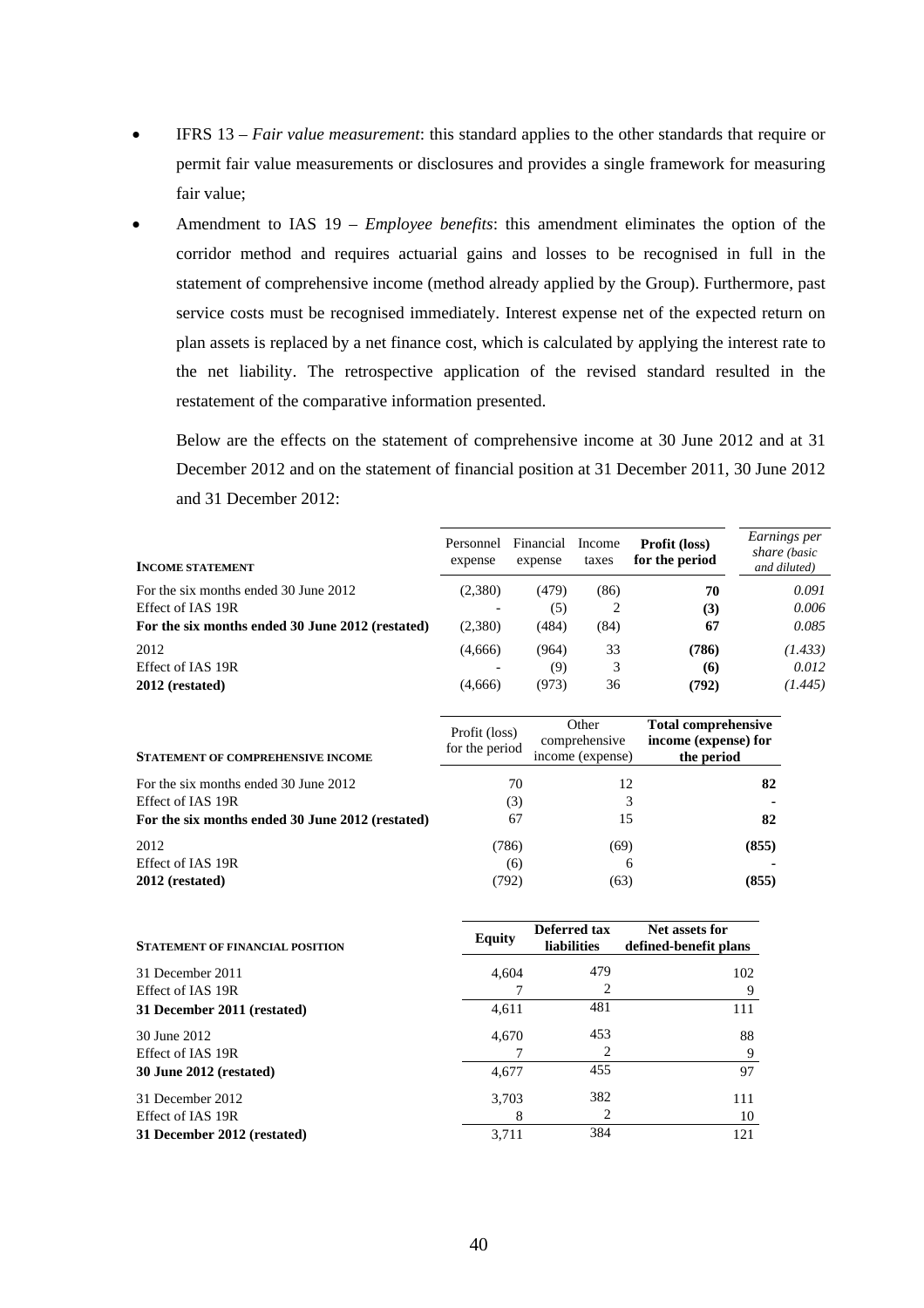#### **5. SEGMENT REPORTING**

In line with the management and control model used, management has identified the Group's operating segments as the business segments in which it operates: Helicopters, Defence and Security Electronics, Aeronautics, Space, Defence Systems, Energy, Transportation and Other Activities.

For a more detailed analysis of the main programmes, outlooks and operating indicators for each segment, see the Report on Operations.

The Group assesses its operating segments and the allocation of financial resources based on revenues and EBITA (see the section of the report on operations entitled "Non-GAAP alternative performance indicators"). The definition of the operating segments at 30 June 2013 is unchanged as compared with 30 June 2012.

The results of the business segments and investments for the reporting period, as compared with those of the same period of the previous year, are as follows:

| For the six months ended<br>30 June 2013 | <b>Helicopt</b><br>ers | <b>Defence</b><br>and<br><b>Security</b><br><b>Electronics</b> | Aero-<br>nautics | <b>Space</b> | <b>Defence</b><br><b>Systems</b> | <b>Energy</b>            | <b>Transpor</b><br>tation | Other<br>Activities        | <b>Elimin</b><br>-ations | <b>Total</b> |
|------------------------------------------|------------------------|----------------------------------------------------------------|------------------|--------------|----------------------------------|--------------------------|---------------------------|----------------------------|--------------------------|--------------|
| Revenue                                  | 2,045                  | 2,359                                                          | 1,461            | 484          | 593                              | 284                      | 862                       | 157                        | (294)                    | 7,951        |
| Inter-segment revenue $(*)$              |                        | (185)                                                          | (4)              | (11)         | (7)                              |                          |                           | (87)                       | 294                      |              |
| Third party revenue                      | 2,045                  | 2,174                                                          | 1,457            | 473          | 586                              | 284                      | 862                       | 70                         | $\overline{\phantom{a}}$ | 7,951        |
| <b>EBITA</b>                             | 286                    | 73                                                             | 61               | 36           | 61                               |                          | 22<br>(16)                | (56)                       | $\blacksquare$           | 467          |
| Investments                              | 120                    | 82                                                             | 198              | 19           | 13                               |                          | 9<br>9                    | 16                         | $\overline{\phantom{a}}$ | 466          |
| For the six months ended<br>30 June 2012 | <b>Helicop</b><br>ters | <b>Defence</b><br>and<br><b>Security</b><br><b>Electronics</b> | Aero-<br>nautics | <b>Space</b> | <b>Defence</b><br><b>Systems</b> | <b>Energy</b>            | <b>Transport</b><br>ation | Other<br><b>Activities</b> | Elimin-<br>ations        | <b>Total</b> |
| Revenue                                  | 1,912                  | 2,734                                                          | 1,318            | 462          | 564                              | 306                      | 940                       | 144                        | (353)                    | 8,027        |
| Inter-segment revenue $(*)$              | (3)                    | (250)                                                          | (4)              | (12)         | (8)                              | $\overline{\phantom{a}}$ | (13)                      | (63)                       | 353                      |              |
| Third party revenue                      | 1,909                  | 2,484                                                          | 1,314            | 450          | 556                              | 306                      | 927                       | 81                         | $\overline{\phantom{a}}$ | 8,027        |
| <b>EBITA</b>                             | 219                    | 143                                                            | 49               | 30           | 54                               | 20                       | 7                         | (63)                       | $\blacksquare$           | 459          |
| Investments                              | 134                    | 93                                                             | 157              | 13           | 14                               | 10                       | 10                        | 13                         | ۰                        | 444          |

*(\*) Inter-segment revenue includes revenue among Group consolidated undertakings belonging to various business sectors* 

The reconciliation between EBITA and EBIT for the periods presented is as follows:

| For the six months ended 30<br><b>June 2013</b>                                                   | <b>Helicopters</b>       | <b>Defence</b><br>and<br><b>Security</b><br><b>Electronics</b> | Aero-<br>nautics         | <b>Space</b>             | <b>Defence</b><br><b>Systems</b> | <b>Energy</b> | <b>Transpor</b><br>tation | <b>Other</b><br><b>Activities</b> | <b>Total</b> |
|---------------------------------------------------------------------------------------------------|--------------------------|----------------------------------------------------------------|--------------------------|--------------------------|----------------------------------|---------------|---------------------------|-----------------------------------|--------------|
| <b>EBITA</b>                                                                                      | 286                      | 73                                                             | 61                       | 36                       | 61                               | 22            | (16)                      | (56)                              | 467          |
| Non-recurring income/expense<br>Amortisation of intangible assets<br>acquired as part of business | $\overline{\phantom{a}}$ | $\overline{\phantom{a}}$                                       | (4)                      | $- -$                    | $\overline{\phantom{a}}$         | -             | (75)                      | $\overline{\phantom{a}}$          | (79)         |
| combinations                                                                                      | (4)                      | (39)                                                           | $\overline{\phantom{a}}$ | $\overline{\phantom{a}}$ | (1)                              | -             |                           | ٠.                                | (44)         |
| Restructuring costs                                                                               | (2)                      | (53)                                                           | (5)                      | (1)                      | (1)                              | -             | (1)                       | (2)                               | (65)         |
| <b>EBIT</b>                                                                                       | 280                      | (19)                                                           | 52                       | 35                       | 59                               | 22            | (92)                      | (58)                              | 279          |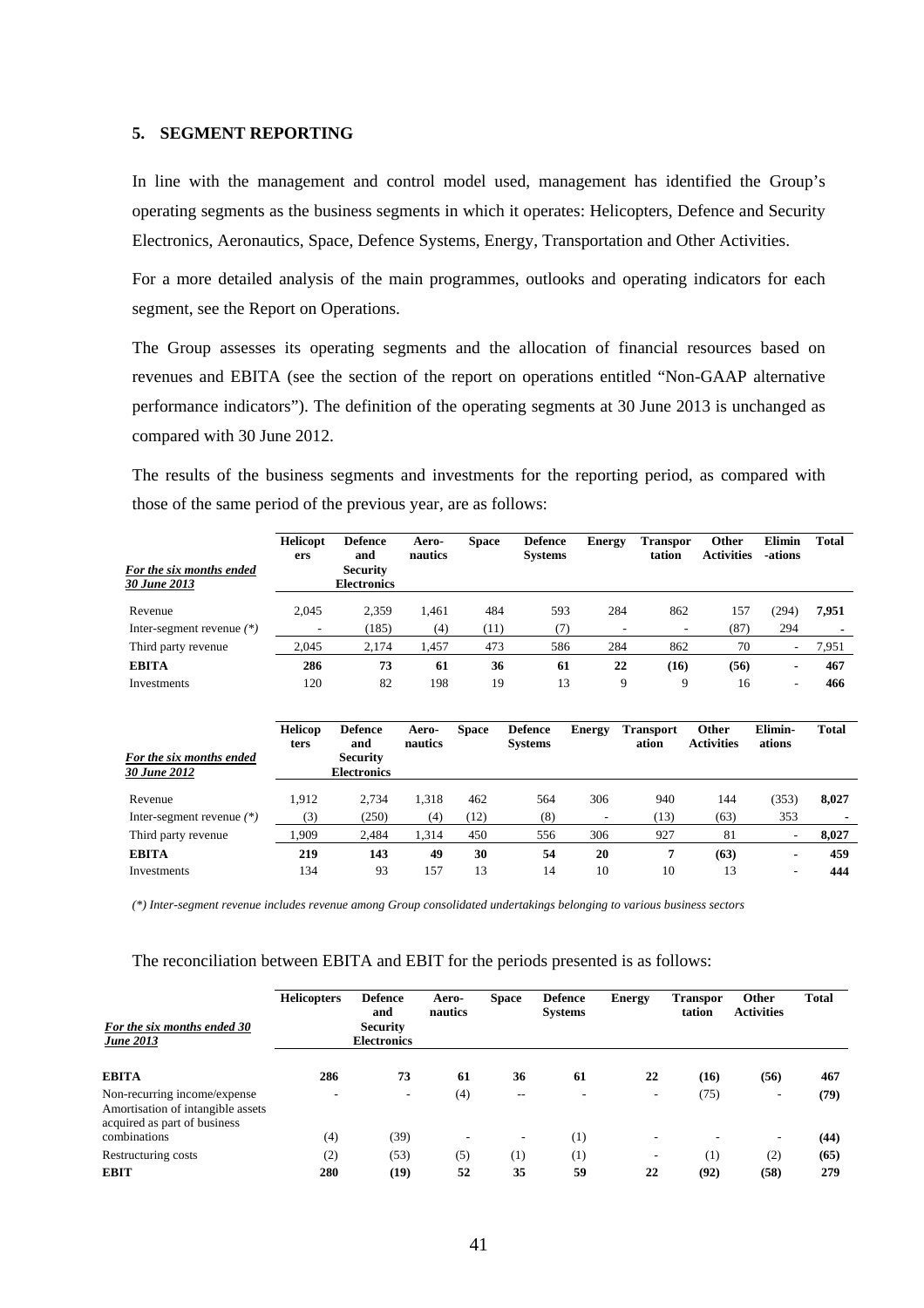| For the six months ended 30<br><b>June 2012</b> | <b>Helicopters</b> | <b>Defence</b><br>and<br><b>Security</b><br><b>Electronics</b> | Aero-<br>nautics         | <b>Space</b>             | <b>Defence</b><br><b>Systems</b> | <b>Energy</b>            | <b>Transpo</b><br>rtation | <b>Other</b><br><b>Activities</b> | <b>Total</b> |
|-------------------------------------------------|--------------------|----------------------------------------------------------------|--------------------------|--------------------------|----------------------------------|--------------------------|---------------------------|-----------------------------------|--------------|
| <b>EBITA</b>                                    | 219                | 143                                                            | 49                       | 30                       | 54                               | 20                       | 7                         | (63)                              | 459          |
| Non-recurring                                   |                    |                                                                |                          |                          |                                  |                          |                           |                                   |              |
| income/expense<br>Amortisation of intangible    |                    |                                                                |                          |                          |                                  |                          |                           |                                   |              |
| assets acquired as part of                      |                    |                                                                |                          |                          |                                  |                          |                           |                                   |              |
| business combinations                           | (4)                | (39)                                                           |                          | $\overline{\phantom{a}}$ | (1)                              | $\overline{\phantom{a}}$ |                           | $\overline{\phantom{a}}$          | (44)         |
| Restructuring costs                             |                    | (21)                                                           | $\overline{\phantom{a}}$ | (5)                      | (3)                              | $\overline{\phantom{a}}$ | (11)                      | ٠.                                | (40)         |
| <b>EBIT</b>                                     | 215                | 83                                                             | 49                       | 25                       | 50                               | 20                       | (4)                       | (63)                              | 375          |

#### **6. INTANGIBLE ASSETS**

Key changes were related to amortisation (Note 20) of  $\theta$ mil. 154 and investments of  $\theta$ mil. 203, as broken down below:

|                                        | <b>Balance</b>  |                     | <i>Investments</i> |              |
|----------------------------------------|-----------------|---------------------|--------------------|--------------|
|                                        | 30 June<br>2013 | 31 December<br>2012 | 30 June<br>2013    | 30 June 2012 |
| Goodwill                               | 4,330           | 4,384               |                    |              |
| Development costs                      | 603             | 585                 | 60                 | 44           |
| Non-recurring costs                    | 977             | 922                 | 114                | 150          |
| Concessions, licences and trademarks   | 410             | 414                 | 2                  | 5            |
| Acquired through business combinations | 766             | 818                 |                    |              |
| Other intangible assets                | 253             | 265                 | 27                 | 34           |
| <b>Total intangible assets</b>         | 7,339           | 7,388               | 203                | 233          |

There are also commitments to purchase intangible assets for  $\theta$ mil. 14 ( $\theta$ mil. 12 at 31 December 2012).

In respect of goodwill, which decreased as a result of exchange rate differences, it is noted that the market capitalisation of the Finmeccanica Spa share is currently lower than the carrying amount of equity attributable to the owners of the parent (market capitalisation at 30 June 2013 of  $\bigoplus$ il. 2.2, against equity attributable to the owners of the parent of  $\bigoplus$ il. 3.3). This situation was not deemed to require impairment testing additional to that carried out when the annual consolidated financial statements at 31 December 2012 were prepared, as the share price reflects the generally depressed and highly volatile conditions of the financial markets and is decidedly different from a valuation based on the value in use. In respect of DRS, whose goodwill was tested for impairment for a value of €mil. 993 in the 2012 financial statements (to which you should refer for a more detailed analysis), it is noted that in March 2013 the U.S. Government approved the start of the sequestration process. Based on this mechanism, the difference between total cuts under the Budget Control Act and those already identified by the Congress is recovered through linear cuts across the spending capacity of each administration, excluding a few cost items. With particular reference to the Defence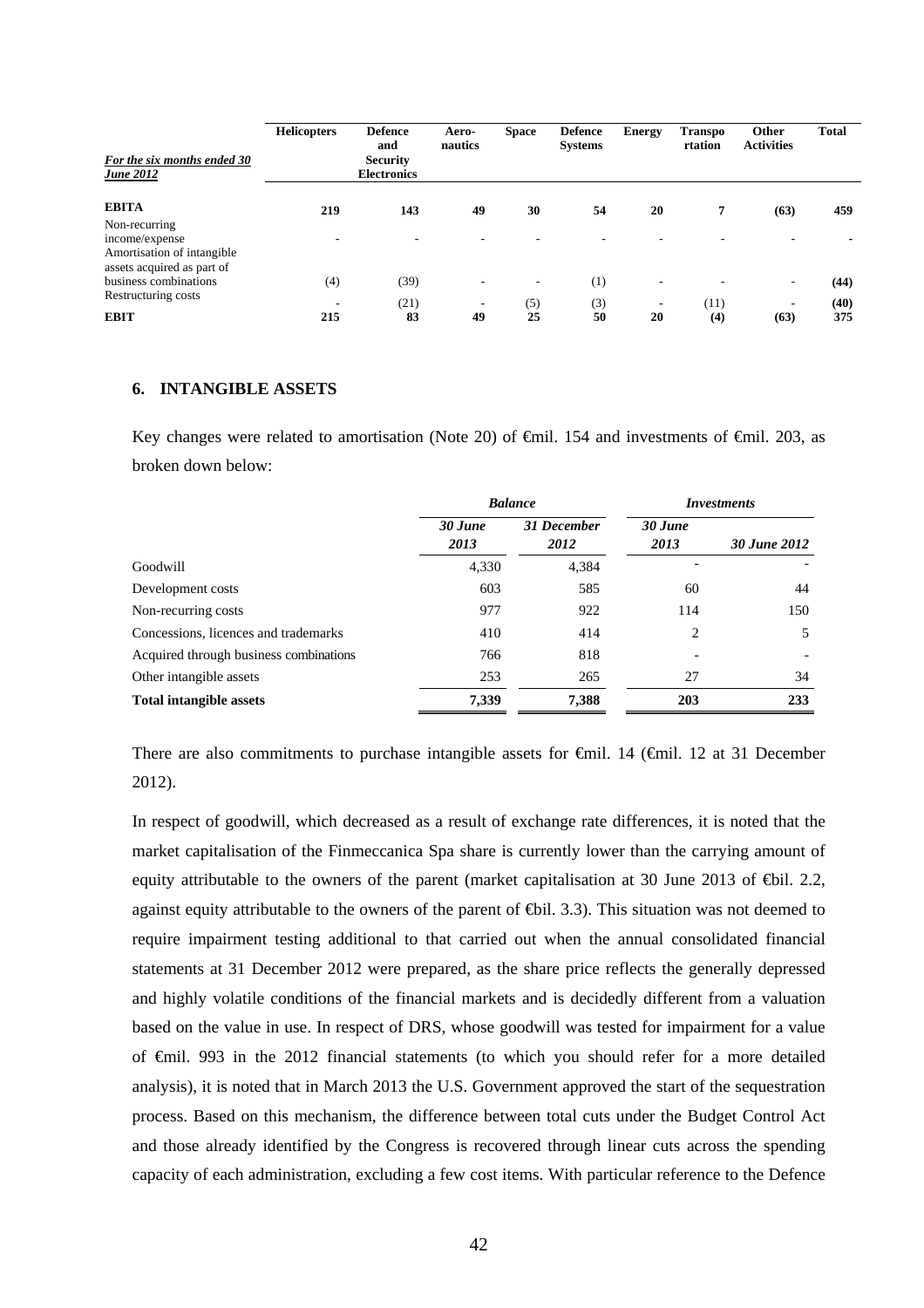budget, these linear cuts totalled about USD 500 billion in the 2013 – 2021 period. The amount of the cuts attributable to each single programme and each cost item will be the result of the analyses and prioritization that will be begun by the government and the agencies affected. In preparing the financial statements at 31 December 2012, the uncertainties tied to the initiation of the sequestration process were weighted in calculating the WACC used for impairment testing. Furthermore, the results of the test were confirmed by comparing them with those arrived at using as reference a scenario in which cash flows and revenues were around 20% lower than in the base scenario. This was done based upon the best estimates possible of the overall deterioration in income and financial position that could occur as a result of the start of sequestration, using a risk premium of two percentage points to take account of the lower risk profile of the cash flows used as compared with the base scenario. To date, in the absence of progress made in the analysis and prioritisation begun by the U.S. Government and in the presence of conflicting claims about the status of the country's debt and the amount and timing of the spending cuts triggered by the sequester, as well as in light of DRS's performance, there are no significant negative changes as compared with the reference scenarios used at 31 December 2012 in performing the impairment tests, which had already incorporated the possible effects of the sequestration. Similarly, with regard to Selex ES, whose goodwill was subject to impairment amounting to €mil. 155 at 31 December 2012, it should be noted that, despite a reduction in the company's results over the corresponding prior year period, this decline had already been taken into consideration while preparing the forecasts for the impairment test at 31 December 2012. Therefore, there are no signs of further impairment losses.

#### **7. PROPERTY, PLANT AND EQUIPMENT**

The key changes regarded depreciation of €mil. 195 (Note 20) and investments of €mil. 263, as broken down below:

|                                     |                 | <b>Balance</b>      | Investments     |              |  |
|-------------------------------------|-----------------|---------------------|-----------------|--------------|--|
|                                     | 30 June<br>2013 | 31 December<br>2012 | 30 June<br>2013 | 30 June 2012 |  |
| Land and buildings                  | 1,208           | 1,209               | 6               | 8            |  |
| Plant and machinery                 | 557             | 586                 | 22              | 18           |  |
| Equipment                           | 822             | 801                 | 62              | 43           |  |
| Other                               | 661             | 605                 | 173             | 142          |  |
| Total property, plant and equipment | 3,248           | 3,201               | 263             | 211          |  |

There are also commitments to purchase property, plant and equipment for <del>C</del>mil. 158 (∈mil. 137 at 31 December 2012).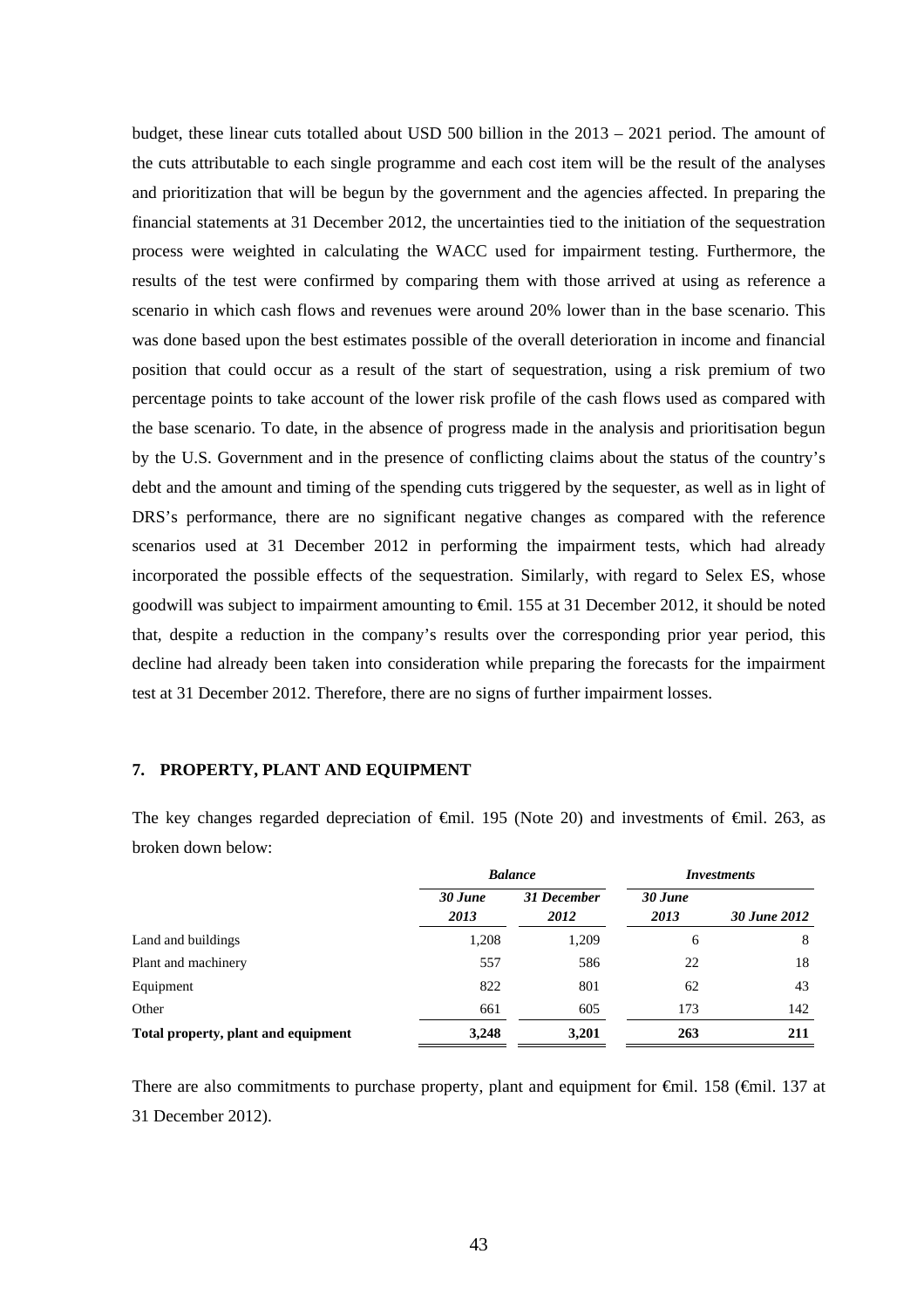#### **8. OTHER NON-CURRENT ASSETS**

|                                                    | 30 June 2013 | 31 December 2012 |
|----------------------------------------------------|--------------|------------------|
| Financing to third parties                         | 73           | 66               |
| Deferred grants under Law no. 808/85               | 39           | 97               |
| Defined benefit plan assets, net                   | 95           | 121              |
| Related party receivables (Note 25)                | 191          | 192              |
| Other                                              | 59           | 73               |
| <b>Non-current receivables</b>                     | 457          | 549              |
| Prepayments                                        | 10           | 10               |
| Equity investments                                 | 232          | 232              |
| Non-recurring costs pending under Law no. 808/1985 | 175          | 132              |
| Other non-current assets                           | 417          | 374              |
| <b>Total other non-current assets</b>              | 874          | 923              |

The following table shows the fair value hierarchy of the Group's financial assets and liabilities valued at fair value. The fair value of derivatives (classified under other current assets and liabilities) and of current securities is determined on the basis of measurement techniques which consider directly observable market inputs (the so-called "Level 2"). In particular, the inputs used for the fair value measurement are the foreign exchange rate and interest rate (spot exchange rates and forwards). Vice versa, the fair value of the hybrid financial instruments in BCV Investments S.C.A. (classified under other non-current assets) and of the payable to Bell Helicopter (classified under other current and non-current liabilities) is determined on the basis of measurement techniques which do not consider directly observable market inputs (the so-called "Level 3"). In particular, the fair value of the hybrid financial instruments in BCV Investments S.C.A. was determined on the basis of the price in the binding takeover bid made in 2012 for a great part of the underlying business and is unchanged as compared with the figure at 31 December 2012. The fair value of the payable to Bell Helicopter was determined by discounting the estimated variable amounts that will be due on the basis of the commercial success of the programme.

|                                |         | <b>30 June 2013</b> |               |                          | 31 December 2012 |               |
|--------------------------------|---------|---------------------|---------------|--------------------------|------------------|---------------|
|                                | Level 2 | Level 3             | <b>T</b> otal | Level 2                  | Level 3          | <b>Total</b>  |
| <b>Non-current assets</b>      |         |                     |               |                          |                  |               |
| Other non-current assets       |         | 181                 | 181           |                          | 181              | 181           |
| <b>Current assets</b>          |         |                     |               | $\overline{\phantom{a}}$ |                  |               |
| Other current assets           | 102     |                     | 102           | 112                      |                  | 112           |
|                                |         | <b>30 June 2013</b> |               |                          | 31 December 2012 |               |
|                                | Level 2 | Level 3             | <b>Total</b>  | Level 2                  | Level 3          | <b>T</b> otal |
| <b>Non-current liabilities</b> |         |                     |               |                          |                  |               |
| Other non-current liabilities  |         | 259                 | 259           |                          | 248              | 248           |
| <b>Current liabilities</b>     |         |                     |               |                          |                  |               |
| Other current liabilities      | 67      | 44                  | 111           | 82                       | 41               | 123           |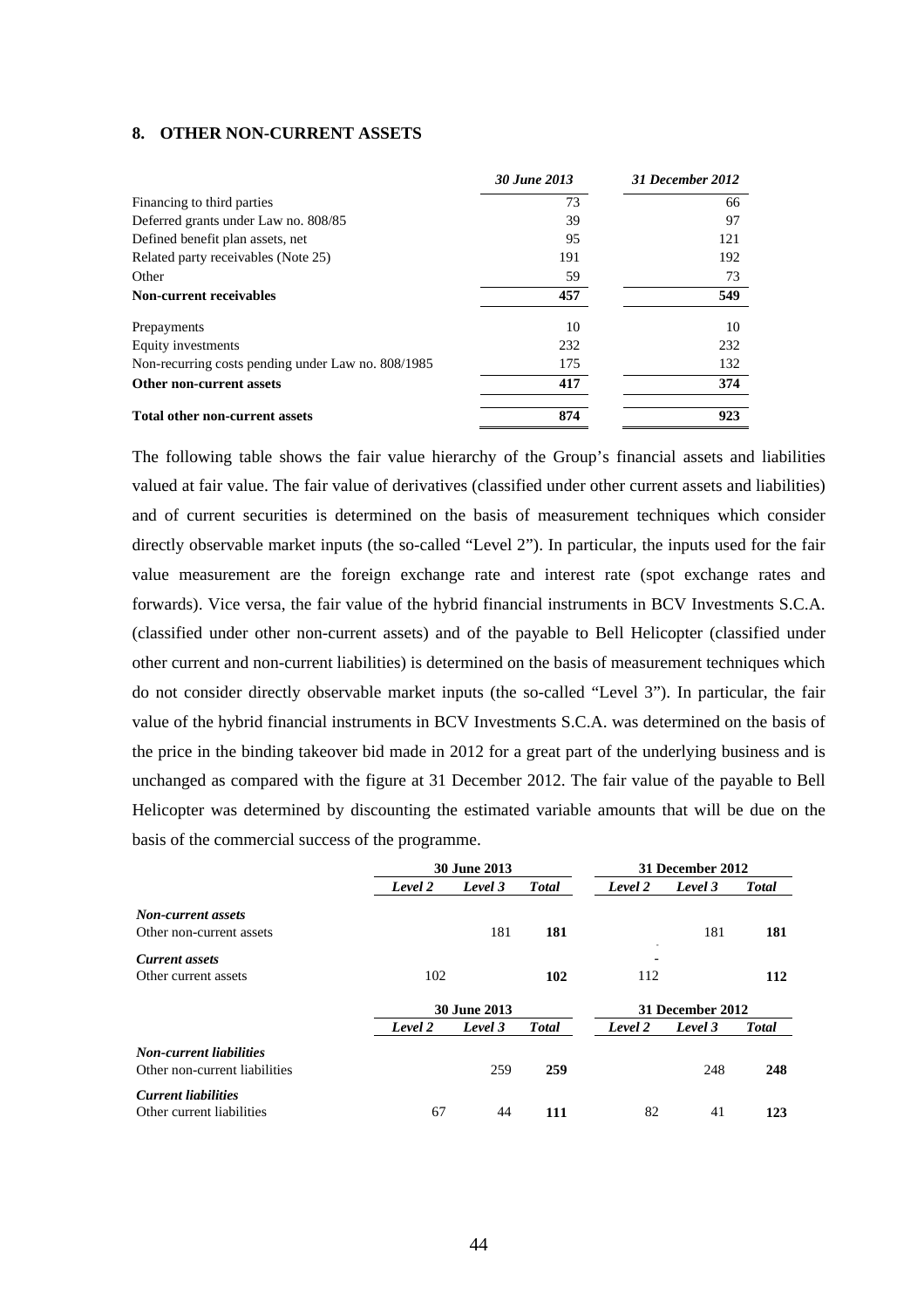# **9. TRADE RECEIVABLES (INCLUDING CONTRACT WORK IN PROGRESS)**

|                                                           | 30 June 2013 | 31 December 2012 |
|-----------------------------------------------------------|--------------|------------------|
| Receivables                                               | 4,187        | 4,405            |
| Impairment                                                | (315)        | (310)            |
| Related party receivables (Note 25)                       | 905          | 955              |
| Trade receivables                                         | 4.777        | 5,050            |
| Contract work in progress                                 | 3,884        | 3,526            |
| Total trade receivables and net contract work in progress | 8,661        | 8,576            |

## **10. OTHER CURRENT ASSETS**

|                                                | 30 June 2013 | 31 December 2012 |       |
|------------------------------------------------|--------------|------------------|-------|
| Income tax receivables                         | 154          |                  | 160   |
| <b>Securities</b>                              | 3            |                  | 5     |
| Derivatives                                    | 99           |                  | 107   |
| Other current assets:                          | 902          |                  | 910   |
| Prepaid expenses – current portion             | 118          | 116              |       |
| Receivables for grants                         | 103          | 96               |       |
| Receivables from employees and social security | 52           | 53               |       |
| Indirect tax receivables                       | 269          | 309              |       |
| Deferred receivables under Law no. 808/85      | 3            | 12               |       |
| Other related party receivables (Note 25)      | 18           | 6                |       |
| Other assets                                   | 339          | 318              |       |
| <b>Total other current assets</b>              | 1,158        |                  | 1,182 |

# **11. EQUITY**

| <b>Share capital</b>      | Number of<br>ordinary<br>shares | Par value | <b>Treasury</b><br>shares | <b>Costs incurred</b><br>(net of tax<br>effect) | <b>Total</b> |
|---------------------------|---------------------------------|-----------|---------------------------|-------------------------------------------------|--------------|
| <b>Outstanding shares</b> | 578,150,395                     | 2.544     |                           | (19)                                            | 2,525        |
| Treasury shares           | (32, 450)                       |           |                           |                                                 |              |
| 31 December 2012          | 578,117,945                     | 2,544     | ٠                         | (19)                                            | 2,525        |
| <b>Outstanding shares</b> | 578,150,395                     | 2,544     |                           | (19)                                            | 2,525        |
| Treasury shares           | (32, 450)                       |           |                           |                                                 |              |
| 30 June 2013              | 578,117,945                     | 2,544     | $\blacksquare$            | (19)                                            | 2,525        |

At 30 June 2013, the Ministry of Economy and Finance owned around 30.204% of the share capital, Deutsche Bank Trust Company Americas around 3.600% and the Libyan Investment Authority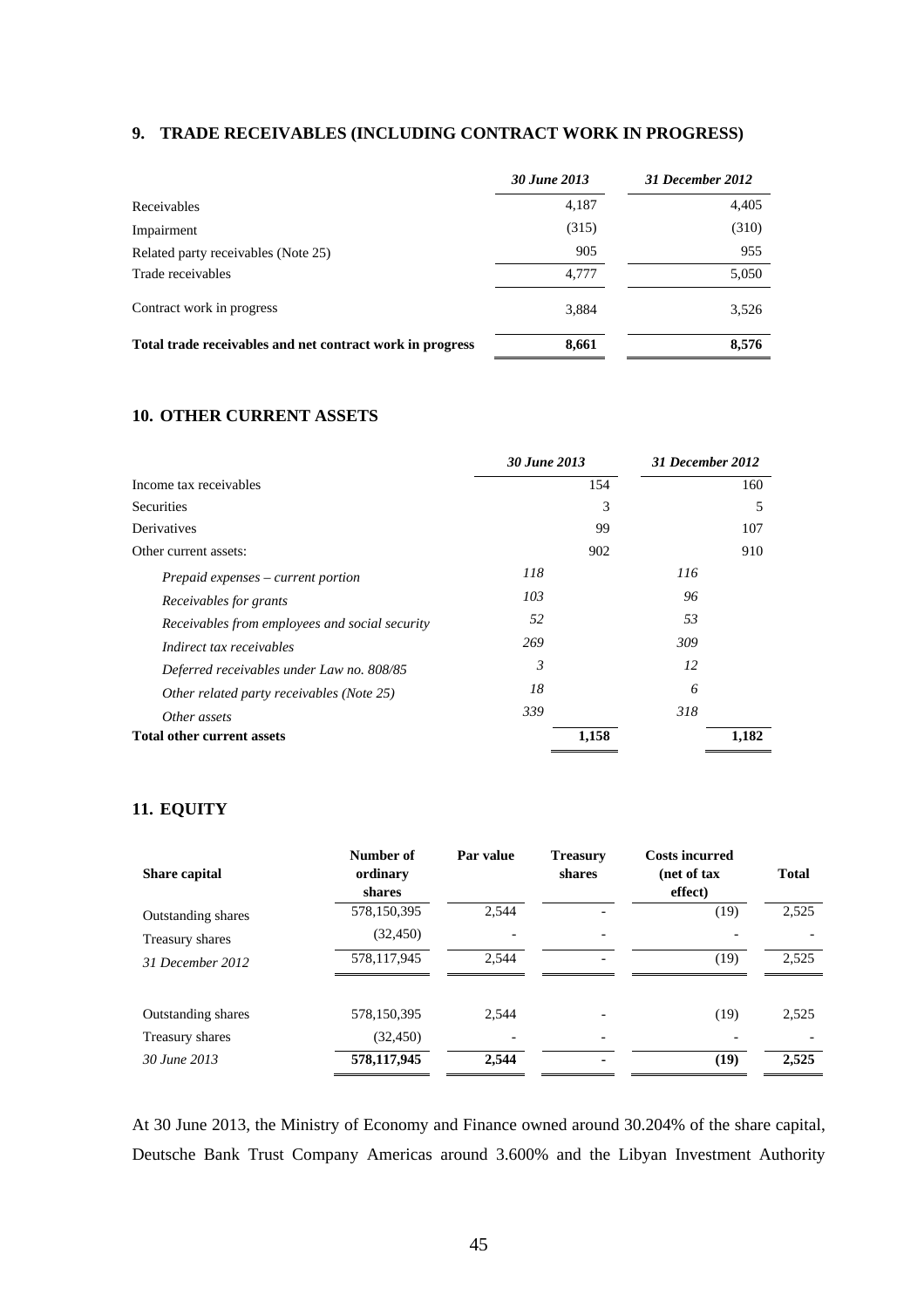(Arab Bkg Corp/Libyan Inves, Man) around 2.010% of the shares. Moreover, Grantham, Mayo, Van Otterloo & Co. LLC and Fmr LLC held around 2.045% and 2.014%, respectively, on a discretional fund management basis.

The statement of changes in other reserves and equity attributable to non-controlling interests is presented in the accounting statements section. Below is a detail of the tax effects on the gain and loss items recognised in equity:

|                                         | Group                     |               |                | Non-controlling interests |               |                      |
|-----------------------------------------|---------------------------|---------------|----------------|---------------------------|---------------|----------------------|
|                                         | Amount<br>before<br>taxes | Tax<br>effect | Net.<br>amount | Amount<br>before<br>taxes | Tax<br>effect | <b>Net</b><br>amount |
| For the six months ended 30 June 2013   |                           |               |                |                           |               |                      |
| Revaluation of defined-benefit plans    | 85                        | (22)          | 63             |                           |               |                      |
| Changes in cash-flow hedges             | (42)                      | 11            | (31)           |                           |               | 1                    |
| Foreign currency translation difference | (90)                      |               | (90)           | (2)                       |               | (2)                  |
| <b>Total</b>                            | (47)                      | (11)          | (58)           | (1)                       |               | (1)                  |
| For the six months ended 30 June 2012   |                           |               |                |                           |               |                      |
| Revaluation of defined-benefit plans    | (150)                     | 39            | (111)          |                           |               |                      |
| Changes in cash-flow hedges             | (32)                      | 9             | (23)           |                           | ۰.            | 1                    |
| Foreign currency translation difference | 144                       |               | 144            | 4                         |               | 4                    |
| <b>Total</b>                            | (38)                      | 48            | 10             | 5                         |               | 5                    |

## **12. LOANS AND BORROWINGS**

|                                              | 30 June 2013 |                | 31 December 2012 |                |
|----------------------------------------------|--------------|----------------|------------------|----------------|
|                                              | Non-current  | <b>Current</b> | Non-current      | <b>Current</b> |
| <b>Bonds</b>                                 | 3,571        | 866            | 3,586            | 835            |
| Bank loans and borrowings                    | 629          | 1,000          | 641              | 319            |
| Related party loans and borrowings (Note 25) | 31           | 460            | 29               | 605            |
| Other loans and borrowings                   | 49           | 94             | 53               | 78             |
| <b>Total loans and borrowings</b>            | 4,280        | 2.420          | 4,309            | 1,837          |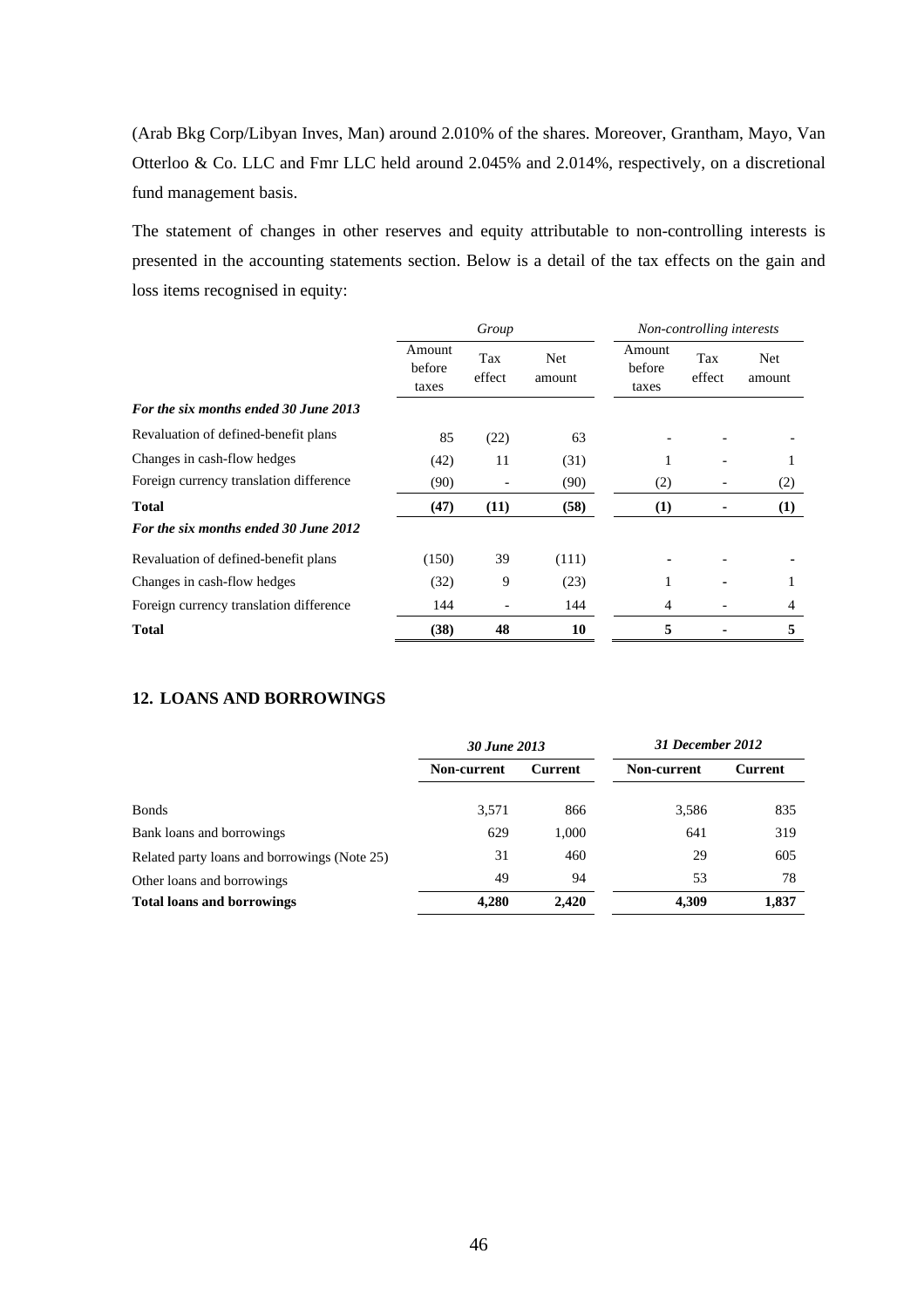|            |  |  | Below is the financial information required under CONSOB communication DEM/6064293 of 28 |  |  |
|------------|--|--|------------------------------------------------------------------------------------------|--|--|
| July 2006: |  |  |                                                                                          |  |  |

|                                                     |                 | of which<br>with   |                            | of which<br>with   |
|-----------------------------------------------------|-----------------|--------------------|----------------------------|--------------------|
|                                                     | 30 June<br>2013 | related<br>parties | <b>31 December</b><br>2012 | related<br>parties |
| Cash and cash equivalents                           | (1,239)         |                    | (2,137)                    |                    |
| Securities held for trading                         | (3)             |                    | (5)                        |                    |
| Liquidity                                           | (1,242)         |                    | (2,142)                    |                    |
| <b>Current loans and receivables</b>                | (529)           | (51)               | (631)                      | (73)               |
| Current bank loans and borrowings                   | 1,000           |                    | 319                        |                    |
| Current portion of non-current loans and borrowings | 866             |                    | 835                        |                    |
| Other current loans and borrowings                  | 554             | 460                | 683                        | 605                |
| <b>Current financial debt</b>                       | 2,420           |                    | 1,837                      |                    |
| Net current financial debt (funds)                  | 649             |                    | (936)                      |                    |
| Non-current bank loans and borrowings               | 629             |                    | 641                        |                    |
| Bonds issued                                        | 3,571           |                    | 3,586                      |                    |
| Other non-current loans and borrowings              | 80              | 31                 | 82                         | 29                 |
| Non-current financial debt                          | 4,280           |                    | 4,309                      |                    |
| Net financial debt                                  | 4,929           |                    | 3,373                      |                    |
|                                                     |                 |                    |                            |                    |

#### **13. PROVISIONS FOR RISKS AND CONTINGENT LIABILITIES**

|                    | 30 June 2013 |                | 31 December 2012 |         |  |
|--------------------|--------------|----------------|------------------|---------|--|
|                    | Non-current  | <b>Current</b> | Non-current      | Current |  |
| Guarantees given   | 60           | 106            | 70               | 100     |  |
| Restructuring      | 78           | 85             | 88               | 127     |  |
| Penalties          | 309          | 40             | 309              | 39      |  |
| Product guarantees | 119          | 112            | 104              | 114     |  |
| Other              | 989          | 488            | 981              | 496     |  |
|                    | 1,555        | 831            | 1,552            | 876     |  |

With regard to the provisions for disputes, it should be underlined that the Group's operations regard industries and markets where many disputes are settled only after a considerable period of time, especially in cases where the customer is a government entity. Pursuant to the applicable accounting standards, provisions have only been made for risks that are probable and for which the amount can be determined. Likewise, specific provisions have not been set aside for disputes in which the Group is defendant as, based on current knowledge, these disputes are reasonably expected to be resolved satisfactorily and without significantly impacting results. For any disclosure relating to these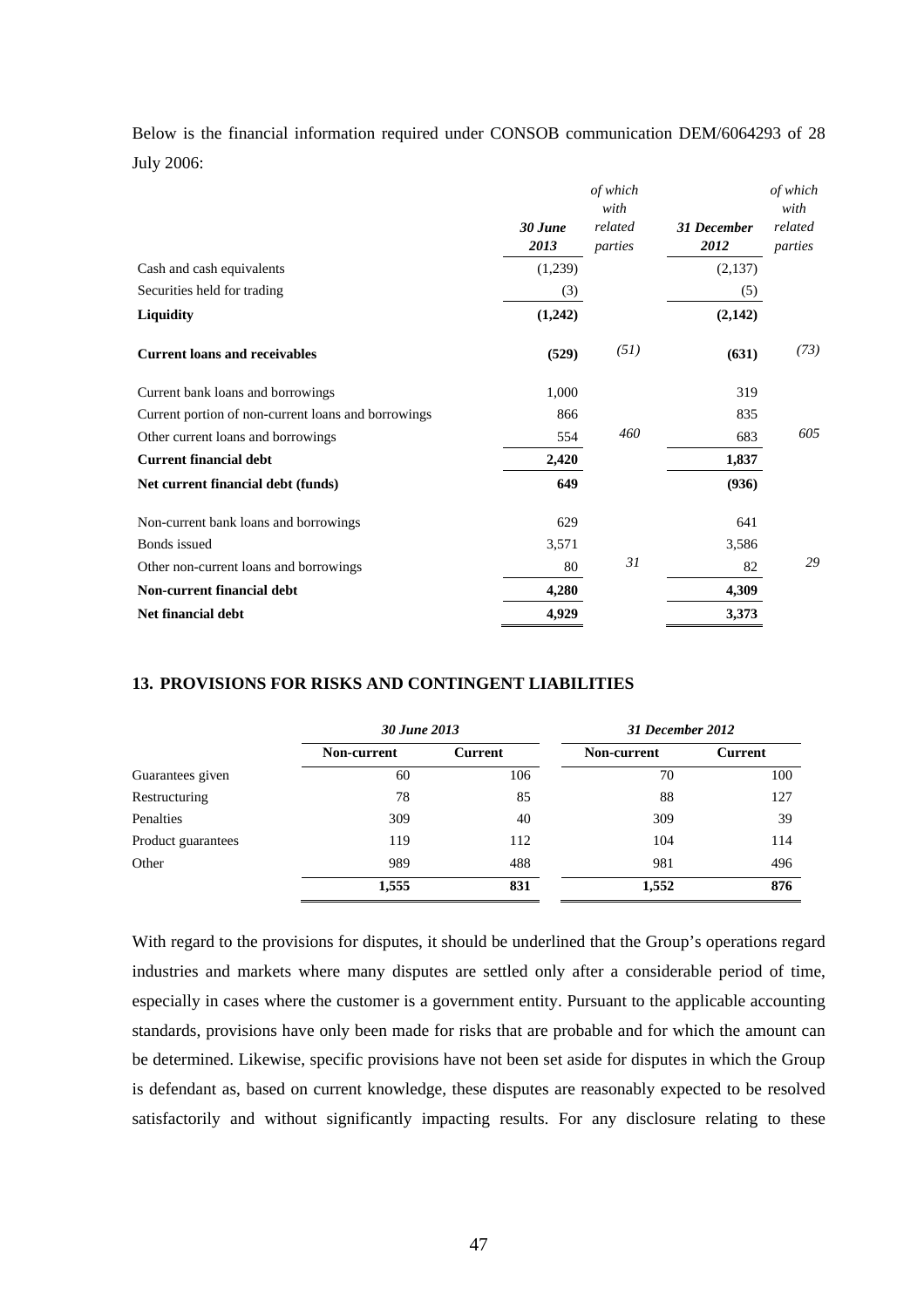situations, for which no significant changes are reported, reference is made to the information already provided in the 2012 consolidated financial statements.

#### \* \* \* \* \* \* \* \*

Furthermore, it should be noted that the Explanatory Notes and the Corporate Governance Report and Shareholder Structure reported in the consolidated financial statements at 31 December 2012 provide information on the investigations carried out by the Judicial Authority against Group companies, as well as on any possible risks relating to existing contracts. With respect to the information reported in the abovementioned financial statements, to which the reader is referred for more details, the following update is provided on events that occurred in the first half of 2013.

**Finmeccanica Spa** – with regard to the criminal proceedings brought by the Public Prosecutor's Office at the Court of Naples, subsequently transferred to the Public Prosecutor's Office in Rome, concerning the supply contracts signed in 2010 by AgustaWestland, Selex Sistemi Integrati and Telespazio Argentina with the government of Panama, on 23 January 2013 the warrant regarding the remand in custody issued by the Judge for Preliminary Investigations (GIP, *Giudice per le Indagini Preliminari*) of the Court of Naples on 23 October 2012 against the former Commercial Director of the Company ceased to apply due to the lapse of time. On 10 May 2013 the Public Prosecutor's Office at the Court of Rome notified the Company's former Commercial Director that the preliminary investigation with regard to the violations (pursuant to Arts. 110, 319, 319-bis, 320 and 321 of the Criminal Code in relation to Art. 322-bis, paragraph 2, no. 2 of the Criminal Code) has been concluded.

Finmeccanica Spa – with regard to the criminal proceedings relating to the supply by AgustaWestland International Ltd of 12 helicopters to the Indian government brought by the Public Prosecutor's Office at the Court of Busto Arsizio, on 12 February 2013 a search and seizure was conducted at the offices used by the Company's top management and some of its executives to obtain paper and electronic files containing administrative, accounting, informal accounting, contractual and bank records related to the supply contract with the Indian government. The search and seizure warrant issued against the former head of Finmeccanica's Indian office also served as the notice of indictment for the crimes provided for under Arts. 110, 319 and 322-bis of the Criminal Code. The warrant for remand in custody issued by the GIP of the Court of Busto Arsizio against the then Chairman and Chief Executive Officer of Finmeccanica was executed on that same date. On 26 March 2013, Finmeccanica was served*, inter alia*, the motion to extend the time period for conducting the preliminary investigation of the alleged crime pursuant to Art. 25 of Legislative Decree no. 231/01. On 3 May 2013, the GIP of the Court of Busto Arsizio, issued, at the request for the Public Prosecutor's Office, an order for immediate trial (*giudizio immediato*) against the former Chairman and Chief Executive Officer of Finmeccanica; the first hearing of oral arguments (*udienza*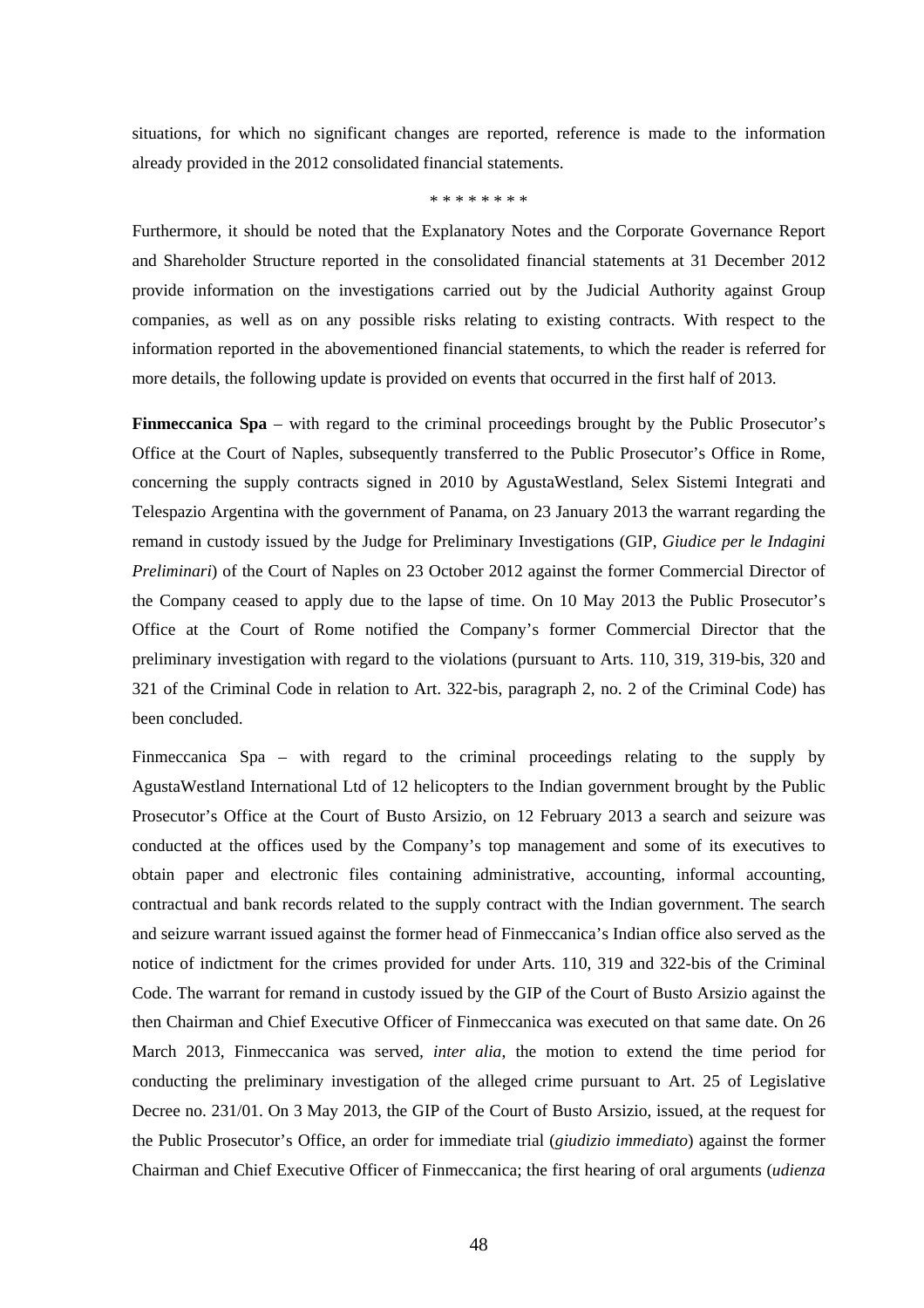*dibattimentale*) before the Court of Busto Arsizio was held on 19 June 2013. The proceeding has moved into the trial phase, with the next hearing scheduled for 17 September 2013. On 4 May 2013, the warrant regarding the remand in custody, which was issued on 12 February 2013, against the former Chairman and Chief Executive Officer of the Company ceased to apply due to the lapse of time. The Indian Judicial Authority also opened its own criminal investigation in late February into this matter involving 11 persons and four companies. As part of this, a search of Finmeccanica's New Delhi office was conducted on 13 March 2013.

Finmeccanica Spa - with regard to the criminal proceedings brought by the Public Prosecutor's Office at the Court of Rome concerning the supply of 45 trolley buses by BredaMenarinibus in the competitive tender launched by Roma Metropolitane S.p.A. (refer to the section below on BredaMenarinibus for more information), on 7 March 2013 the Company was served a warrant for the search and seizure of documentation relating to the internal procedures for authorizing the execution of the supply order.

Finmeccanica Spa **-** with regard to the investigation conducted by the Public Prosecutor's Office at the Court of Naples, on 27 March 2013, in complying with an order to produce evidence, the Company delivered administrative, accounting and contractual documentation relating to transactions between AgustaWestland and Alenia Aermacchi with a Nigerian company. In May and June 2013, the Company, to supplement the documents already produced, delivered additional documentation concerning: *i*) promotional contracts between Alenia Aermacchi and such Nigerian company; *ii*) the organisational structure and corporate procedures of Alenia Aermacchi; *iii*) the positions held by two executives within the Group.

**AgustaWestland SpA** - with regard to the criminal proceedings relating to the supply by AgustaWestland International Ltd of 12 helicopters to the Indian government brought by the Public Prosecutor's Office at the Court of Busto Arsizio, on 12 February 2013 a search and seizure was conducted at the offices used by the company's Chief Executive Officer and a number of the company's executives to obtain paper and electronic files containing administrative, accounting, informal accounting and contractual records, as well as the minutes and documents of the Surveillance Body, related to the supply contract. These search warrants show that the investigation involve, for various reasons, the former Chief Executive Officer, administrative director and two executives of the company. The warrant for remand in custody under house arrest issued by the GIP of the Court of Busto Arsizio against the Chief Executive Officer of AgustaWestland SpA at the time of events occurred was executed on that same date. Furthermore, the former Commercial Director of AgustaWestland, against whom a search and seizure was conducted to obtain paper and electronic files containing administrative, accounting, informal accounting, contractual and bank records related to the supply contract, is also under investigation.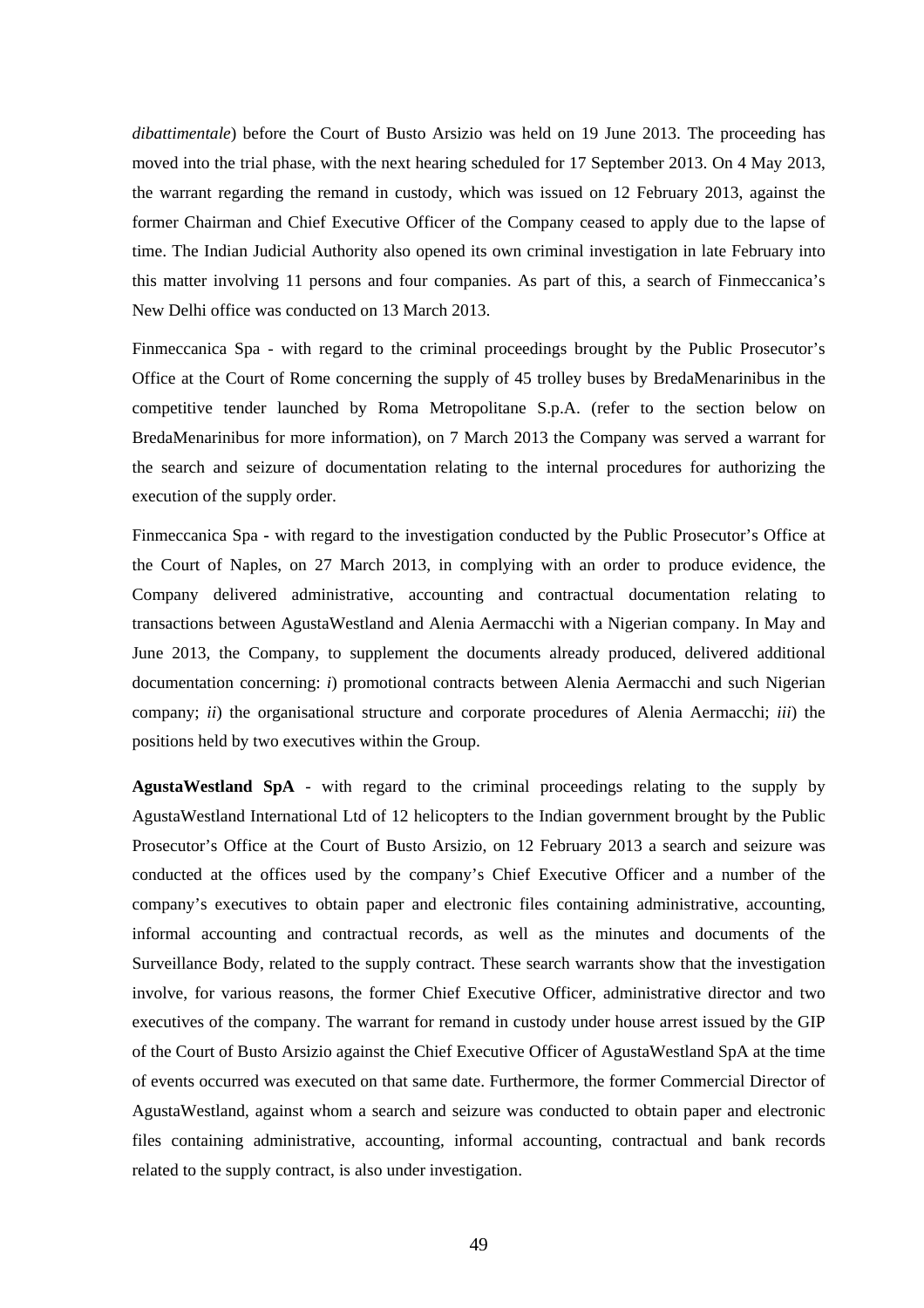On 28 March 2013, AgustaWestland SpA was served*, inter alia*, the motion to extend the time period for conducting the preliminary investigation of violations pursuant to Art. 25 of Legislative Decree no. 231/01. This motion was also directed at AgustaWestland Ltd. On 3 May 2013, the GIP of the Court of Busto Arsizio, issued, at the request for the Public Prosecutor's Office, an order for immediate trial against the former Chief Executive Officer of AgustaWestland SpA; the first hearing of oral arguments before the Court of Busto Arsizio was held on 19 June 2013. The proceeding has moved into the trial phase, with the next hearing scheduled for 17 September 2013. On 4 May 2013 the order of house arrest, which was executed on 12 February 2013, against the former Chief Executive Officer of the company ceased to apply due to the lapse of time. In relation to the recent criminal investigation opened by the Indian Judicial Authority, a search of AgustaWestland India's New Delhi office was conducted on 13 March 2013.

AgustaWestland SpA - with regard to the criminal proceedings relating to alleged tax violations brought by the Public Prosecutor's Office at the Court of Busto Arsizio, on 14 March 2013 the company was served with a search warrant aimed at gathering the administrative, accounting, nonaccounting, contractual and banking documentation, both in paper and in electronic format, relating to the financial and commercial relationships maintained by the company - for the period 2007/2012 - with some suppliers. This order was also served by way of notice of investigation against the Administrative Director of the company for violations under Arts. 2 and 4 of Legislative Decree no. 74/2000.

**Ansaldo STS** - in relation to the collapse of a building that occurred in Naples on 4 March 2013, the Chief Executive Officer and two employees of the company were served a notice of investigation by the Public Prosecutor's Office of the Court of Naples on 7 March 2013, with regard to offences under Arts. 434 and 449 of the Criminal Code.

**AnsaldoBreda SpA** - with regard to the criminal proceedings brought by the Public Prosecutor's Office at the Court of Rome concerning the supply of 45 trolley buses in the competitive tender launched by Roma Metropolitane S.p.A., on 25 March 2013, the company was served a warrant to search the offices used by the company's CFO, who was the CFO of BredaMenarinibus at the time of the events, aimed at gathering the documentation proving the role played by the latter in the events under investigation.

**BredaMenarinibus SpA** - with regard to the criminal proceedings brought by the Public Prosecutor's Office at the Court of Rome concerning the supply of 45 trolley buses in the competitive tender launched by Roma Metropolitane SpA and awarded to a Temporary Business Partnership (ATI, *Associazione Temporanea di Impresa*) made up of companies that do not belong to the Finmeccanica Group, on 23 January 2013 the former Chief Executive Officer of the company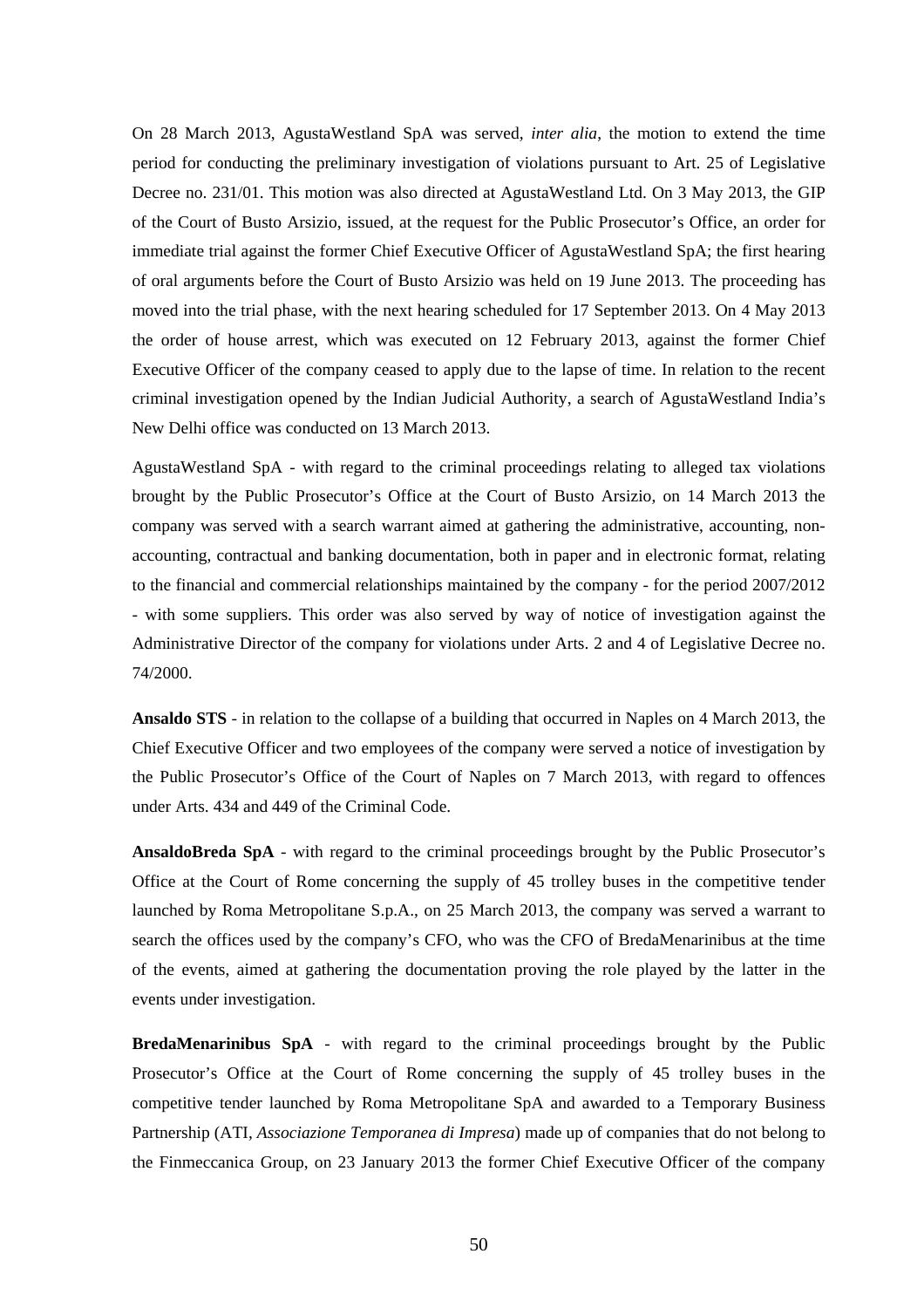was served with a warrant for remand in custody, which was then converted into an order for house arrest. On 7 February 2013, the company was served with an order for search and seizure aimed at gathering the accounting and contractual documentation relating to the relationships maintained with Italian Trade Center SRO, as well as a copy of the tax returns relating to the years in which the debt invoices of the aforesaid company were recorded. On 25 March 2013, the former CFO of the company was served with a notice of investigation for an offence under Art. 8 of Legislative Decree no. 74/2000.

**Electron Italia Srl**, 80% owned by SELEX Elsag SpA (now Selex ES SpA), in regard to the criminal proceedings conducted by the Public Prosecutor's Office at the Court of Naples in relation to three contracts awarded to the company for the supply of video-surveillance systems for some municipalities in the province of Naples, the company was served with an order issued by the GIP of the Court of Naples concerning the preventive seizure of the amount of  $\epsilon$ 6,250,000.00 pursuant to Arts. 19 and 53 of Legislative Decree no. 231/01 for the administrative violation under Art. 24-*ter* of Legislative Decree no. 231/01. The order issued by the GIP of the Court of Naples also provided for the application of personal provisional remedies against, among others, the former Chief Executive Officer as to the offences under Arts. 110, 81-paragraph 2, 326, 353 and 416 of the Criminal Code and an employee of the company as to the offences under Arts. 110, 81-paragraph 2, 326 and 353 of the Criminal Code.

On 29 January 2013, following a request for review, the Court of Naples provided for the annulment of the order for seizure and ordered the reimbursement of the sum to the company.

On 19 February 2013, the company was served with the notice of conclusion of preliminary investigations for the violation under Art. 24-*ter*, paragraph 2, of Legislative Decree no. 231/2001. On 4 April 2013, the former Chief Executive Officer of the company was served with the notice providing for the immediate trial. The first hearing of oral arguments before the Court of Naples was held on 23 May 2013. The next hearing is scheduled for 29 October 2013. On 28 May 2013, the Public Prosecutor's Office at the Court of Rome – which has jurisdiction over the investigation concerning the contract for the supply of a centralised consolidation and management system for the video-surveillance systems at the CEN in Naples – served notice that the preliminary investigations of the former CEO of Electron Italia, among others, for violations of Art. 353 of the Criminal Code have been concluded.

On 10 April 2013, the company was served with the notice that a pre-trial examination hearing was to be held on 24 May 2013 in relation to the request for committal for trial filed by the Public Prosecutor for the offence under Art. 24-*ter*, paragraph 2, of Legislative Decree no. 231/01. This order was also served on an employee of the company for violations under Arts. 353 and 326 of the Criminal Code. Following the preliminary hearing on 19 July 2013 and further to the preliminary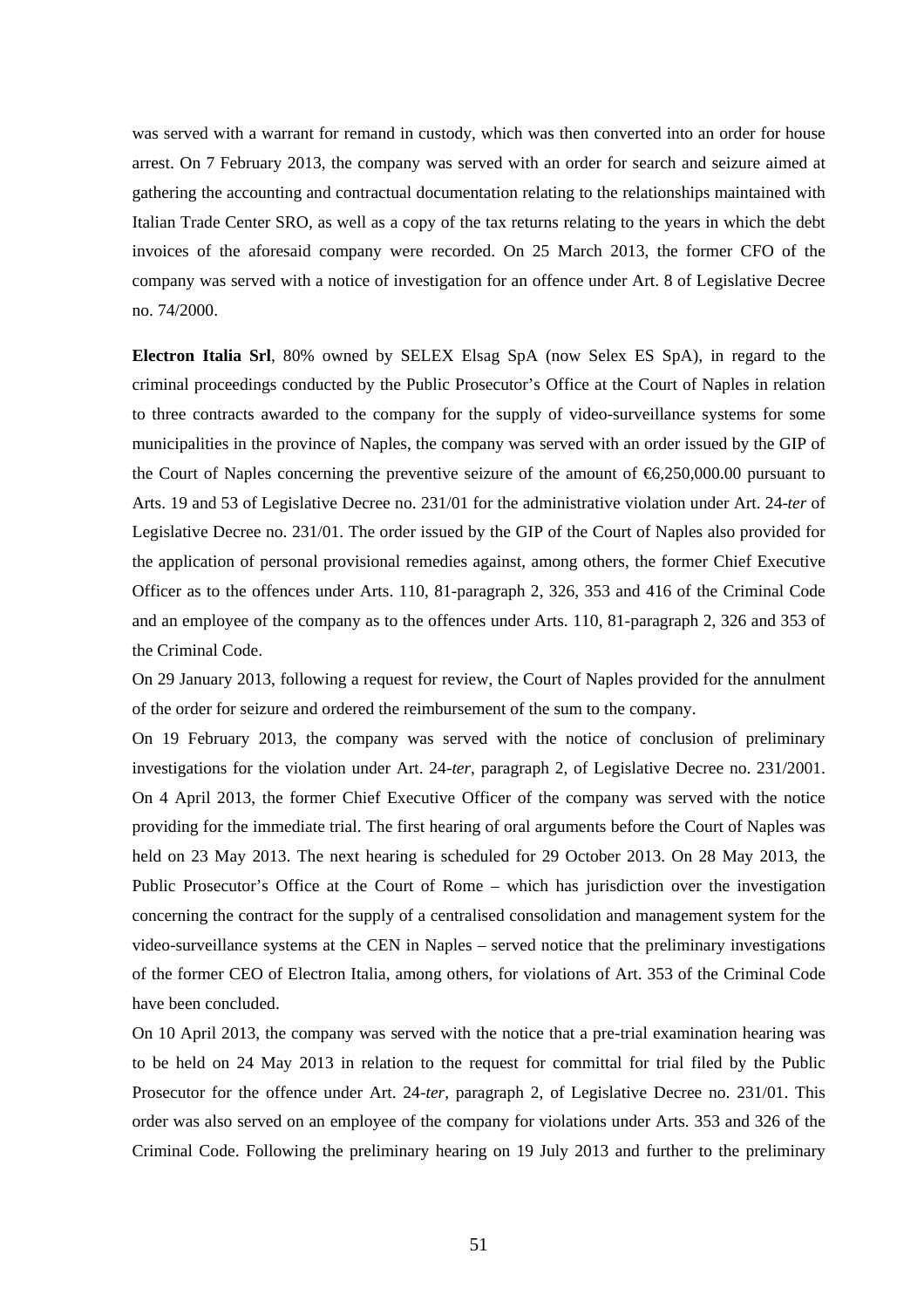hearing of 24 May 2013, the Preliminary Hearing Judge of the Court of Naples ordered that Electron Italia and an employee of the company be committed for trial. The hearing of the oral arguments before the Court of Naples is scheduled for 29 October 2013.

**Elsag Datamat SpA** (then Selex Elsag SpA, now Selex ES SpA) - with regard to the criminal proceedings conducted by the Public Prosecutor's Office at the Court of Naples in relation to the contract for the supply of a centralised management system of video-surveillance systems at the CEN in Naples and the contract for the construction of the integrated traffic monitoring system of the city of Naples (for which the company was served, as early as 2010, with some orders for search and seizure), on 8 January 2013 the company was served with an order issued by the GIP of the Court of Naples concerning the preventive seizure of the sum of €47,255,649.82 pursuant to Arts. 19 and 53 of Legislative Decree no. 231/01 for the administrative offense under Art. 24-*ter* of Legislative Decree no. 231/01. The order issued by the GIP of the Court of Naples also provided for the application of personal precautionary measures against, among others, the former Chief Executive Officer of the then-Elsag Datamat and an employee of the company in relation to the offences under Arts. 110, 81-paragraph 2, 326, 353 and 416 of the Criminal Code and another employee of the company in relation to the offences under Arts. 110, 81-paragraph 2, 326 and 353 of the Criminal Code. On 29 January 2013, following a request for review, the Court of Naples ordered the annulment of the order for seizure and ordered the reimbursement of the sum to the company. On 19 February 2013, the company was served with the notice of conclusion of the preliminary investigations of the violation pursuant to Art. 24-*ter*, paragraph 2, of Legislative Decree no. 231/2001. The abovementioned order shows that the investigations involve the persons subject to the precautionary measures, as well as two other employees of the company. On 4 April 2013, the former Chief Executive Officer and an employee of the then-Elsag Datamat were served with the notice of the immediate trial. The first hearing of oral arguments before the Court of Naples was held on 23 May 2013. The proceedings have entered the trial phase and the next hearing is set for 29 October 2013.

On 28 May 2013, the Public Prosecutor's Office at the Court of Rome – which has jurisdiction over the investigation concerning the contract for the supply of a centralised consolidation and management system for the video-surveillance systems at the CEN in Naples – served notice that the preliminary investigations of the former CEO of the company for violations of Arts. 323 and 353 of the Criminal Code, of an executive for violations of Art. 76 of Presidential Decree no. 445/2000 with respect to Art. 483 of the Criminal Code and of a former executive of the then-Elsag Datamat for violations of Arts. 110 and 479 of the Criminal Code, among others, have been concluded.

On 10 April 2013 the company was served with notice that a pre-trial examination hearing was to be held on 24 May 2013, in relation to the request for committal for trial filed by the Public Prosecutor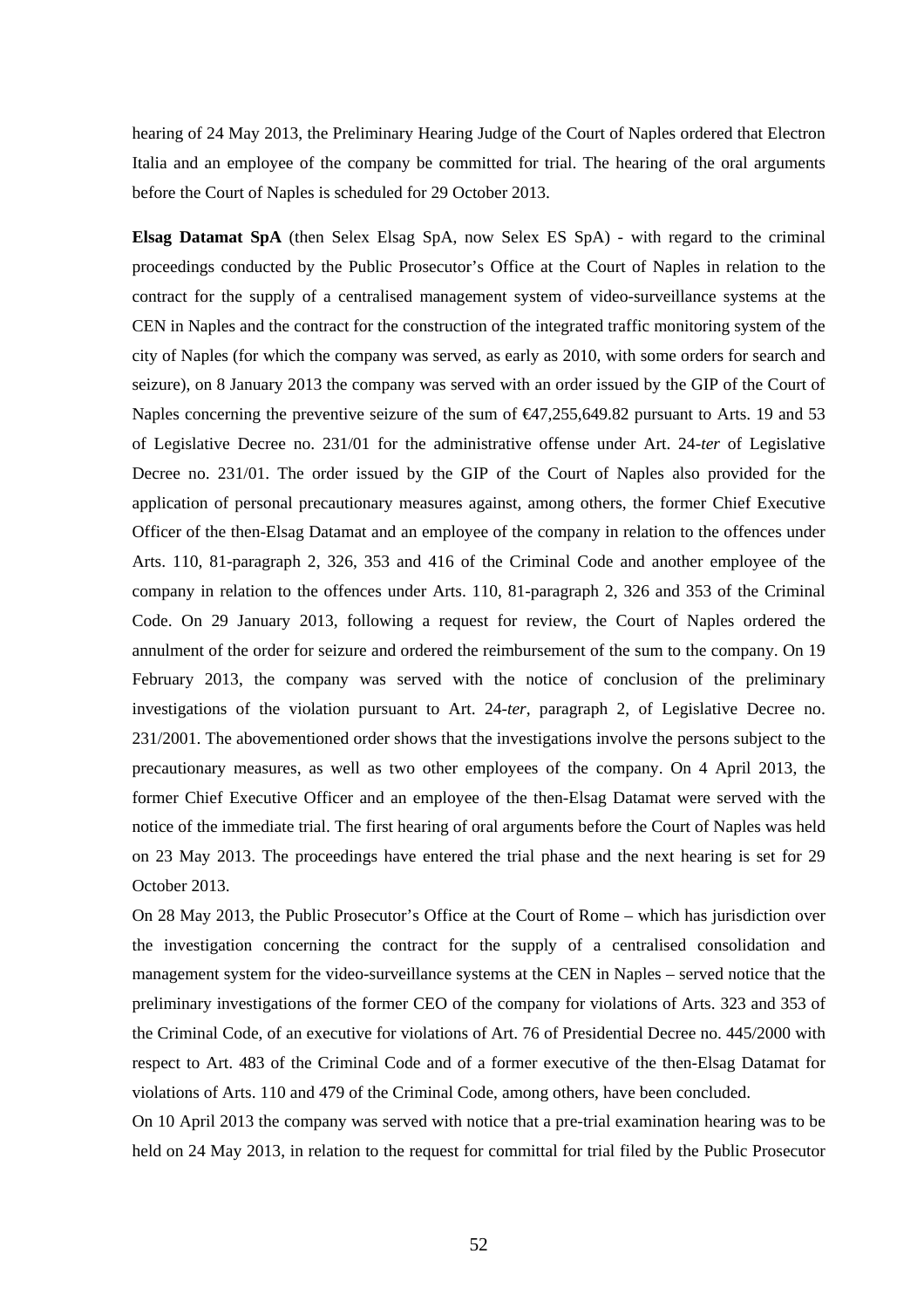for the offence under Art. 24-*ter*, paragraph 2, of Legislative Decree no. 231/01. This order was also served on an employee of the company for the crimes under Arts. 353 and 326 of the Italian Criminal Code. Following the preliminary hearing on 19 July 2013 and further to the preliminary hearing of 24 May 2013, the Preliminary Hearing Judge of the Court of Naples ordered that Elsag Datamat (now Selex ES) and an employee of the company be committed for trial. The hearing of the oral arguments before the Court of Naples is scheduled for 29 October 2013.

Elsag Datamat SpA (then Selex Elsag SpA, now Selex ES SpA) – within the framework of the investigations started by the Judicial Authority in relation to three tenders launched by the Municipality of Barletta, the Municipality of Lucera and the Municipality of Maiori for the construction of access control systems for the limited traffic area –one of the company's employees received three notices of investigation for offences linked to supplies that did not conform to the requirements of the contracting authority (Arts. 353 and 356 of the Criminal Code). On 30 November 2011, with reference to the criminal proceedings concerning the construction of the system in the area of the Municipality of Barletta conducted by the Public Prosecutor's Office of Trani, the employee was served with a notice that the pre-trial examination hearing was to be held on 9 February 2012. On 12 July 2012, the Court of Trani, at the pre-trial examination hearing, ordered the employee to be committed for trial for offences linked to supplies that did not conform to the requirements of the contracting authority (Arts. 353, 356 and 483 of the Italian Criminal Code). The first hearing before the competent Court was held on 22 October 2012 and the proceeding is now in the trial phase. The next hearing is scheduled for 17 December 2013. One of the former employees of Elsag Datamat SpA (then Selex Elsag SpA, now Selex ES SpA), who at the time of the events was the "General Site Services" Manager and who now works for another Group company, received a notice of investigation issued by the Public Prosecutor's Office of the Court of Genoa for offences under Arts. 426 and 449 of the Italian Criminal Code, in relation to the overflow of the Chiaravagna River which took place in Genoa on 5 October 2010. On 5 October 2012, the former employee was served with the notice of conclusion of the preliminary investigations for offences under Arts. 426 and 449 of the Italian Criminal Code, while on 8 March 2013 he was served with notice that the pretrial examination hearing was to be held on 16 May 2013. The next hearing is scheduled for 3 October 2013.

**Selex Elsag SpA** (now Selex ES SpA) - with regard to the criminal proceedings conducted by the Public Prosecutor's Office at the Court of Florence as to the offence under Art. 16, paragraph 1, of Legislative Decree no. 96/03, on 6 March 2013 the company was served with an order demanding the delivery of a server containing a specific software programme. The former Chairman and the former Chief Executive Officer of the then-Selex Elsag and two employees of the company are under investigation.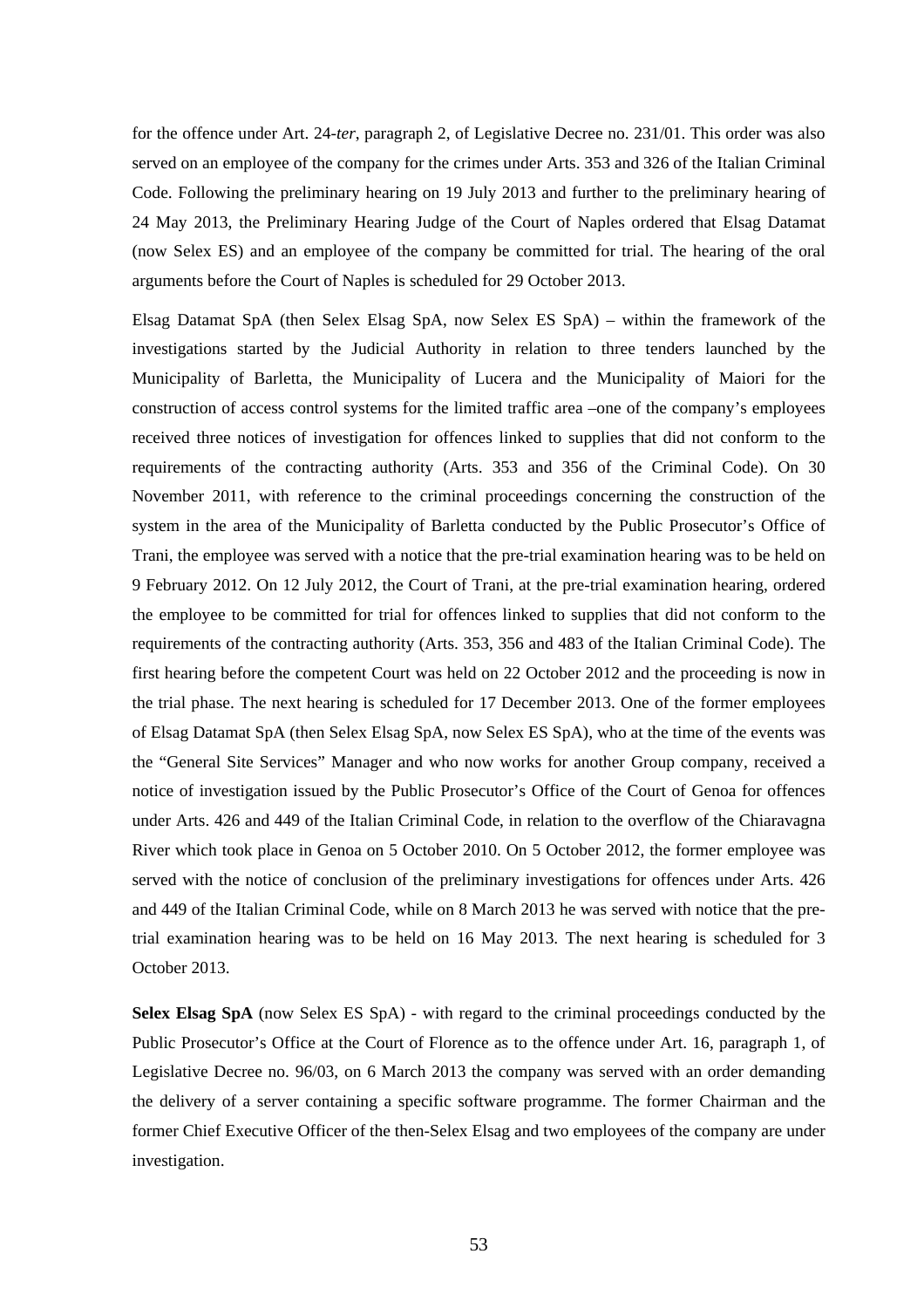**Selex Galileo SpA** (now Selex ES SpA) - with regard to the criminal proceedings conducted by the Public Prosecutor's Office at the Court of Milan concerning the public financing that the company requested under the integrated package of concessions for innovation ("P.I.A. Innovazione"), on 17 July 2013, the company received the notice of conclusion of preliminary investigations into administrative violations pursuant to Art. 24 of Legislative Decree no. 231/2001. This notice was also served on two former CEOs (one of whom is currently CEO of Selex ES SpA) and eight employees of the then-Selex Galileo (now Selex ES SpA) with respect to crimes established by Arts. 81-paragraph 2, 640-bis, 483, 56 of the Criminal Code.

**Selex Service Management SpA** - within the context of criminal proceedings conducted by the Public Prosecutor's Office of the Court of Naples concerning the awarding of the construction and management of the Control System for Waste Tracking, SISTRI, on 17 April 2013 the company was served with an order issued by the GIP of the Court of Naples, which provided, *inter alia*, for the application of the warrant for remand in custody (then converted into the custody under house arrest) against the former Chief Executive Officer of the company for the offences under Arts. 416, 319, 320, 321 and 640-bis of the Italian Criminal Code and Arts. 2 and 8 of Legislative Decree 74/2000, as well as the preventive seizure of the sum deposited in the company's accounts that the investigated person allegedly failed to declare for tax purposes or unlawfully collected in the form of undue reimbursements, equal to  $\epsilon$ 6,955,791. This order also shows that the company's Director of Operations is also under investigations for the offence established by Art. 648-bis of the Criminal Code. In response to this measure, the company conducted the required checks with the support of an independent third-party, RINA Services, and adjusted, based on the checks performed, the carrying value of its assets  $(\text{fmi1. 3})$ , as well as the provisions for the related tax effects.

Selex Service Management SpA - within the context of criminal proceedings conducted by the Public Prosecutor's Office of the Court of L'Aquila, which was then transferred to the Public Prosecutor's Office of Rome, concerning a number of contracts in place between the company and Abruzzo Engineering SCpA in liquidation (30% owned by Selex Sema), on 15 May 2013 the motion filed by the Public Prosecutor's Office to extend the time period for conducting the preliminary investigation of violations of Arts. 110, 319, 323 and 640 of the Criminal Code was served on the former Chief Executive Officer, the Director of Operations, the Chief Financial Officer and two employees of the company.

**Selex Sistemi Integrati SpA** - within the criminal proceedings conducted by the Public Prosecutor's Office at the Court of Rome in relation to alleged tax offences in the awarding of works contracts on the part of ENAV S.p.A., on 24 May 2012 the company was served, as victim, with notice that the pre-trial examination hearing was to be held on 22 June 2012, in relation to the request for committal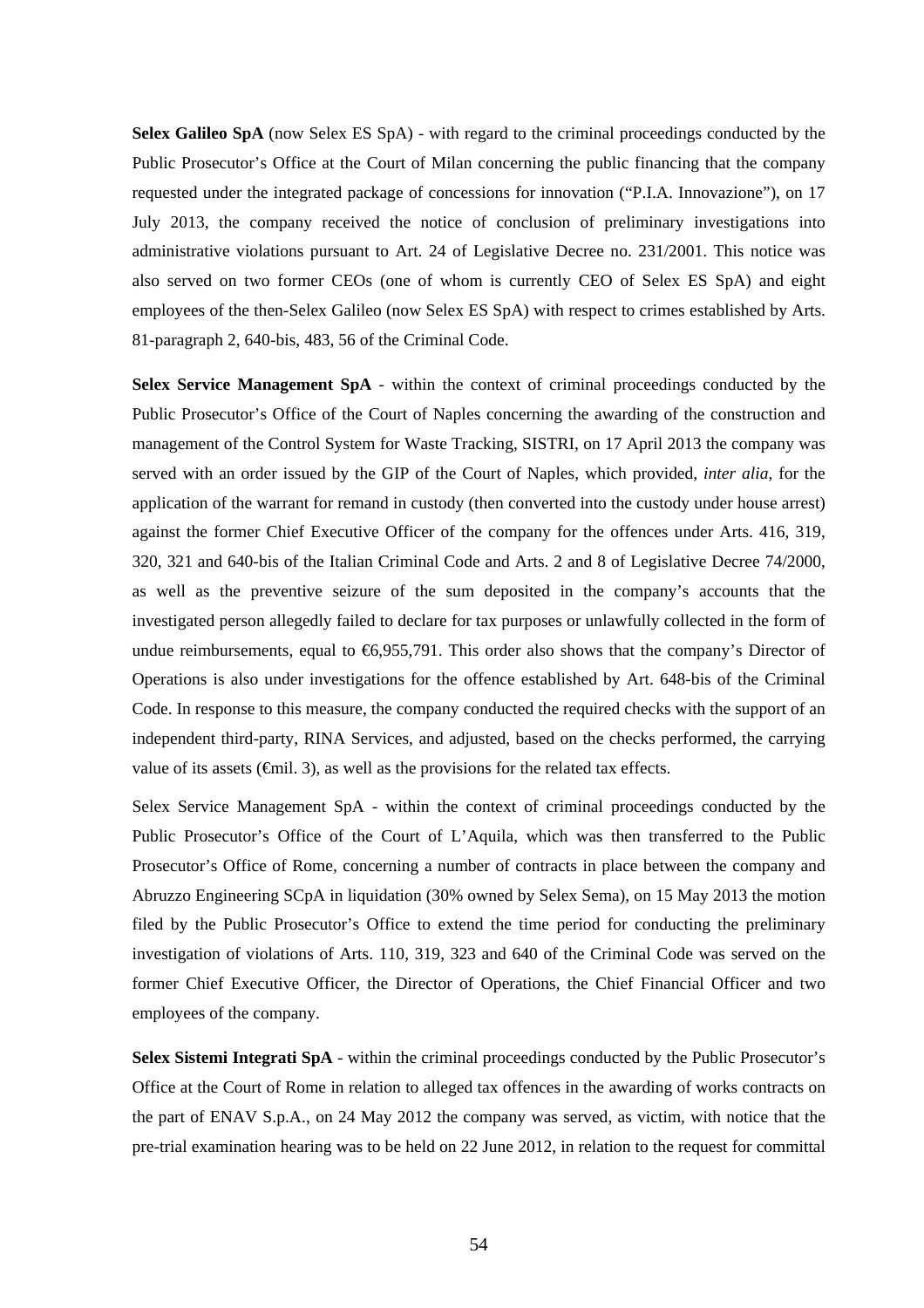for trial for the offences under Art. 8 of Legislative Decree no. 74/2000 and Arts. 110 and 646 of the Italian Criminal Code against, among others, the former Chief Executive Officer and the former Sales Manager of the company.

At the hearing held on 22 June 2012 in relation to these proceedings, Selex Sistemi Integrati formalised its appearance as an aggrieved party acting in criminal proceedings to recover damages.

By an order of 9 November 2012, the Judge for the Pre-trial examination hearing at the Court of Rome allowed the company to appear as an aggrieved party in criminal proceedings to recover damages against the accused persons, while on 23 November 2012 the Court ordered that the former Chief Executive Officer and the former Sales Manager be committed for trial. The hearing of oral arguments will be held on 22 November 2013.

In light of the foregoing and in consideration of the initial phase of the judicial proceedings and on the basis of the information gathered and of the results of the analysis carried out so far, the Directors did not allocate any specific provisions beyond those described above. The following paragraphs describe the effects, if any, of such proceedings on existing contracts. Any negative developments which cannot be foreseen, nor determined to date - arising from any internal investigations or judicial investigations being conducted, will be subject to consistent assessment for the purposes of any further provisions.

\* \* \* \* \* \* \* \*

Given their complexity, their cutting-edge technological content and the nature of the clientele, the Group's long-term contracts are sometimes affected by disputes with customers with regard to the compliance of works with customer specifications and product performances. The Group adjusts the estimated contract costs for foreseeable issues, also taking into account possible developments in the relevant disputes. Specifically, the following contracts are affected by uncertainties and issues under discussion with customers that could carry risks not covered by existing provisions at 30 June 2013:

 the supply contract for 12 helicopters signed between AgustaWestland International Ltd and the Indian Ministry of Defence in 2010, which is the object of investigation by the Public Prosecutor's Office of Busto Arsizio, described in more detail in the consolidated financial statements at 31 December 2012. As compared with the situation described therein, no changes have occurred with respect to the contract. With reference to this order, at 30 June 2013 the Group recognised, against a contract value equal to about €mil. 560, accumulated revenue equal to €mil. 388, compared to overall receipts equal to €mil. 250 (covered by bank guarantees to which €mil. 28 in performance bonds are added). From a financial perspective, the net assets referable to the contract under consideration were equal to €mil. 146. The recoverability of these assets is significantly affected by the regular continuation of the contractual relationship. To date, in the absence of specific objections that the customer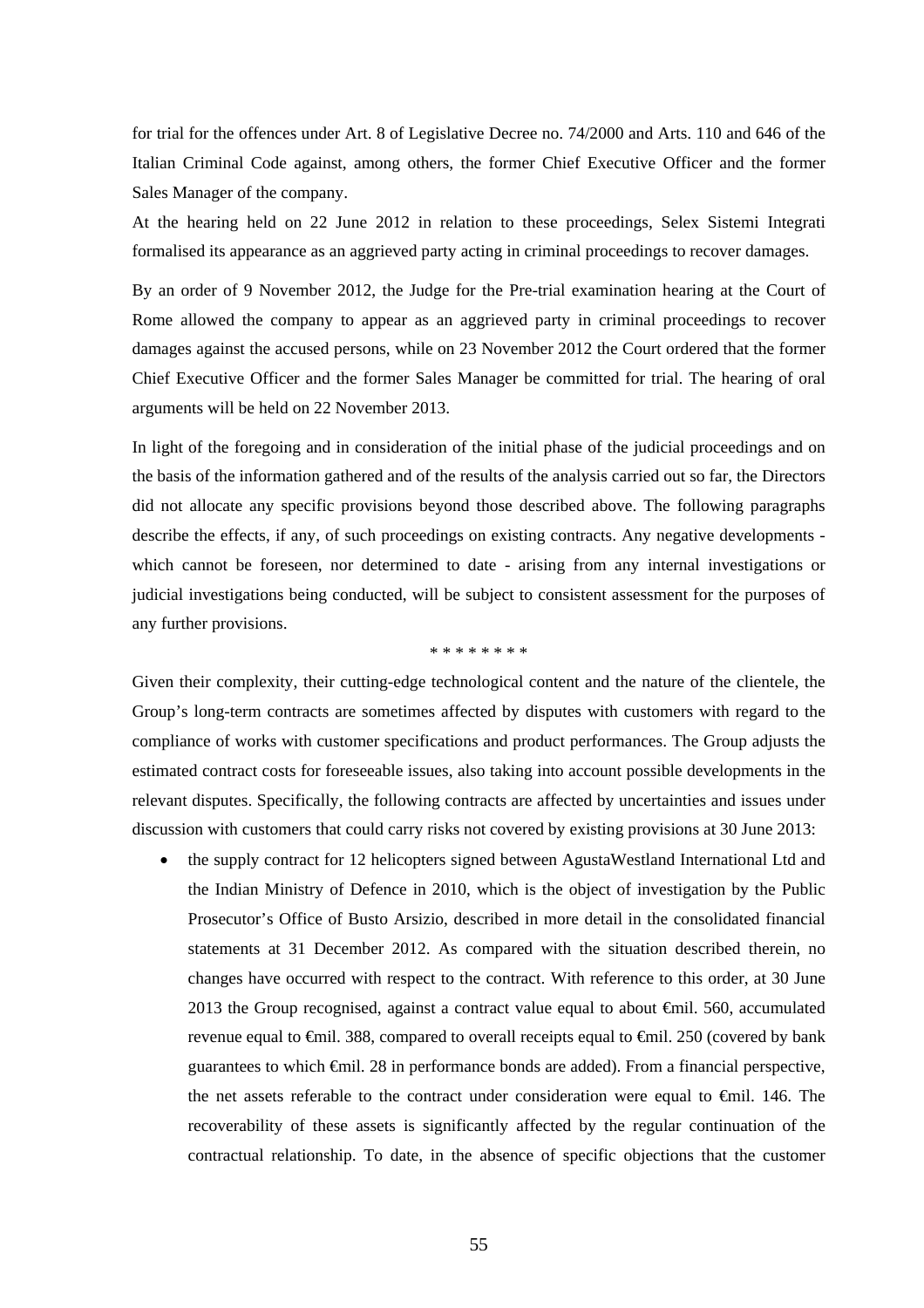could submit before the court, based on the analyses performed, the company considers that its own claims are fully valid. The analyses performed and assessments made will be updated as the situation develops. With regard to this contract, as more fully explained in the Explanatory Notes and the Corporate Governance Report and Shareholder Structure in the consolidated financial statement at 31 December 2012, in March 2013, an independent thirdparty, RINA Services S.p.A., was appointed to assess the fairness of any prices applied by IDS Infotech (India) and IDS Tunisia and the amount of services actually rendered by the abovementioned companies. The results of the activities carried out are reported below. RINA Services completed its activities on the contracts awarded by AgustaWestland SpA to IDS Infotech (India) and to IDS Tunisia from 2007 to 2012; the relevant report points out that the abovementioned suppliers have actually carried out their activity in favour of AgustaWestland SpA, that the supply activities under examination have substantially covered the period of execution of the works and that AgustaWestland SpA has used in these years, or is about to use, the technical papers (both in paper and in electronic format) that have been the object of the activity of the aforesaid suppliers. Contrary to what it had initially believed (and reported in the aforementioned Report), RINA Services SpA decided that an additional in-depth analysis by AgustaWestland is not required in light of the request by the Public Prosecutor's Office to summon the employees of RINA Services who substantially prepared the report as witnesses in the criminal proceedings before the Court of Busto Arsizio. In consideration of the foregoing, the Board of Directors of AgustaWestland S.p.A., during the meeting held on 23 July 2013, agreed upon the opportunity to carry out in any case these closer examinations, assigning the CEO the task to start a process in order to select another independent expert to whom a specific engagement will be assigned. Of course, times and costs for this new engagement will be adversely affected by the fact that the new expert will have to perform again all those activities and checks that Rina Services had already carried out;

• the contract signed between the Ministry for the Environment, Land and Sea and SELEX Service Management S.p.A. in December 2009 in relation to the design, management and maintenance of the System for Waste Tracking (SISTRI programme), currently under investigation by the Public Prosecutor's Office of Naples, the effects of which were suspended by Legislative Decree no. 83 of 22 June 2012, as converted by Law no. 134 of 7 August 2012, which provided for the postponement of the entry into operation of the system in order to allow further administrative and functional investigations to be performed by 30 June 2013. By a Decree issued by the Ministry for the Environment on 20 March 2013, it was envisaged that the programme would be gradually restarted based upon the hazardousness of waste and the size of the companies. Specifically, the Decree provides for the producers of hazardous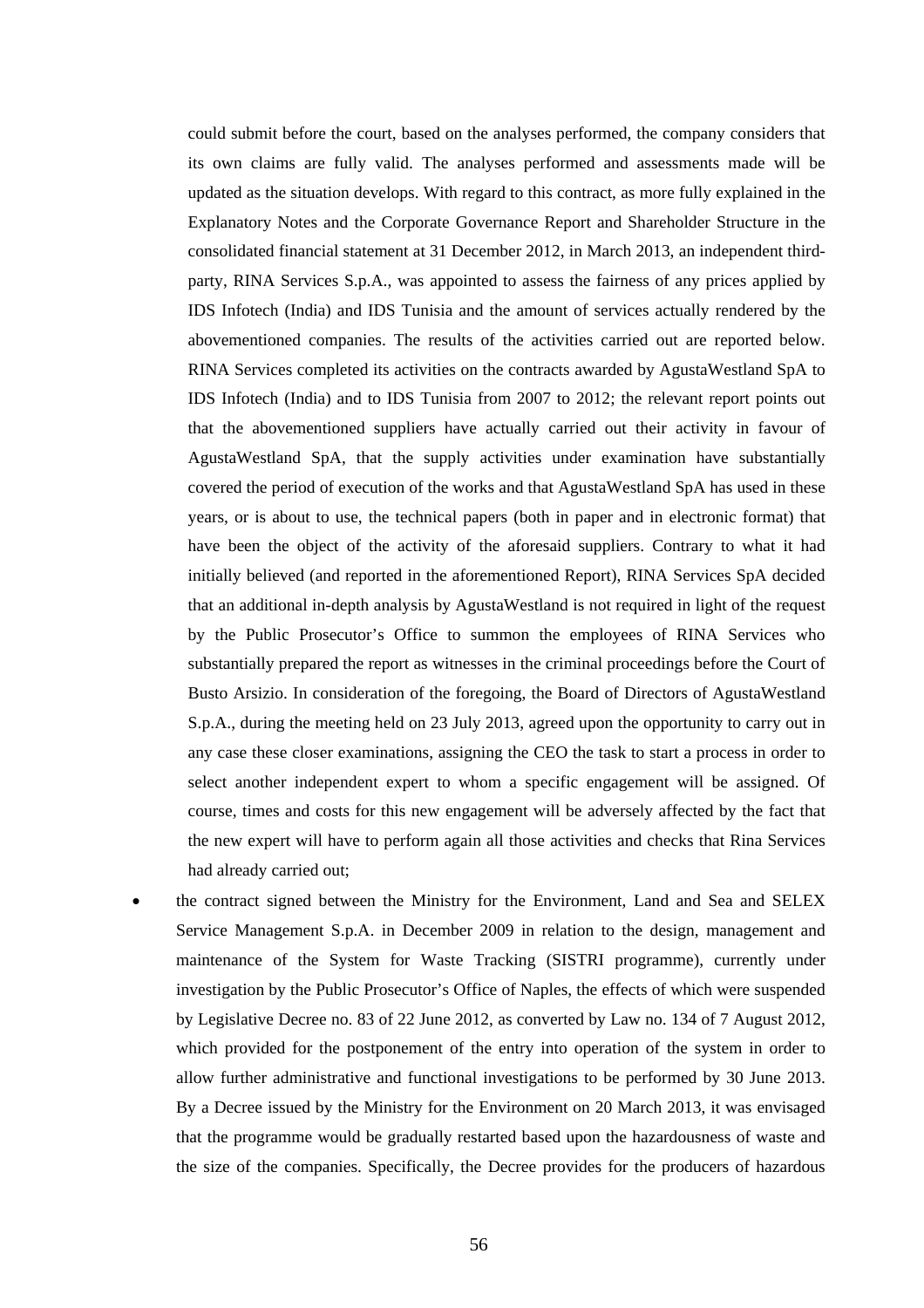waste with more than ten employees and for any entities and companies that manage hazardous waste to use the Sistri system starting from 1 October 2013, whereas any other companies are expected to begin using the system on 3 March 2014. The process of controlling the updating of information on companies that will begin using the system starting in October began on 30 April and will be completed on 30 September 2013. A similar check will be carried out for all the other companies between 30 September 2013 and 28 February 2014. These activities are presently under way, although the opposition of potential users and the request to simplify the system mean that further revisions are possible.

In consideration of the pending criminal proceedings, the company conducted the required verifications with the support of an independent third-party, RINA Services, and adjusted, based on the partial evidence uncovered, the carrying value of its assets ( $\epsilon$ mil. 3), as well as the provisions for the related tax effects.

At 30 June 2013, the programme reached a percentage of completion of about 70%, compared to a total contract value of €mil. 325, while the assets recognised in relation to the programme amounted to €mil. 177, to which are added the receivables that have already been assigned through non-resource factoring transactions, resulting in their derecognition for a total of  $\epsilon$ mil. 107, of which €mil. 78 has not yet been received from the factors. The recoverability of these assets depends upon the definitive entry into operation of the system in a form that will make it possible to fully cover the capital invested;

 the contracts between AnsaldoBreda and the Dutch Railways (NS) for 16 V-250 trains and with Belgian Railways (NMBS) for three trains. On 3 June 2013, the Belgian customer asked to terminate the contract, as well as to liquidate the guarantee in respect of advances paid in an amount equal to €mil. 37 and to pay damages, complaining of delivery delays and alleged defects in products delivered. The Group, in the financial statements at 30 June 2013, established a provision for the amount of said guarantee, as well as for the residual value of the assets recognised in the balance sheet, with a total charge for the first half of the year equal to €mil. 43 although we are confident that the proceedings will conclude in our favour, with the first hearing before the Court of Utrecht scheduled for 18 September 2013 during which the Court may find that the Belgian customer lacks grounds for demanding termination of the contract.

With regard to the supply contract with the Dutch railways, it should be noted that, while the customer has expressed its intention to not continue with the contractual relationship (under which AnsaldoBreda has already delivered nine of 16 trains), it has not sent any formal notice of such. Given this circumstance, as well as the state of completion of the deliveries, no provision has been made for this contract. In this regard, €mil. 227 in total has been collected on a contract worth €mil. 329. Of the amount collected, €mil. 86 has been covered by advance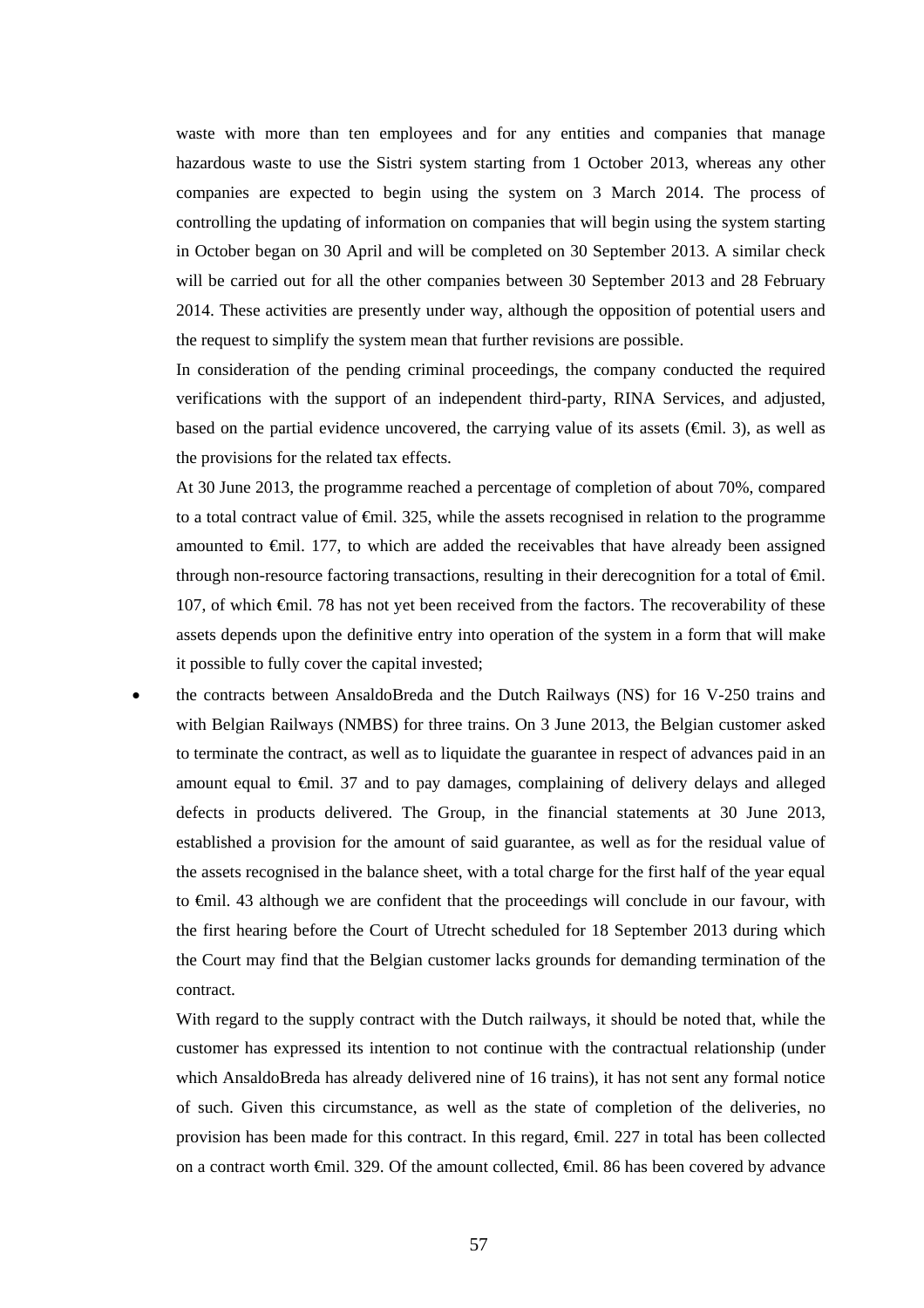bonds, while total net assets of €mil. 50 have been recognised in the financial statements at 30 June 2013.

# **14. EMPLOYEE BENEFITS**

|                                     | 30 June 2013       |        |            | 31 December 2012   |        |            |
|-------------------------------------|--------------------|--------|------------|--------------------|--------|------------|
|                                     | <b>Liabilities</b> | Assets | <b>Net</b> | <b>Liabilities</b> | Assets | <b>Net</b> |
| Severance pay provision             | 517                |        | 517        | 542                |        | 542        |
| Defined-benefit plans               | 288                | 95     | 193        | 400                | 121    | 279        |
| Portion of the MBDA JV pension plan | 95                 |        | 95         | 101                |        | 101        |
| Defined contribution plans          | 26                 |        | 26         | 27                 |        | 27         |
|                                     | 926                | 95     | 831        | 1,070              | 121    | 949        |

The amount recognised in the income statement for defined-benefit plans was calculated as follows:

|                                              | For the six months ended 30 June |      |  |
|----------------------------------------------|----------------------------------|------|--|
|                                              | 2013                             | 2012 |  |
| Costs of current services                    | 37                               | 32   |  |
| Costs booked as "personnel expenses"         | 37                               | 32   |  |
| Net interest income on defined-benefit plans | 14                               |      |  |
| Costs booked as "financial expenses"         | 14                               |      |  |
|                                              | 51                               | 49   |  |

## **15. OTHER CURRENT AND NON-CURRENT LIABILITIES**

|                                                      | 30 June 2013 |         | 31 December 2012 |         |
|------------------------------------------------------|--------------|---------|------------------|---------|
|                                                      | Non-current  | Current | Non-current      | Current |
| <b>Employee obligations</b>                          | 66           | 494     | 68               | 412     |
| Deferred income                                      | 41           | 99      | 43               | 89      |
| Amounts due to social security institutions          | 6            | 301     | 6                | 289     |
| Payables to MED (Law no. 808/85)                     | 289          | 41      | 287              | 52      |
| Payables to MED for monopoly rights (Law no. 808/85) | 113          | 21      | 103              | 21      |
| Other liabilities (Law no. 808/85)                   | 162          |         | 158              |         |
| Indirect tax liabilities                             |              | 184     |                  | 173     |
| Derivatives                                          |              | 67      |                  | 82      |
| Other payables to related parties (Note 25)          |              | 40      |                  | 53      |
| Other liabilities                                    | 294          | 601     | 295              | 588     |
|                                                      | 971          | 1.848   | 960              | 1,759   |

"Other payables" include, in particular, the payable due to Bell Helicopter of €mil. 303 (€mil. 289 at 31 December 2012) deriving from the acquisition of all manufacturing and marketing rights for the AW139 helicopter and from the acquisition of 100% of the AW609 programme. The latter amount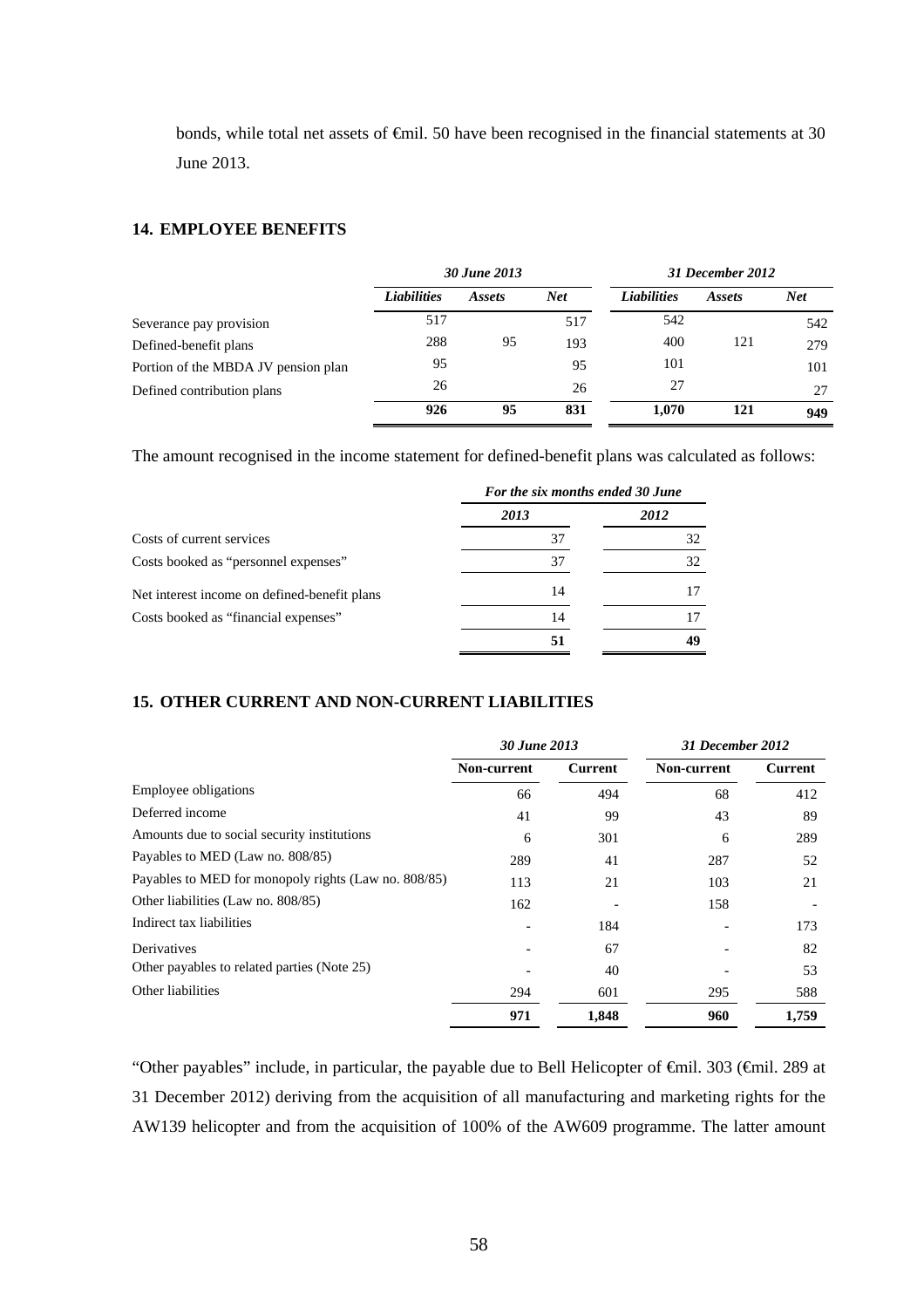also includes the reasonably estimated potential consideration due based on the commercial success of the programme.

# **16. TRADE PAYABLES (INCLUDING PROGRESS PAYMENTS AND ADVANCES FROM CUSTOMERS)**

|                                               | 30 June 2013 | 31 December 2012 |
|-----------------------------------------------|--------------|------------------|
| Suppliers                                     | 4,365        | 5,002            |
| Trade payables to related parties (Note 25)   | 185          | 193              |
| Trade payables                                | 4.550        | 5,195            |
| Progress payments and advances from customers | 8.236        | 8,707            |
| <b>Total trade payables</b>                   | 12,786       | 13,902           |

# **17. REVENUE**

|                                        | For the six months ended 30 June |       |  |  |
|----------------------------------------|----------------------------------|-------|--|--|
|                                        | 2013                             | 2012  |  |  |
| Revenue from sales                     | 5,027                            | 4,592 |  |  |
| Revenue from services                  | 1,116                            | 1,635 |  |  |
|                                        | 6,143                            | 6,227 |  |  |
| Change in work in progress             | 750                              | 827   |  |  |
| Revenue from related parties (Note 25) | 1,058                            | 973   |  |  |
| <b>Total revenue</b>                   | 7.951                            | 8,027 |  |  |

The trends in revenue by business segment are described more fully in Report on Operations.

# **18. OTHER OPERATING INCOME (EXPENSES)**

|                                              | For the six months ended 30 June |                 |            |        |                 |            |
|----------------------------------------------|----------------------------------|-----------------|------------|--------|-----------------|------------|
|                                              |                                  | 2013            |            |        | 2012            |            |
|                                              | Income                           | <b>Expenses</b> | <b>Net</b> | Income | <b>Expenses</b> | <b>Net</b> |
| Grants for research and development costs    | 27                               |                 | 27         | 36     |                 | 36         |
| Exchange rate differences on operating items | 46                               | (40)            | 6          | 89     | (88)            |            |
| Indirect taxes                               |                                  | (30)            | (30)       |        | (25)            | (25)       |
| Restructuring costs                          |                                  | (8)             | (8)        |        | (3)             | (3)        |
| Reversal of / Accruals to provisions         | 115                              | (189)           | (74)       | 85     | (116)           | (31)       |
| Other operating income (expenses)            | 184                              | (155)           | 29         | 57     | (42)            | 15         |
| Other from/to related parties (Note 25)      | 2                                | (1)             |            | 2      | (4)             | (2)        |
| <b>Total</b>                                 | 374                              | (423)           | (49)       | 269    | (278)           | (9)        |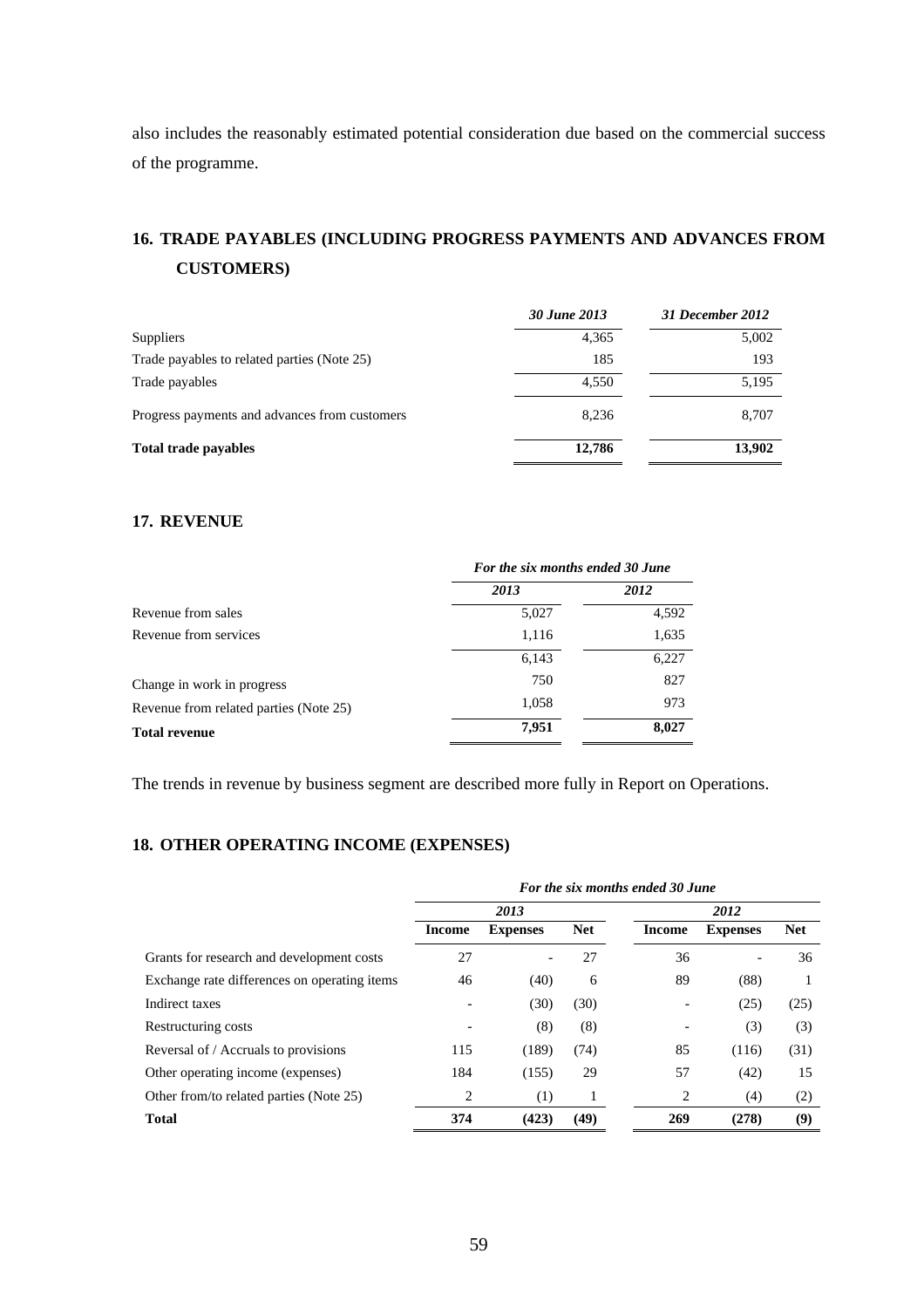#### **19. PURCHASES AND PERSONNEL EXPENSE**

|                                                                       | For the six months ended 30 June |       |       |
|-----------------------------------------------------------------------|----------------------------------|-------|-------|
|                                                                       | 2013                             | 2012  |       |
| Purchases                                                             | 2.716                            |       | 2,563 |
| Services                                                              | 2,516                            |       | 2,622 |
| Costs to related parties (Note 25)                                    | 93                               |       | 105   |
| Personnel expense                                                     | 2,344                            |       | 2,380 |
| Wages, salaries and contributions                                     | 2,129                            | 2.177 |       |
| Defined-benefit plans costs (Note 14)                                 | 37                               | 32    |       |
| Defined contribution plans costs                                      | 78                               | 68    |       |
| Restructuring costs                                                   | 54                               | 37    |       |
| Other personnel expenses                                              | 46                               | 66    |       |
| Change in finished goods, work in progress and semi-finished products | (209)                            |       | (155) |
| Work performed by the Group and capitalised                           | (237)                            |       | (210) |
| Total purchases and personnel expense                                 | 7,223                            |       | 7,305 |

Personnel expense fell by a net amount of €mil. 36, despite higher restructuring costs (mainly relating to the business reorganisations underway in the Defence and Security Electronics segment in particular) due to the reduction in the workforce. The average workforce at 30 June 2013 numbered 65,671 as compared with 67,965 for the same period of 2012, a reduction of 2,294 employees, while the workforce at 30 June 2013 numbered 66,782, a net decrease of 626 employees from 31 December 2012 (67,408 employees), of which 97 in Italy and 529 abroad. These reductions were mainly in the Defence and Security Electronics business segment (specifically in DRS, where the average workforce and the year-end workforce fell by 1,357 as compared with the first half of 2012 and 668 as compared with the figure at 31 December 2012) due to the mentioned rationalisation and efficiency-improvement processes underway, and to further reductions in the Aeronautics, Defence Systems and Space segments, partly offset by an increase in the Helicopters (consolidation of the Russian Closed Joint Stock Company Helivert at 50%) and Transportation business segments.

## **20. AMORTISATION, DEPRECIATION AND IMPAIRMENT LOSSES**

|                                                        |      | For the six months ended 30 June |    |      |  |
|--------------------------------------------------------|------|----------------------------------|----|------|--|
|                                                        | 2013 |                                  |    | 2012 |  |
| Amortisation and depreciation:                         |      |                                  |    |      |  |
| intangible assets                                      |      | 154                              |    | 134  |  |
| - development expenses                                 | 44   |                                  | 32 |      |  |
| - non-recurring expenses                               | 19   |                                  | 12 |      |  |
| - acquired as part of business combinations            | 44   |                                  | 44 |      |  |
| - other                                                | 47   |                                  | 46 |      |  |
| property, plant and equipment                          |      | 195                              |    | 189  |  |
| <i>Impairment losses:</i>                              |      |                                  |    |      |  |
| operating receivables                                  |      | 11                               |    | 14   |  |
| other assets                                           |      | 40                               |    |      |  |
| Total amortisation, depreciation and impairment losses |      | 400                              |    | 338  |  |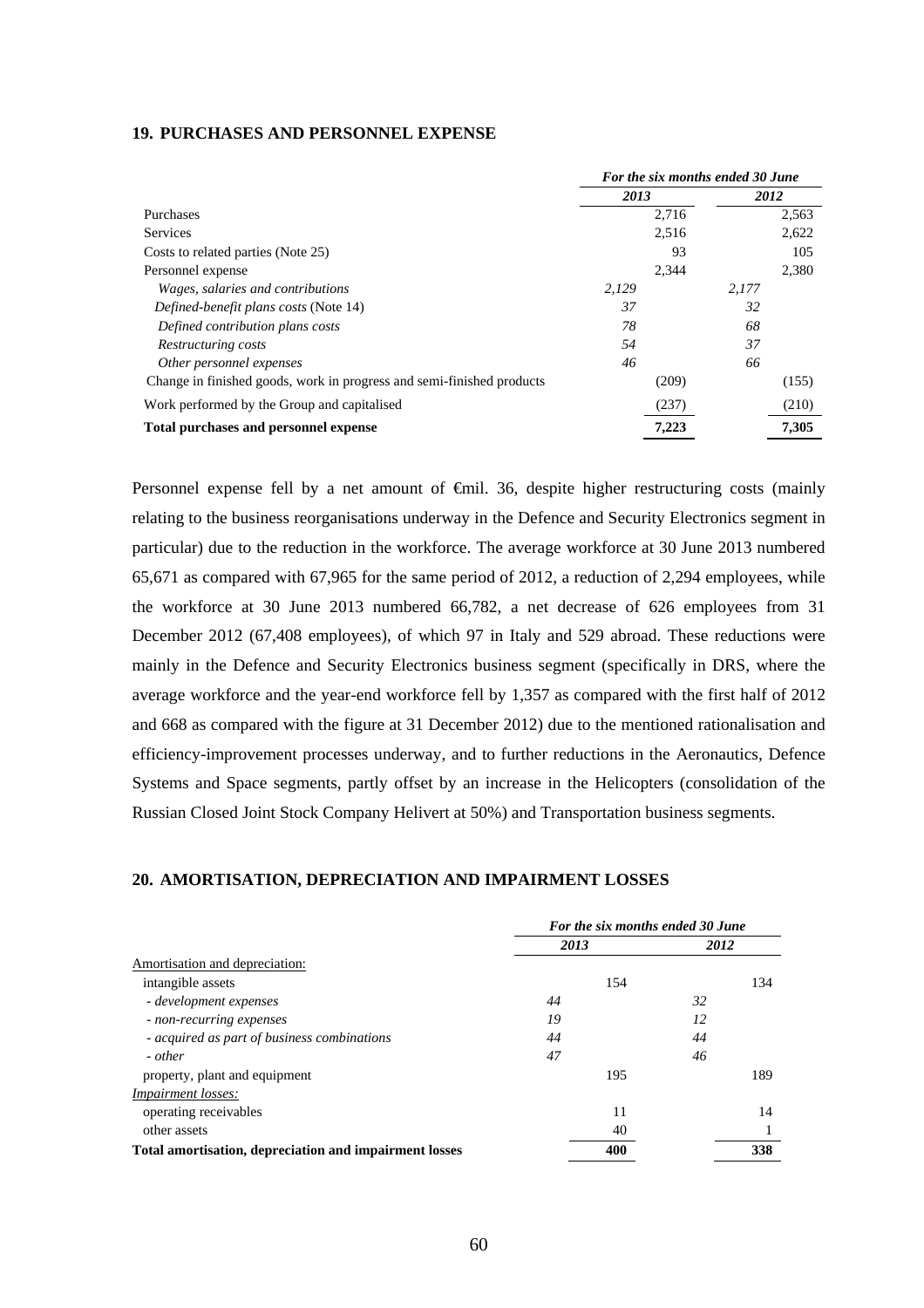# **21. FINANCIAL INCOME AND EXPENSE**

|                                                    | For the six months ended 30 June |                |            |        |                |            |
|----------------------------------------------------|----------------------------------|----------------|------------|--------|----------------|------------|
|                                                    | 2013                             |                |            |        | 2012           |            |
|                                                    | Income                           | <b>Expense</b> | <b>Net</b> | Income | <b>Expense</b> | <b>Net</b> |
| Interest                                           | 19                               | (187)          | (168)      | 12     | (181)          | (169)      |
| Commissions (including commissions on non-         |                                  |                |            |        |                |            |
| recourse items)                                    | $\overline{\phantom{a}}$         | (38)           | (38)       |        | (33)           | (33)       |
| Fair value gains (losses) through profit or loss   | 38                               | (14)           | 24         | 53     | (36)           | 17         |
| Premiums (paid) received on forwards               | 6                                | (6)            |            | 7      | (6)            |            |
| Exchange rate differences                          | 183                              | (195)          | (12)       | 182    | (187)          | (5)        |
| Net interest cost on defined-benefit plans         | $\qquad \qquad \blacksquare$     | (14)           | (14)       |        | (17)           | (17)       |
| Financial income (expense) - related parties (Note |                                  |                |            |        |                |            |
| 25)                                                | 1                                | (3)            | (2)        | 5      | (6)            | (1)        |
| Other financial income and expense                 | 7                                | (34)           | (27)       | 14     | (18)           | (4)        |
|                                                    | 254                              | (491)          | (237)      | 273    | (484)          | (211)      |

Fair value adjustments through profit or loss can be detailed as follows:

|                                      | For the six months ended 30 June |                          |            |       |               |            |  |
|--------------------------------------|----------------------------------|--------------------------|------------|-------|---------------|------------|--|
|                                      |                                  | 2013                     |            |       | 2012          |            |  |
|                                      | Gains                            | <b>Losses</b>            | <b>Net</b> | Gains | <b>Losses</b> | <b>Net</b> |  |
| Currency swaps                       | 3                                | (5)                      | (2)        | 5     | (9)           | (4)        |  |
| Interest rate swaps                  | 24                               | $\overline{\phantom{a}}$ | 24         | 34    | (1)           | 33         |  |
| Ineffective portion of hedging swaps | 11                               | (4)                      | 7          | 14    | (3)           | 11         |  |
| Embedded derivatives                 |                                  | (5)                      | (5)        |       | (23)          | (23)       |  |
|                                      | 38                               | (14)                     | 24         | 53    | (36)          | 17         |  |

# **22. INCOME TAXES**

Income tax expense can be broken down as follows:

|                                          | For the six months ended 30 June |      |  |
|------------------------------------------|----------------------------------|------|--|
|                                          | 2013                             | 2012 |  |
| IRES (corporate income tax)              | (66)                             | (49) |  |
| IRAP (reg. tax on production)            | (44)                             | (46) |  |
| Benefit under consolidated tax mechanism | 65                               | 55   |  |
| Other income taxes                       | (60)                             | (46) |  |
| Tax related to previous periods          | (5)                              | 4    |  |
| Provisions for tax disputes              | (14)                             | (10) |  |
| Deferred tax - net                       | 32                               | 8    |  |
|                                          | (92)                             | (84) |  |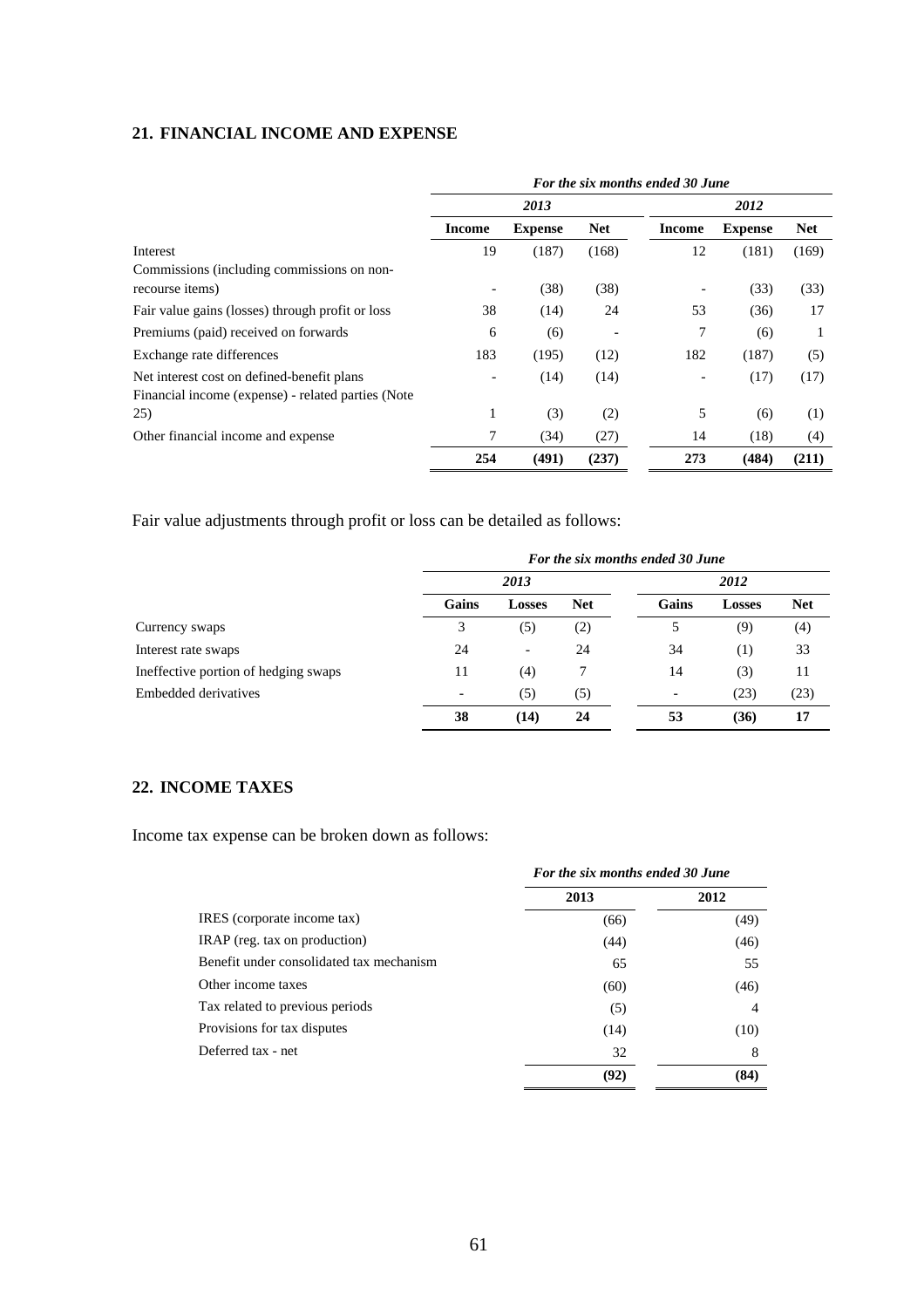# **23. EARNINGS PER SHARE**

|                                                                                        | For the six months ended 30<br>June |         |
|----------------------------------------------------------------------------------------|-------------------------------------|---------|
|                                                                                        | 2013                                | 2012    |
| Average shares outstanding during the reporting period (in thousands)                  | 578,118                             | 578,118 |
| Earnings for the period (excluding non-controlling interests) ( $\epsilon$ million)    | (79)                                | 50      |
| Earnings from continuing operations (excluding non-controlling interests) $(\epsilon)$ |                                     |         |
| million)                                                                               | (79)                                | 50      |
| Basic and Diluted EPS $(\bigoplus$                                                     | (0.137)                             | 0.085   |
|                                                                                        |                                     |         |
| Basic and Diluted EPS from continuing operations $(\Theta)$                            | (0.137)                             | 0.085   |

Earnings per share at 30 June 2013, as well as at 30 June 2012, equals the diluted EPS since no reasons exist to dilute the earnings.

# **24. CASH FLOWS FROM OPERATING ACTIVITIES**

|                                                                  | For the six months ended 30 June |      |  |
|------------------------------------------------------------------|----------------------------------|------|--|
|                                                                  | 2013                             | 2012 |  |
| Net result                                                       | (62)                             | 67   |  |
| Amortisation, depreciation and impairment losses                 | 400                              | 338  |  |
| Share of profits/(losses) of equity-accounted investees          | 12                               | 13   |  |
| Income taxes                                                     | 92                               | 84   |  |
| Costs for pension plans                                          | 37                               | 32   |  |
| Net financial expense /(income)                                  | 237                              | 211  |  |
| Net allocations to the provisions for risks and inventory write- |                                  |      |  |
| downs                                                            | 232                              | 57   |  |
| Other non-monetary items                                         | 4                                | 16   |  |
| Gross cash flows from operating activities                       | 952                              | 818  |  |

The changes in working capital, net of the effects of the acquisition and sale of consolidated companies and foreign currency translation differences, are as follows:

|                                                                                | For the six months ended 30 June |          |  |
|--------------------------------------------------------------------------------|----------------------------------|----------|--|
|                                                                                | 2013                             | 2012     |  |
| Inventories                                                                    | (281)                            | (402)    |  |
| Contract work in progress and progress payments and advances<br>from customers | (912)                            | (520)    |  |
| Trade receivables and payables                                                 | (379)                            | (264)    |  |
| Change in working capital                                                      | (1,572)                          | (1, 186) |  |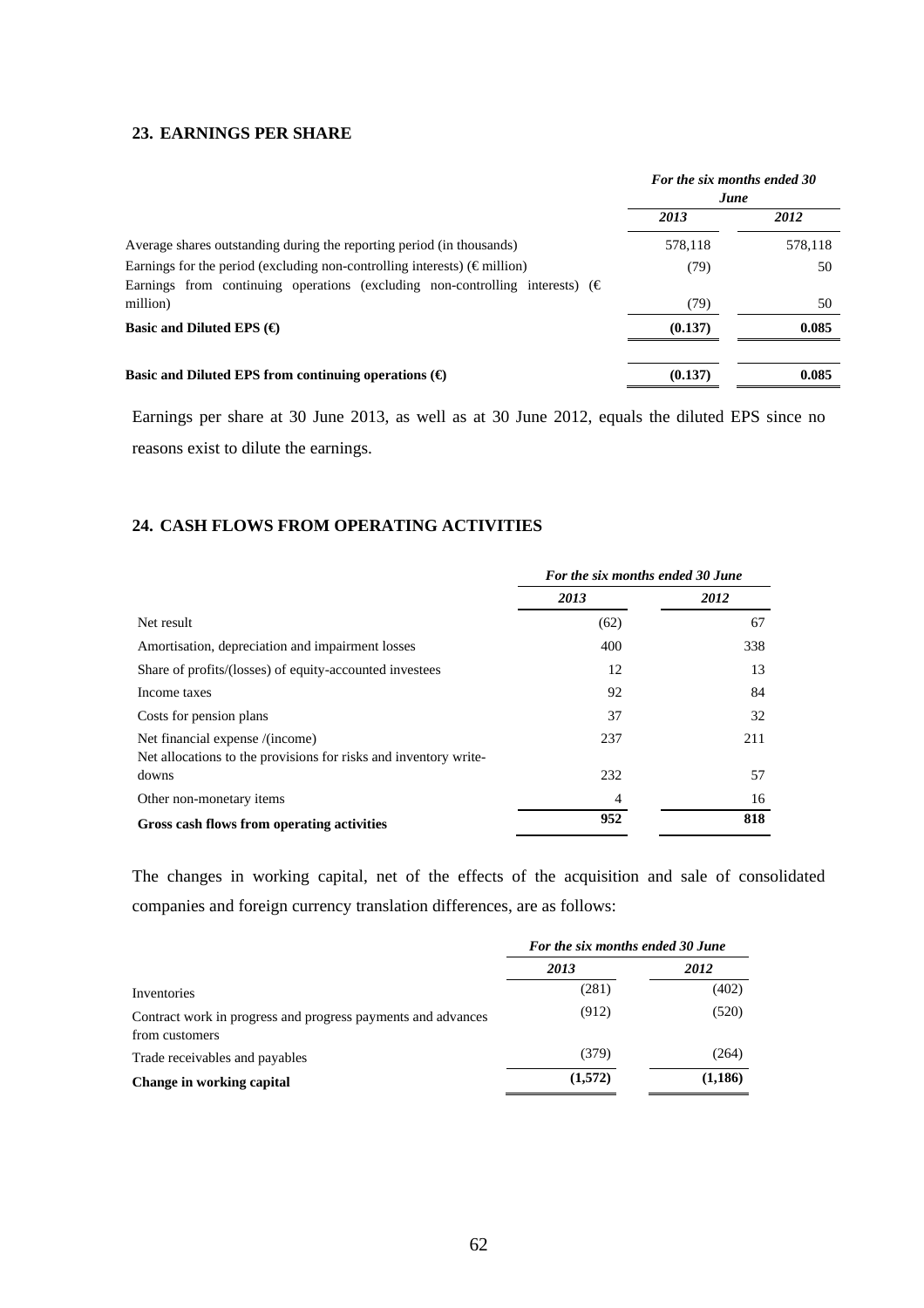# **25. RELATED PARTY TRANSACTIONS**

Related party transactions are carried out at arm's length, as is settlement of the interest-bearing receivables and payables when not governed by specific contractual conditions. The relevant financial statements amounts are shown below. The statement of cash flows presents the impact of related party transactions on cash flows.

| <b>RECEIVABLES AT 30 June 2013</b>                                                                | Non-<br>current<br>loans and<br>receivables | Other non-<br>current<br>receivables | <b>Current</b><br>loans and<br>receivables | <b>Trade</b><br>receivables | Other<br>current<br>receivables | <b>Total</b> |
|---------------------------------------------------------------------------------------------------|---------------------------------------------|--------------------------------------|--------------------------------------------|-----------------------------|---------------------------------|--------------|
| <b>Unconsolidated subsidiaries</b><br>Companies with unit amount lower than $\bigoplus$ il. 10    |                                             |                                      | 8                                          | 4                           | $\mathbf{1}$                    | 13           |
| <b>Associates</b><br>Eurofighter Jagdflugzeug GmbH<br><b>NHIndustries SAS</b>                     |                                             |                                      |                                            | 259<br>122                  |                                 | 259<br>122   |
| <b>BCV</b> Investments SCA                                                                        | 181                                         | $\overline{4}$                       | $\mathbf{1}$                               | 32                          |                                 | 181<br>37    |
| Metro 5 SpA<br>Iveco - Oto Melara Scarl<br>Abruzzo Engineering Scpa (in liq.)                     |                                             |                                      |                                            | 41<br>22                    |                                 | 41<br>22     |
| Macchi Hurel Dobois SAS<br>Joint Stock Company Sukhoi Civil Aircraft                              |                                             |                                      |                                            | 11<br>10                    |                                 | 11<br>10     |
| Orizzonte - Sistemi Navali SpA<br>Other entities with unit amount lower than $\bigoplus$ fill. 10 |                                             | $\overline{c}$                       | $\overline{c}$                             | 10<br>31                    |                                 | 10<br>35     |
| <i>Joint ventures</i> (*)                                                                         |                                             |                                      |                                            |                             |                                 |              |
| <b>GIE ATR</b>                                                                                    |                                             |                                      |                                            | 28                          | 6                               | 34           |
| <b>MBDA SAS</b>                                                                                   |                                             |                                      | 1                                          | 29                          | 1                               | 31           |
| Thales Alenia Space SAS                                                                           |                                             |                                      | 1                                          | 18                          | $\mathbf{1}$                    | 20           |
| Superjet International SpA                                                                        |                                             |                                      | 25                                         | $\overline{4}$              |                                 | 29           |
| Closed Joint Stock Company Helivert                                                               |                                             |                                      |                                            | 26                          |                                 | 26           |
| Other entities with unit amount lower than $\bigoplus$ fill. 10                                   | 3                                           | $\mathbf{1}$                         | 11                                         | 21                          | 7                               | 43           |
| Consortiums (**)<br>Ferroviario Vesuviano                                                         |                                             |                                      |                                            | 14                          |                                 | 14           |
| Other consortiums with unit amount lower than $\bigoplus$ il. 10                                  |                                             |                                      | 2                                          | 28                          | $\overline{c}$                  | 32           |
| Companies subject to the control<br>or considerable influence of the MEF                          |                                             |                                      |                                            |                             |                                 |              |
| Ferrovie dello Stato Italiane                                                                     |                                             |                                      |                                            | 80                          |                                 | 80           |
| Other                                                                                             |                                             |                                      |                                            | 115                         |                                 | 115          |
| <b>Total</b>                                                                                      | 184                                         | 7                                    | 51                                         | 905                         | 18                              | 1,165        |
| % against total for the period                                                                    | 70.9                                        | 14.1                                 | 9.6                                        | 19.0                        | 2.0                             |              |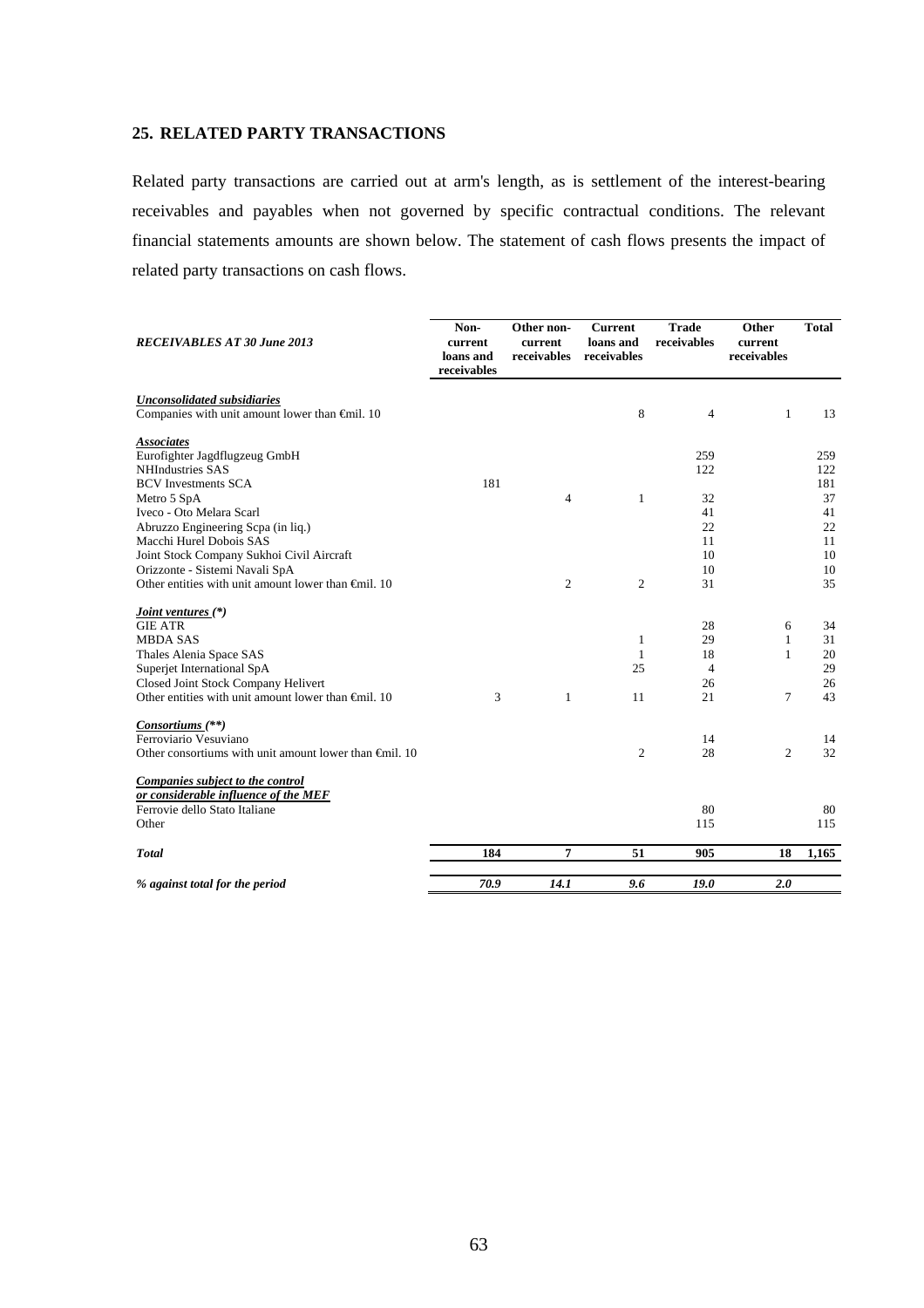| <b>RECEIVABLES AT 31 December 2012</b>                                                                                                                                                                                                                                                                   | Non-<br>current<br>loans and<br>receivables | Other non-<br>current<br>receivables | <b>Current</b><br>loans and<br>receivables | <b>Trade</b><br>receivables                        | Other<br>current<br>receivables | <b>Total</b>                                    |
|----------------------------------------------------------------------------------------------------------------------------------------------------------------------------------------------------------------------------------------------------------------------------------------------------------|---------------------------------------------|--------------------------------------|--------------------------------------------|----------------------------------------------------|---------------------------------|-------------------------------------------------|
| <b>Unconsolidated subsidiaries</b><br>Companies with unit amount lower than $\oplus$ nil. 10                                                                                                                                                                                                             |                                             |                                      | 16                                         | $\mathfrak{2}$                                     | 1                               | 19                                              |
| <b>Associates</b><br>Eurofighter Jagdflugzeug GmbH<br><b>NHIndustries SAS</b><br><b>BCV</b> Investments SCA<br>Metro 5 SpA<br>Iveco - Oto Melara Scarl<br>Abruzzo Engineering Scpa (in liq.)<br>Joint Stock Company Sukhoi Civil Aircraft<br>Other entities with unit amount lower than $\oplus$ mil. 10 | 181                                         | $\overline{4}$<br>2                  | $\mathbf{1}$<br>1                          | 261<br>138<br>48<br>39<br>22<br>14<br>46           |                                 | 261<br>138<br>181<br>53<br>39<br>22<br>14<br>49 |
| <i>Joint ventures</i> (*)<br>Ansaldo Energia SpA<br>Yeni Elektrik Uretim Anonim Sirket<br><b>MBDA SAS</b><br><b>GIE ATR</b><br>Thales Alenia Space SAS<br>Superjet International SpA<br>Other entities with unit amount lower than $\oplus$ mil. 10                                                      | $\overline{4}$                              | 1                                    | 8<br>3<br>35<br>7                          | 10<br>21<br>29<br>27<br>21<br>$\overline{2}$<br>10 | 1<br>1<br>1                     | 19<br>21<br>29<br>27<br>25<br>37<br>23          |
| Consortiums (**)<br>Ferroviario Vesuviano<br>Other consortiums with unit amount lower than<br>$\epsilon$ mil. 10                                                                                                                                                                                         |                                             |                                      | 2                                          | 14<br>26                                           | 2                               | 14<br>30                                        |
| Companies subject to the control<br>or considerable influence of the MEF<br>Ferrovie dello Stato Italiane<br>Other                                                                                                                                                                                       |                                             |                                      |                                            | 120<br>105                                         |                                 | 120<br>105                                      |
| <b>Total</b>                                                                                                                                                                                                                                                                                             | 185                                         | 7                                    | 73                                         | 955                                                | 6                               | 1,226                                           |
| % against total for the period                                                                                                                                                                                                                                                                           | 70.9                                        | 14.1                                 | 9.6                                        | 19.0                                               | 2.0                             |                                                 |

*(\*) Amounts refer to the portion not eliminated for proportionate consolidation*

*(\*\*) Consortiums over which the Group exercises considerable influence or which are subject to joint control*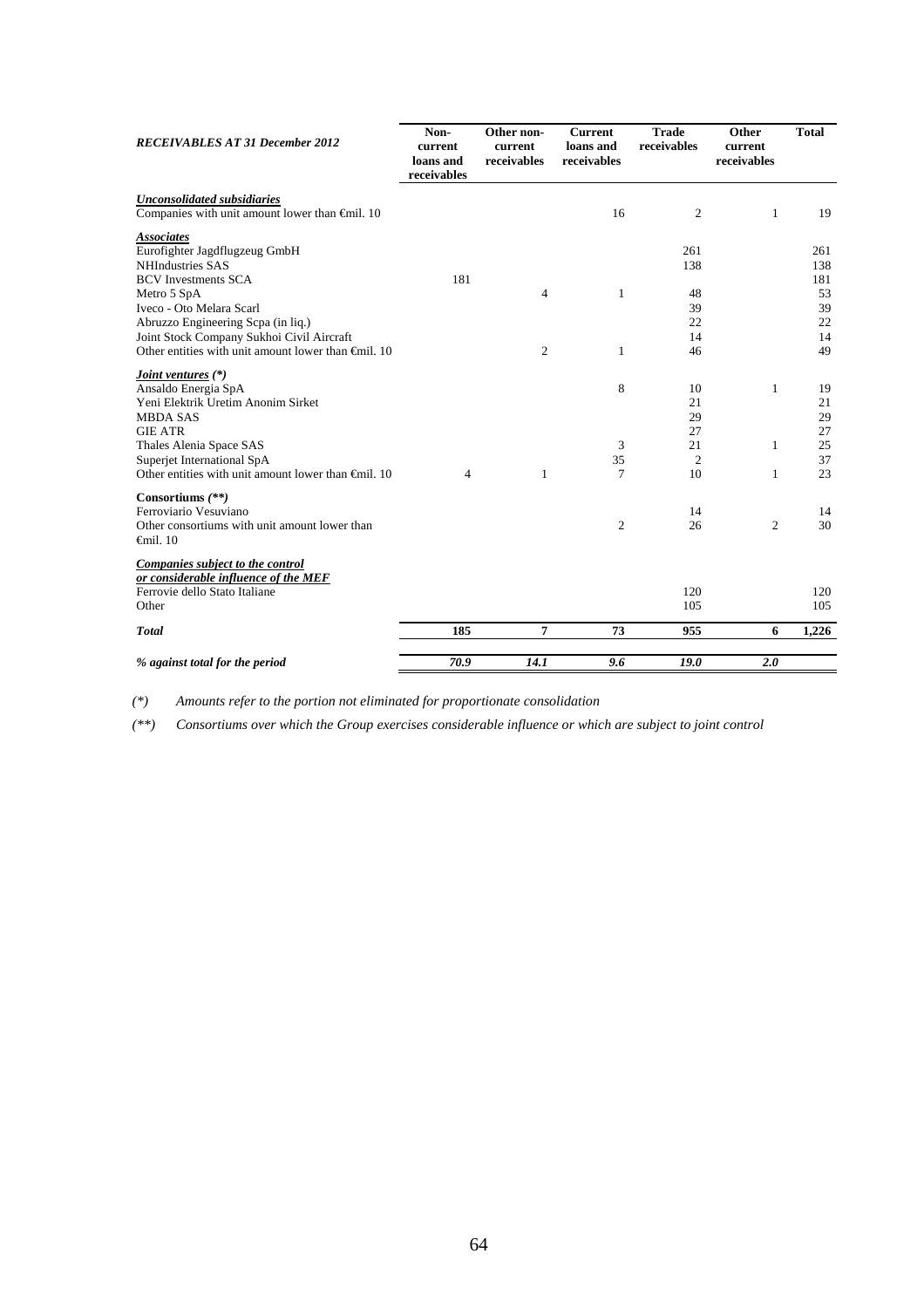| PAYABLES AT 30 June 2013                                                                                                                                                                                                                                 | Non-<br>current<br>loans and<br>borrowings | Other<br>non-<br>current<br>pavables | Current<br>loans and<br>borrowings        | <b>Trade</b><br>payables                           | Other<br>current<br>payables   | <b>Total</b>                            | Guarante<br>es |
|----------------------------------------------------------------------------------------------------------------------------------------------------------------------------------------------------------------------------------------------------------|--------------------------------------------|--------------------------------------|-------------------------------------------|----------------------------------------------------|--------------------------------|-----------------------------------------|----------------|
| <b>Unconsolidated subsidiaries</b>                                                                                                                                                                                                                       |                                            |                                      |                                           |                                                    |                                |                                         |                |
| Companies with unit amount lower than €mil. 10                                                                                                                                                                                                           |                                            |                                      | 3                                         | 12                                                 | 1                              | 16                                      |                |
| <b>Associates</b><br>Eurofighter Jagdflugzeug GmbH<br>Consorzio Start SpA<br>Avio SpA<br>Joint Stock Company Sukhoi Civil Aircraft (***)<br>Other entities with unit amount lower than $\bigoplus$ il. 10                                                | 15                                         |                                      | 62<br>2<br>3                              | 11<br>26<br>28<br>15<br>20                         | 6                              | 73<br>26<br>28<br>32<br>29              |                |
| <i>Joint ventures</i> (*)<br><b>MBDA SAS</b><br>Thales Alenia Space SAS<br>Ansaldo Energia SpA<br>Telespazio SpA<br>Superjet International SpA<br>Other entities with unit amount lower than $\oplus$ nil. 10                                            |                                            |                                      | 266<br>117                                | 8<br>17<br>$\mathbf{1}$<br>10                      | 13<br>13<br>7                  | 274<br>134<br>13<br>14<br>17            | 61<br>1<br>217 |
| Consortiums <sup>(**)</sup><br>Consortiums with unit amount lower than $\bigoplus$ il. 10                                                                                                                                                                |                                            |                                      |                                           | 9                                                  |                                | 9                                       |                |
| <b>Companies subject to the control</b><br>or considerable influence of the MEF<br>Ferrovie dello Stato Italiane<br>Other                                                                                                                                | 16                                         |                                      | 7                                         | 19<br>9                                            |                                | 19<br>32                                |                |
| <b>Total</b>                                                                                                                                                                                                                                             | 31                                         | $\blacksquare$                       | 460                                       | 185                                                | 40                             | 716                                     | 279            |
|                                                                                                                                                                                                                                                          |                                            |                                      |                                           |                                                    |                                |                                         |                |
| % against total for the period                                                                                                                                                                                                                           | 0.7                                        | ۰                                    | 19.0                                      | 4.1                                                | 2.2                            |                                         |                |
| PAYABLES AT 31 December 2012                                                                                                                                                                                                                             | Non-<br>current<br>loans and<br>borrowings | Other<br>non-<br>current<br>payables | <b>Current</b><br>loans and<br>borrowings | <b>Trade</b><br>payables                           | Other<br>current<br>payables   | <b>Total</b>                            | Guarante<br>es |
| <b>Unconsolidated subsidiaries</b><br>Companies with unit amount lower than €mil. 10                                                                                                                                                                     |                                            |                                      | $\overline{4}$                            | 17                                                 | $\mathbf{1}$                   | 22                                      |                |
| <b>Associates</b><br>Eurofighter Jagdflugzeug GmbH<br>Consorzio Start SpA<br>Avio SpA<br>Elettronica SpA<br>Joint Stock Company Sukhoi Civil Aircraft (***)<br>Iveco - Oto Melara Scarl<br>Other entities with unit amount lower than $\bigoplus$ il. 10 | 10                                         |                                      | 124<br>$\mathbf{1}$<br>$\overline{c}$     | 11<br>44<br>21<br>10<br>10<br>$\overline{4}$<br>10 | 7                              | 135<br>44<br>21<br>10<br>21<br>11<br>12 |                |
| <i>Joint ventures</i> (*)<br><b>MBDA SAS</b><br>Thales Alenia Space SAS<br>GIE ATR<br>Ansaldo Energia SpA<br>Telespazio SpA<br>Superjet International SpA                                                                                                |                                            |                                      | 299<br>151<br>17                          | 7<br>20<br>5<br>$\mathbf{1}$<br>$\mathbf{1}$       | 12<br>13<br>5<br>11            | 306<br>171<br>34<br>13<br>6<br>12       | 87<br>2<br>219 |
| Other entities with unit amount lower than $\oplus$ mil. 10<br>Consortiums (**)<br>Consortiums with unit amount lower than $\oplus$ mil. 10                                                                                                              |                                            |                                      |                                           | $\overline{4}$<br>7                                | $\mathfrak{2}$<br>$\mathbf{1}$ | 6<br>8                                  |                |
| Companies subject to the control<br>or considerable influence of the MEF<br>Companies with unit amount lower than €mil. 10                                                                                                                               | 19                                         |                                      | $\tau$                                    | 21                                                 | $\mathbf{1}$                   | 48                                      |                |
| <b>Total</b>                                                                                                                                                                                                                                             | 29                                         | $\qquad \qquad \blacksquare$         | 605                                       | 193                                                | 53                             | 880                                     | 308            |
| % against total for the period                                                                                                                                                                                                                           | 0.7                                        | $\overline{\phantom{a}}$             | 30.7                                      | 3.7                                                | 3.4                            |                                         |                |

*(\*\*\*) Loans and borrowings refer to finance lease payables.* 

Trade receivables are commented on later, along with revenue from related parties.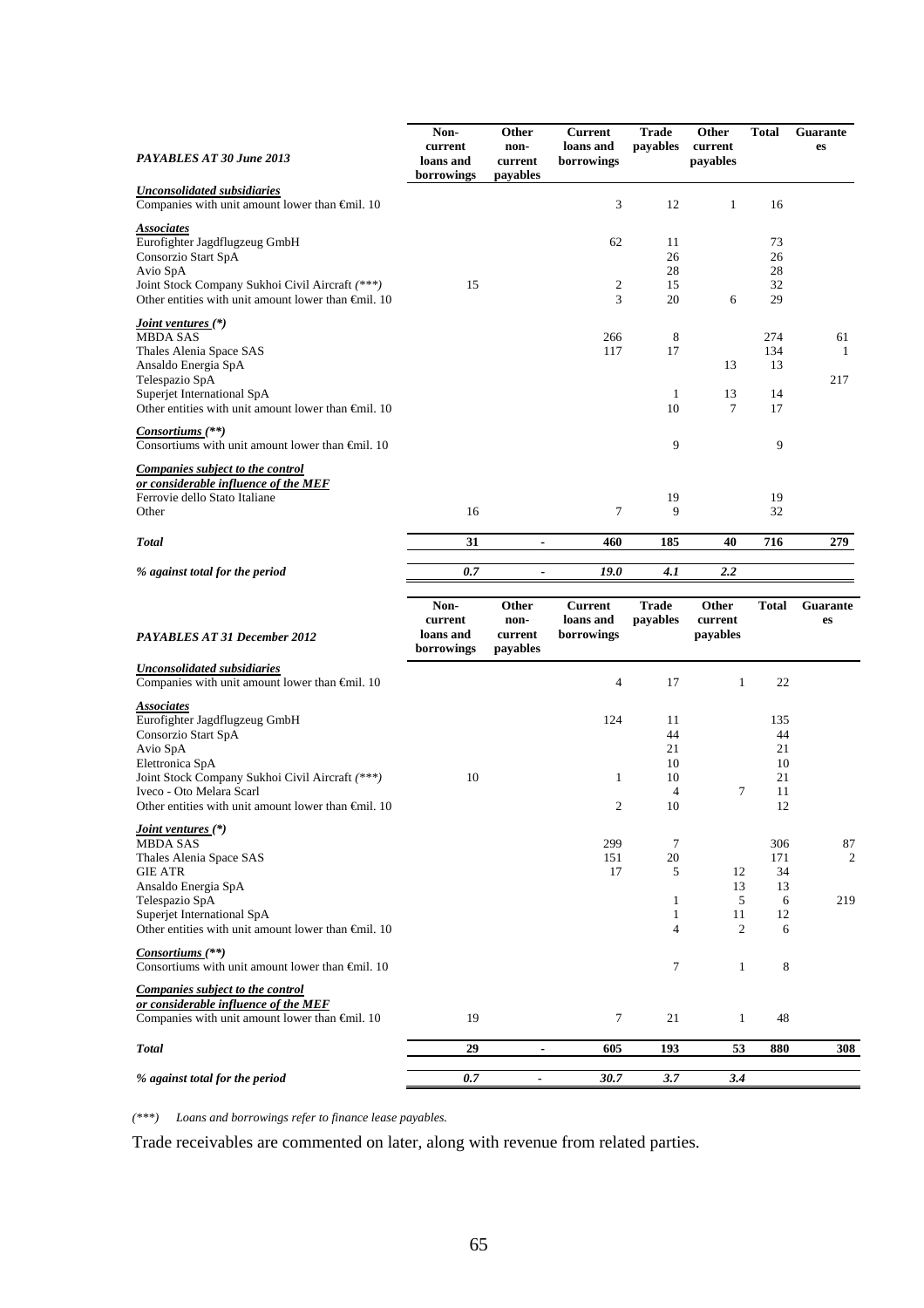Current loans and receivables from related parties mainly refer to the non-eliminated portion of receivables from joint ventures.

Non-current loans and receivables from related parties chiefly consist of financial instruments issued by the investee BCV Investments S.A. measured at fair value as a result of the early repayment clauses and the forced conversion to which these securities are subject.

Trade payables mainly refer to the non-eliminated portion of payables to joint ventures and to the Start Consortium for the supply of software for the Defence Systems and Space segments, and to the Avio group for the supply of components in the Aeronautics and Helicopters segments.

Borrowings from related parties include in particular the amount of €mil. 383 (€mil. 450 at 31 December 2012) due by Group companies to the joint ventures MBDA and Thales Alenia Space, for the unconsolidated portion, and payables of €mil. 62 (€mil. 124 at 31 December 12), to Eurofighter, of which Alenia Aeronautica owns 21%. As regards the latter, under a cash pooling agreement its surplus cash and cash equivalents at 30 June 2013 were distributed among the partners.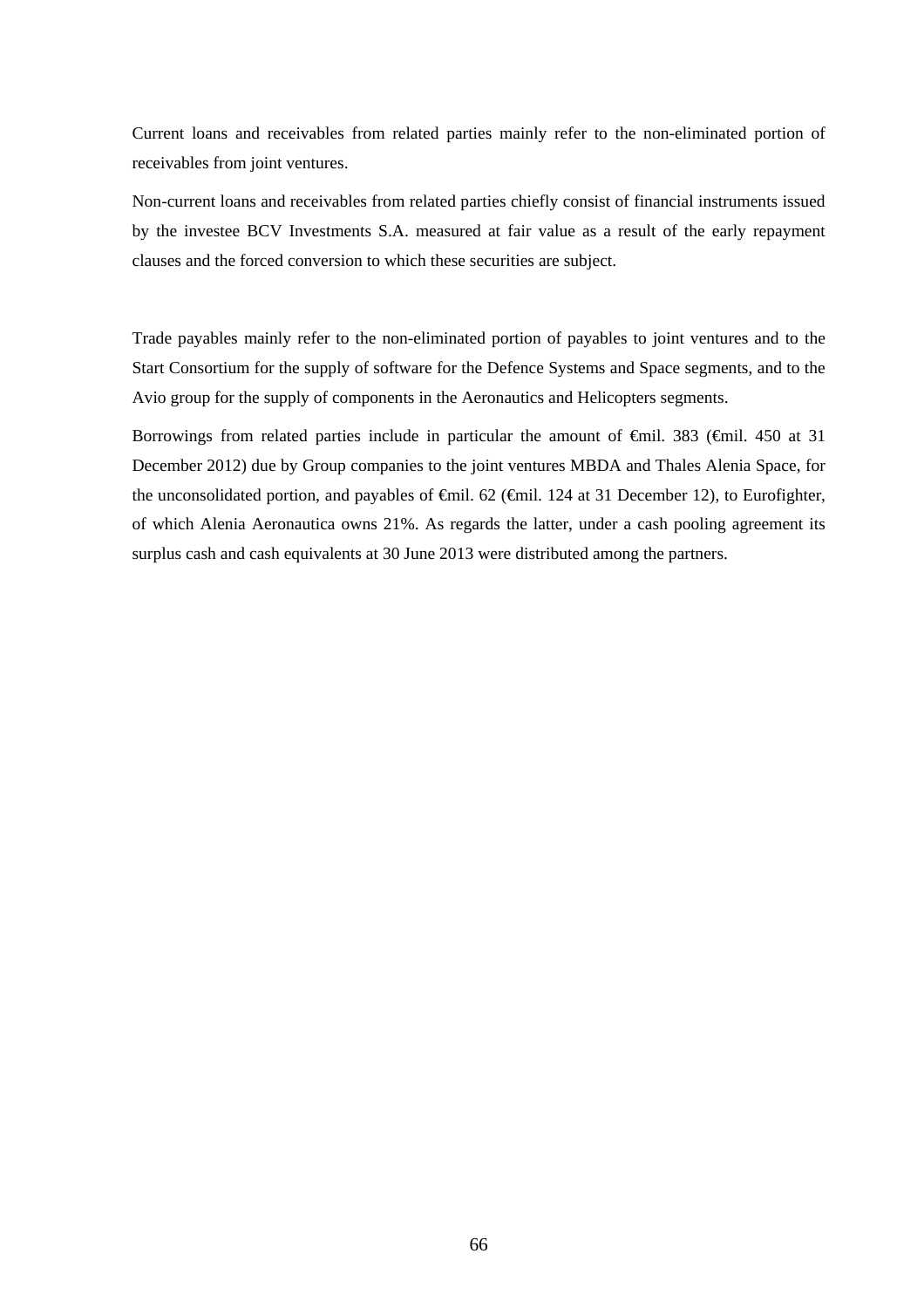| For the six months ended 30 June 2013                                                                                                                                                                                                                    | Revenue                                           | Other<br>operating<br>income | <b>Costs</b>  | Other<br>operating<br>expenses | <b>Financial</b><br>income | <b>Financial</b><br>expense |
|----------------------------------------------------------------------------------------------------------------------------------------------------------------------------------------------------------------------------------------------------------|---------------------------------------------------|------------------------------|---------------|--------------------------------|----------------------------|-----------------------------|
| <b>Unconsolidated subsidiaries</b><br>Companies with unit amount lower than €mil. 10                                                                                                                                                                     |                                                   |                              | 11            |                                |                            |                             |
| <b>Associates</b><br>Eurofighter Jagdflugzeug Gmbh<br>NHIndustries SAS<br>Orizzonte Sistemi Navali SpA<br>Iveco - Oto Melara Scarl.<br>Macchi Hurel Dubois SAS<br>Metro 5 SpA                                                                            | 361<br>95<br>108<br>53<br>14<br>12<br>26          |                              | $\mathbf{1}$  | $\mathbf{1}$                   |                            | $\mathbf{1}$                |
| Other entities with unit amount lower than $\bigoplus$ nil. 10                                                                                                                                                                                           |                                                   |                              | 31            |                                |                            | $\mathbf{1}$                |
| <i>Joint ventures</i> (*)<br><b>MBDA SAS</b><br><b>GIE ATR</b><br>Thales Alenia Space SAS<br>Other entities with unit amount lower than $\bigoplus$ il. 10                                                                                               | 30<br>54<br>15<br>22                              | $\mathfrak{2}$               | 22<br>3<br>8  |                                | $\mathbf{1}$               | $\mathbf{1}$                |
| Consortiums (**) and other<br>Consortiums with unit amount lower than $\bigoplus$ il. 10                                                                                                                                                                 | 7                                                 |                              | 3             |                                |                            |                             |
| Companies subject to the control<br>or considerable influence of the MEF<br>Ferrovie dello Stato Italiane<br>Other                                                                                                                                       | 194<br>67                                         |                              | 3<br>11       |                                |                            |                             |
| <b>Total</b>                                                                                                                                                                                                                                             | 1,058                                             | $\mathbf{2}$                 | 93            | $\mathbf{1}$                   | $\mathbf{1}$               | 3 <sup>1</sup>              |
| % against total for the period                                                                                                                                                                                                                           | 13.3                                              | 0.5                          | 1.7           | 0.2                            | 0.4                        | 0.6                         |
| For the six months ended 30 June 2012                                                                                                                                                                                                                    | <b>Revenue</b>                                    | Other<br>operating<br>income | <b>Costs</b>  | Other<br>operating<br>expenses | <b>Financial</b><br>income | <b>Financial</b><br>expense |
| <b>Unconsolidated subsidiaries</b><br>Companies with unit amount lower than €mil. 10                                                                                                                                                                     |                                                   |                              | 15            |                                | 1                          |                             |
|                                                                                                                                                                                                                                                          |                                                   |                              |               |                                |                            |                             |
| <b>Associates</b><br>Eurofighter Jagdflugzeug Gmbh<br>NHIndustries SAS<br>Orizzonte - Sistemi Navali SpA<br>Iveco - Oto Melara Scarl.<br>Consorzio Start SpA<br>Macchi Hurel Dubois SAS<br>Other entities with unit amount lower than $\bigoplus$ il. 10 | 302<br>99<br>76<br>54<br>$\mathbf{1}$<br>14<br>29 |                              | 1<br>14<br>26 | $\mathbf{1}$                   |                            | 2<br>$\mathbf{1}$           |
| <u>Joint ventures (*)</u><br><b>GIE ATR</b><br><b>MBDA SAS</b><br>Thales Alenia Space SAS<br>Other entities with unit amount lower than €mil. 10                                                                                                         | 53<br>37<br>15<br>11                              | 2                            | 14<br>3<br>11 |                                | 4                          | 3                           |
| <i>Consortiums</i> (**)<br>Consortiums with unit amount lower than $\bigoplus$ il. 10                                                                                                                                                                    | 8                                                 |                              | 3             |                                |                            |                             |
| Companies subject to the control<br>or considerable influence of the MEF                                                                                                                                                                                 |                                                   |                              |               |                                |                            |                             |
| Ferrovie dello Stato Italiane<br>Other                                                                                                                                                                                                                   | 205<br>69                                         |                              | 3<br>15       | 3                              |                            |                             |
| <b>Total</b>                                                                                                                                                                                                                                             | 973                                               | 2                            | 105           | 4                              | 5                          | 6                           |

*(\*) Amounts refer to the portion not eliminated for proportionate consolidation.* 

*(\*\*) Consortiums over which the Group exercises considerable influence or which are subject to joint control*.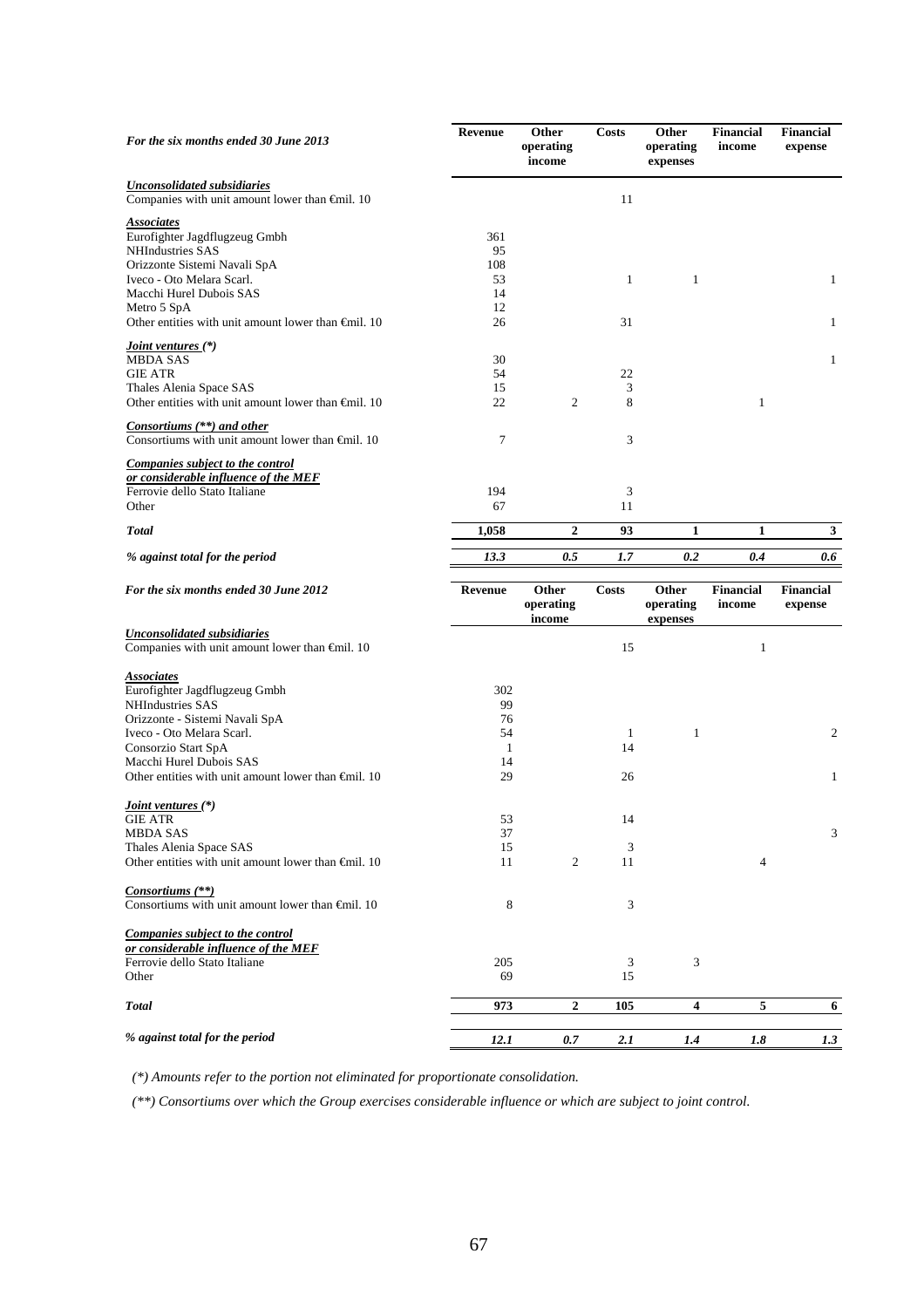The most significant trade receivables and revenues, in addition to the non-eliminated portion of receivables from joint ventures are related to:

- Eurofighter in the scope of the EFA aeronautical programme;
- the Iveco Oto Melara consortium for production and post-sales assistance on defence and security ground vehicles (VBM Freccia and PZH2000 self-propelled vehicle for the Italian Army);
- NHIndustries in the scope of the NH90 helicopter programme;
- Metro 5 for the activities connected with the new line 5 of the Milan metro;
- Orizzonte Sistemi Navali relating to the FREMM programme;
- the Ferrovie dello Stato Italiane group for the supply of trains and systems.

 For the Board of Directors The Chief Executive Officer and Chief Operating Officer (Alessandro Pansa)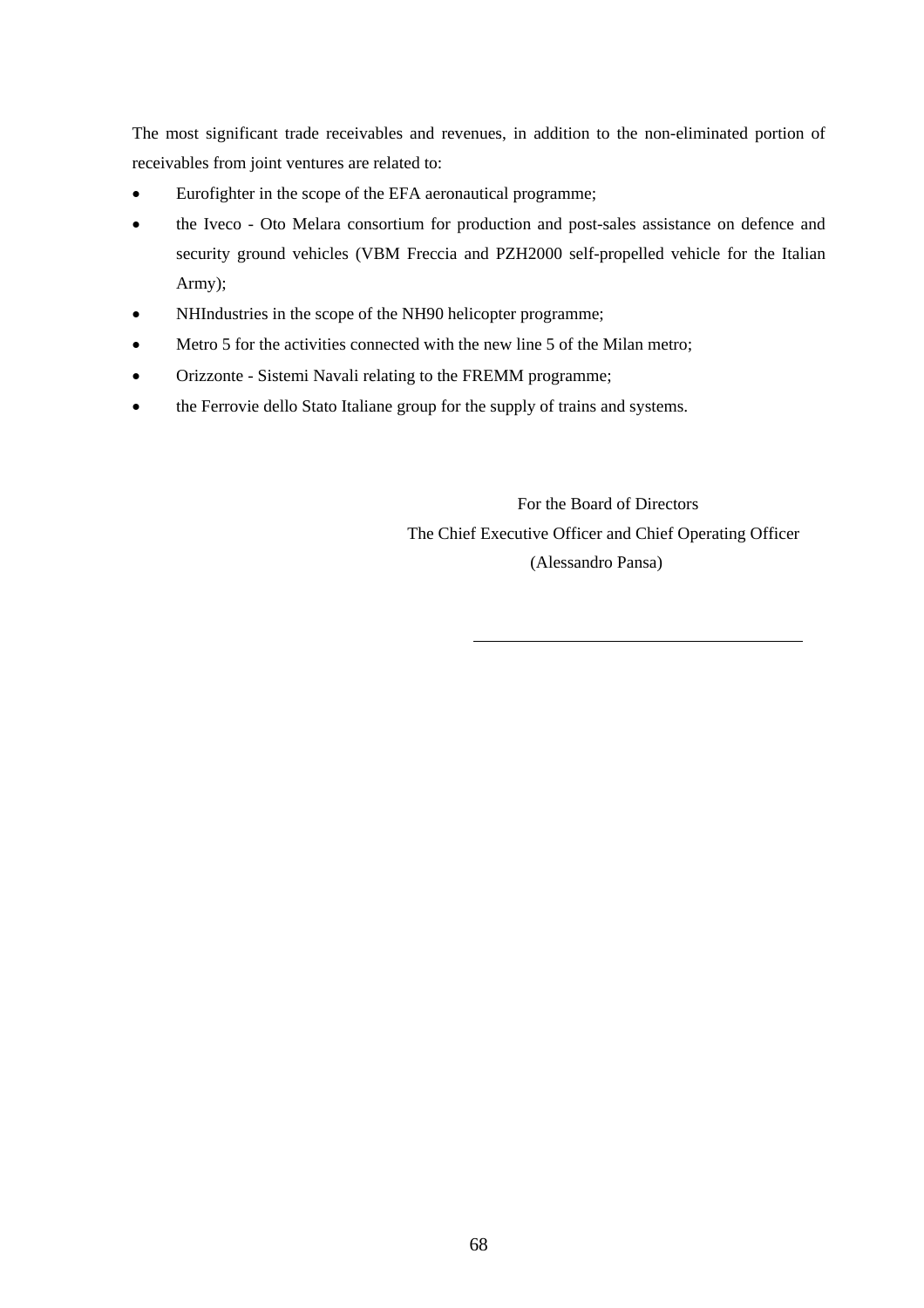**Appendix: Scope of consolidation**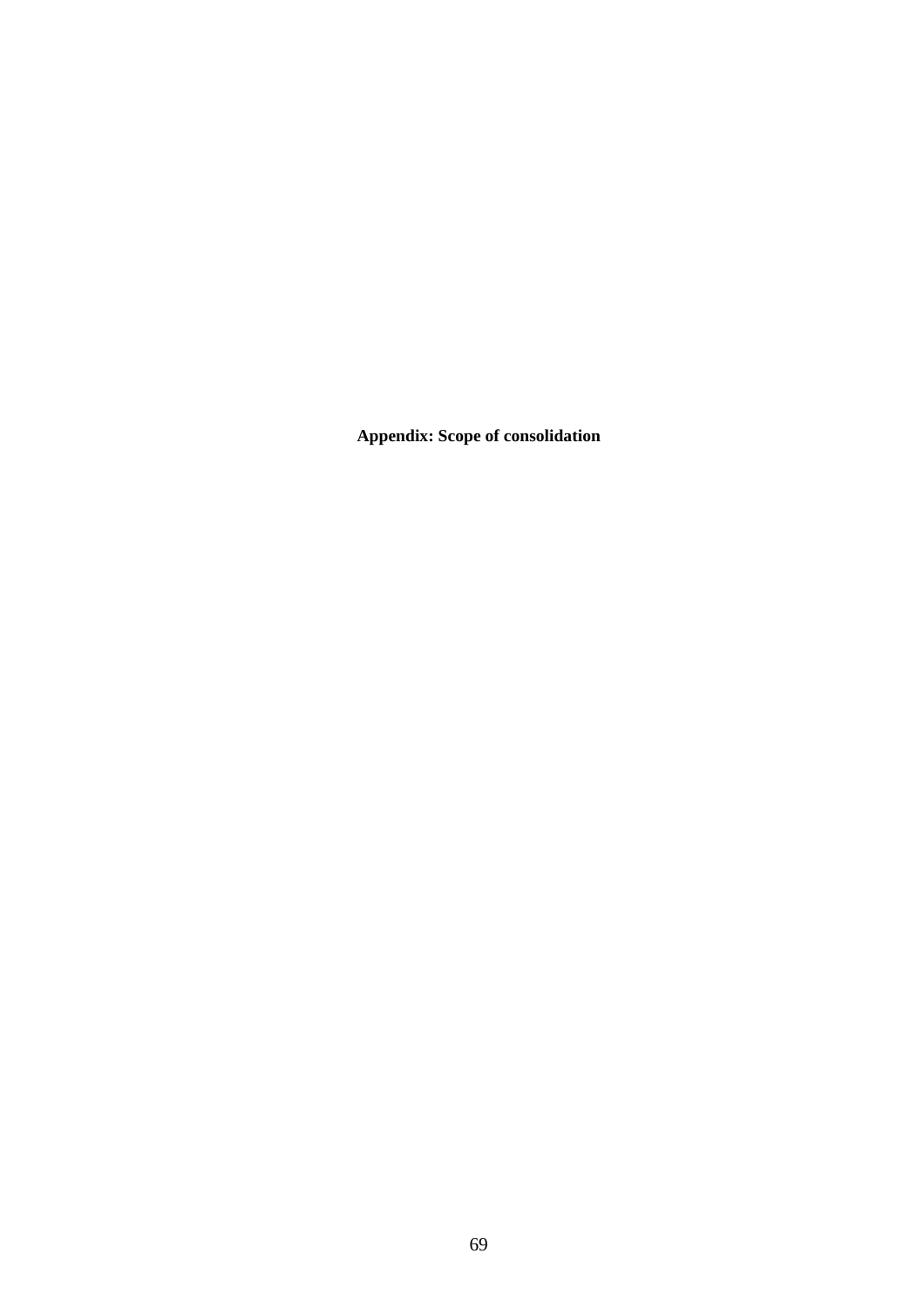|                                                                                                 |                                                                       | Currency                  |                          | % Group ownership                |             | % Group al         |  |
|-------------------------------------------------------------------------------------------------|-----------------------------------------------------------------------|---------------------------|--------------------------|----------------------------------|-------------|--------------------|--|
| Company name                                                                                    | Registered office                                                     |                           | Share capital            | <b>Direct</b><br><b>Indirect</b> |             | shareholding       |  |
| 3083683 NOVA SCOTIA LIMITED                                                                     | Halifax, Nova Scotia (Canada)                                         | CAD                       |                          |                                  | 100         | $100\,$            |  |
| ADVANCED ACOUSTIC CONCEPTS LLC<br>AGUSTA AEROSPACE SERVICES AAS SA                              | Wilmington, Delaware (USA)<br>Grace Hollogne (Belgium)                | <b>USD</b><br>EUR         | 500,000                  |                                  | 51<br>100   | 51<br>100          |  |
| <b>AGUSTA HOLDING BV</b><br>AGUSTAWESTLAND TILT-ROTOR COMPANY INC.                              | Amsterdam (the Netherlands)<br>Wilmington, Delaware (USA)             | <b>EUR</b><br><b>USD</b>  | 232,400,000              |                                  | 100<br>100  | 100<br>100         |  |
| AGUSTAWESTLAND AMERICA LLC                                                                      | Wilmington, Delaware (USA)                                            | <b>USD</b>                | 10,000                   |                                  | 100         | 100                |  |
| AGUSTAWESTLAND AUSTRALIA PTY LTD<br>AGUSTAWESTLAND DO BRASIL LTDA                               | Melbourne (Australia)<br>Sao Paulo (Brazil)                           | <b>AUD</b><br>BRI.        | 400,000<br>11,817,172    |                                  | 100<br>100  | 100<br>100         |  |
| AGUSTAWESTLAND ESPANA SL                                                                        | Madrid (Spain)                                                        | <b>EUR</b><br>GBP         | 3.300                    |                                  | 100<br>100  | 100<br>100         |  |
| AGUSTAWESTLAND HOLDINGS LTD<br>AGUSTAWESTLAND INC                                               | Yeovil, Somerset (U.K.)<br>New Castle, Wilmington, Delaware (USA)     | USD                       | 40,000<br>1,000          |                                  | 100         | 100                |  |
| AGUSTAWESTLAND INDIA PRIVATE LTD                                                                | New Delhi (India)<br>Yeovil, Somerset (U.K.)                          | <b>INR</b><br>GBP         | 11,519,450               |                                  | 100<br>100  | 100<br>100         |  |
| AGUSTAWESTLAND INTERNATIONAL LTD<br>AGUSTAWESTLAND LTD                                          | Yeovil, Somerset (UK)                                                 | GBP                       | 511,000<br>1,520,304     |                                  | 100         | 100                |  |
| AGUSTAWESTLAND MALAYSIA SDN BHD<br>AGUSTAWESTLAND NORTH AMERICA INC                             | Kuala Lumpur (Malaysia)<br>Wilmington, Delaware (USA)                 | <b>MYR</b><br><b>USD</b>  | 2,500,000                |                                  | 100<br>100  | 100<br>100         |  |
| AGUSTAWESTLAND NV                                                                               | Amsterdam (the Netherlands)                                           | <b>EUR</b>                | 80,000                   | 100                              |             | 100                |  |
| AGUSTAWESTLAND PHILADELPHIA CO<br>AGUSTAWESTLAND POLITECNICO ADVANCED ROTORCRAFT CENTER SC A RL | Wilmington Delaware (USA)<br>Milar                                    | USD<br><b>EUR</b>         | 20,000,000<br>400,000    |                                  | 100<br>80   | 100<br>80          |  |
| AGUSTAWESTLAND PORTUGAL SA                                                                      | Lisbon (Portugal)<br>Yeovil, Somerset (U.K.)                          | <b>EUR</b><br>GBP         | 100,000                  |                                  | 100<br>100  | 100<br>100         |  |
| AGUSTAWESTLAND PROPERTIES LTD<br>AGUSTAWESTLAND SPA                                             | Cascina Costa (Varese)                                                | EUR                       | 100<br>702,537,000       |                                  | 100         | 100                |  |
| ALENIA AERMACCHI SPA<br>ALENIA AERMACCHI NORTH AMERICA INC                                      | Venegono Superiore (Varese)<br>New Castle, Wilmington, Delaware (USA) | EUR<br><b>USD</b>         | 250,000,000<br>44        | 100                              | 100         | 100<br>100         |  |
| ANSALDO RAILWAY SYSTEM TRADING (BEIJING) LTD                                                    | Beijing (China)                                                       | <b>USD</b>                | 1,500,000                |                                  | 100         | 40.0656            |  |
| ANSALDO STS AUSTRALIA PTY LTD<br>ANSALDO STS BEIJING LTD                                        | Birsbane (Australia)<br>Beijing (China)                               | <b>AUD</b><br><b>EUR</b>  | 5,025,885<br>836,945     |                                  | 100<br>80   | 40.0656<br>32.0528 |  |
| ANSALDO STS CANADA INC                                                                          | Kingstone, Ontario (Canada)<br>Munich (Germany)                       | CAD<br><b>EUR</b>         |                          |                                  | 100<br>100  | 40.0656<br>40.0656 |  |
| ANSALDO STS DEUTSCHLAND GMBH<br>ANSALDO STS ESPANA SAU                                          | Madrid (Spain)                                                        | EUR                       | 26,000<br>1,500,000      |                                  | 100         | 40.0656            |  |
| ANSALDO STS FINLAND OY (IN LIQ)                                                                 | Helsinki (Finland)<br>Les Ulis (France)                               | EUR<br><b>EUR</b>         | 10,000                   |                                  | 100<br>100  | 40.0656<br>40.0656 |  |
| ANSALDO STS FRANCE SAS<br>ANSALDO STS HONG KONG LTD                                             | Kowloon Bay (China)                                                   | <b>HKD</b>                | 5,000,000<br>100,000     |                                  | 100         | 40.0656            |  |
| ANSALDO STS IRELAND LTD<br>ANSALDO STS MALAYSIA SDN BHD                                         | Co Kerry (Ireland)<br>Kuala Lumpur (Malaysia)                         | EUR<br><b>MYR</b>         | 100,309<br>3,000,000     |                                  | 100<br>100  | 40.0656<br>40.0656 |  |
| ANSALDO STS-SINOSA RAIL SOLUT. SOUTH AFR. (PTY) LTD                                             | Sandton (ZA - South Africa)                                           | ZAR                       | 2,000                    |                                  | 51          | 20.4335            |  |
| ANSALDO STS SOUTHERN AFRICA (PTY) LTD<br>ANSALDO STS SWEDEN AB                                  | Gaborone (Botswana)<br>Solna (Sweden)                                 | <b>BWF</b><br><b>SEK</b>  | $100\,$<br>4,000,000     |                                  | 100<br>100  | 40.0656<br>40.0656 |  |
| ANSALDO STS TRANSPORTATION SYSTEMS INDIA PRIVATE LTD                                            | Bangalore (India)                                                     | <b>INR</b><br><b>GBF</b>  | 3,012,915,050            |                                  | 100<br>100  | 40.0656<br>40,0656 |  |
| ANSALDO STS UK LTD<br>ANSALDO STS SPA                                                           | Barbican (U.K.)<br>Genoa                                              | EUR                       | 1,000,000<br>80,000,000  | 40,0656                          |             | 40.0656            |  |
| ANSALDO STS USA INC                                                                             | Wilmington, Delaware (USA)<br>Wilmington, Delaware (USA)              | <b>USD</b><br><b>USD</b>  |                          |                                  | 100<br>100  | 40.0656<br>40.0656 |  |
| ANSALDO STS USA INTERNATIONAL CO<br>ANSALDO STS USA INTERNATIONAL PROJECTS CO                   | Wilmington, Delaware (USA)                                            | <b>USD</b>                | 1,000<br>25,000          |                                  | 100         | 40.0656            |  |
| ANSALDOBREDA ESPANA SLU<br>ANSALDOBREDA INC                                                     | Madrid (Spain)<br>Pittsburg, California (USA)                         | EUR<br><b>USD</b>         | 3,010                    |                                  | 100<br>100  | 100<br>100         |  |
| ANSALDOBREDA SPA                                                                                | Naples                                                                | <b>EUR</b>                | 55,839,139               | 100                              |             | 100                |  |
| AUTOMATISMES CONTROLES ET ETUDES ELECTRONIQUES SAS (ACELEC)<br><b>BREDAMENARINIBUS SPA</b>      | Les Ulis (France)<br>Bologna                                          | EUR<br>EUR                | 167,694<br>1,300,000     | 100                              | 100         | 40.0656<br>100     |  |
| <b>CISDEG SPA</b>                                                                               | Rome<br>Milan                                                         | <b>EUR</b><br><b>EUR</b>  | 120,000                  |                                  | 87,5<br>100 | 87.5<br>100        |  |
| <b>CYBERLABS SRL</b><br>DRS C3 & AVIATION COMPANY                                               | Wilmington, Delaware (USA)                                            | <b>USD</b>                | 20,000                   |                                  | 100         | 100                |  |
| DRS CENGEN LLC                                                                                  | Wilmington, Delaware (USA)<br>Wilmington, Delaware (USA)              | <b>USD</b><br><b>USD</b>  |                          |                                  | 100<br>100  | 100<br>100         |  |
| DRS CONSOLIDATED CONTROLS INC<br>DRS DEFENSE SOLUTIONS LLC                                      | Wilmington, Delaware (USA)                                            | <b>USD</b>                |                          |                                  | 100         | 100                |  |
| DRS ENVIRONMENTAL SYSTEMS INC<br>DRS HOMELAND SECURITY SOLUTIONS INC                            | Wilmington, Delaware (USA)<br>Wilmington, Delaware (USA)              | <b>USD</b><br><b>TISD</b> | $\,2\,$                  |                                  | 100<br>100  | 100<br>100         |  |
| DRS ICAS LLC                                                                                    | Wilmington, Delaware (USA)                                            | <b>USD</b>                |                          |                                  | 100         | 100                |  |
| DRS INTERNATIONAL INC<br>DRS POWER & CONTROL TECHNOLOGIES INC                                   | Wilmington, Delaware (USA)<br>Wilmington, Delaware (USA)              | <b>USD</b><br><b>USD</b>  | $\mathbf{I}$             |                                  | 100<br>100  | 100<br>100         |  |
| DRS POWER TECHNOLOGY INC                                                                        | Wilmington, Delaware (USA)<br>Wilmington, Delaware (USA)              | <b>USD</b><br><b>USD</b>  | $\mathbf{1}$             |                                  | 100<br>100  | 100<br>100         |  |
| DRS RADAR SYSTEMS LLC<br>DRS RSTA INC                                                           | Wilmington, Delaware (USA)                                            | <b>USD</b>                | $\mathbf{1}$             |                                  | 100         | 100                |  |
| DRS SENSORS & TARGETING SYSTEMS INC<br>DRS SIGNAL SOLUTIONS INC                                 | Wilmington, Delaware (USA)<br>Wilmington, Delaware (USA)              | USD<br>USD                | $\mathbf{1}$<br>$10\,$   |                                  | 100<br>100  | 100<br>100         |  |
| DRS SURVEILLANCE SUPPORT SYSTEMS INC                                                            | Wilmington, Delaware (USA)                                            | <b>USD</b>                |                          |                                  | 100         | 100                |  |
| DRS SUSTAINMENT SYSTEMS INC<br>DRS SYSTEMS MANAGEMENT LLC                                       | Wilmington, Delaware (USA)<br>Wilmington, Delaware (USA)              | <b>USD</b><br><b>USD</b>  | 1,000                    |                                  | 100<br>100  | 100<br>100         |  |
| DRS TACTICAL SYSTEMS GLOBAL SERVICES INC                                                        | Plantation, Florida (USA)                                             | <b>USD</b><br><b>USD</b>  | 10                       |                                  | 100         | 100                |  |
| DRS TACTICAL SYSTEMS INC<br>DRS TACTICAL SYSTEMS LIMITED                                        | Plantation, Florida (USA)<br>Farnham, Surrey (UK)                     | GBF                       | 200<br>1,000             |                                  | 100<br>100  | 100<br>100         |  |
| DRS TECHNICAL SERVICES GMBH & CO KG<br>DRS TECHNICAL SERVICES INC                               | Baltimora, Marvland (USA)                                             | <b>USD</b>                | 50                       |                                  | 100         | 100                |  |
| DRS TECHNOLOGIES CANADA INC                                                                     | Wilmington, Delaware (USA)                                            | <b>USD</b>                |                          |                                  | 100         | 100                |  |
| DRS TECHNOLOGIES CANADA LTD<br>DRS TECHNOLOGIES SAUDI ARABIA LLC                                | Kanata, Ontario (Canada)<br>Riyadh (Arabia Saudita)                   | CAD<br>SAR                | 100<br>2.000.000         |                                  | 100<br>49   | 100<br>49          |  |
| DRS TECHNOLOGIES UK LIMITED                                                                     | Farnham, Surrey (UK)                                                  | <b>GBP</b><br><b>EUR</b>  | 14,676,000               |                                  | 100<br>100  | 100<br>100         |  |
| DRS TECHNOLOGIES VERWALTUNGS GMBH<br>DRS TECHNOLOGIES INC                                       | Baden-Wurttemberg (Germania)<br>Wilmington, Delaware (USA)            | <b>USD</b>                | 25,000                   |                                  | 100         | 100                |  |
| DRS TEST & ENERGY MANAGEMENT LLC<br>DRS TRAINING & CONTROL SYSTEMS LLC                          | Wilmington, Delaware (USA)<br>Plantation, Florida (USA)               | <b>USD</b><br><b>USD</b>  | 510                      |                                  | 100<br>100  | 100<br>100         |  |
| DRS TSI INTERNATIONAL LLC                                                                       | Wilmington, Delaware (USA)                                            | <b>USD</b>                |                          |                                  | 100         | 100                |  |
| DRS UNMANNED TECHNOLOGIES INC<br>ED CONTACT SRL                                                 | Wilmington, Delaware (USA)<br>Rome                                    | <b>USD</b><br>EUR         | 600,000                  |                                  | 100<br>100  | 100<br>100         |  |
| ELECTRON ITALIA SRL                                                                             | Rome                                                                  | <b>EUR</b>                | 206,582                  |                                  | $80\,$      | $80\,$             |  |
| ELSAG NORTH AMERICA LLC<br>ENGINEERED COIL COMPANY                                              | Madison, North Carolina (USA)<br>Clayton, Missouri (USA)              | <b>USD</b><br><b>TISD</b> | 3,000,000<br>1,000       |                                  | 100<br>100  | 100<br>100         |  |
| ENGINEERED ELECTRIC COMPANY                                                                     | Clayton, Missouri (USA)<br>Clayton, Missouri (USA)                    | <b>USD</b><br><b>USD</b>  | 1,000                    |                                  | 100<br>100  | 100<br>100         |  |
| ENGINEERED SUPPORT SYSTEMS INC<br><b>E-SECURITY SRL</b>                                         | Montesilvano (Pescara)                                                | <b>EUR</b>                | 128,000                  |                                  | 7,.688      | 79.688             |  |
| <b>ESSI RESOURCES LLC</b><br>FATA ENGINEERING SPA                                               | Louisville, Kentucky (USA)<br>Pianezza (Turin)                        | <b>USD</b><br><b>EUR</b>  | 1,092,000                |                                  | 100<br>100  | 100<br>100         |  |
| FATA GULF CO WLL                                                                                | Doha (Qatar)                                                          | QAR                       | 200,000                  |                                  | 49          | 97                 |  |
| FATA HUNTER INC<br>FATA LOGISTIC SYSTEMS SPA                                                    | Riverside, California (USA)<br>Pianezza (Turin)                       | <b>USD</b><br>EUR         | 5,800,000<br>100,000     |                                  | 100<br>100  | 100<br>100         |  |
| <b>FATA SPA</b>                                                                                 | Pianezza (Turin)                                                      | <b>EUR</b>                | 20,000,000               | 100<br>100                       |             | 100                |  |
| FINMECCANICA FINANCE SA<br>FINMECCANICA GROUP REAL ESTATE SPA                                   | Luxembourg (Luxembourg)<br>Rome                                       | EUR<br>EUR                | 12,371,940<br>49,945,983 | 100                              |             | 100<br>100         |  |
| FINMECCANICA GROUP SERVICES SPA                                                                 | Rome<br>Rome                                                          | EUR<br>${\rm EUR}$        | 21,000,000               | 100                              | 60          | 100<br>60          |  |
| <b>LARIMART SPA</b><br><b>LASERTEL INC</b>                                                      | Tucson, Arizona (USA)                                                 | <b>USD</b>                | 2,500,000<br>10          |                                  | 100         | 100                |  |
| LAUREL TECHNOLOGIES PARTNERSHIP<br>MECCANICA HOLDINGS USA INC                                   | Wilmington, Delaware (USA)<br>Wilmington, Delaware (USA)              | <b>USD</b><br><b>USD</b>  | 10                       | 100                              | 80          | 80<br>100          |  |
| MECCANICA REINSURANCE SA                                                                        | Luxembourg (Luxembourg)                                               | <b>EUR</b>                | 4,000,000                |                                  | 100         | 100                |  |
| NET SERVICE SRL<br>ORANGEE SRL                                                                  | Bologna<br>Rome                                                       | <b>EUR</b><br><b>EUR</b>  | 110,000<br>99,000        |                                  | 70<br>100   | 70<br>100          |  |
| OTO MELARA IBERICA SAU                                                                          | Loriguilla, Valencia (Spain)<br>Dover, Delaware (USA)                 | <b>EUR</b><br><b>USD</b>  | 120,000                  |                                  | 100<br>100  | 100<br>100         |  |
| OTO MELARA NORTH AMERICA INC                                                                    |                                                                       |                           | 10,000                   |                                  |             |                    |  |

#### **List of companies consolidated on a line-by-line basis (amounts in foreign currency)**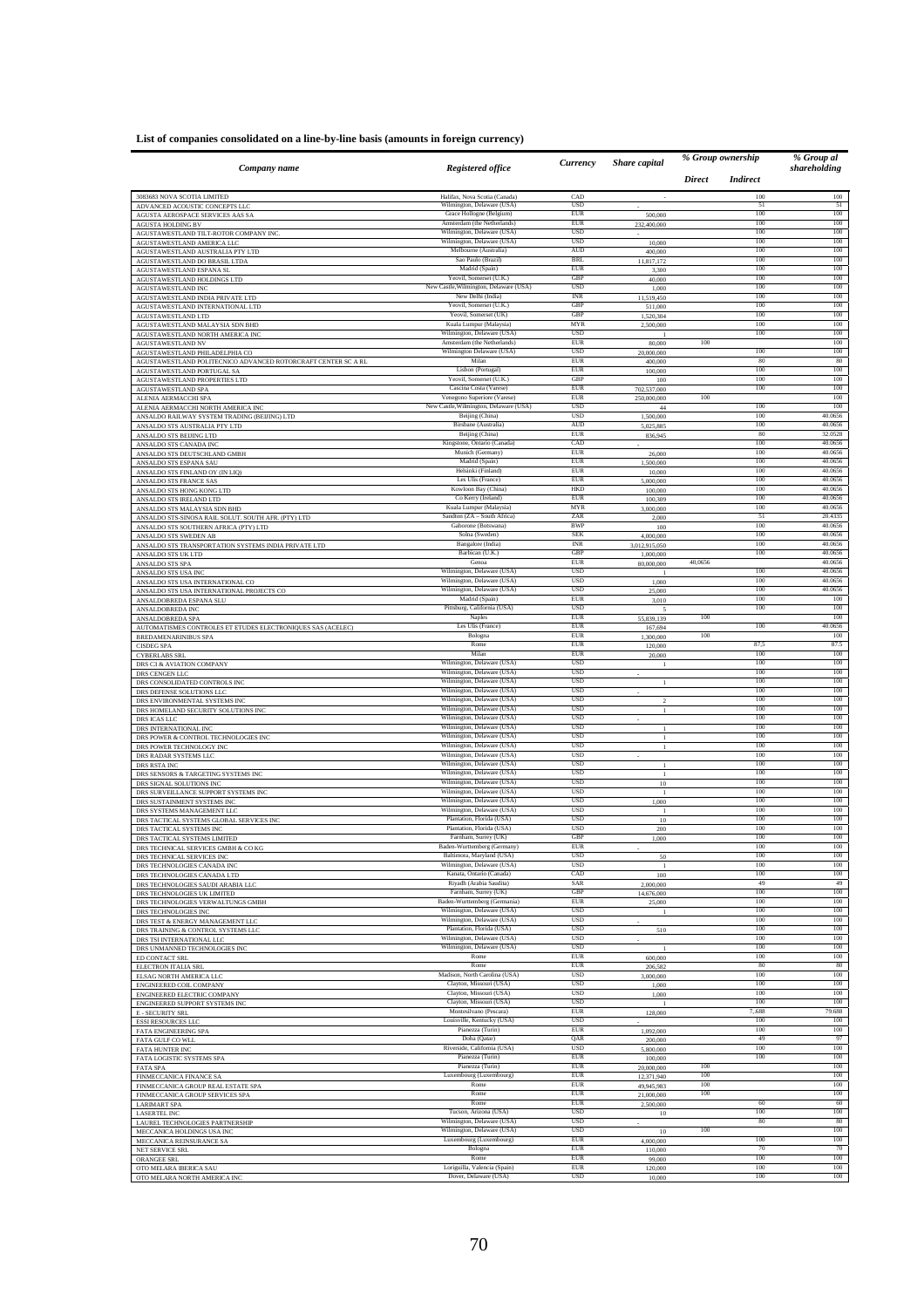| Company name                                                   | <b>Registered office</b>              | Currency    | Share capital |               | % Group ownership | % Group<br>shareholding |
|----------------------------------------------------------------|---------------------------------------|-------------|---------------|---------------|-------------------|-------------------------|
|                                                                |                                       |             |               | <b>Direct</b> | <b>Indirect</b>   |                         |
| OTO MELARA SPA                                                 | La Spezia                             | <b>EUR</b>  | 92,307,722    | 100           |                   | 100                     |
| PCA ELECTRONIC TEST LTD                                        | Grantham, Lincolnshire (UK)           | GBP         |               |               | 100               | 100                     |
| PIVOTAL POWER INC                                              | Halifax, Nova Scotia (Canada)         | CAD         |               |               | 100               | 100                     |
| REGIONALNY PARK PRZEMYSLOWY SWIDNIK SP Z OO                    | Mechaniczna 13 - U1. Swidnik (Poland) | PLN         | 7.072.000     |               | 72,0588           | 70.53185                |
| SELEX COMMUNICATIONS GMBH                                      | Backnang (Germany)                    | <b>EUR</b>  | 2,500,000     |               | 100               | 100                     |
| SELEX COMMUNICATIONS INC                                       | San Francisco, California (USA)       | <b>USD</b>  | 650,000       |               | 100               | 100                     |
| <b>SELEX ELSAG LTD</b>                                         | Chelmsford, Essex (UK)                | <b>GBP</b>  | 25,800,100    |               | 100               | 100                     |
| SELEX ES DO BRASIL LTDA ex SELEX COMMUNICATIONS DO BRASIL LTDA | Rio de Janeiro (Brazil)               | <b>BRL</b>  | 3.621.000     |               | 100               | 100                     |
| SELEX ES INTERNATIONAL LTD ex SELEX ELSAG HOLDINGS LTD         | Chelmsford (UK)                       | <b>GBP</b>  | 60,000,000    |               | 100               | 100                     |
| SELEX ES LTD ex SELEX GALILEO LTD                              | Essex (UK)                            | <b>GBP</b>  | 270,000.100   |               | 100               | 100                     |
| SELEX ES MUAS SPA ex SELEX GALILEO MUAS SPA                    | Rome                                  | <b>EUR</b>  | 150,000       |               | 100               | 100                     |
| SELEX GALILEO INC                                              | Wilmington, Delaware (USA)            | <b>USD</b>  | 17,750,000    |               | 100               | 100                     |
| SELEX ES ELKTRONIK TURKEY AS ex SELEX KOMUNIKASYON AS          | Golbasi (Turkey)                      | <b>TRY</b>  | 56,501,808    |               | 99.999            | 99.999                  |
| SELEX ES ROMANIA SRL ex SELEX COMMUNICATIONS ROMANIA SRL       | Bucharest (Romania)                   | <b>RON</b>  | 42.370        |               | 99.976            | 99.976                  |
| SELEX ES SPA ex SELEX ELECTRONIC SYSTEMS SPA                   | Rome                                  | <b>EUR</b>  | 1,000,000     | 100           |                   | 100                     |
| SELEX SERVICE MANAGEMENT SPA                                   | Rome                                  | <b>EUR</b>  | 3,600,000     | 100           |                   | 100                     |
| SELEX SISTEMI INTEGRATI SPA                                    | Rome                                  | EUR         | 143,110,986   |               | 100               | 100                     |
| SELEX SYSTEMS INTEGRATION GMBH                                 | Neuss (Germany)                       | <b>EUR</b>  | 1.891.900     |               | 100               | 100                     |
| SELEX SYSTEMS INTEGRATION INC                                  | Delaware (USA)                        | <b>USD</b>  |               |               | 100               | 100                     |
| SELEX SYSTEMS INTEGRATION LTD                                  | Portsmouth, Hampshire (UK)            | <b>GBP</b>  | 71,500,001    |               | 100               | 100                     |
| SC ELETTRA COMMUNICATIONS SA                                   | Ploiesti (Romania)                    | <b>RON</b>  | 10.847.960    |               | 50.5              | 50.4997                 |
| <b>SIRIO PANEL SPA</b>                                         | Montevarchi (Arezzo)                  | ${\rm EUR}$ | 447.228       |               | 100               | 100                     |
| SO.GE.PA. - SOCIETA' GENERALE DI PARTECIPAZIONI SPA            | Genoa                                 | ${\rm EUR}$ | 1.000.000     | 100           |                   | 100                     |
| SISTEMI SOFTWARE INTEGRATI SPA                                 | Taranto                               | <b>EUR</b>  | 1.664.000     |               | 100               | 100                     |
| T - S HOLDING CORPORATION                                      | Dallas, Texas (USA)                   | <b>USD</b>  | 280,000       |               | 100               | 100                     |
| TECH-SYM LLC                                                   | Reno, Nevada (USA)                    | <b>USD</b>  | 10            |               | 100               | 100                     |
| UNION SWITCH & SIGNAL INC                                      | Wilmington, Delaware (USA)            | <b>USD</b>  | 1.000         |               | 100               | 40.0656                 |
| <b>VEGA CONSULTING SERVICES LTD</b>                            | Hertfordshire (UK)                    | <b>GBP</b>  | 1.098.839     |               | 100               | 100                     |
| VEGA DEUTSCHLAND GMBH                                          | Cologne (Germany)                     | <b>EUR</b>  | 25,700        |               | 100               | 100                     |
| WESTLAND SUPPORT SERVICES LTD                                  | Yeovil, Somerset (UK)                 | <b>GBP</b>  | 5.000         |               | 100               | 100                     |
| <b>WESTLAND TRANSMISSIONS LTD</b>                              | Yeovil, Somerset (UK)                 | <b>GBP</b>  | 1,000,100     |               | 100               | 100                     |
| WHITEHEAD SISTEMI SUBACQUEI SPA                                | Livomo                                | <b>EUR</b>  | 21,346,000    | 100           |                   | 100                     |
| WING NED BV                                                    | Rotterdam (the Netherlands)           | <b>EUR</b>  | 18,000        |               | 100               | 100                     |
| <b>WORLD'S WING SA</b>                                         | Geneva (Switzerland)                  | CHF         | 120,100,000   |               | 94.944            | 94.944                  |
| WYTWORNIA SPRZETU KOMUNIKACYJNEGO "PZL-SWIDNIK" SPOLKA AKCYJNA | Aleia Lotnikow, Swidnik (Poland)      | PLN         | 86,006,050    |               | 97.88096          | 97.88096                |
| ZAKLAD OBROBKI PLASTYCZNEJ SP Z OO                             | Kuznicza 13 - U1, Swidnik (Poland)    | <b>PLN</b>  | 3,800,000     |               | 100               | 97.88096                |

#### **List of companies consolidated on a line-by-line basis (amounts in foreign currency) (cont'd)**

**List of companies consolidated using the proportionate method (amounts in foreign currency)** 

|                                                                                     |                                       | Currency                 | Share capital     | % Group ownership |                 | $\overline{\%}$ Group |
|-------------------------------------------------------------------------------------|---------------------------------------|--------------------------|-------------------|-------------------|-----------------|-----------------------|
| Company name                                                                        | Registered office                     |                          |                   |                   |                 | shareholding          |
|                                                                                     |                                       |                          |                   | Direct            | <b>Indirect</b> |                       |
| THALES ALENIA SPACE SAS                                                             | Cannes La Bocca (France)              | <b>EUR</b>               | 979.240.000       | 33                |                 | 33                    |
| THALES ALENIA SPACE FRANCE SAS                                                      | Paris (France)                        | <b>EUR</b>               | 905,746,395       |                   | 100             | 33                    |
| THALES ALENIA SPACE ITALIA SPA                                                      | Rome                                  | <b>EUR</b>               | 204,007,999       |                   | 100             | 33                    |
| THALES ALENIA SPACE ESPANA SA                                                       | Madrid (Spain)                        | <b>EUR</b>               | 4,507,500         |                   | 100             | 33                    |
| THALES ALENIA SPACE ETCA SA                                                         | Charleroi (Belgium)                   | <b>EUR</b>               | 24,000,000        |                   | 100             | 33                    |
| THALES ALENIA SPACE NORTH AMERICA INC                                               | Wilmington (USA)                      | <b>USD</b>               | 200,000           |                   | 100             | 33                    |
| THALES ALENIA SPACE DEUTHCHLAND SAS                                                 | Germany                               | <b>EUR</b>               | 25,000            |                   | 100             | 33                    |
| <b>FORMALEC SA</b>                                                                  | Paris (France)                        | <b>EUR</b>               | n.a.              |                   | 100             | 33                    |
| TELESPAZIO FRANCE SAS                                                               | Toulouse (France)                     | <b>EUR</b>               | 33,670,000        |                   | 100             | 67                    |
| <b>TELESPAZIO SPA</b>                                                               | Rome                                  | <b>EUR</b>               | 50,000,000        |                   | 100             | 67                    |
| SPACEOPAL GMBH                                                                      | Munich (Germany)                      | <b>EUR</b>               | 500,000           |                   | 50              | 33.5                  |
| TELESPAZIO VEGA UK LTD                                                              | Welwyn Garden City, Herts (UK)        | <b>GBP</b>               | 30,000,100        |                   | 100             | 67                    |
| TELESPAZIO VEGA UK SL                                                               | Madrid (Spain)<br>Darmstadt (Germany) | <b>EUR</b><br><b>EUR</b> | 3,100             |                   | 100<br>100      | 67<br>67              |
| TELESPAZIO VEGA DEUTSCHLAND GMBH                                                    | Matera                                | <b>EUR</b>               | 44,150            |                   | 80              | 53.6                  |
| E - GEOS SPA                                                                        | Munich (Germany)                      | <b>EUR</b>               | 5,000,000         |                   | 100             | 53.6                  |
| <b>GAF AG</b>                                                                       | Neustrelitz (Germany)                 | <b>EUR</b>               | 256,000           |                   | 100             | 53.6                  |
| EUROMAP SATELLITENDATEN-VERTRIEBSGESELLSCHAFT MBH                                   | Buenos Aires (Argentina)              | ARS                      | 127,823           |                   | 100             | 66.958                |
| TELESPAZIO ARGENTINA SA                                                             | Rio de Janeiro (Brazil)               | <b>BRL</b>               | 9,900,000         |                   | 98.774          | 66.1786               |
| TELESPAZIO BRASIL SA                                                                | Doover, Delaware (USA)                | <b>USD</b>               | 58,724,000        |                   | 100             | 67                    |
| TELESPAZIO NORTH AMERICA INC<br>TELESPAZIO HUNGARY SATELLITE TELECOMMUNICATIONS LTD | Budapest (Hungary)                    | <b>EUR</b>               | 10<br>100,000     |                   | 100             | 67                    |
| <b>RARTEL SA</b>                                                                    | Bucharest (Romania)                   | <b>RON</b>               | 468,500           |                   | 61.061          | 40.911                |
| TELESPAZIO IBERICA SL                                                               | Barcelona (Spain)                     | <b>EUR</b>               | 2,230,262         |                   | 100             | 67                    |
| <b>AMSH BV</b>                                                                      | Amsterdam (the Netherlands)           | <b>EUR</b>               | 36,296,316        | 50                |                 | 50                    |
| <b>MBDA SAS</b>                                                                     | Paris (France)                        | <b>EUR</b>               | 53.824,000        |                   | 50              | 25                    |
| MBDA TREASURE COMPANY LTD                                                           | Jersey (U.K.)                         | <b>EUR</b>               | 290,000           |                   | 100             | 25                    |
| <b>MBDA FRANCE SAS</b>                                                              | Paris (France)                        | <b>EUR</b>               | 36,836,000        |                   | 99.99           | 25                    |
| MBDA INCORPORATED                                                                   | Wilmington, Delaware (USA)            | <b>USD</b>               | 1.000             |                   | 100             | 25                    |
| MBDA INTERNATIONAL LTD                                                              | UK                                    | GBP                      | 1,000,000         |                   | 100             | 25                    |
| <b>MBDA ITALIA SPA</b>                                                              | Rome                                  | <b>EUR</b>               | 120,000,000       |                   | 100             | 25                    |
| <b>MBDA UK LTD</b>                                                                  | Stevenage (U.K.)                      | GBP                      | 5,345,292         |                   | 99.99           | 25                    |
| <b>MBDA UAE LTD</b>                                                                 | London (U.K.)                         | <b>GBP</b>               | 100               |                   | 100             | 25                    |
| MATRA ELECTRONIQUE SA                                                               | Paris (France)                        | <b>EUR</b>               | 1.525,000         |                   | 99.99           | 25                    |
| <b>MBDA INSURANCE LTD</b>                                                           | Dublin (Ireland)                      | <b>EUR</b>               | 3,500,000         |                   | 100             | 25                    |
| <b>MBDA SERVICES SA</b>                                                             | Paris (France)                        | <b>EUR</b>               | 38,000            |                   | 99.68           | 24.92                 |
| MBDA DEUTSCHLAND GMBH                                                               | UnterschleiBheim(Germany)             | <b>EUR</b>               | 1,001,000         |                   | 100             | 25                    |
| <b>BAYERN-CHEMIE GMBH</b>                                                           | Germany                               | <b>EUR</b>               | 511.292           |                   | 100             | 25                    |
| <b>TAURUS SYSTEMS GMBH</b>                                                          | Germany                               | <b>EUR</b>               | 511.292           |                   | 67              | 16.75                 |
| <b>TDW GMBH</b>                                                                     | Germany                               | <b>EUR</b>               | 2,556,459         |                   | 100             | 25                    |
| <b>MBDA SPAIN</b>                                                                   | Madrid (Spain)                        | <b>EUR</b>               | 6,300             |                   | 100             | 25                    |
| AVIATION TRAINING INTERNATIONAL LTD                                                 | Dorset (U.K.)                         | GBP                      | 550,000           |                   | 50              | 50                    |
| <b>ROTORSIM SRL</b>                                                                 | Sesto Calende (Varese)                | <b>EUR</b>               | 9,800,000         |                   | 50              | 50                    |
| ROTORSIM USA LLC                                                                    | Wilmington, Delaware (USA)            | <b>USD</b>               | 12,607,452        |                   | 50              | 50<br>50              |
| CLOSED JOINT STOCK COMPANY HELIVERT                                                 | Moscow (Russia)<br>Toulouse (France)  | <b>RUR</b><br><b>USD</b> | 10,000            |                   | 50<br>50        | 50                    |
| CONSORZIO ATR GIE e SPE                                                             |                                       |                          |                   |                   |                 |                       |
| SUPERJET INTERNATIONAL SPA                                                          | Tessera (Venice)<br>Ampang (Malaysia) | <b>EUR</b><br><b>MYR</b> | 6,424,411         |                   | 51<br>40        | 51<br>16.0262         |
| BALFOUR BEATTY ANSALDO SYSTEMS JV SDN BHD                                           | Astana (Kazakhstan)                   | KZT                      | 6,000,000         |                   | 49              | 19.6321               |
| KAZAKHSTAN TZ-ANSALDOSTS ITALY LLP                                                  | Genoa                                 | <b>EUR</b>               | 22.000.000        | 54.55             |                 | 54.55                 |
| ANSALDO ENERGIA SPA                                                                 | Wurenlingen (Switzerland)             | CHF                      | 100,000,000       |                   | 100             | 54.55                 |
| ANSALDO SWISS AG                                                                    | Genoa                                 | <b>EUR</b>               | 400,000           |                   | 100             | 54.55                 |
| ANSALDO NUCLEARE SPA<br>ANSALDO THOMASSEN BV                                        | Rheden (the Netherlands)              | <b>EUR</b>               | 500,000<br>90,800 |                   | 100             | 54.55                 |
| ANSALDO THOMASSEN GULF LLC                                                          | Abu Dhabi (United Arab Emirates)      | <b>AED</b>               | 150,000           |                   | 48.667          | 26.548                |
| ASIA POWER PROJECTS PRIVATE LTD                                                     | Bangalore (India)                     | <b>INR</b>               | 3.140.300         |                   | 100             | 54.55                 |
| YENI AEN INSAAT ANONIM SIRKETI                                                      | Istanbul (Turkey)                     | <b>TRY</b>               | 5,000,000         |                   | 100             | 54.55                 |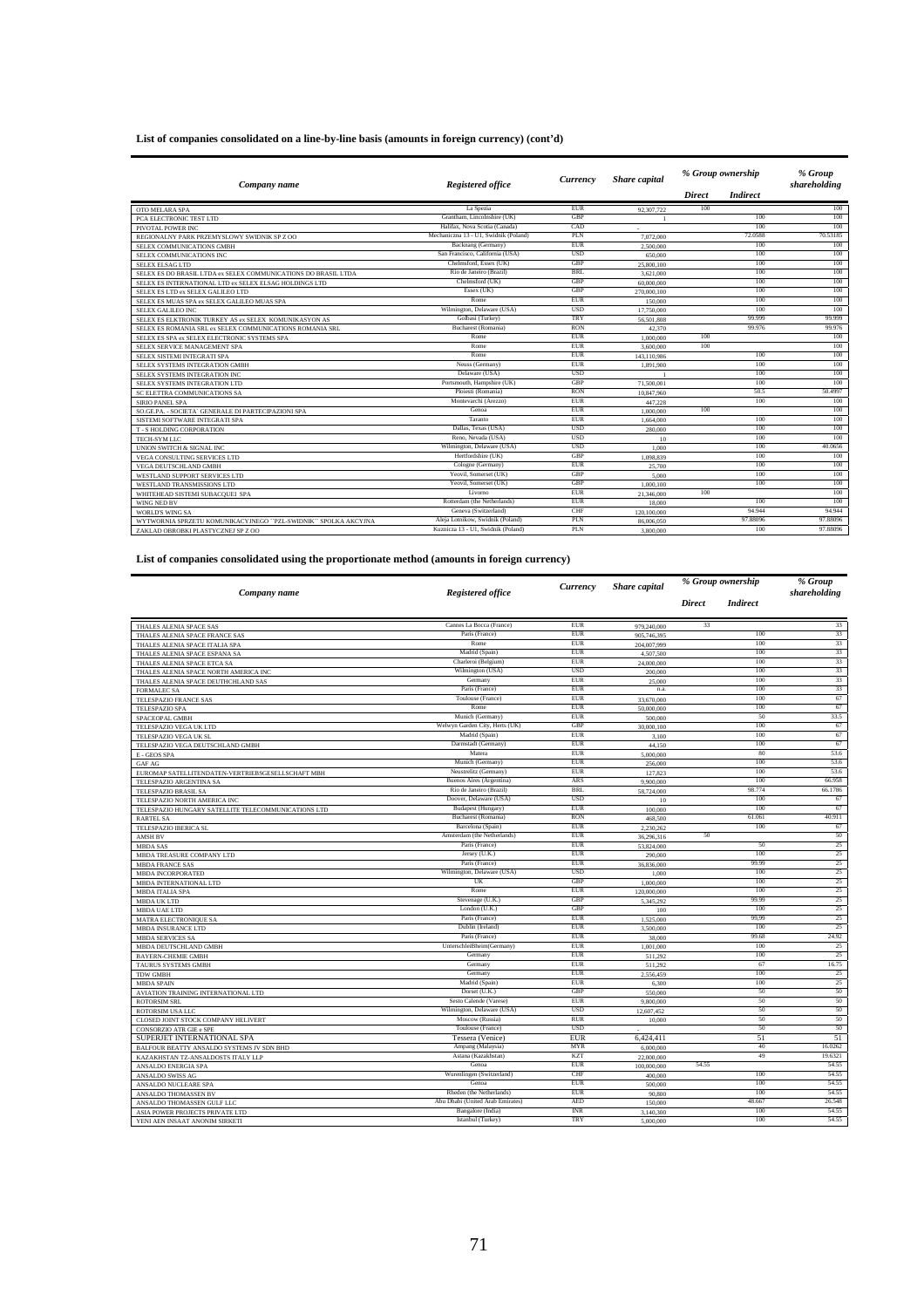#### **List of subsidiaries and associates valued at cost (amounts in foreign currency)**

|                                                                            | Registered office                      | Currency   | Share capital | % Group ownership |                 | % Group<br>shareholding |
|----------------------------------------------------------------------------|----------------------------------------|------------|---------------|-------------------|-----------------|-------------------------|
| Company name                                                               |                                        |            |               | <b>Direct</b>     | <b>Indirect</b> |                         |
| ADVANCED MALE AIRCRAFT LLC                                                 | Al Ain, Muwaiji (United Arab Emirates) | AED        | 200,000       |                   | 49              | 49                      |
| AGUSTAWESTLAND UK PENSION SCHEME (TRUSTEE) LTD                             | Yeovil (U.K.)                          | GBP        |               |                   | 100             | 100                     |
| ANSALDOBREDA FRANCE SAS (IN LIO)                                           | Marseilles (France)                    | <b>EUR</b> | 200,000       |                   | 100             | 100                     |
| CCRT SISTEMI SPA (IN BANKRUPTCY)                                           | Milan                                  | <b>EUR</b> | 697.217       |                   | 30.34           | 30.34                   |
| EUROPEAN SATELLITE NAVIGATION INDUSTRIES GMBH (IN LIO)                     | Ottobrunn (Germany)                    | <b>EUR</b> | 264,000       | 18.94             | 18.94           | 25.19                   |
| EUROPEAN SATELLITE NAVIGATION INDUSTRIES SA (IN LIQ)                       | Brussels (Belgium)                     | <b>EUR</b> | 264,000       | 18.94             | 18.94           | 25.19                   |
| INDUSTRIE AERONAUTICHE E MECCANICHE RINALDO PIAGGIO SPA (EXTRAORD, ADMIN.) | Genoa                                  | <b>EUR</b> | 103,567       | 30.982            |                 | 30.982                  |
| SAITECH SPA (IN BANKRUPTCY)                                                | Passignano sul Trasimeno (Perugia)     | <b>EUR</b> | 2.582.284     |                   | 40              | 40                      |
| SEL PROC SRL ex SEL PROC SCRL                                              | Rome                                   | <b>EUR</b> | 300,000       |                   | 100             | 100                     |
| SESM - SOLUZIONI EVOLUTE PER LA SISTEMISTICA E I MODELLI - SC A RL         | <b>Naples</b>                          | <b>EUR</b> | 323,440       |                   | 100             | 100                     |
| YENI ELEKTRIK URETIM ANONIM SIRKETI                                        | Istanbul (Turkey)                      | <b>TRY</b> | 145,000,000   |                   | 40              | 21.82                   |
|                                                                            |                                        |            |               |                   |                 |                         |

#### **List of companies consolidated using the equity method (amounts in foreign currency)**

|                                                                                                                  |                                                            | Currency                 | <b>Share</b> capital       | % Group ownership |                   | % Group<br>shareholding |
|------------------------------------------------------------------------------------------------------------------|------------------------------------------------------------|--------------------------|----------------------------|-------------------|-------------------|-------------------------|
| Company name                                                                                                     | Registered office                                          |                          |                            | Direct            | <b>Indirect</b>   |                         |
|                                                                                                                  | Neuilly Sur Seine (France)                                 | EUR                      |                            |                   | 21                | $21\,$                  |
| <b>A4ESSOR SAS</b><br>ABRUZZO ENGINEERING SCPA (IN LIQ)                                                          | L'Aquila                                                   | EUR                      | 100,000<br>1,100,000       |                   | 30                | 30                      |
| ABU DHABI SYSTEMS INTEGRATION LLC                                                                                | Abu Dhabi (United Arab Emirates)                           | AED                      | 1,150,000                  |                   | 43.043            | 43.043                  |
| ADVANCED AIR TRAFFIC SYSTEMS SDN BHD<br>ADVANCED LOGISTICS TECHNOLOGY ENGINEERING CENTER SPA                     | Darul Ehsan (Malaysia)<br>Turin                            | MYR<br>EUR               | 5,000,000                  |                   | 30<br>51          | 30<br>16.83             |
| AGUSTAWESTLAND AVIATION SERVICES LLC                                                                             | Abu Dhabi (United Arab Emirates)                           | <b>AED</b>               | 552,223<br>10,000          |                   | 30                | 30                      |
| ALENIA NORTH AMERICA-CANADA CO                                                                                   | Halifax, Nova Scotia (Canada)                              | CAD                      | I                          |                   | 100               | 100                     |
| ALIFANA DUE SCRL                                                                                                 | Naples<br>Naples                                           | EUR<br><b>EUR</b>        | 25,500<br>25,500           |                   | 53.34<br>65.85    | 21.371<br>26.3832       |
| ALIFANA SCRL<br>ANSALDO AMERICA LATINA SA                                                                        | Buenos Aires (Argentina)                                   | <b>ARS</b>               | 150,000                    |                   | 99.993            | 54.546                  |
| ANSALDO-EMIT SCRL (IN LIQ)                                                                                       | Genoa                                                      | EUR                      | 10,200                     |                   | 50                | 50                      |
| ANSALDO ENERGY INC<br>AUTOMATION INTEGRATED SOLUTIONS SPA                                                        | Wilmington, Delaware(USA)<br>Pianezza (Turin)              | <b>USD</b><br>EUR        | 1,000<br>100,000           |                   | 100<br>40         | 54.55<br>40             |
| <b>BCV INVESTMENTS SCA</b>                                                                                       | Luxembourg (Luxembourg)                                    | EUR                      | 5,446,513                  | 14.32             |                   | 14.32                   |
| BRITISH HELICOPTERS LTD                                                                                          | Yeovil, Somerset (U.K.)                                    | <b>GBF</b>               |                            |                   | 100               | 100                     |
| CARDPRIZE TWO LIMITED                                                                                            | Basildon, Essex (U.K.)<br>Selangor Darul Ehsan (Malaysia)  | GBP<br><b>MYR</b>        | 1,500,000                  |                   | 100<br>30         | 100<br>30               |
| COMLENIA SENDIRIAN BERHAD<br>CONSORZIO STABILE ANSALDO NUCLEARE CLEAR                                            | Genoa                                                      | EUR                      | 50,000                     |                   | 100               | 59.095                  |
| <b>CONSORZIO START SPA</b>                                                                                       | Rome                                                       | EUR                      | 100,000                    |                   | 43.96             | 43.96                   |
| DEVELOPMENT & INNOVATION IN TRANSPORT SYSTEMS SRL                                                                | Rome<br>Brindisi                                           | <b>EUR</b><br><b>EUR</b> | 40,000<br>150,000          |                   | 24<br>$\sqrt{24}$ | 16.8079<br>$\sqrt{24}$  |
| DISTRETTO TECNOLOGICO AEROSPAZIALE SC A RL<br>DOGMATIX LEASING LIMITED (IN LIQ.)                                 | Mauritius Islands                                          | <b>TISD</b>              | 2                          |                   | 100               | 50                      |
| <b>ECOSEN CA</b>                                                                                                 | Caracas (Venezuela)                                        | VFF                      | 1,310,000                  |                   | 50.5              | 20.23                   |
| ELETTRONICA SPA                                                                                                  | Rome<br><b>Budapest</b> (Hungary)                          | <b>EUR</b><br>HUF        | 9,000,000                  | 31.333            | 100               | 31.333<br>100           |
| ELSACOM HUNGARIA KFT (IN LIQ)<br><b>ELSACOM NV</b>                                                               | Amsterdam (the Netherlands)                                | EUR                      | 3,000,000<br>4,537,802     |                   | 100               | 100                     |
| ELSACOM SPA (IN LIQ)                                                                                             | Rome                                                       | EUR                      | 3,731,644                  |                   | 100               | 100                     |
| ELSACOM - UKRAINE JOINT STOCK COMPANY                                                                            | Kiev (Ukraine)                                             | <b>UAH</b>               | 7,945,000                  |                   | 49                | 49                      |
| <b>EURISS NV</b><br>EUROFIGHTER AIRCRAFT MANAGEMENT GMBH                                                         | Leiden (the Netherlands)<br>Hallbergmoos (Germany)         | <b>EUR</b><br>EUR        | 500,000<br>127,823         |                   | 25<br>21          | 8.25<br>21              |
| EUROFIGHTER INTERNATIONAL LTD                                                                                    | London (U.K.                                               | GBP                      | 2,000,000                  |                   | $21\,$            | 21                      |
| EUROFIGHTER JAGDFLUGZEUG GMBH                                                                                    | Hallbergmoos (Germany)                                     | EUR                      | 2,556,459                  |                   | 21                | 21                      |
| EUROFIGHTER SIMULATION SYSTEMS GMBH                                                                              | Unterhaching (Germany)<br>Paris (France)                   | EUR<br>EUR               | 260,000                    |                   | 24<br>25          | 24<br>25                |
| <b>EUROMIDS SAS</b><br>EUROSATELLITE FRANCE SA                                                                   | France                                                     | EUR                      | 40,500<br>40,000           |                   | 100               | 33                      |
| EUROSYSNAV SAS                                                                                                   | Paris (France)                                             | <b>EUR</b>               | 40,000                     | 50                |                   | 50                      |
| <b>EUROTECH SPA</b><br>FATA HUNTER INDIA PVT LTD                                                                 | Amaro (Udine)<br>New Delhi (India)                         | <b>EUR</b><br><b>INR</b> | 8.878.946                  | 11.08             | 100               | 11.08<br>100            |
| FINMECCANICA DO BRASIL LTDA                                                                                      | Brasilia (Brazil)                                          | BRL                      | 500,000<br>1,203,200       | 99.999            |                   | 99 999                  |
| FINMECCANICA NORTH AMERICA INC                                                                                   | Dover, Delaware (USA)                                      | <b>USD</b>               | 1,000                      | $100\,$           |                   | 100                     |
| FINMECCANICA UK LTD                                                                                              | London (U.K.)<br>Bosque de Duraznos (Mexico)               | GBP<br><b>MXN</b>        | 1,000                      | 100               | 100               | 100<br>67               |
| GRUPO AURENSIS SA DE CV<br>IAMCO - INTERNATIONAL AEROSPACE MANAGEMENT COMPANY SCRI                               | Venice                                                     | EUR                      | 50,000<br>208,000          |                   | 25                | 25                      |
| <b>ICARUS SCPA</b>                                                                                               | Turin                                                      | <b>EUR</b>               | 10,268,400                 |                   | 49                | 49                      |
| <b>IMMOBILIARE CASCINA SRL</b>                                                                                   | Gallarate (Varese)<br>Rome                                 | EUR                      | 46,800                     |                   | 100<br>60         | 100<br>48               |
| IMMOBILIARE FONTEVERDE SRL (IN LIQ)<br>INTERNATIONAL METRO SERVICE SRI                                           | Milan                                                      | EUR<br>EUR               | 10,200<br>700,000          |                   | 49                | 19.63                   |
| IM INTERMETRO SPA (IN LIQ)                                                                                       | Rome                                                       | EUR                      | 2,461,320                  |                   | 33.332            | 23.343                  |
| IVECO - OTO MELARA SC A RL                                                                                       | Rome                                                       | EUR                      | 40,000                     |                   | 50                | 50                      |
| JIANGXI CHANGHE AGUSTA HELICOPTER CO LTD                                                                         | Zone Jiangxi Province (China)<br>Moscow (Russia)           | <b>USD</b><br>RUB        | 6,000,000                  |                   | 40<br>25.0001     | 40<br>25.0001           |
| JOINT STOCK COMPANY SUKHOI CIVIL AIRCRAFT<br>LIBYAN ITALIAN ADVANCED TECHNOLOGY CO                               | Tripoli (Libya)                                            | <b>EUR</b>               | 3,065,725,000<br>8,000,000 | 25                | 25                | 50                      |
| <b>LMATTS LLC</b>                                                                                                | Georgia (USA)                                              | <b>TISD</b>              | 100                        |                   | 100               | 100                     |
| MACCHI HUREL DUBOIS SAS                                                                                          | Plaisir (France)<br>Milan                                  | <b>EUR</b><br><b>EUR</b> | 100,000                    |                   | 50<br>31.9        | 49.99<br>17.16          |
| <b>METRO 5 SPA</b><br>METRO BRESCIA SRL                                                                          | <b>Brescia</b>                                             | EUR                      | 50,000,000<br>1,020,408    |                   | 24.5              | 12.636                  |
| MUSINET ENGINEERING SPA                                                                                          | Turin                                                      | EUR                      | 520,000                    |                   | 49                | 49                      |
| N2 IMAGING SYSTEMS LLC                                                                                           | Wilmington, Delaware (USA)                                 | <b>USD</b><br>EUR        |                            | 30                | 30                | 30<br>30                |
| <b>NGL PRIME SPA</b><br>NHINDUSTRIES (SAS)                                                                       | Turin<br>Aix en Provence (France)                          | EUR                      | 120,000<br>306,000         |                   | 32                | 32                      |
| NNS - SOCIETE DE SERVICE POUR REACTEUR RAPIDE SNC                                                                | Lyon (France)                                              | EUR                      | 76,200                     |                   | 40                | 21.82                   |
| NOVACOM SERVICES SA                                                                                              | Toulouse (France)                                          | EUR                      | 5,217,200                  |                   | 39.73             | 26.62                   |
| ORIZZONTE - SISTEMI NAVALI SPA<br>PEGASO SCRL (IN LIQ.)                                                          | Genoa<br>Romo                                              | EUR<br>EUR               | 20,000,000<br>260,000      |                   | 49<br>46.87       | 49<br>18.778            |
| POLARIS SRL                                                                                                      | Genoa                                                      | EUR                      | 100,000                    |                   | 49                | 26.73                   |
| QUADRICS LTD (IN LIQ)                                                                                            | Bristol (U.K.)                                             | GBP                      | 3,250,000                  |                   | 100               | 100                     |
| <b>ROXEL SAS</b>                                                                                                 | Le Plessis Robinson (France)<br>Beijing (China)            | EUR<br><b>USD</b>        | 52,595,100<br>800,000      |                   | 50<br>65          | 12.5<br>65              |
| SAPHIRE INTERNATIONAL AVIATION & ATC ENGINEERING CO LTD<br><b>SC POLARIS - ANSERV SRL</b>                        | Bucharest (Romania)                                        | <b>USD</b>               | 50,000                     |                   | 20                | 10.91                   |
| SELEX ES AUSTRALIA PTY LTD                                                                                       | Canberra (Australia)                                       | AUD                      |                            |                   | 100               | 100                     |
| SELEX ES ELECTRO OPTICS (OVERSEAS) LTD ex SELEX GAL. ELEC. OPTICS (OVERSEAS) LTD                                 | Basildon, Essex (U.K.)                                     | GBP                      | 15,000                     |                   | 100               | 100                     |
| SELEX ES INDIA PRIVATE LTD ex SELEX GALILEO INDIA PRIVATE<br>SELEX ES INFRARED LTD ex SELEX GALILEO INFRARED LTD | Basildon, Essex (U.K.)                                     | GBP                      |                            |                   | 100               | 100                     |
| SELEX ES (PROJECTS) LTD ex SELEX GALILEO (PROJECTS) LTD                                                          | Basildon, Essex (U.K.)                                     | GBP                      | 100                        |                   | 100               | 100                     |
| SELEX GALILEO SAUDI ARABIA COMPANY LTD                                                                           | Riyadh (Saudi Arabia)<br>Basildon, Essex (U.K.)            | SAR<br>GBP               | 500,000                    |                   | 100<br>100        | 100<br>100              |
| SELEX PENSION SCHEME (TRUSTEE) LTD<br>SELEX SISTEMI INTEGRATI DE VENEZUELA SA                                    | Caracas (Venezuela)                                        | VEF                      | 100<br>321,000             |                   | 100               | 100                     |
| SERVICIOS TECNICOS Y ESPECIALIZADOS Y DE INFORMACION SA DE CV                                                    | Bosque de Duraznos (Mexico)                                | <b>MXN</b>               | 50,000                     |                   | 100               | 67                      |
| SEVERNYJ AVTOBUS ZAO                                                                                             | Saint Petersburg (Russia)                                  | <b>RUB</b>               | 84,000                     |                   | 35                | 35                      |
| SIRIO PANEL INC                                                                                                  | Dover, Delaware (USA)<br>S. Piero a Grado (Pisa)           | <b>USD</b><br><b>EUR</b> | 10,000                     |                   | 100<br>40         | 100<br>$40\,$           |
| SISTEMI DINAMICI SPA<br>SOCIETA' DI PROGETTO CONSORTILE PER AZIONI M4                                            | Milan                                                      | <b>EUR</b>               | 200,000<br>120,000         |                   | $32\,$            | 22.4106                 |
| <b>CONSORZIO TELAER</b>                                                                                          | Rome                                                       | <b>EUR</b>               | 103.291                    |                   | 100               | 67.52                   |
| CONSORZIO TELAER - SISTEMI DI TELERILEVAMENTO AEREO                                                              | Rome<br>Enschede (the Netherlands)                         | EUR<br><b>EUR</b>        | 120,000                    |                   | 62<br>100         | 47.152<br>67            |
| TELESPAZIO NEDERLAND BV (IN LIQ.)<br>TURBOENERGY SRL                                                             | Ferrara                                                    | <b>EUR</b>               | 45,378<br>5,816,990        |                   | 21.4443           | 11.79                   |
| WIN BLUEWATER SERVICES PRIVATE LIMITED                                                                           | New Delhi (India)                                          | <b>INR</b>               | 12,000,000                 |                   | 99.99             | 99.99                   |
| WESTERN INVESTORS TECHNOLOGY GROUP INC                                                                           | Kent, Dover, Delaware (USA)<br>Kent, Dover, Delaware (USA) | <b>USD</b><br><b>USD</b> | 100,000                    |                   | 24<br>20          | 24<br>20                |
| WESTERN INVESTORS TECHNOLOGY GROUP LTD PARTNERSHIP<br>XAIT SRL                                                   | Ariccia (Rome)                                             | EUR                      | 500,000<br>50,000          |                   | 100               | 100                     |
| ZAO ARTETRA                                                                                                      | Moscow (Russia)                                            | <b>RUB</b>               | 353,000                    |                   | 51                | 51                      |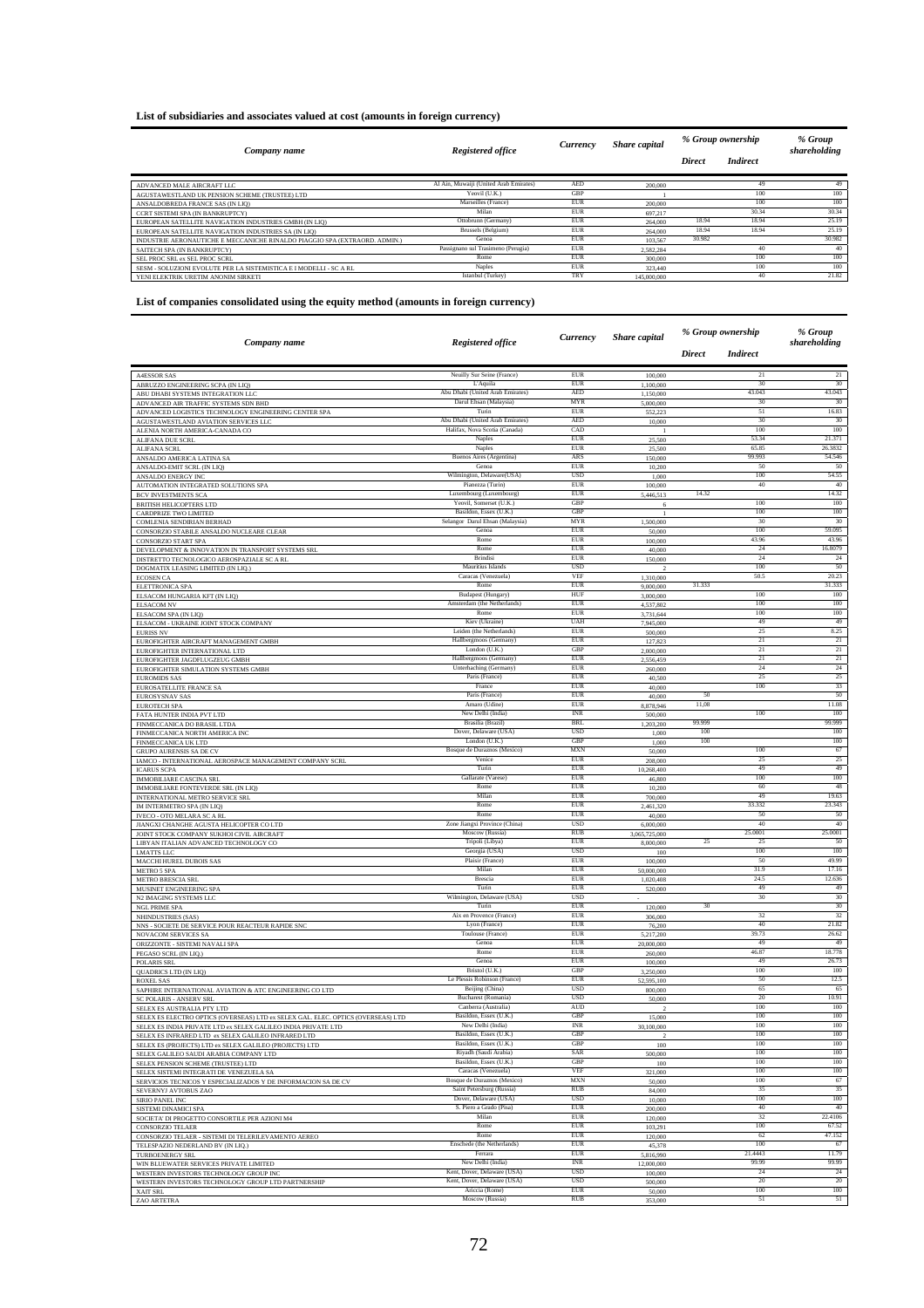Below are the main changes in the scope of consolidation at 30 June 2013 in comparison with 30 June 2012:

### Companies which entered the scope of consolidation:

| Company                             |                | Month         |
|-------------------------------------|----------------|---------------|
| Selex ES Australia PTY Ltd          | newly set up   | December 2012 |
| Rotorsim USA LLC                    | newly acquired | January 2013  |
| Closed Joint Stock Company Helivert | newly acquired | May 2013      |

### Companies which left the scope of consolidation:

| Company                                        |                | Month        |
|------------------------------------------------|----------------|--------------|
| Canopy Technologies Inc.                       | deconsolidated | January 2013 |
| Nicco Communications SAS (in liq.)             | deconsolidated | January 2013 |
| Global Military Aircraft Systems LLC (in liq.) | deconsolidated | March 2013   |
| Trimprobe SpA (in liq.)                        | deconsolidated | May 2013     |

#### Merged companies:

| Company                                  |                                        | Month         |
|------------------------------------------|----------------------------------------|---------------|
| Agusta Westland Tilt Rotor Company LLC   | merged into Agusta US Inc.             | July 2012     |
| Zaklad Narzedziowy w Swidniku SP. Z O.O. | merged into PZL Swidnik                | December 2012 |
| Selex Galileo SpA                        | merged into Selex ES SpA               | January 2013  |
| Selex Elsag SpA                          | merged into Selex ES SpA               | January 2013  |
| Selex Sistemi Integrati Do Brasil Ltda   | merged into Selex ES Do Brasil<br>Ltda | March 2013    |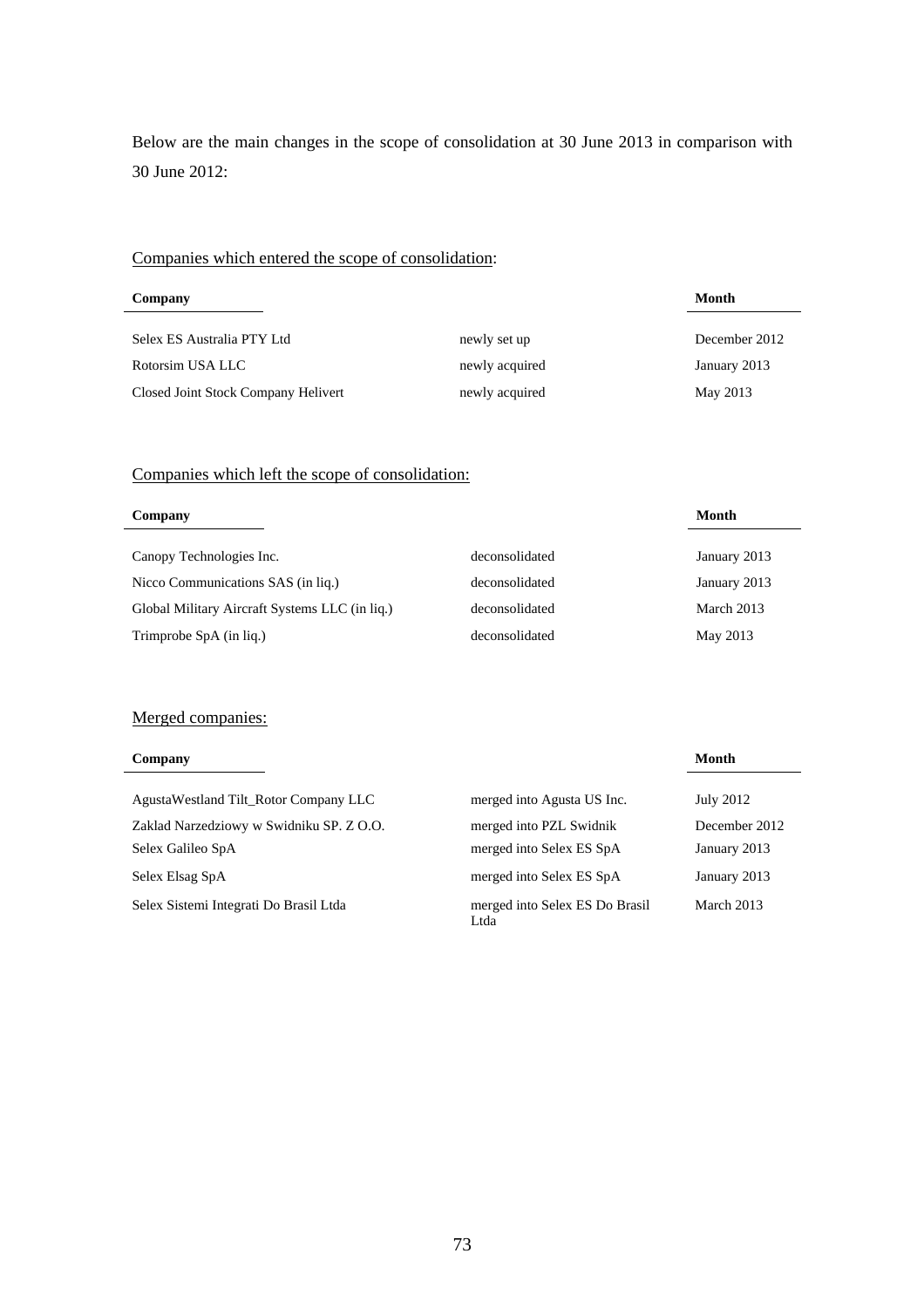## **Statement on the condensed consolidated half-year financial statements at 30 June 2013 pursuant to Art. 154-***bis***, paragraph 5 of Legislative Decree no. 58/98 as amended**

- 1. The undersigned, Alessandro Pansa, Chief Executive Officer and Chief Operating Officer, and Gian Piero Cutillo as the Manager in charge of financial reporting for Finmeccanica Spa, certify, in accordance with Art. 154-bis, paragraphs 3 and 4 of Legislative Decree 58 of 24 February 1998:
	- ‐ the appropriateness of the financial statements with regard to the nature of the business and
	- ‐ the effective application of administrative and accounting procedures in preparing the condensed consolidated half-year financial statements at 30 June 2013.
- 2. In this respect it is noted that no significant matters arose.
- 3. It is also certified that:
	- 3.1 the condensed consolidated half-year financial statements:
		- were prepared in accordance with International Financial Reporting Standards endorsed by the European Community pursuant to Regulation (EC) 1606/2002 of the European Parliament and of the Council of 19 July 2002;
		- ‐ correspond to the entries in the books and accounting records;
		- were prepared in accordance with Article 154-ter of the aforesaid Legislative Decree 58/98 and subsequent amendments and integrations and they provide a true and fair view of the financial position and results of operations of the issuer and the companies included in the scope of consolidation;
	- 3.2 The directors' report accompanying the condensed consolidated half-year financial statements provides a reliable analysis of the important events taking place in the first six months of the year and their impact on the condensed consolidated half-year financial statements, together with a description of the key risks and uncertainties for the remaining six months of the year. The directors' report also includes a reliable analysis of significant transactions with related parties.

This statement also is made pursuant to and for the purposes of Art. 154-bis, paragraph 2, of Legislative Decree 58 of 24 February 1998.

Rome, 31 July 2013

Chief Executive Officer and Chief Operating Officer (Alessandro Pansa)

 Manager in charge of financial reporting (Gian Piero Cutillo)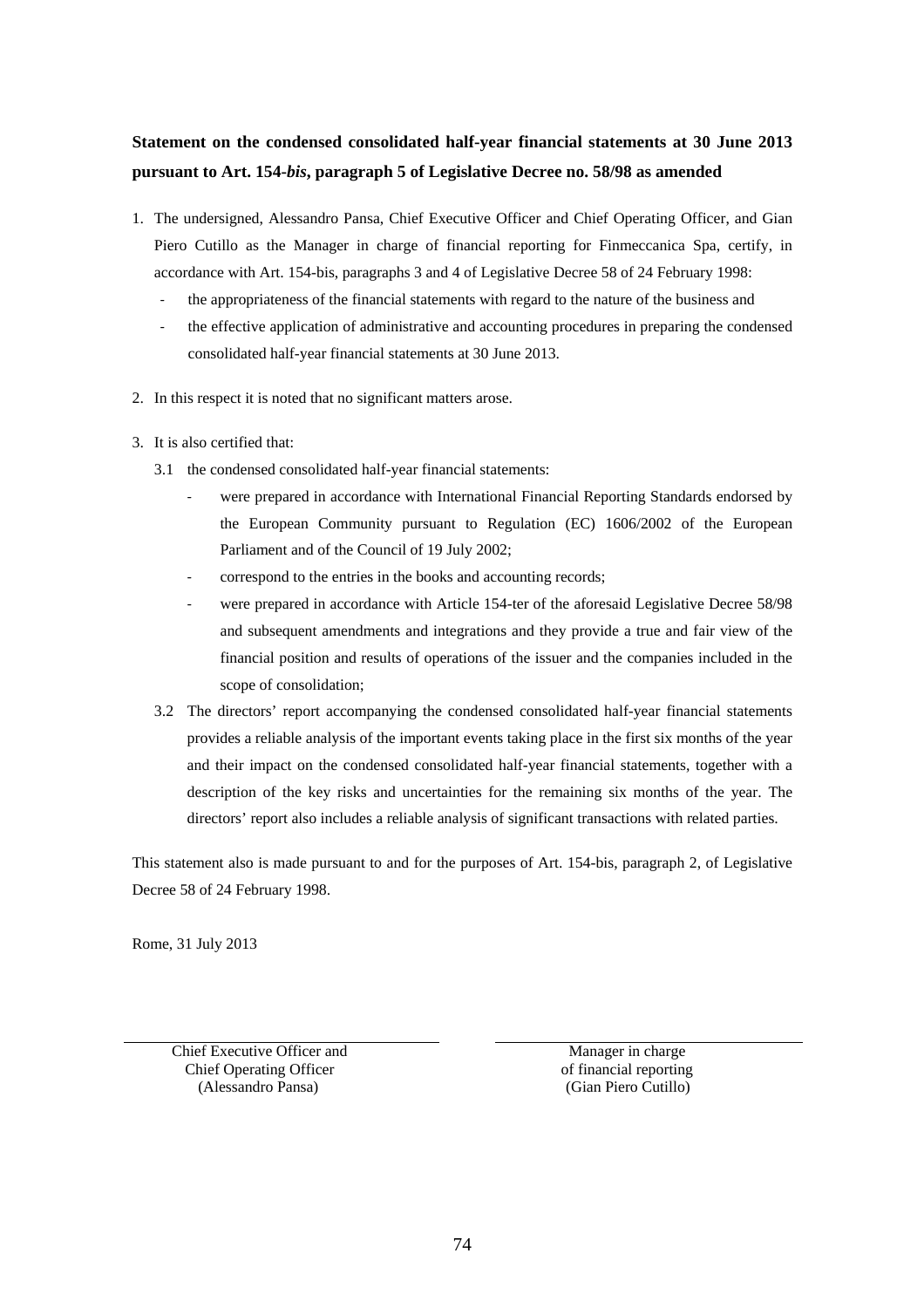**Independent Auditors' Report on the review of the condensed consolidated half-year financial statements at 30 June 2013**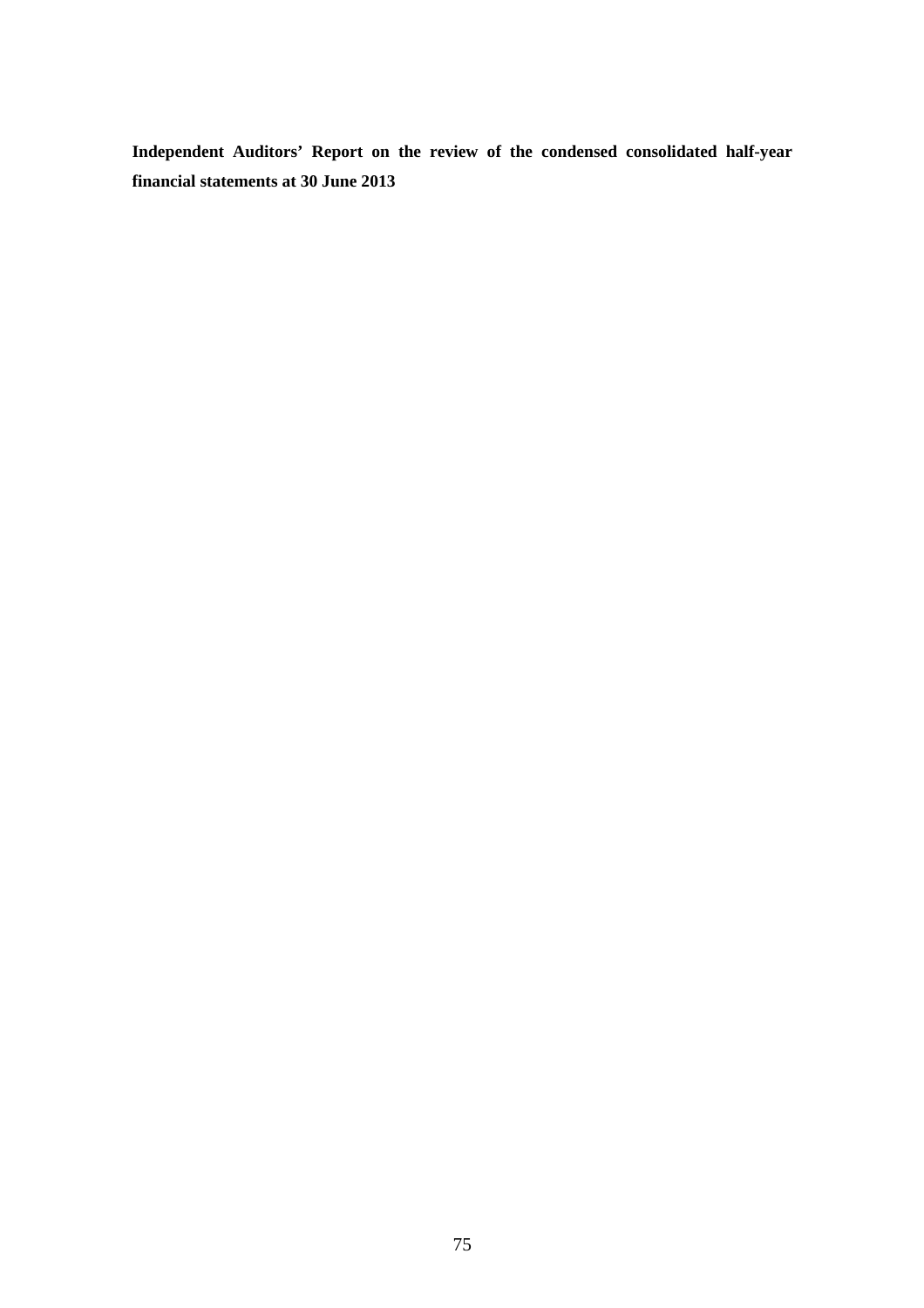

**KPMG S.p.A.** Revisione e organizzazione contabile Via Ettore Petrolini, 2 00197 ROMA RM

Telefono +39.06.809611 Telefax +39 06 8077475 e-mail it-fmauditaly@kpmg.it **PEC** kpmgspa@pec.kpmg.it

#### (Translation from the Italian original which remains the definitive version)

# Auditors' report on review of condensed consolidated half-year financial statements

To the shareholders of Finmeccanica S.p.A.

 $\mathbf{1}$ 

We have reviewed the condensed consolidated half-year financial statements of the Finmeccanica Group as at and for the six months ended 30 June 2013, comprising the income statement, the statement of comprehensive income, the statement of financial position, the statement of cash flows, the statement of changes in equity and notes thereto. The parent's directors are responsible for the preparation of these condensed consolidated half-year financial statements in accordance with the International Financial Reporting Standard applicable to interim financial reporting (IAS 34), endorsed by the European Union. Our responsibility is to prepare this report based on our review.

 $\overline{2}$ We conducted our review in accordance with Consob (the Italian Commission for Listed Companies and the Stock Exchange) guidelines set out in Consob resolution no. 10867 dated 31 July 1997. The review consisted primarily of the collection of information about the captions of the condensed consolidated half-year financial statements and the consistency of application of the accounting policies through discussions with company directors and analytical procedures applied to the financial data presented in such condensed consolidated half-year financial statements. The review excluded such audit procedures as tests of controls and substantive procedures on assets and liabilities and is substantially less in scope than an audit conducted in accordance with generally accepted auditing standards. As a consequence, contrary to our report on the annual consolidated financial statements, we do not express an audit opinion on the condensed consolidated half-year financial statements.

The condensed consolidated half-year financial statements present the corresponding prior year annual and condensed half-year financial statements figures for comparative purposes. As disclosed in note 4 to the financial statements, the parent's directors restated some of the comparative figures included in the prior year annual and condensed halfyear financial statements. We audited such financial statements and reviewed such condensed half-year financial statements and issued our reports thereon on 30 April 2013 and 3 August 2012, respectively. We have examined the methods used to restate the prior year comparative figures and related disclosures set out in note 4 for the purposes of preparing this report.

> Ancona Aosta Bari Bergame Bologna Bolzano Brescia Cagliari Catania Como Firenze Genova Lecce Milano Napoli Novara Padova Palermo Parma Perugia Pescara Roma Torino Treviso Tripeta I Idina Varasa Varona

Società per azioni Capitale sociale<br>Euro 8 585.850.00 i.v Registro Imprese Milano e<br>Codice Fiscale N. 00709600159 R.E.A Milano N 512867 Partita IVA 00709600159 VAT number IT00709600159<br>Sede legale Via Vittor Pisani, 25 20124 Milano MI ITALIA